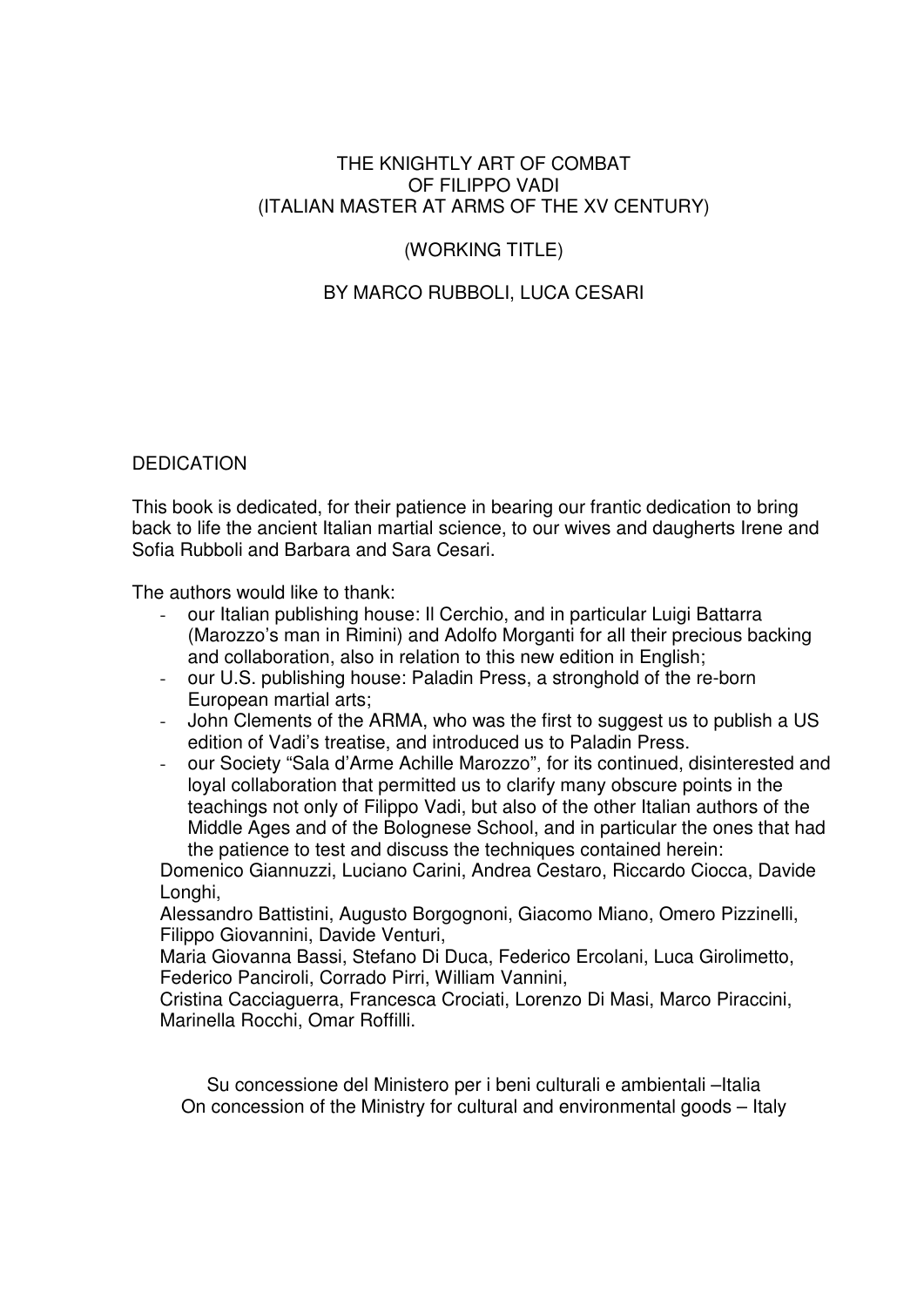# SHORT NOTE TO THE TRANSLATION

"Traduttore = traditore", i.e. "translator = traitor".

This is an old Italian saying.

The reality beyond this is that when you translate a text you are forced to chose an interpretation of it, without any possibility to avoid such choice.

In the case of a text like Filippo Vadi's manual on fencing with the two-hand sword and other weapons, this is still more evident, as many parts of it contain a big amount of ambiguity.

For example many phrases can be interpreted in a completely different or even opposite way according to which word we think is the phrase's subject and which is the direct object.

However, in most cases, on the basis of our knowledge of other medieval authors (mainly Fiore dei Liberi) and of our sparring experience with the weapons treated by our Author, we are reasonably confident that our interpretation is the right one. Anyhow, being this the case, we decided that it was of basic importance for the honesty of our work to include also a transcription of the original text in Italian. Translating the original text, we have always conserved the precise technical meaning of Vadi's phrases (naturally, according to our interpretation of it), but we decided to opt for a readable and enjoiable text, and not a literally translated one, so we did not feel uncomfortable translating "portar guerra" (to bring war) with "to fight", to transform passive in active phrases and so on.

Also, we did not try to keep the rhime and verse of the original, but we tried instead to give an idea of it by means of our clumsy poetic prose, for which we humbly ask your to remember that English is not our mothertongue.

Finally, we chose to use modern English instead of XV century or Renaissance English, because this is a book that has been written to be read by as many people as possible, not to please an insignificant minority of scholars.

We are convinced of it, because we think that Master Vadi's opinions and advices are worth reading today like in those times, and maybe today, in these times of

confusion, they may be even more useful as a guide for us all, for all the people, in the US, in Italy and elsewhere, that consider themselves the heirs of the great civilisation that gave birth to the Medieval and Renaissance knights.

A final note: this book is not a translation of our Italian book "L'arte cavalleresca del combattimento", published by Il Cerchio, Rimini, 2001.

It is based on it for many aspects, but several changes has been made, for example it includes in the Technical Appendix many references to the Getty manuscript of the Flos Duellatorum, which that book did not consider, as well as much more comparisons with Marozzo.

The interpretation of some techniques has changed, although most of them has not, and we have included some more books in English in the bibliography.

Generally speaking, today we are more aware that Vadi's treatise is a real junction point between the Medieval treatises, in particular the Flos Duellatorum, and the early Renaissance ones like Marozzo's Opera Nova and the other manuals of the Bolognese School.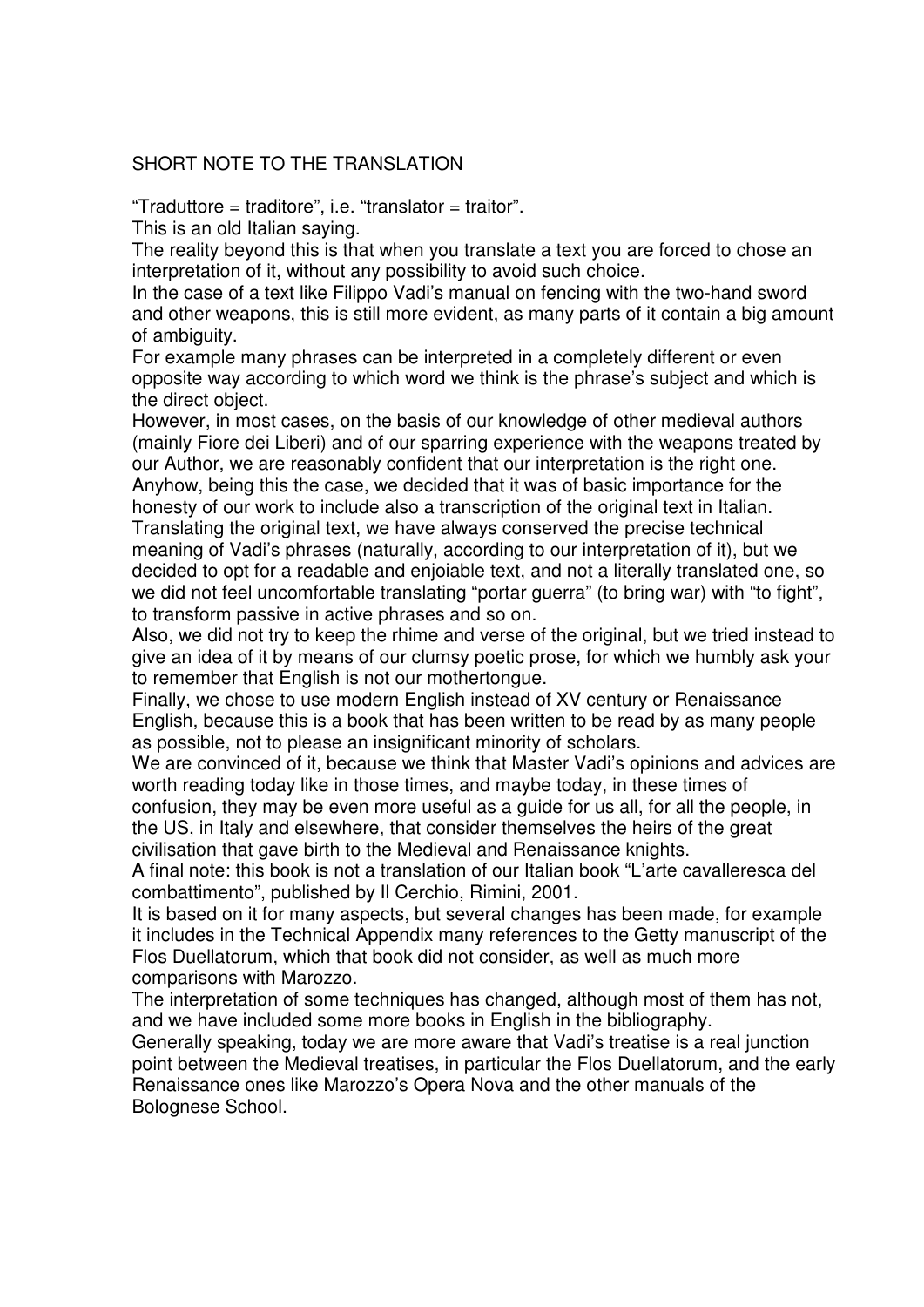1 - Medieval Fencing in Italy and Europe

Not much is known about the discipline of fencing in the first centuries of the Middle Ages.

We can presume that the art of fencing in the classical world was a rational and refined science, from the many iconografic evidence and the few chapters dedicated to it in the military manuals of the Roman times, but it seems to have disappeared after the fall of the Roman Empire.

Unfortunately no technical manuals have been found, but the medieval illustrations and epic texts of the centuries around the year 1000 shows us mostly combat in armour (haukberg), with powerful cutting blows, in Italy like in the rest of the continent.

The change from classical refined fencing to such kind of fight may be partially due to the kind of armour in use, that forces to throw powerful blows with the aim of breaking the haukbergs, and also in part to a return of fighting methods that had already been typical of Northern Europe in the ancient ages.

However, the emphasis on the powerful blows typical of this period could be due at least in part to an epic "topos" more than to the reality of combat.

In the epic literature of the period it is possibile to find only a few references to real fencing techniques.

For example, just to mention a few, in the "Chanson de Guillaume" of the epic cycle of Provence, it appears an action named "tour français", in which the fencer that executes the technique, after having parried with the shield, turns on himself and hits the opponent to the nape of the neck.

Again, in the last battle of the epic poem "Havelok the Dane", the hero succeeds in severing the usurper's hand with a "mezzo tempo" (half-time) blow, i.e. a blow that hits the opponent while he's bringing his attack; often it is the right hand of the opponent, that he brings ahead to hit, which remains hurted.

Both those techniques indicate some refinement of discipline and techniques, in contrast with the idea of a training aimed only to the development of strength and endurance.

Finally, again in the epic cycle of Provence, we find that some characters are indicated as "fencing masters".

Coming back to the Italian peninsula, in the XIII century novel about the Arthurian hero Tristan known as "Tristano Riccardiano", we find that fencing training is mentioned many times as a daily activity of young squires and knights.

And also in the XIII century we begin to find more documents that inform us more specifically about the status of fencing science and fencing schools.

In Italy martial training had never been restricted to the noble class like in the rest of Europe.

The same can be told of the joust and other similar military exercises, except for the quintane that was generally permitted to the popular classes also in the rest of the continent.

We have proof of the existence of several "societates", entities in many aspects similar to modern no-profit societies, dedicated to the training of young people in the use of arms, both mounted and on foot, in many city-states of the Italian regions of Lombardy, Tuscany, Emilia.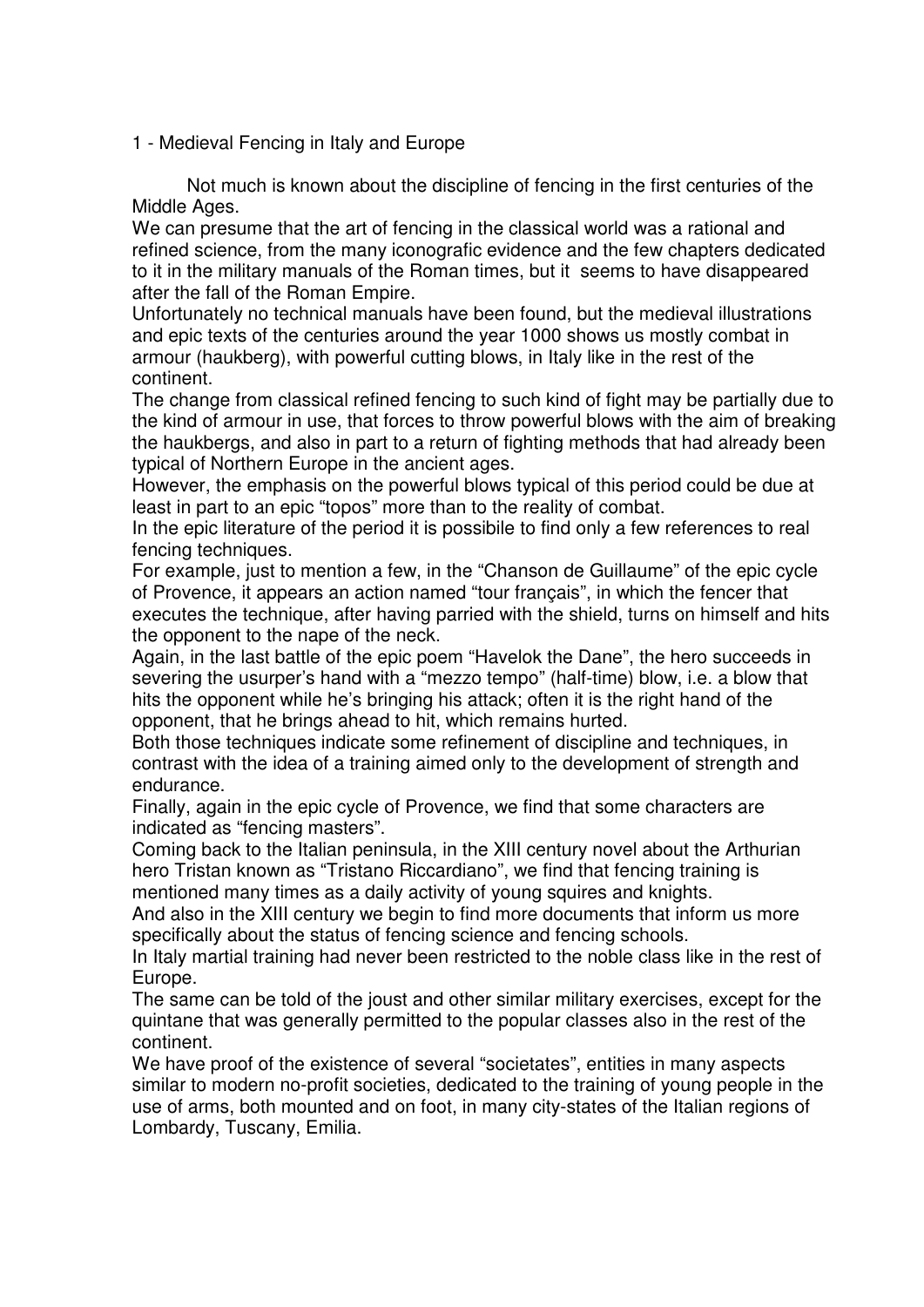Such "societates", made up of well-off but not noble citizens, had names like Società dei Forti (Society of the Strong), dei Gagliardi (of the Brave), della Spada (of the Sword), della Lancia (of the Lance), della Tavola Rotonda (of the Round Table), etc. However, the first proof of the existence in Italy of true fencing masters is not related to such groups but to the noble class.

We know that a Master Goffredo, fencer, taught to the warlike clergyman Patriarch Gregorio da Montelongo in 1259, in Cividale del Friuli, the same town that was to become the fatherland of the first Italian fencing writer, Master Fiore dei Liberi. In the same town between 1300 e il 1307 there have been some legal acts regarding a Master Arnoldo, "scharmitor" (fencer), and in 1341 another document names a Pertoldus, fencer, probably a German.

In the same century and in the same town we find Master Domenico from Trieste, Pietro, another fencer, also a German, and Master Franceschino from Lucca (Tuscany).

Always in the North-Eastern region of Friuli we find notice of other three fencing masters active in the XIII century.

We have to say that in that century the German school was in a period of great splendor, and it is precisely in that country and in that century that the first fencing treatises of the Middle Ages appeared.

The oldest treatise available today is the Manuscript I.33 of the Royal Armouries of London, dated around the year 1300.

This text, written in Latin but with many words in ancient German, presents, in a way generally quite understandable, a well developed fencing method for combat with sword and buckler (a little round shield to be hold with the left hand).

Such method is teached by a "sacerdos" (a clergyman, probably a monk) to his "discipuli et clientuli" (little disciples and followers, or clients).

The basic technique of the "sacerdos" is the binding of the opponent's sword, followed by a great variety of actions, among them many grips.

Some other interesting German fencing treatises will follow during the XIV and XV century, mostly about the two-hand sword, up to the XVI century, when the prevalence of the Italian School will be already well established, and the German school will be almost abandoned.

But also in last centuries of the Middle Ages Italy had been very active in this field: since the XIII century the Bolognese School was well known and appreciated in the rest of Europe.

Even if we don't have the names of single masteres that thaught in Bologna in that century, we have the names of three (!) Italian masters that were present in Paris in the year 1292: Master Tommaso, Master Nicolò and Master Filippo.

In the following century we find the first names of Bolognese masters: Master Rosolino was teaching in 1338, Master Francesco in 1354, Master Nerio in 1385.

In 1410 Master Fiore dei Liberi, born in Cividale del Friuli, was living and teaching in Ferrara (in the region of Emilia).

That town, one of the most splendid courts of the period, was destined to become home to some of the most popular authors of knightly poems of the Italian Renaissance, like Boiardo, writer of the "Orlando Innamorato" and Ariosto, author of the "Orlando Furioso".

After an adventurous life, spent among several wars, journeys and the learning of fencing from both Italian and German masters, the old Master Fiore, upon request by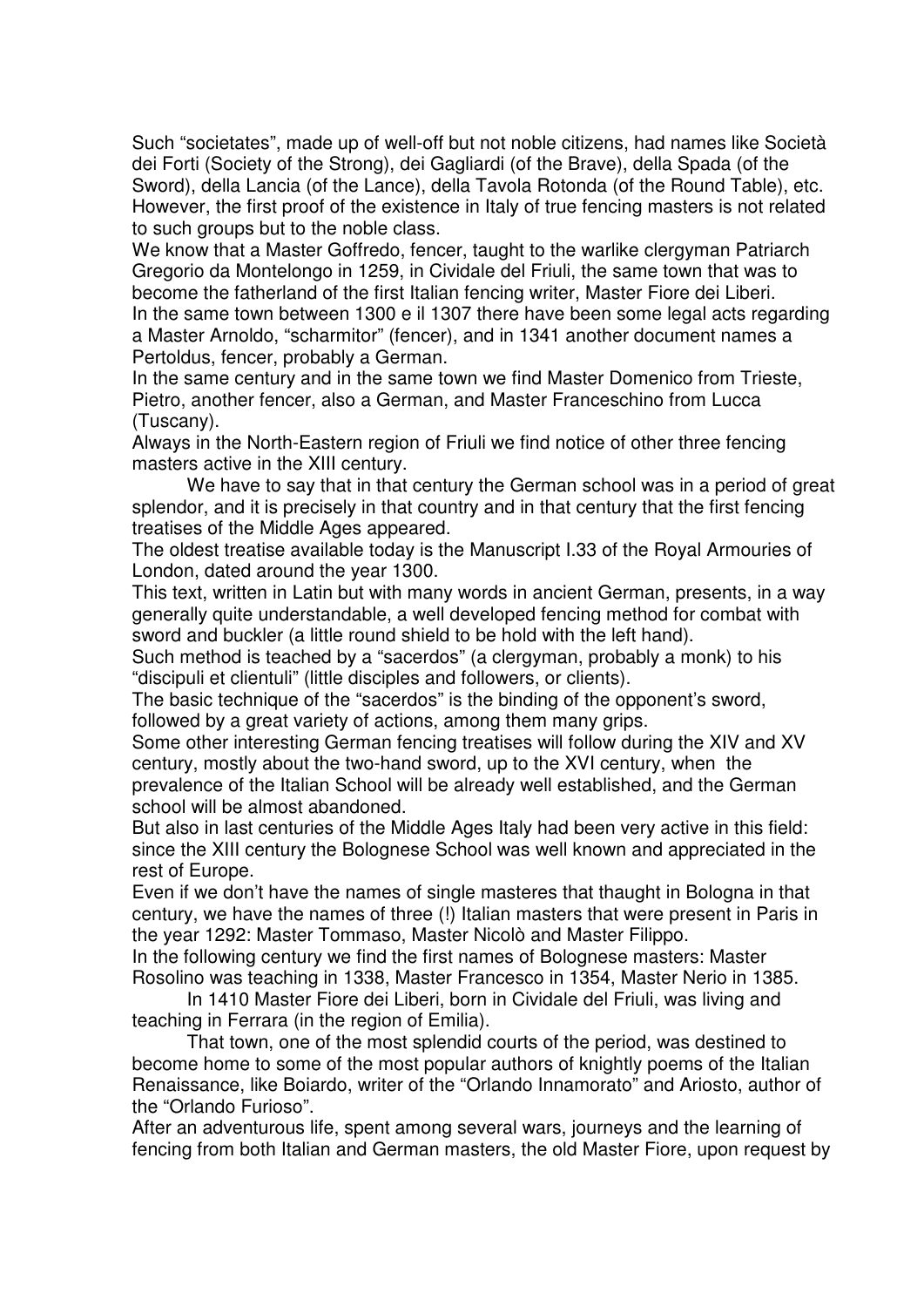his Lord, accepted to write a book, the most ancient Italian fencing treatise that seems to have survived, the Flos Duellatorum (Flower of the Duellers).

We have three manuscripts that contain Fiore's work, one in Italy and two in the U.S., and each one presents many differences from the others, so we can presume that each copist, probably an expert fencer himself, made some changes to the original text.

The book is mainly composed by drawings that illustrate the different fencing techniques, each one matched by some verses.

In the Italian manuscript, named Codice Pisani-Dossi, the text is often limited to a couple of verses, that probably had to be learned by heart by the students, specially the illiterate ones.

In the two U.S. manuscripts the text is more extended and clear, and it permits to clarify several techniques that are rather obscure in the Italian manuscript.

Master Fiore puts at the beginning of his work the warning that it is impossibile to remember all the techniques without a book, and that there cannot be a good "scholar" withour a book, and even less, obviously, a good Master.

So we have some evidence that writing fencing books for the students was a well established tradition already in Master Fiore's times, even if we have to remind to the reader that before the invention of the press all those books were in just one copy, hand-written, and probably most of them are definitely lost.

The "school subjects" in Master Fiore's school were wrestling, unarmed defence against the dagger, dagger combat, some techinques with sticks and staffs, pike fencing, one-hand sword and mostly two-hand sword, a weapon born in the XIII century as an answer to the introduction of plate armour, and very popular among knights in that period.

In fact Fiore dei Liberi dedicates a part of the book also to armoured combat with the two-hand sword, armoured fight with the pole-axe, mounted combat with the lance, the sword and even bare-handed, techiniques to be executed with the dagger against an opponent armed with a sword and viceversa, sword unsheathing techniques, etc. In short, he supplies us a complete martial instruction and, frankly speaking, a high level one, including concepts that today are the basis of modern sport fencing like "distance", "time", half-time or "mezzo tempo", "parry and risposte".

It is worth mentioning what are the basic virtues of the fencer for the Friulan Master: celeritas, fortitudo, audacia, prudentia (quickness, strength, courage and prudence), virtues that are somewhat in opposition between them, and between which one must find an equilibrium.

The next treatise available to us is the one that we offer hereby to the reader, in the first English edition ever presented to the public, the "De arte gladiatoria dimicandi" of Master Filippo Vadi from Pisa, written for the Duke Guidobaldo da Montefeltro between 1482 and 1487.

Be it sufficient for the moment to say that between Vadi's treatise and Fiore dei Liberi's one there are so many similarities that we have to presume that the Pisan Master had the possibility to see the teachings of Fiore dei Liberi, by means either of a copy of his book or of the teachings of some master coming from Fiore's tradition.

Meanwhile, during the XV century the Bolognese School appear to have been led by Master Filippo (or Lippo) di Bartolomeo Dardi.

We have evidence of him and his school since 1413.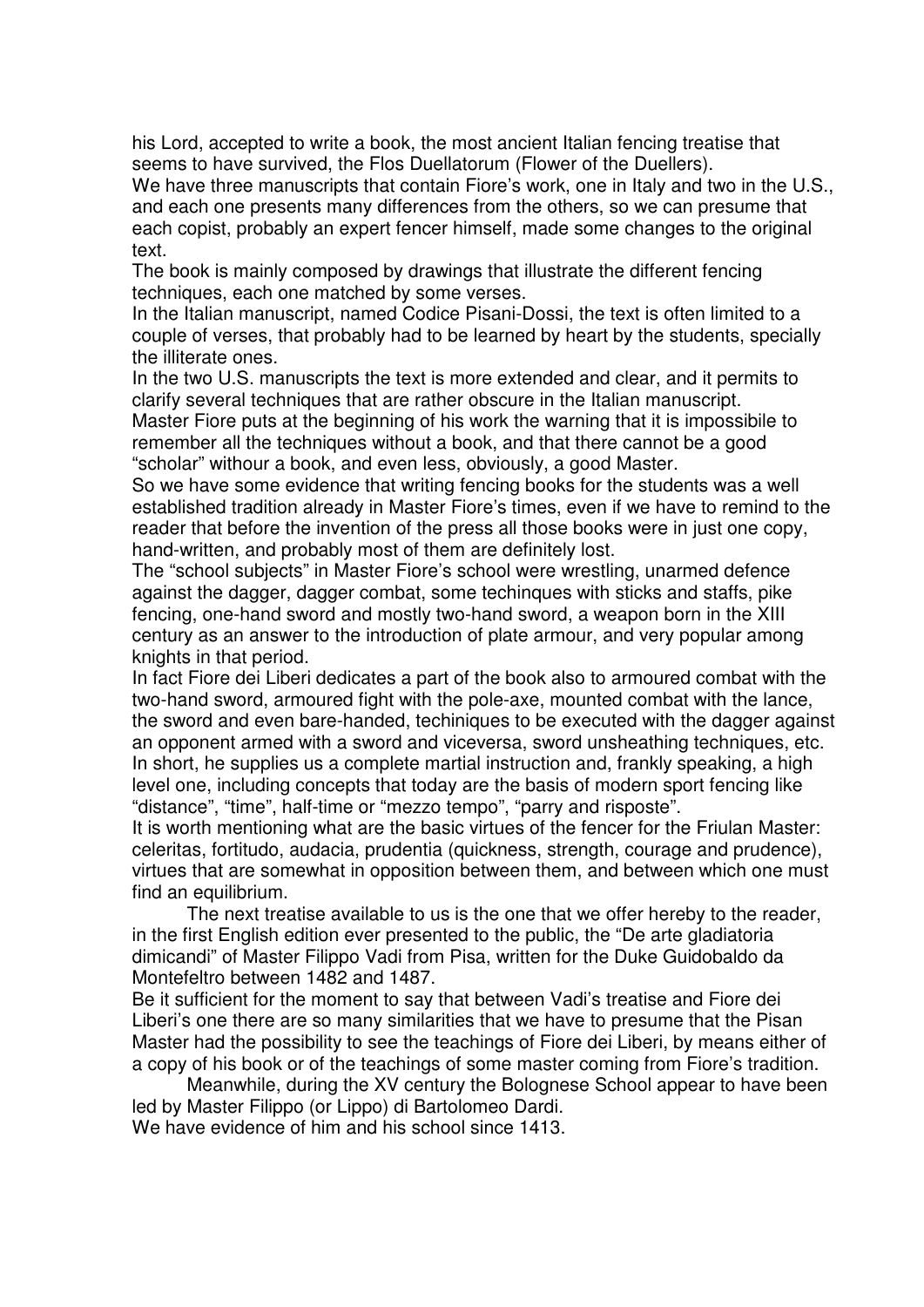Besides being a fencing master, this eclectic figure was an Astrologer (and consequently an Astronomer, as there was no difference at that time), a Matematician, and from the year 1434 he was also Geometry Professor at Bologna University, the oldest University in Europe.

Dardi obtained that title for having written a book (now lost) about the relation between fencing and geometry.

This literate fencer died in 1464, leaving behind him a heir like Master Guido Antonio Di Luca.

A reknown fencing master, "from which school more warriors came out than from the belly of the Troyan Horse", Di Luca taught how to fight, for example to the famous mercenary commander, the "condottiero" Giovanni de' Medici, better known as Giovanni dalle Bande Nere, as well as to the most famous of the Italian Renaissance fencing masters, the bolognese Achille Marozzo.

In 1509, in the same city of Urbino where Vadi had teached, the Spanish Master Pietro Moncio, also known as Monte or Monti, was writing his long treatise in Latin. Monte taught fencing at the court of Urbino, specially to the Duke Guidubaldo, and he was celebrated by the famous writer Baldassarre Castiglione in his book "Il Cortegiano" (The Courtier") as a perfect gentleman and knight.

Some copies of such treatise, for many years believed to be definitely lost, have been recently discovered.

Another student of Di Luca was the popular fencing master Achille Marozzo, General Master at Arms in Bologna, who taught fencing with one hand cut-and-thrust sword, sword and dagger, sword and buckler, sword and target, sword and round target, sword and palvese, sword and cloak, Bolognese dagger, Bolognese dagger and cloak, two hand-sword, pike, partisan bill, long pole-axe, defence against the dagger etc.

He wrote a treatise, the "Opera Nova", that was destined to be re-printed many times during the XVI century and to be considered the symbol of the Italian school that would dominate the continent, almost unchallenged, for the following centuries.

2 – The "Arte gladiatoria dimicandi" by Filippo Vadi

The treatise "De arte gladiatoria dimicandi", today kept at the National Library of Rome, was written between 1482 and 1487 by Filippo Vadi, a Master at arms from Pisa, and by him dedicated to the Duke Guidubaldo of Urbino, a valiant and unlucky "concottiero".

Guidubaldo became Duke in 1482, so the text cannot be older.

On the other side, the book was included in the catalogue of the Ducal Library of Urbino, made between 1482 and 1487 by Odasio, the teacher of the young Duke, at the number 654, so it cannot have been written after 1487.

We don't have any other evidence of the presence of Vadi at Urbino's Court, but the dedication to the Duke and the presence of the manuscript in the Ducal Library must convince us that Vadi had lived at least for a period in that town, and that he taught fencing to Guidubaldo.

Again in the catalogue of the library we can find the note that the book have never been found again after the conquest of the town by Cesare Borgia in 1502.

Nothing we know of the following story of the manuscript, until it was bought by the Italian National Library.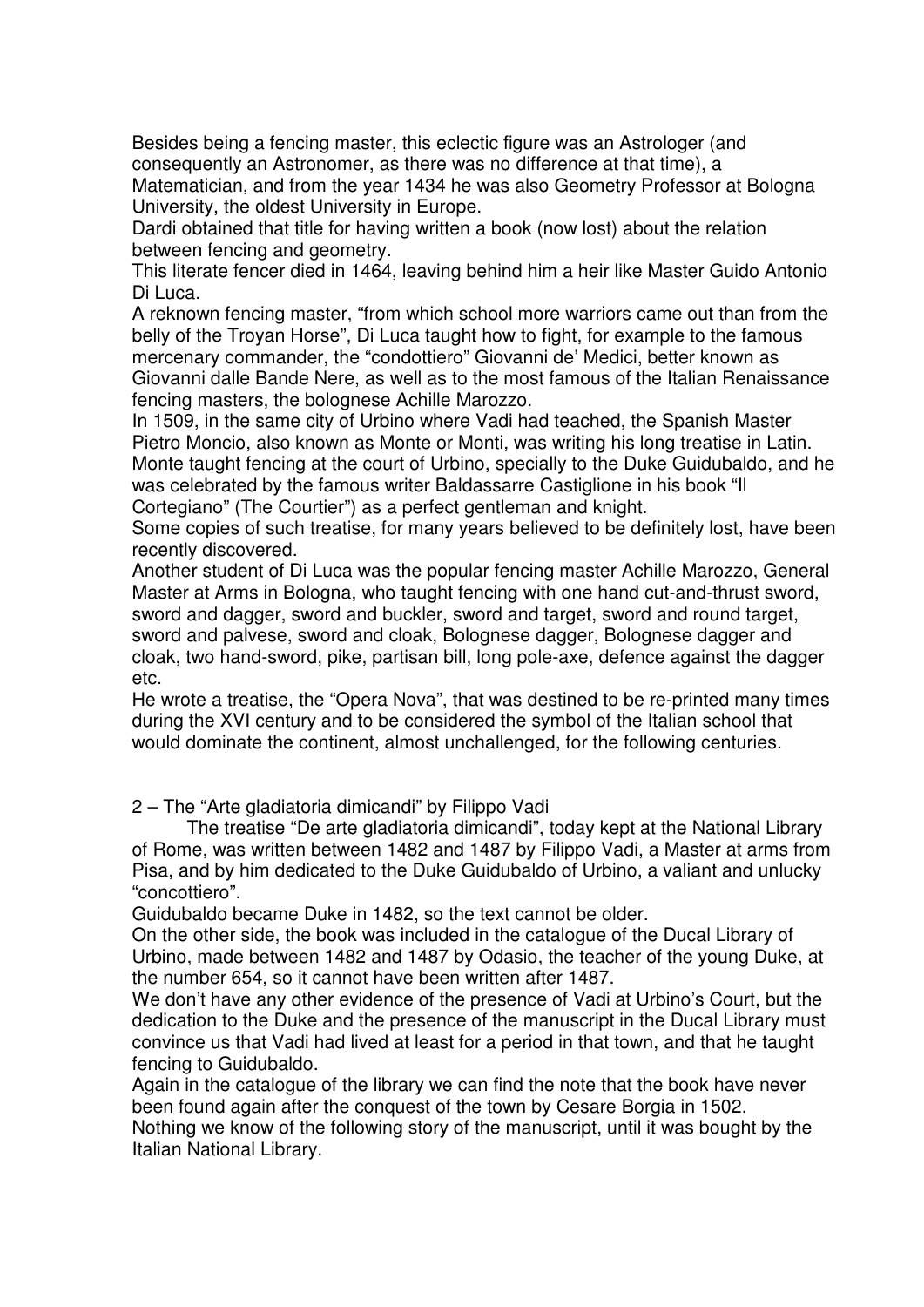We like to believe that the book could have been found interesting by the warlike Duke "Valentino" (Cesare Borgia) or by some of his military commaders, and that this is the reason why it disappeared from the Library of Urbino.

A partial publication of Vadi's treatise, commented from a philological but not from a technical point of view, has found its place in the beautiful book of Bascetta about medieval sports (see Bibliography), where it is possible to find the transcription of all the textual part, in Italian, and only a few paintings.

As we have written before, the great similarity between the treatise of the Pisan Master and the Flos Duellatorum makes us think that Vadi could have had access in some way to the teachings that Master Fiore wrote more that seventy years before.

However, the text by our author is quite different from a simple re-proposition of traditional teachings, and in many aspects it foreshadows the birth of that purely Italian school that during the Renaissance overwhelmed the old German school. One of the new elements introduced for the very first time by Filippo Vadi, as far as we know, is the part of the treatise made up exclusively of text, without illustrations, a solution that would become very popular in the following century.

In fact in many Renaissance treatises the text becomes always the most important part for the comprehension of the techniques and the principles contained in the treatise.

Mostly in the firts treatises of the century, the ones written by Masters of the Bolognese School, illustrations are either completely missing, or they have a function of pure support of the textual part.

In the first treatise of the XVI century, by the Italianised Spaniard Pietro Monte, published in 1509 but written at the end of the XV century, also in the town of Urbino, there are no illustration at all.

The same we can say for the treatise by Antonio Manciolino (there are a couple of purely decorative drawings, with no relation at all with the techniques), and in Achille Marozzo's treatise illustrations show just the guards and the weapons whose use is treated in the text.

The textual part of the "Arte Gladiatoria Dimicandi" is made of an introduction in prose and 16 chapters in verses.

In the introduction, after having dedicated the treatise to the Duke Guidubaldo, Vadi introduces himself in way very similar to Fiore dei Liberi, saying that he has studied the science of combat for a long time and with many masters, and that he has decided to write a treatise not to let the art disappear.

He also recommends not to let the knowledge contained in it in the hands of ignorant and rough men, but to communicate them only to nobles and knights.

Vadi, moreover, refers that he has put into the treatise only effective techniques, seen in action and approved personally by him (a concept that is apparently obvious, but unfortunately it is not always respected in modern martial arts).

Fencing develops from the missing of natural weapons in the human race, which, to survive, had to make use of its only true weapon: rational intelligence, of which fencing, as a geometrical science, is a daughter.

That's why the science of fencing permits to a weaker individual to submit even a stronger and more athletic opponent, because this discipline teaches how to defend, how to attack and how to disarm the opponent in the quickest and most efficient way.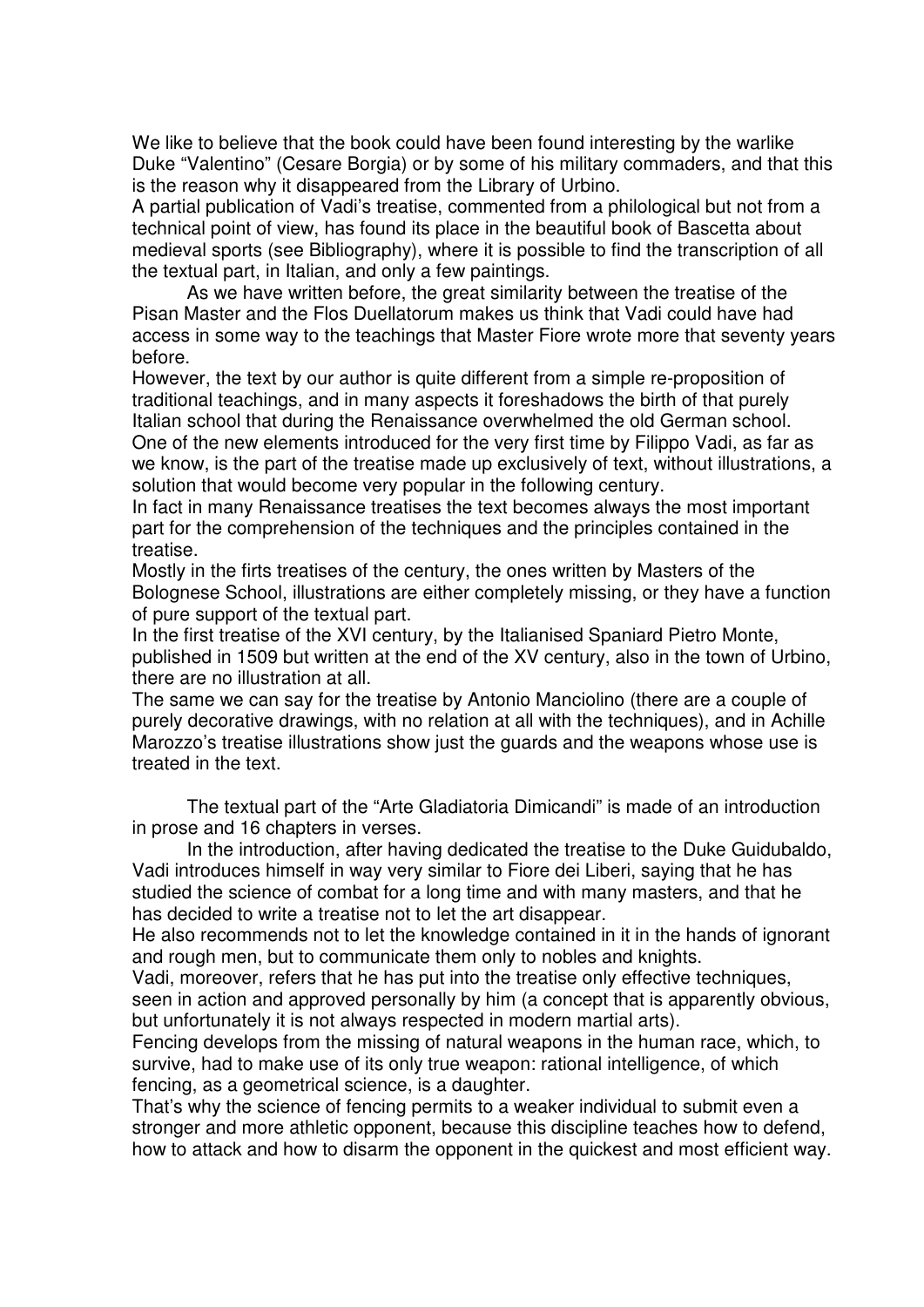After that Vadi, having reaffirmed his intention to preserve the memory of this art, and having exposed his long martial curriculum, expresses his intention to treat only some kinds of weapons: pike, two-hand sword, dagger and pole-axe, of which only the sword will find place in textual part, while the other weapons will be examinated by our Author only in the illustrated part.

Finally, one more time the Pisan Master recommends to divulgate the art only among men that have the responsibility to rule the State and defend the weak. Very important, and unfortunately very rare in the history of fencing (in which every master consider himself the only keeper of the truth), is the declaration that ends the introduction, in which Vadi gives to the reader, if he's expert in the art of combat, a previous permission to make variations to the book, adding and quitting techniques.

The first chapter, "Incipit" (beginning) treats of the fact that fencing belongs to the family of the sciences, like geometry, and not to the world of the arts, comparing it to music (also considered a science in a late medieval and Renaissance vision).

The second chapter, "Misura de spada da doi mane" (measure of the twohand sword) illustrates the measure that the two-hand sword must have, an indication that has a great importance for all the people that want to restore the science of fencing of those times, or even for historical re-enactement. The reader should note that it has no sense to change the measures given by Vadi (for example the total length of the two hand sword, that must go from the ground up to the armpit of the fencer) in precise metrical measures: the real measures of the sword must be different according to the person that will use it and his phisical characteristics (except in a duel, where the two swords must be identical between themselves, i.e. both of the measure that the defied part preferes).

The following chapter, the third, "Ragion de spada" (the discourse of the sword), treats the utility of fencing and the ethical and practical principles that must lead the fencer: this is a key chapter of the work.

The chapter illustrates several advices and several techniques of "gioco largo" (wide play, i.e. techniques executed at long or medium distance, that does not foresee grips on the opponent's body, but can include kicks, grips on his sword etc.) and "gioco stretto" (close play, essentially grips, techniques including wrestling or anyhow techniques at very short distance).

For a detailed analysis of the techniques see the Technical Appendix.

The sword, in the first verses, is defined "royal weapon", a weapon that must be handled in a manly way, a consideration that reminds what have been said on the opportunity of restraining the art of fencing to nobles and knights.

From a technical point of view, it is worth considering how the Author resumes the whole art in the crossing of the swords, i.e. in the "cross parry" that blocks the enemy's blow with a countercut (and not with a stable cross parry like in modern sabre fencing, that may not have enough power to stop a strong blow), and from which a great number of techniques may start, and first of all the "parry and risposte". This same concept is repeated later on: "gioca de croce e non serai conquiso": play with the cross and you will not be conquered.

Again, intereresting are the verses in which the basic concept of time and measures are mentioned, or the ones in which it is stated that "ingegno ogni possanza sforza" (cunning wins any strength).

In the second part of the chapter one can find several moral indications, even more interesting, whose analysis we present here below.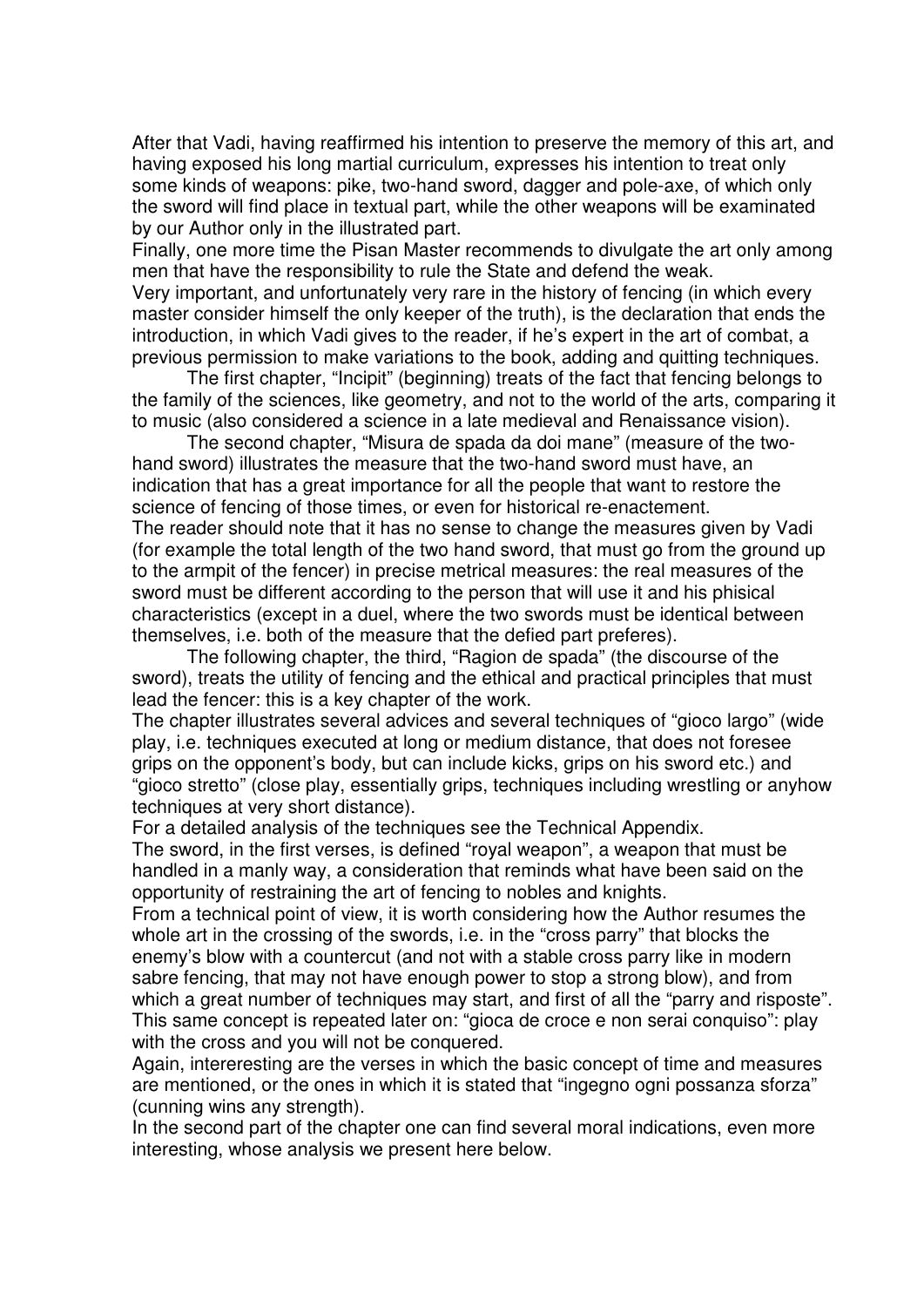Among them are the prohibition to pick quarrels and to fight against justice, the respect due to the Master, the loyalty towards legitimate authorities and so on. From a technical point of view, we underline that our Author advices who wants to become an expert swordsman not only to learn, but even to make teaching experiences, always taking care to free himself from his own mistakes. Finally, our Author speaks of the intrinsecal virtues of the noble art of fencing, an art that hunts the cowardice out of the heart, and gives happiness by its own virtue, and always accompanies the ones that dedicate themselves to it, preserving them from poverty and taking them back to the light when they feel like an estiguished fire: the discipline of fencing is like a loyal partner that's always there for its followers. The last verses are dedicated to a proud revendication of the innovations that the

Pisan Master brought to the science of sword handling. The fourth chapter, without a title, is dedicated to the importance of the art of the sword and to the advantages that it offers to the ones that dedicate themselves to it.

Strangely enough, the first advantages of the practice of fencing that our Author names are of an almost aesthetical nature: it teaches how to walk well (sense of equilibrium, elasticity of the step, good gait) and it makes the eye quick, brave and lord-like.

Then we pass to more concrete advantages: one can learn to parry well, and therefore to defend his own life: many people that did not want to learn this science of defence have died in a violent way. There is no greater good than life (a concept, this, tipically western, stranger to other martial cultures), that's why the importance of the knowledge of the art of personal defence, which may save your life a thousand times, is much higher than the importance of any material wealth.

In fact, even if you don't look for trouble, it is easy to find yourself in a quarrel that may end in a violent way, and in this case it is better to be able to prevail over other people.

From this comes the need to learn the new art discovered by Vadi, and in particular to learn how to measure the fencing times, in order not to give to your Master a reason to complain about you.

When you have to fight (in a duel) with someone, it is necessary to pay attention that the swords are identical, without giving any advantage to the opponent.

Then we find another list of virtues that the fencer has to develop: a swift eye,

knowledge, rapidity, strength and a firm heart (buon occhio, sapere, prestezza, forza e cuore).

Notwithstanding what stated before on the opportunity that the swords used in a duel must be identical, our Author tells us that for a big man it is more convenient to use a long sword and for a little man a short sword.

The strength of the big man can break the guard of the little man, shifting his sword with violence, but knowledge can compensate this disadvantage of the little man. In fact, one that knows many blows is very dangerous, while a man that knows just a few of them will act with great strain and disadvantage, and at the end he will be overcome, even if he's stronger.

By consequence of this, it is dangerous to reveal the secrets of the art, mostly to people that you don't know well.

It is very dangerous to fight against an opponent armed with a longer sword, that's why in a duel it is necessary to pretend to use identical weapons.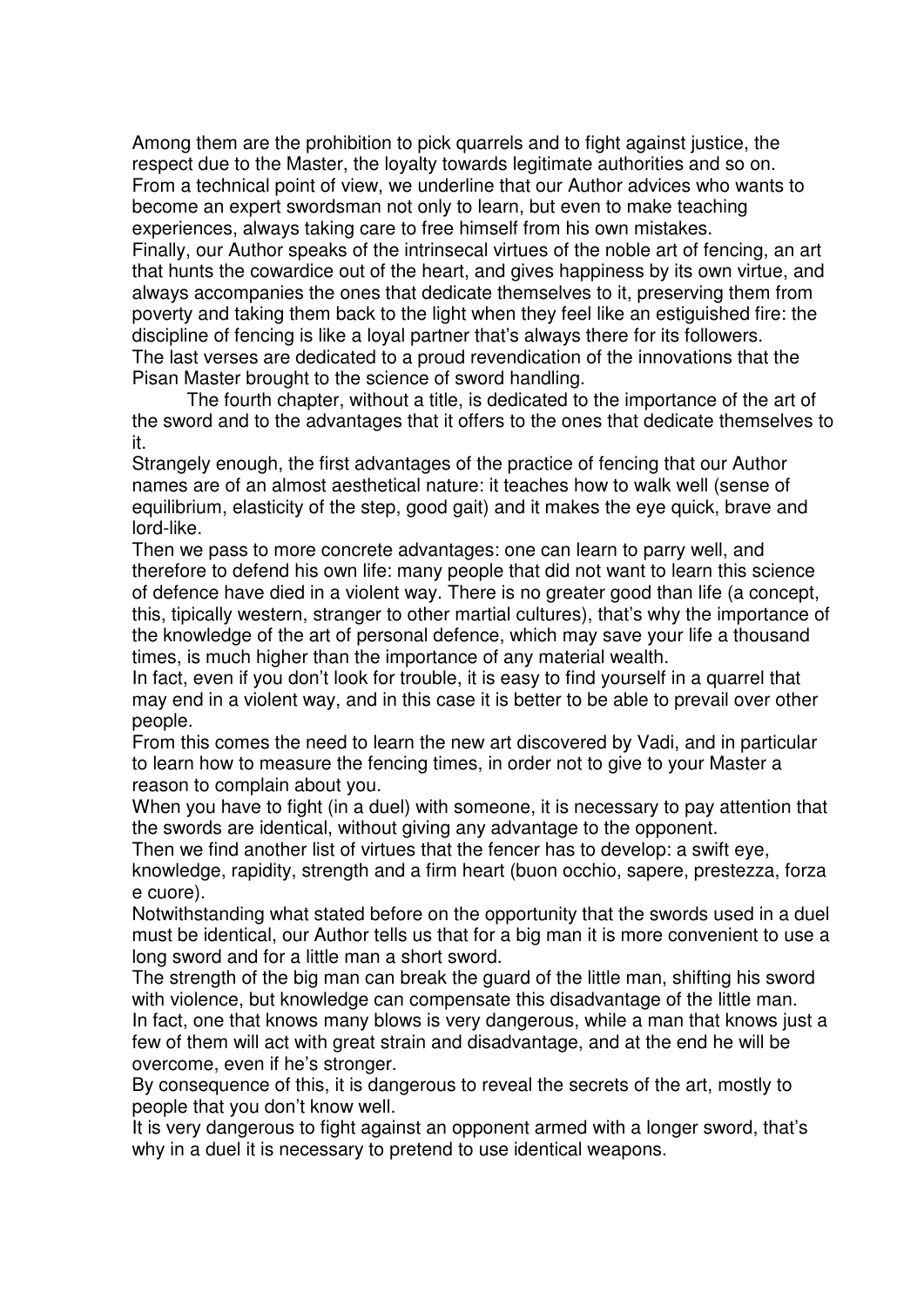To the said considerations Vadi adds a declaration of exclusive love for the two-hand sword: "La spada da doi mane sola stimo e quella adopro a mia bisogna" (only the two-hand sword I esteem, and I use it for all my needs).

Finally, the Pisan Master advices not to fight against more than one opponent, and in case you are forced to do it, he invites to use a very light weapon and to avoid the use of the thrust.

As we have seen, we find here a quite messy miscellaneous of precious advices and principles, many of which we'll find again later on.

The fifth chapter, "de punte e tagli", (of thrusts and cuts) describes in brief the seven basic blows, that are quite similar to Fiore dei Liberi's one, even if some have here a different name.

This same subject is treated again in a more extended way in the fololwing chapter, the sixth: "li sette colpi della spada" (the seven blows of the sword).

The brief chapter seven "de la punta" (of the thrust) is dedicated to the thrusts, described as "velenosi" (venomous) as they are very insidious and often deadly, while the eighth "costione di tagli e punte" (the dispute of cuts and thrusts) presents us a kind of polemic discussion between cuts and thrusts to decide which blow is the best.

The Pisan Master illustrates here mostly the disadvantages of the thrust (even if before he had defined it as full of venom): any parry, even the most feeble, is good enough to deviate a thrust, on the contrary a cut must be opposed with strength. Moreover, if the thrust does not hit it loses any utility and it cannot menace the opponent anymore.

Finally, against more than one opponent it is not advisable to use the thrust, because when it hits, if it is not withdrawn with great swiftness, it makes the fencer vulnerable to any attack from any of the other attackers.

So we don't agree with an interpretation that makes of Vadi an apostle of the thrust against the more "archaic" Fiore dei Liberi, seen as a paladin of the fendente cut. The Master from Friuli, in fact, makes much use of the thrusts, while Vadi sees clearly its limits and defects.

However, it is possible to sustain that Filippo Vadi puts more emphasis, in general, on swift and insidious blows, little charged (not only the thrusts, but mostly the false edge blows going upwards), in comparison with the often more powerful cuts of the Flos Duellatorum.

Coherently with what we have just said, the chapter ends with a note in favour of the light and handy weapons against the heavy ones, in particular if one has to confront several opponents.

Chapter nine tells us "de la croce" (of the cross). We believe that the subject here is the cross-parry or "incrosar" (crossing) mentioned both by Vadi and by Fiore dei Liberi (see also the Glossary of the Technical Appendix), but it may also be possible that the reference is to the family of guards named "di croce" (of the cross), in which you should keep your left hand on the blade of the sword, and which can be used for several good cross parries (see for example Pag. 26v of the Manuscript, pic. 1: the accent on the stability and the trustfullness of the cross may be seen as a reference to the "reinforcement" supplied by the left hand on the blade).

Chapter ten "ragione di mezza spada" (discourse of the half-sword) introduces us to the "gioco di mezza spada" (play of half-sword), the most important part of the "gioco largo", derived from a crossing of the blades more or less at half of the length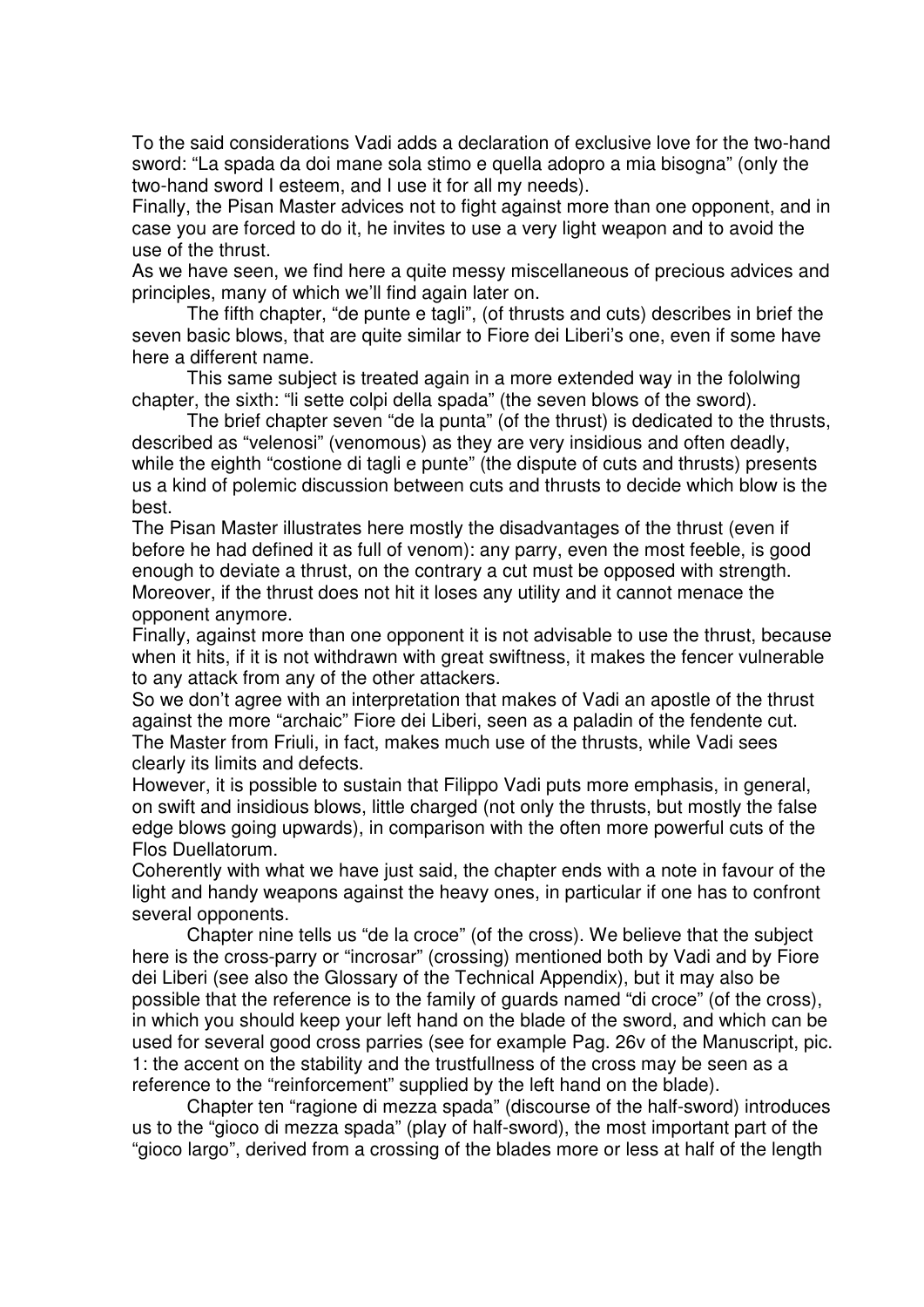of the blades themselves, in which one of the duellers has attacked, the other has parried, presumably without moving his feet or moving it just a little, and the two find themselves in short distance, but still not to the grips (in this last case it would be called "gioco stretto").

Here Master Vadi shows us some methods to arrive to the half-sword play, or even to the grips, and he also indicates a kind of footwork that according to him is innovative, in which you have to flex the knee of the advanced leg and extend the leg behind, as shown also by Marozzo, like in a modern lunge, but generally shorter. Vadi attribuits to himself the discovery of this "passeggiar" (footwork), and we must recognize that in the Flos Duellatorum in general the steps are shorter and the back leg only in a few illustrations seems to be extended.

We know that for Fiore the steps were the "passare", or full step, in which you bring ahead the foot that was behind like in normal walking, and the "acrescer", in which you advance with the foot that is already forward. In this case but the back foot follows like in modern normal fencing steps, and it does not stay firm like in Vadi's footwork and in the modern lunge.

An interesting technical consideration is the advice to throw cuts charged with a rotating motion, i.e. with a moulinet (stramazzoni), only if they're very brief and with the sword always held directly in front of the face, never bringing it too far away from the line of attack.

In the following chapter, number eleven, "ragion de gioco de spada" (discourse of the sword play), the discourse about close combat goes on, and we immediately find the advice to make the feints in a quick and short way, never bringing the sword too far from the line, in order to be able to call it back to the defence without delay. This advice is followed by several technical indications, among them the footwork to be used with the different parries, and a warning against the half-time blows (see Glossary of the Technical Appendix) that the opponent may throw.

Chapter twelve, "ragion de' viste de spada" (discourse of the feints of the sword) treats of the feints, in particular in half-sword play. Vadi states that the feints are used to deceive the opponent, not letting him understand to which part you want to throw your real attack, but he complains that he cannot be so clear with words as he would be sword in hand.

In the thirteen chapter, "ragione de mezza spada" (discourse of the halfsword), we go back to the discourse on the techniques to be used at middle-short distance.

Worth noting is the emphasis on the use of thrusts or false edge cuts from below, more than on the traditional "fendente" downwards blows.

At the end of the chapter there is a recommendation to always calculate well the right time for any action, remembering to the reader to always respect one of the basic principles of fencing: time.

The fourteenth chapter, "ragion di mezzo tempo de spada" (discourse of the sword's half-time) continues the discourse about time, speaking of the half-time blows (blows thrown in the middle of the attack of the opponent, often to the arm or hand; they're blows that must hit much before the attacking movement is completed). Again Vadi complains because he cannot describe in a clear way this action only with words, without the possibility to show it phisically, and he limits to insist on the speed that those blows must have, and on the need that they must be thrown only with a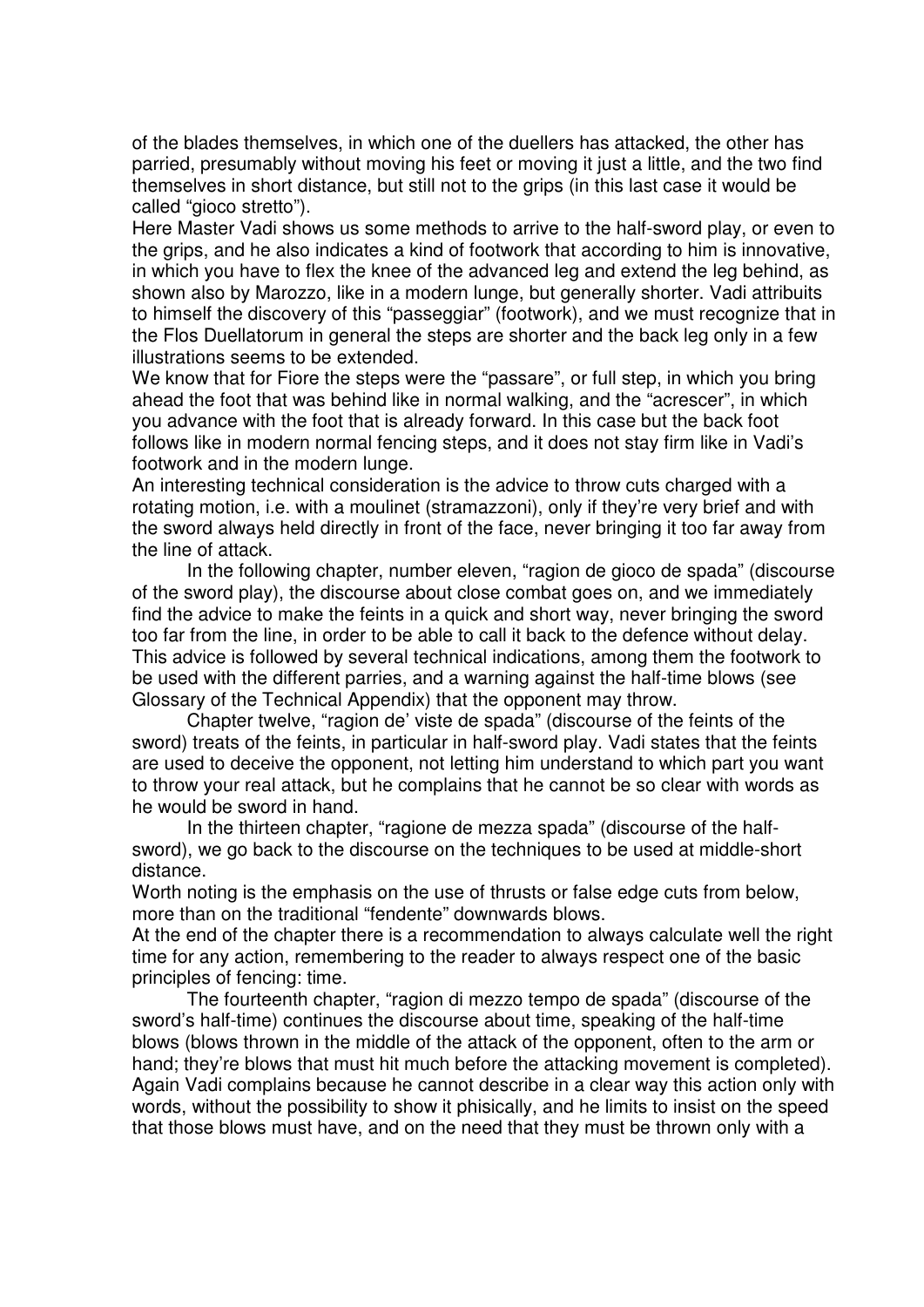quick movement of the wrist, and with right measure (here we find another of the basic principles of fencing: measure).

In the half-time blows it is essential to hit the opponent at an advanced target as soon as that target is taken forward by the opponent and enters into the sword's range (into measure).

If the half-time blow is thrown out of measure it is useless, as it would not hit the target, while if it is thrown when the opponent's attack is already too close, there would be the risk to be hitten anyhow, as the attack has not been stopped in time. Moreover, in this last case, there could not be enough time to take the sword back to parry, or to avoid the attack moving away.

In the second part of the chapter, Vadi glorifies as the best jewel of art a misterious action called the "volarica", of which we can only deduct some characteristics. Beyond any doubt, it is a blow to the head, as "rompe con bon filo l'altrui cervello" (it breaks with its good – or true? - edge the other's brain), and it should also be a halftime blow, as it is treated in this chapter.

Finally, it parries and hurts at the same time (as Marozzo says that false edge parries do).

Chapter fifteen, "ragion di spada contra la rota" (disourse of the sword against the rota) tells us how to react facing an opponent that attacks with a repeated moulinet move. In the second part of the chapter we can find an offensive technique against an opponent that waits for us in the guard called "porta di ferro" (Iron Door).

Finally, we arrive to the last chapter, entitled "ammaestramento di spada" (the teachings of the sword), in which we can find a resume of the basic fencing principles (not only of Vadi's fencing method, but also of rational fencing in general) that we have already found in all the other chapters, often applied to particular techniques. First of all, the author's attention is applied to self-defence, the defence of that greatest good of all that is life: the sword must be most of all like a big shield ("targone", in Italian) that covers the whole body of the fencer.

So the sword should never go too far from the body that it must defend, be it making guards or making blows ("facendo guardie né ferir"), so neither the guard positions nor the blows thrown during combat should bring the sword so far that it cannot run back to the defence.

By consequence of this, but also in order to have more possibilities to hit, the route of the sword should be as short as possible.

Moreover, it is good that the point of the sword is always facing the opponent, and in particular his face (for combat psicology reasons: a thrust to the face is much more scaring than one to the trunk, although the two are equally deadly).

All the techniques, so, will be executed keeping the sword in front of the fencer, between himself and his opponent, and the blows will not be much charged, as already indicated in chapter X.

Actually, a quick examination of Filippo Vadi's guards, in comparison for example to Flos Duellatorum's ones, permits us to verify that the main characteristic of Vadi's guards is to keep the point much more towards the opponent, with the sword always between the fencer and his opponent.

The last advice of the Pisan Master, with which he takes his leave from the reader, is to use as often as possible half-time blows, stopping the opponent's blows as soon as they begin to take form, with swift cuts to the hands.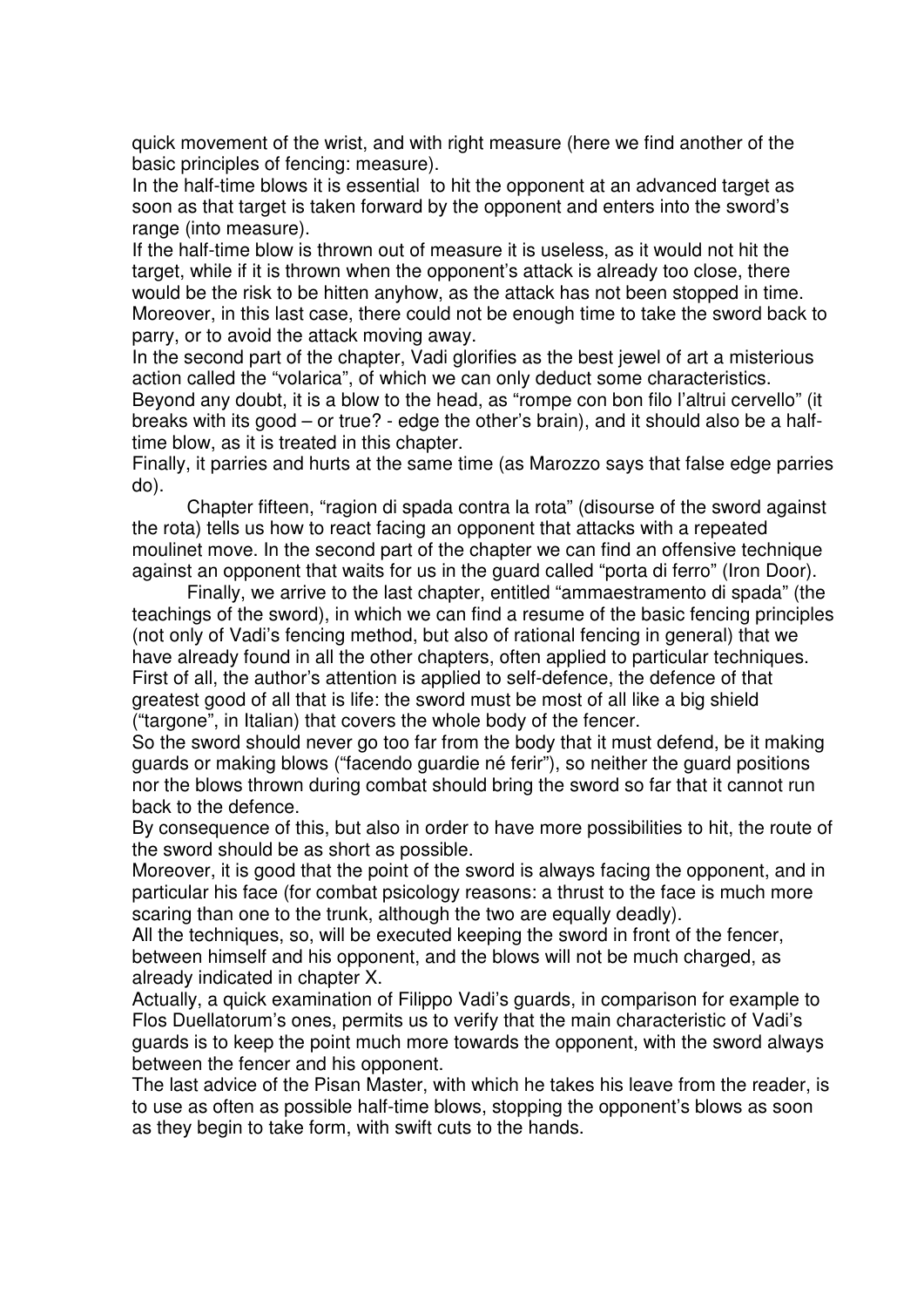It is worth noting as in Vadi's treatise the textual part treats either of fencing in general or of the two-hand sword handling, disregarding the use of any other weapon.

We'll see that the other weapons typical of the period are more sintetically treated in the second part of the book the illustrated one.

However, it is evident that Vadi favours the teaching of the two-hand sword over the other weapons, that are limited to a very reduced space or disappear completely, like also unarmed wrestling and mounted combat do.

In practice the only weapon that is treated with attention apart from the two-hand sword is the dagger, also in the form of personal defence with bare hands against a dagger assault (a science that could result of great utility in the courts of the period, according to the chronicles).

We have to underline that this is an indication of a trend that would grow with time and that, with some exceptions, will cause a metamorphosis in the Italian martial artist, from the warlike and eclectic knight of Fiore dei Liberi (who can handle equally well any kind of weapon both mounted and on foot, wrestles, defends himself with the dagger against the sword and viceversa, fights with any stick or staff that he comes to have at hand, etc…) to the fencer specialised in one or two kinds of combat (in the late Renaissance usually single sword, sword and dagger, or sword and cloak).

The second part of the treatise has a more traditional structure, with the different martial techniques illustrated by means of pictures and a brief explicative comment made up of a couple of verses, like in the old German tradition that goes from the I33 Manuscript to the Fechtbuch by Talhofer, just to name a few, a tradition mantained in Italy by Fiore Dei Liberi and partly by our Author.

It has been hypotesized that the poetic form of the few verses that go together with the pictures of the Flos Duellatorum and Vadi's treatise can indicate that they were meant to be learned by heart, and maybe recitated during lessons, being the techniques directed mainly to an illiterate public.

In favour of this ipothesis one can note that many verses are similar in Vadi and in Fiore dei Liberi (mostly the Pisani Dossi version).

However, the text of the verses of both Vadi and the Pisani Dossi manuscript of the Flos Duellatorum is often not very useful in order to understand the illustrated technique, and in these cases it could hardly help in remembering the technique itself.

Moreover, Fiore dei Liberi clearly states that it is impossible to know and to remeber many techniques without a book, so every good "scholar" and "magistro" must own a book.

Notwithstanding this, if a diffused literacy (at least in the knightly class) could be the real situation at the Court of Ferrara during Master Fiore's times, and even more at the splendid Court of Urbino of Vadi's times, not necessarily the same was true in other places, or for earlier generations.

It is possible to presume that some "books" were made only by pictures (in many German treatises the text is even more reduced that in the Pisani Dossi manuscript), and that Masters taught verses to be learned by heart to accompany each drawing. Finally, rithm and rhime, generally speaking, were discovered also to help memorization, so this ipothesis canot be excluded.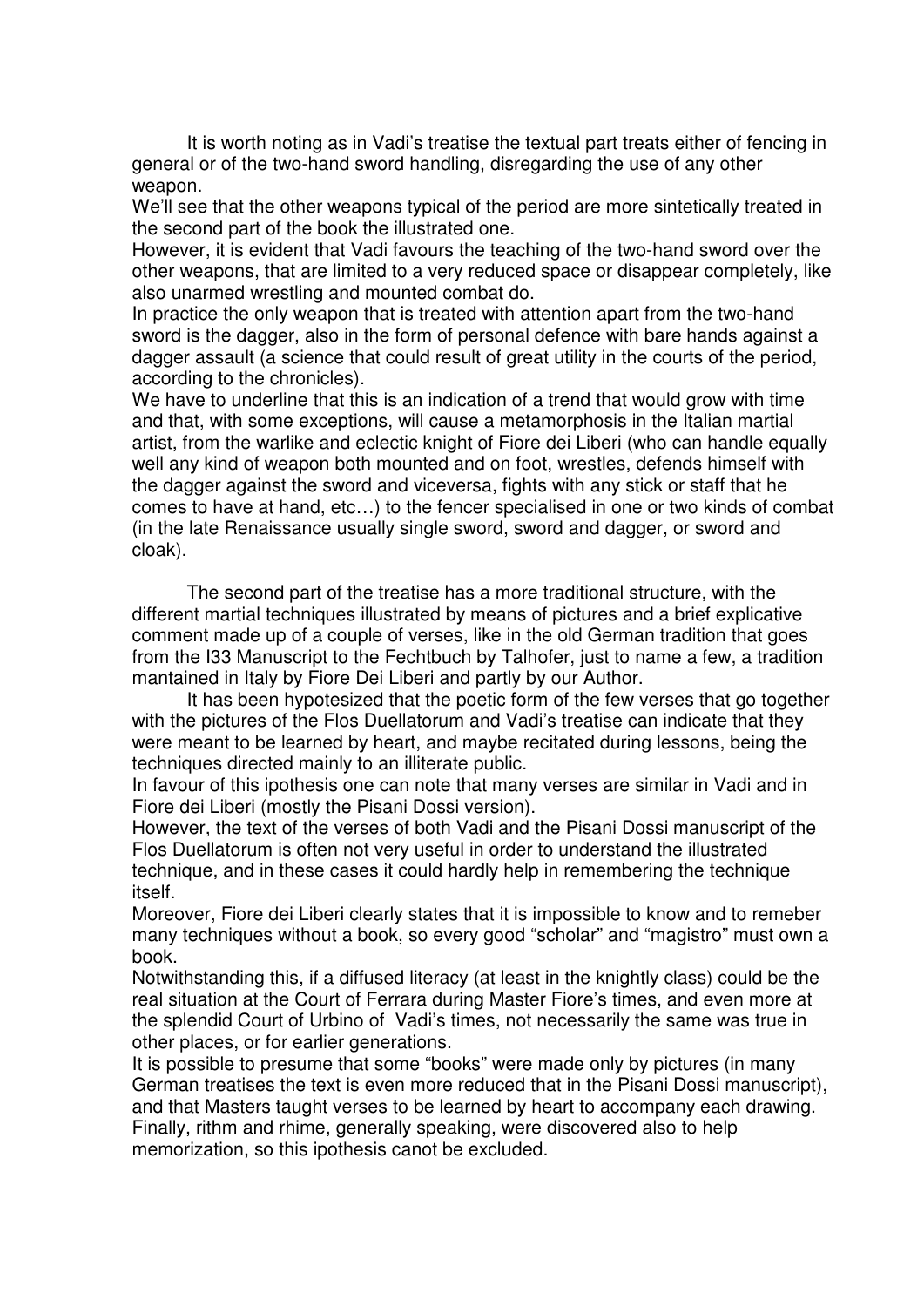In comparison with the Flos duellatorum we can note that clothes and armour of Vadi's fighters seem to be more recent, typical of the second half of the XV century, reflecting the variations that took place in costume and armour during the seventy years that passed between the two treatises.

Even from the technical point of view there are evident similarities with the Flos Duellatorum, but also some aspects that link Vadi to the following Italian Masters: wrestling is not treated, while the treatise is dedicated almost exclusively to the twohand sword and the dagger, the guard positions never keep the point of the sword far from the line of attack, while Fiore dei Liberi charges more his blows, and so on. In particular Master Fiore almost always comes to the half sword and to the grips after a cross-parry, while both Vadi and Marozzo often approach with a false edge cut or a thurst from below, and both make much use of the feint to open the way for a grip.

The first illustration that we find, at page 15r of the manuscript, is a man that takes a two-hand sword in a kind of "stand at ease" position (the same position in which we'll see Filippo Vadi himself, at the following page), surrounded by different symbolic figures.

The illustration reminds the one at page 17A of the Flos Duellatorum (Pisani Dossi manuscript), in which four animals symbolize the opposed phisical and moral virtues that a knight must own: the Strength of the Elefant (with a firm Tower on his back), the Celerity of the Tiger (represented, however, like a Greyhound that brings an arrow), the Bravery of the Lion (that shows his courageous heart) and the Prudence of the Deer-wolf (represented as a spotted feline, maybe a Leopard, that keeps a sextant, symbol of calculation).

Note that we have here in the same person the same dichotomy of virtues that we find in the Chanson de Roland, between the "prouesse" of Roland and the "sagesse" of his comrade Olivier.

Vadi, instead, gives to his symbols a more technical and concrete meaning, as we'll see in detail, given the particular interest that this illustration has for the understanding of our Author's work.

Over the head of the fencer we see a star-like figure, that according to the text is a sextant, and that once again, like in the Flos Duellatorum, symbolizes the rational calculation of time and distance that should guide any action:

"Io sono un sexto che fo partimenti

O scrimitore ascolta mia ragione

Cusì misura el tempo simelmente."

(I am a sextant, that divides,

Oh fencer, do my reason hear

Time you will measure in the same way)

Lower, to the left, in place of the fencer's heart, we find an eye, that symbolizes the fact that the heart must be not only brave, but also watchful and prudently full of cunning (we find again, here, the theme of "audacia et prudentia"):

"L'ochio col cor vole star atento

Ardito e pieno di providimento".

(The eye with heart whatchful will be

He's brave and he's of prudence full)

At this point from the virtues of the mind and of the heart we pass to the limbs, that have to put in practice the said priciples by means of a phisical action.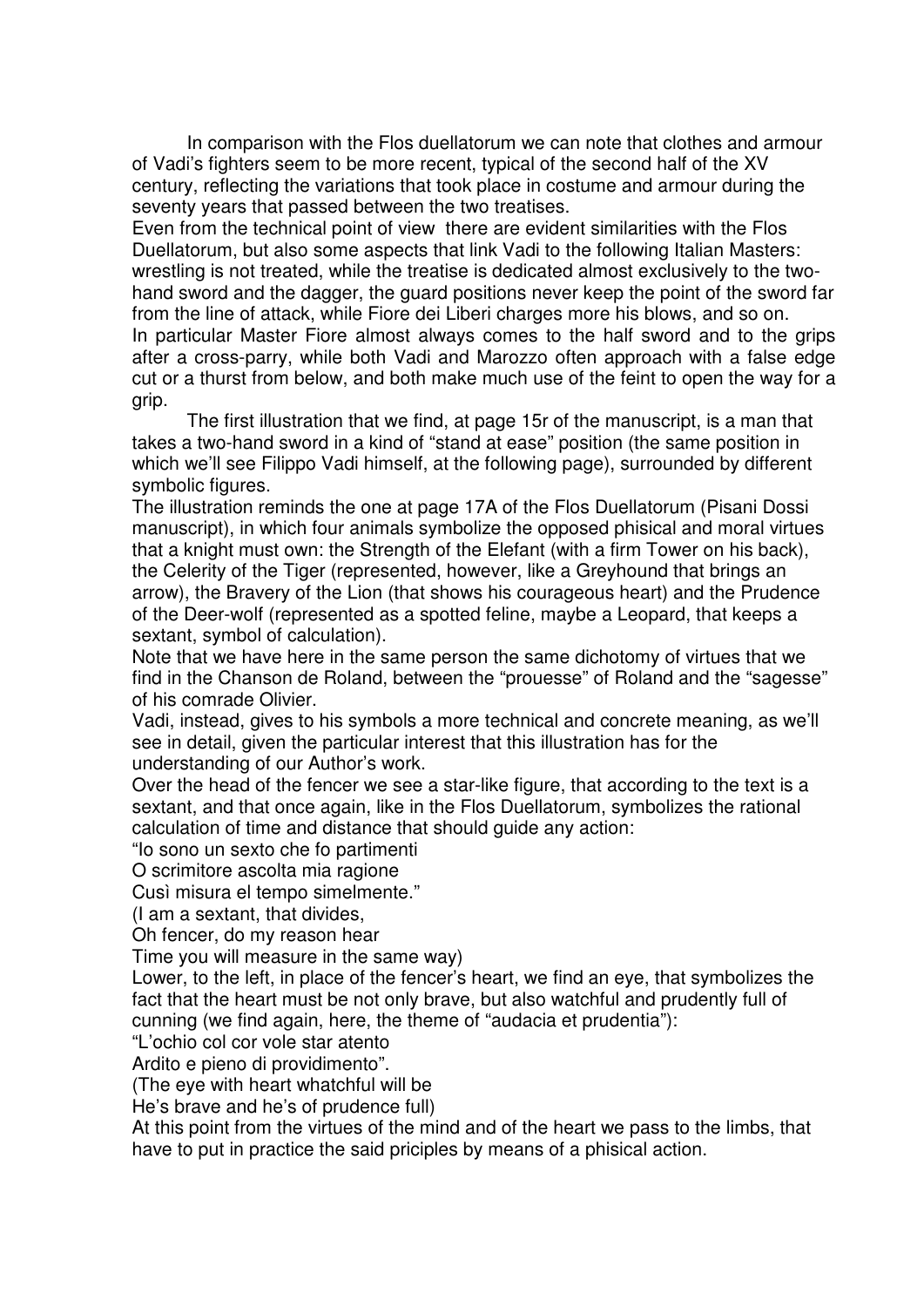Over the right shoulder we see the head of a bear, and just like an attacking bear the shoulder has to turn: "Il natural de l'orso si è el girare In qua in là in su in giù andare Cusì conviene che tua spalla facia Poii la tua spada fa che metti in caccia." (The bear's nature is to turn Here, there, down, up to go The same your shoulder should here do Then to the hunt you'll send your sword.) Pushed by the shoulder, the next part of the body that should act is the right hand, similar to a snake (but it is a dragon that appears in the illustration), that must be as brave in attacking as prudent in not exposing itself and not bringing the sword too far from the body, keeping it always ready to come back to the defence: "La man dirita vol eser prudente Ardita e mortal cum un serpente" (Cautious the right hand be Lethal and brave such as a snake) Please note that we find again here the opposed virtues of prudence and courage. Different is the function of the left arm, from which shoulder we see a ram coming out, ready to clash with any attack of the enemy: "Io so un muntone e sto sempre a mirare Che per natura sempre voglio cozare Così convien tuo taglio sia inginioso Sempre parar quando serà resposo". (I am a ram, I'm always looking, That by my nature I want to butt, So your cut'd better be so cunning, I'll always parry when you answer.) So we come to the left hand, that should be as quick as a greyhound, in order to be used for the grips and to take the blade of the fencer's sword and make "gioco stretto" techniques (for ex. See the ones at page 18r pic. 2 and page 20v pic. 1 e 2): "Con la man stanca la spada ò per punta Per far ferire d'ezza quando serà giunta E se tu voi sto ferire sia intero Fa che sia presto como levorero." (With my left hand I take my point To hurt with her when it'll arrive And if you want this blow complete Make that it's quick like a greyhound.) Now let's see the lower limbs, where we find very useful indications about which was the kind of footwork used by our Master from Tuscany. At the knee level we find a pair of keys, with verses both to the left and to the right: "E chi queste chiave cum seco non averà A questo giuoco poca guerra farà." "Le gambe chiave se po' ben diri Per che li ti serra e anche ti po' aprire" (And who these keys with him won't have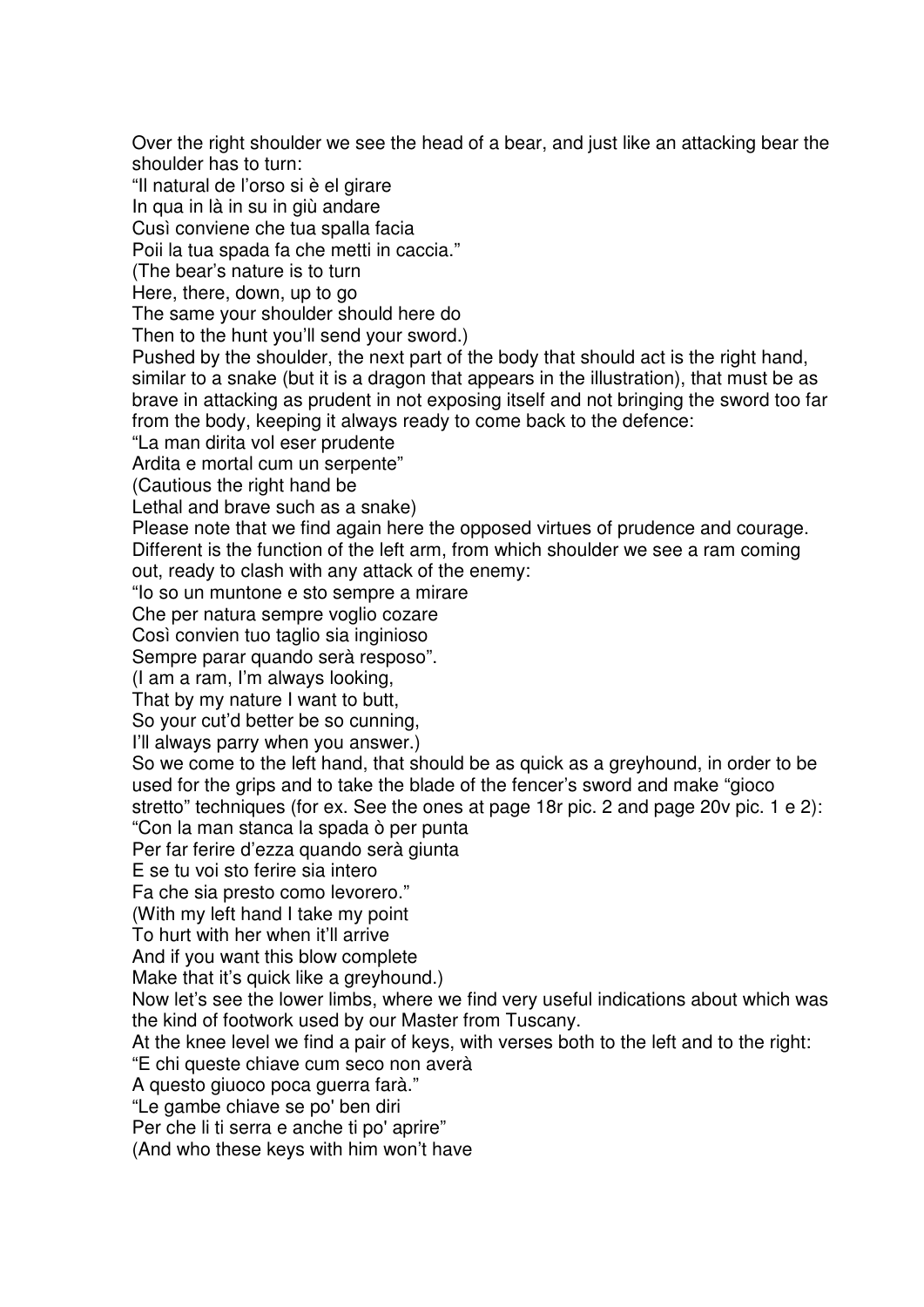In this game not much war will bring

The legs can justly keys be called.

As they can close and they can open.)

So the legs will open and close, changing distance and measure.

But coming now to the feet, we see that besides the right foot there is a drawing representing the sun, and like the sun the right foot must often come back, turning, to the place from where it first moved (for example in order to go back out of hitting measure after throwing an attack):

"Tu vedi el sol che fa gran giramento

E donde el nasce fa suo tornamento

Il pé com el sol va convien che torni

Se voii ch'el giuoco toa persona adorni."

(You see the sun that great turn makes

Where it was born it will return.

And like the sun may foot come back

If with your play honour you want.)

The left foot, on the contrary, mostly if it stays back, behind the right one, as it is generally advisable during an offensive action, must remain firm and give stability, as a safe castle:

"El pié stanco ferma senza paura

Como rocha fa che sia costante

E poii la tua persona serà tuta sicura."

(Left foot you must stop without fear

Firm should it be just like a rock

Then fully safe your body is.)

Between the two feet, finally, it is represented a wheel, that tells us of a different kind of footwork, circular, that our author advises mostly from a defensive point of view:

"Quandi i pié o l'uno o l'altro fa molesta

Como rota da molin dia volta presta

Bixogna esser il cor providitore

C(he – testo abraso -) luj s'aspetta vergogna e l'onore."

(When he'll attack to either foot

Like wheel of mill it has to turn.

It is the heart's that's to be watchful

As shame and honour on him depend.)

The following pictures shows the seven blows of the sword, similar to Fiore dei Liberi's ones, except for the fact that the Sotani of the Master from Friuli are called Rota, while the Mezani become Volanti.

Also the verses that accompany the illustration are very similar.

However, we know from the text that many blows that in the Flos Duellatorum were made with the true edge, are made here with the false edge.

Vadi, moreover, wants to put into evidence that he couldn't represent blows of a basic importance like the half-time blows.

Then we find the "portrait" of Filippo Vadi, an athletic man dressed in black, followed by the 12 guards of the two hand sword (page 16 and 17 of the manuscript).

Many of those guards have the same name and/or are identical to Fiore dei Liberi's ones, others are new, but it is evident that there must be some relation between the two Masters.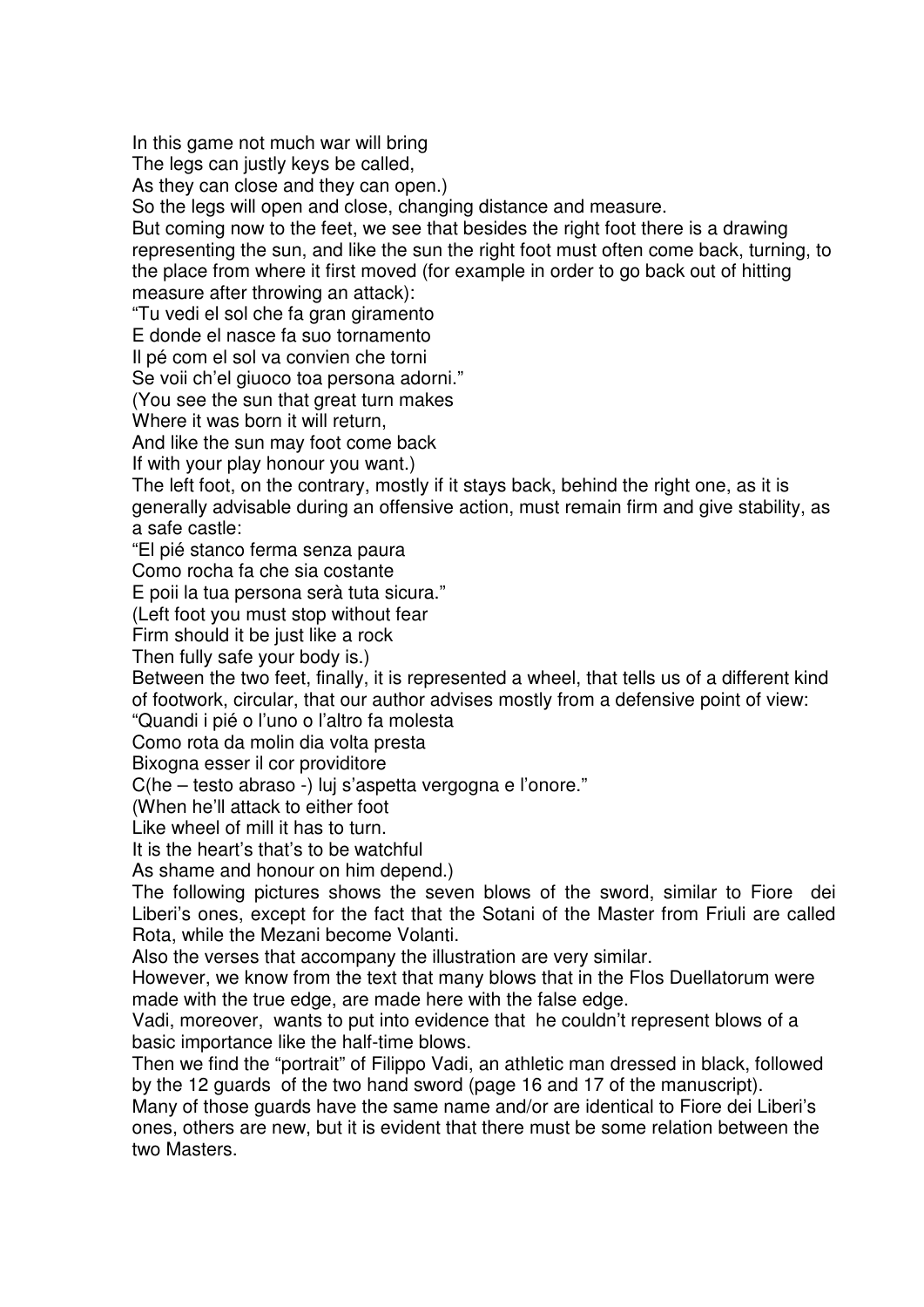For a detailed analysis of the guards please see the Technical Appendix, here it will be sufficient to indicate that the main difference between the two is that Maestro Fiore often uses guards that permit to throw a strong blow, Vadi adopts very "closed" guards, with the point of the sword never far from the line of attack, coherently with his fencing principles.

After the 12 guards we have twenty-five techniques of the two-hand sword, mainly in "gioco stretto" (close play).

Also here it is evident the similarity, and sometimes the identity, between these techniques and the ones of the Friulan Master.

In "gioco stretto" the techiques used by Vadi belong entirely to the tradition, one cannot find any innovation like the ones found in the textual part of the treatise, in "gioco largo".

However, we cannot avoid to point out that while in the Flos Duellatorum the techniques are exposed in an order that makes sense (in each part of the treatise the techniques come out from the crossing of swords that precedes them), in Vadi's treatise the two-hand sword techniques have been exposed without any order, without showing the position from which they start, and the interpretation would often be difficult, if we didn't have some help from the Flos Duellatorum.

At page 24r of the manuscript we find some guards and techniques for the pole-axe play, in full armour, followed by guards and techiques for the two-hand sword also in full armour, and finally the illustration of the particular kind of sword to be used in such combat.

Here the similarity with the Flos Duellatorum is even more clear, and Vadi uses the same exposing principle of Fiore, for which the various techniques follow the same parry.

The only difference worth a brief comment is a bizzarre innovation, exclusively terminological (a case not rare at all in the history of fencing), for the guards of the two-hand sword in armour: the family of the "cross" guards is turned into the family of the "leopard" guards, maybe thinking to oppose them to the "snake" guards. Curiosly, in the pole-axe guards we find the "guardia di croce" (cross-guard) with its

traditional name, instead that with the new name "posta di coda di leopardo" (leopard's tail guard).

The innovation, we presume, didn't find any enthusiasm among the public, as we don't find it in any other text.

After the two-hand sword in armour, at page 28, we find the pike play, also similar (but shorter and with some more ambiguity, see Technical Appendix) to Fiore dei Liberi's one.

Finally, from pic. 1 of page 29r, our Author begins to treat the dagger and the unarmed defence against the dagger, an art to which he will dedicate much space, and for whose study Vadi's treatise is very important.

The dagger used by Vadi and Fiore dei Liberi is a weapon that is sharp, but whose main use is the thrust, both with the so-called hammer grip and with the screwdriver grip (sopramano and sottomano, in Italian).

Even if at a first sight the techniques seem to be fully traditional, with the usual exposing technique for which from a parry/grip all the deriving techniques will follow, a more detailed analysis reveals to us some innovative aspects.

First of all in the Flos Duellatorum and in general in medieval treatises the main attack was "sopramano", downwards from above, with the hammer-grip, an attack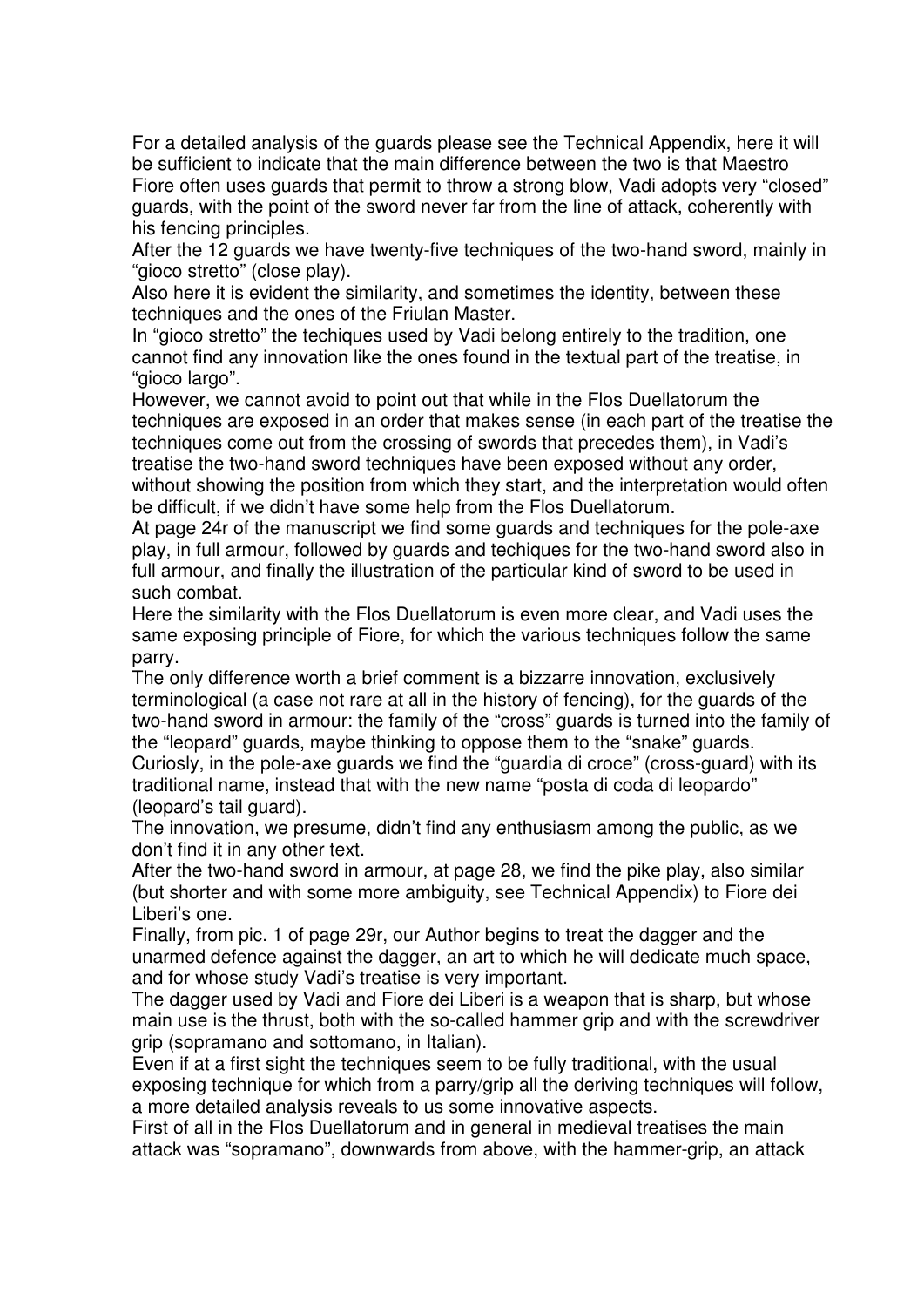typical of street and court killers, deadly if it hits the target but rough and predictable, and which requires that the attacker moves very close to the victim.

In Vadi it has much more space the more insidious and fencing-like attack "sottomano", with the screwdriver grip, much quicker and which permits to hit without having to move too close to the opponent.

By consequence, also many defences pertain more to the world of fencing than to the one of wrestling.

We'll see that later on, in the Opera Nova of the Bolognese Master Achille Marozzo, there will be a total separation between the traditional dagger grips, used against a rough and probably treacherous attack, often "sopramano" (see the Dagger Grips at the end of Book V of the Opera Nova), and a situation of dagger duel in which each of the two opponents keeps the dagger exclusively "sottomano", and uses it to wound the opponent to the hands or the face with quick cuts and thrusts.

At the end of this section (but soon we'll find again the art of the dagger), Vadi shows the form and the measure of the dagger.

After that, there is a techique executed with two sticks against a pike attack, similar to the one shown in the Flos Duellatorum, but simpler and easier to make, and then two paintings that illustrate how to take position to make a parry against the throwing of a javelin.

Finally, the work ends with some other dagger techniques, mostly defences against a killer that has a grip on his victim and prepares to hit him with the dagger (but there is also a defence with the sword against a killer armed with the dagger).

In these last techniques one can always find both the starting position and the final outcome, but we don't find the usual comment in verses.

3 – A fencer and a knight: Vadi's ethics and practical wisdom

As we have seen, in the part made of the treatise of only text, we find also the knightly and martial ethics of Filippo Vadi.

We find, mixed up in a unified vision, high moral principles and a practical wisdom derived from a long experience of life's cases and, we'd say, of a certainly turbulent life, as it used to be the life of a master at arms in the warlike and insidious Italian courts of the end of the XV century.

We'll see just a few important points.

- Don't teach fencing to people not belonging to the class of nobles and knights (in the introduction in prose that precedes the part in verses). This seems to be a topic, as we find it also in the Flos Duellatorum, not missing a good dose of elitarism, for which the commons are described as brutes, with bodies without any dexterity and useful only to lift wheights.

This comment, from the other hand, provides us with the practical indication that a body accustomed to lift and transport heavy wheights loses agility and is not indicated for fencing.

In fact we see that the fencers that both Fiore dei Liberi and Vadi show in the illustrations have athletic but not herculeous bodies, and even Strength, that is one of the virtues pursued by Fiore dei Liberi and Vadi, does not seem to be the kind of strength that characterises the modern culturist.

The same concept we find in Pietro Monte's treatise.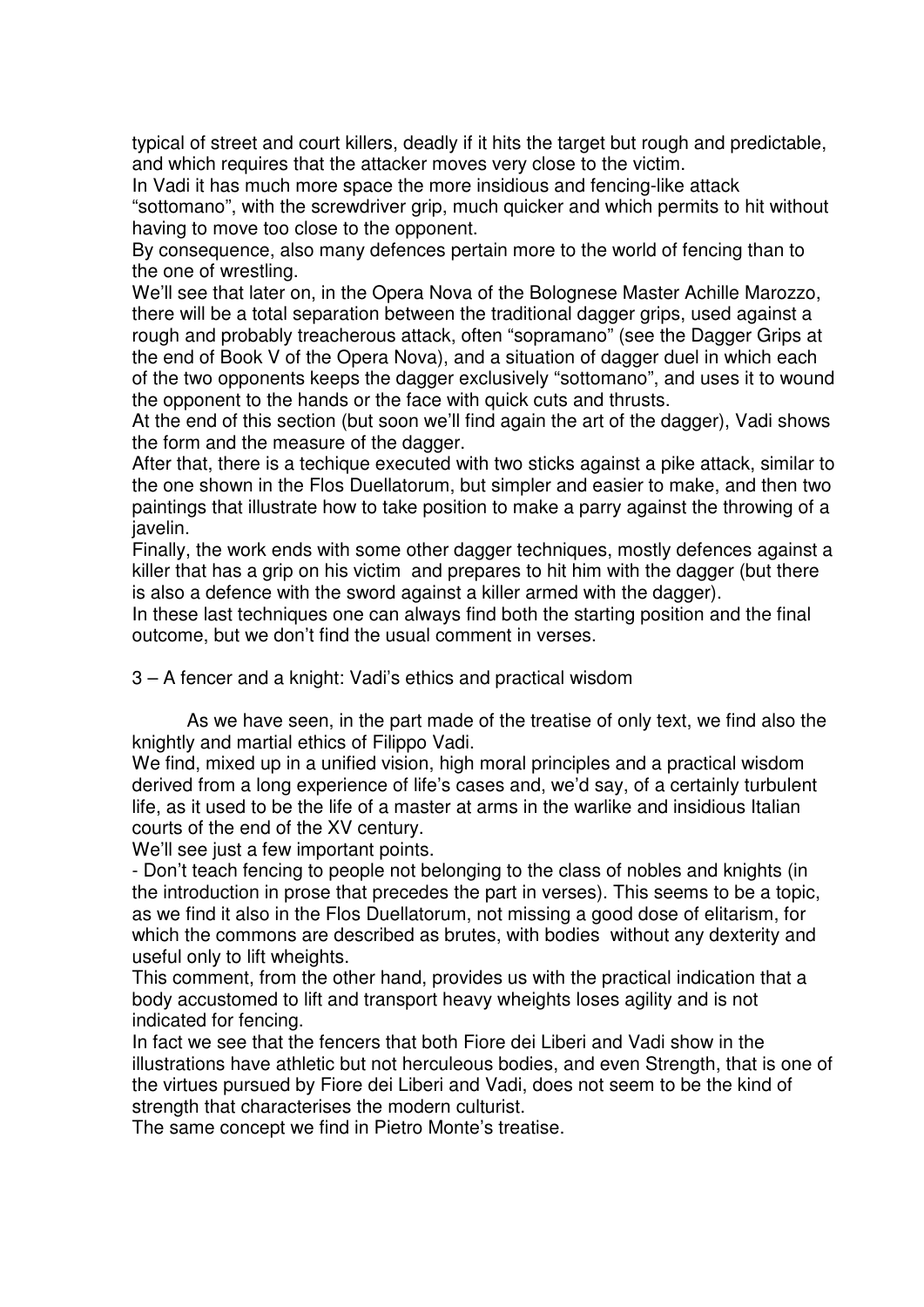From a moral point of view, it is important to note that both in Fiore dei Liberi and in Vadi, nobility of birth coincides with moral nobility, and there is no distinction between the two concepts (a distinction that, on the contrary, will appear very clear in the Renaissance, for example for Achille Marozzo).

In fact, where Vadi repeats this precription, he immediately links it to the concept that the arts of combat must be taught only to the nobles and the knights because they must take care of two duties of basic importance: to rule the State and to defend the helpless ones (widows, orphans), according to the knightly ideals diffused for centuries by the Church (and often, unfortunately, ignored by many knights).

The uncouth individuals, that pursue only their own interest with all the brutal means at their disposal, must have no possibility at all to learn the high geometrical and scientific doctrines that permit to the men with a noble and brave soul to prevail in any fight.

So, in modern terms, this precept can be seen as "don't teach the science of combat to men that does not share noble and knightly ideals, like the defence of the weak people".

Also, one must consider that the fight with sharp weapons was still one of the most advanced and deadly kinds of combat of the period, and a fundamental part of the military training of the warrior elite.

The same concept can be found where Vadi says that the practice of fencing permits to speak to princes and kings, as it is their duty to rule the State, to maintain justice and to defend the weak people, and so this science is dedicated to them.

- The virtues of the fencer: knowledge, strength, courage (Chapter 3): we find here again some virtues very much similar to the ones proposed by Fiore dei Liberi, and by him illustrated by means of the four animals: prudence, strength, courage, rapidity. Other virtues are enunciated at chapter 4: a good eye (that may correspond to the prudence of Maestro Fiore, mainly a good capacity of judgment and calculation), knowledge, quickness and strength.

So we see that the basic virtues of Fiore dei Liberi, even if illustrated in a less organic and picturesque way, can all be found in Vadi, with the adding of the quintessence that stands over the four elements: technical knowledge.

- Don't play fencing with one that has a reason to hate you (Chapter 3).

Each time that you play fencing with someone you give him a knowledge that he may use some day in a real combat. More so, if he is a potential enemy.

In fact you are giving information, in particular, about how you would fight in a real combat for your life.

Moreover, there is another aspect that has to be taken into account: there could be the danger that the opponent, if he hates you, could try to really hurt you, without controlling the blows as one should do during training with blunts of steeel. Later, he could always tell that it was an accident.

- You know your heart (mind, intention) not your comrade's, never make use of this false fantasy (Chapter 3). Here Master Vadi alerts us against the presumption that we can guess other people's intentions, an advice that is extremely valid from a technical point of view in fencing and combat (and how many times this kind of mistake can be found!), but also generally in life.

- Don't fight against justice, and don't try to give rise to fights (Chapter 3): A serie of verses shows us the opinion of Vadi on troublemakers, people who find how to fight a thousand times with a thousand people, but who will lose their reputation for just one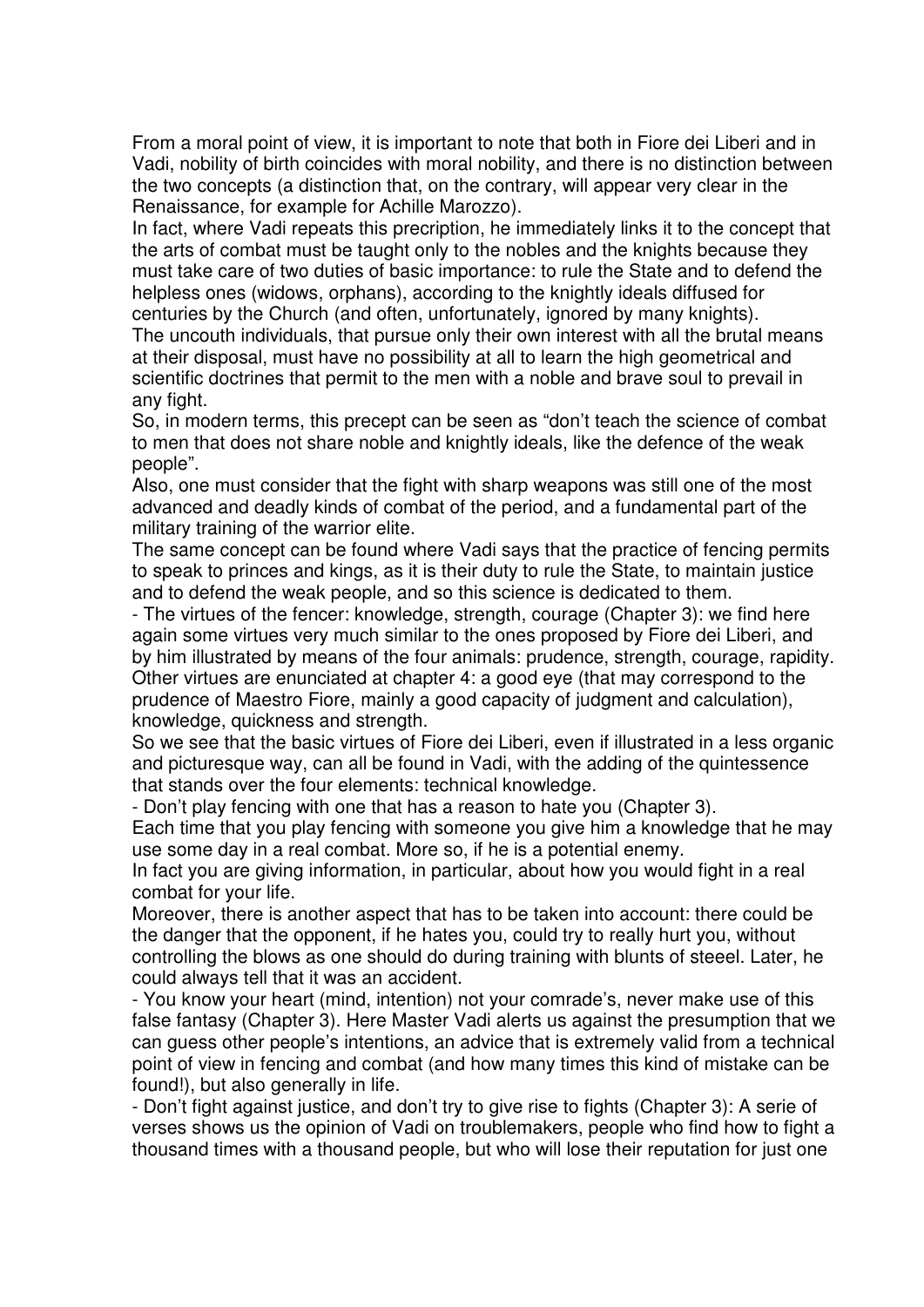defeat, and so, believing that they stand tall bullying everyone, they put themselves at a very low level.

Here also the following two verses find their place, against people too ready to fight verbally: "Se la lingua tagliasse per ragione et fesse ancora lei como la spada, seria infinite morte le persone". (If the tongue could cut and it was like the sword, infinite numbers of people would be dead).

We have here a nice "countermove" to the more famous "ferisce più la penna della spada" (the pen hurts more than the sword).

It is all too easy to make war with words, while real action requires much higher qualities of phisical and moral courage.

The knowledge of life and the experience of war of Maestro Vadi bring him to refuse an intellectual homage to the force of the verbal or written word, in favour of action. This short aphorism of the Tuscan master at arms is expression of a cultural line tipical of the courts of the great "condottieri" (mercenary military leaders) of Central Italy like the Montefeltro family from Urbino and the commander (then Duke) Braccio da Montone, a line that we'll soon analyse with more attention.

But let's go back to our main theme: far from the bullies that look for fights as we have described above, the good knight must fight only to defend himself according to justice, when, as written in chapter 4 "senza cercare si trova costione" (one finds a quarrel without having searched it), and it is for this purpose that the masters teach the art of combat

In fact "Chi vole senza ragion altrui offendere danna l'anima e il corpo certamente: fa al suo maestro vergogna prendere" (who wants to offend other people without a reason damns his own soul and his body without doubt: he makes his master be ashamed).

So the unfair actions of a scholar spread mud also over the honour of his master, who, in first place, couldn't see in his scholar what made him unworthy to receive such a noble teaching, and then he couldn't inspire in him the love for justice that could have done of him a good knight.

This thought brings us to speak more about the figure of the Master, according to the following verses of our author.

- The Master: respect and gratitude (Chapter 3): Vadi affirms that there is no reward that could pay the debt that links a scholar to his Master, and that a scholar's

gratitude must be eternal, because the Master has given him a gift who has no price. To understand completely such opinions, beyond the respect always due to any kind of teacher, one must consider that the teachings of a fencing Master were not only at a sportive and phisical level, but they were an initiation to a "psico-phisical" discipline, as it would be called today, a practice that involves not only the body but even the mind and the spirit of practitioners, i.e. the individual as a whole.

We're talking of a discipline that aims to the construction of a warrior, a gentleman, a knight: the realization of a great ideal of human being, struggling to obtain the maximum development of his potential as an athlete, a soldier and a moral person. Moreover, on a more practical level, the Master gave to his scholar the knowledge needed to defend what the western culture has always considered one of the most important values: human life.

This theme is stated explicitly in Chapter 4, where the author reminds us that many people died because they did not want to learn the art of fighting (the sad destiny not only of many individuals, but also of many states).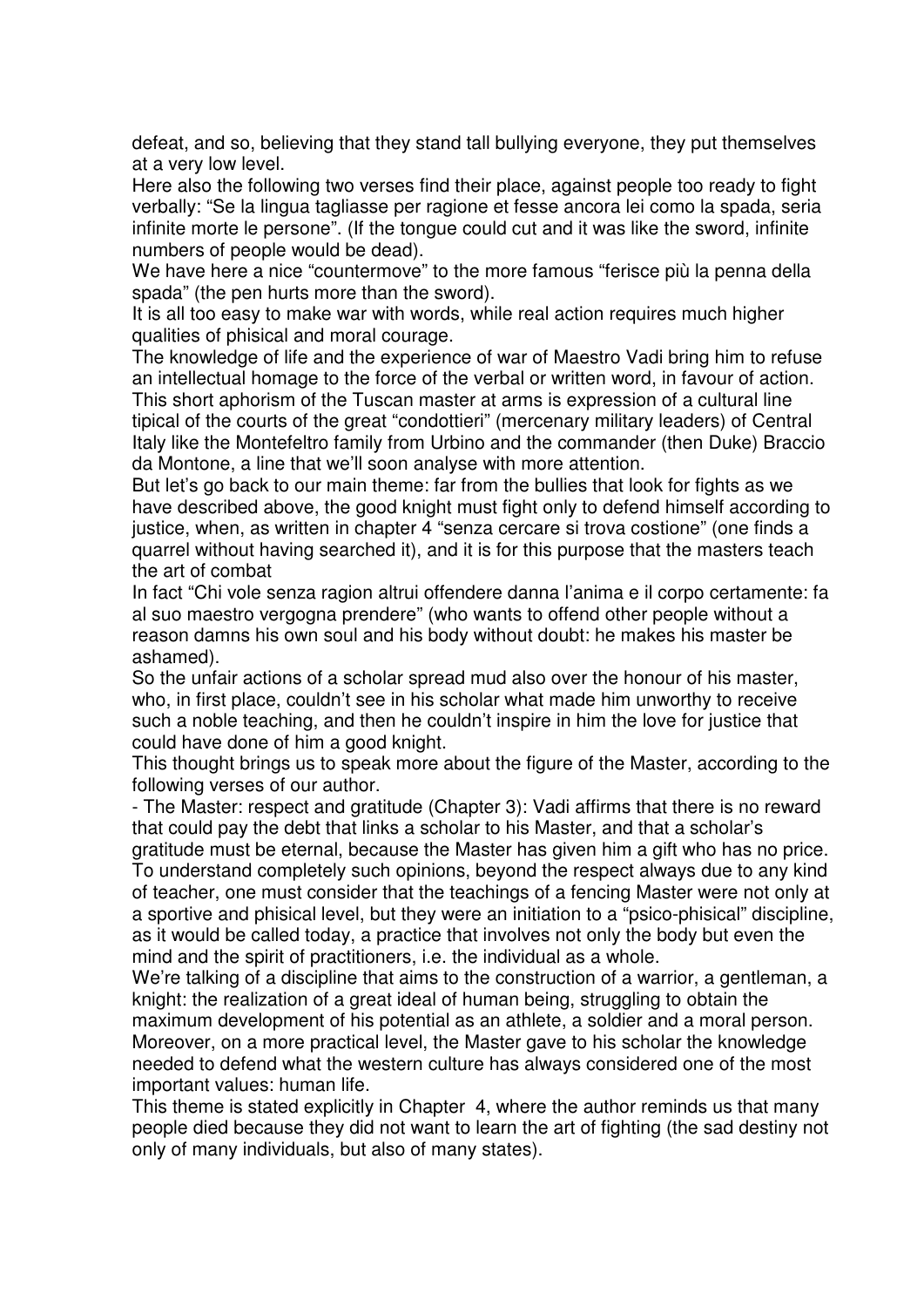Also, he writes that there is no greater good than life, whose defence is much more important that any material wealth: in the view of our knight only the defence of some higher ethic value (like justice, truth, honour, etc…) or the defence of the weak people can be worth such a risk.

Moreover, one should not forget that at that time life for a soldier depended heavily on his combat skills, that could be proved in whatever moment and by anybody. To reveal and, more, to teach one's combat method could be very dangerous, as we find written in Chapter 4: "non palexare i secreti de l'arte che non sie offexo per cotal ragione" (don't reveal the secrets of art, not to get hurted for this reason).

The scholar of today could be the enemy of tomorrow (specially in such an uncertain world, with ephemeral alliances between the several tiny Italian states and many noble families), or he could unwittingly reveal the secrets of art to a future enemy. In particular, many of the famous "secret blows" of which we find trace in literature, were effective only if unexpected by the opponent.

From this comes that the teaching of fencing meant for the teacher not only to dedicate to the scholar time and efforts, and to teach him a science of great utility, but also, in a very concrete sense, to put his own life in the scholar's hands: each time that the Master teaches to a scholar to defend himself from a kind of attack he takes a risk, renoucing to an eventual weapon against the scholar and giving such weapon to him.

- The gifts of fencing: fun, courage, wealth and honour (Chapter 3): fencing is a discipline that "rallegra il core" (makes one's heart merry), a discipline that creates great friendships and permits to know, to channel and to manage aggressiveness, without renouncing to it or repressing it.

Moreover, this practice permits to the fencer to have a confrontation with his own fears, to know his own reactions to a menace, helps him to get used to the idea of pain and death, giving him the gift of true courage, a courage that rises not from foolhardiness but on the contrary from knowledge and consciousness.

Finally, this art permits to obtain "thexoro e honore" (treasure and honour), keeping the practitioner in the grace of the political leaders and giving him the knowledge and skill to defend his own honour in any circumstances.

So this art never deserts her disciples, sustaining them, bringing them back to prosperity and comforting them when fortune is hostile to them.

- Never permit the opponent to take any advantage over you (Chapter 4). "Non dar vantaggio di spada a niuno, saresti a pericolo d'averne vergogna" (Never allow to anybody a sword advantage, you would be in danger to take shame for it): whoever allows an advantage (like a longer or lighter sword) to his opponent, for a wrongly understood sense of chivalry, or, even worse, for foolish bravery, could find himself in the condition to bitterly regret it, obtaining by his act not honour but the shame of a defeat.

We have here another no-nonsense advice that proves wrong a certain naive idea of the knight, seen like an ingenuous idealist, with an almost masochist behaviour.

- Don't fight, if possible, against more than one opponent at a time (Chapter 4): here we find again a simple no-nonsense advice, almost obvious for any serious practitioner.

However, it remains as a warning for some enthusiasts of the martial arts that are still convinced that one can learn how to defeat many opponents together thanks to some pre-defined combination of movements.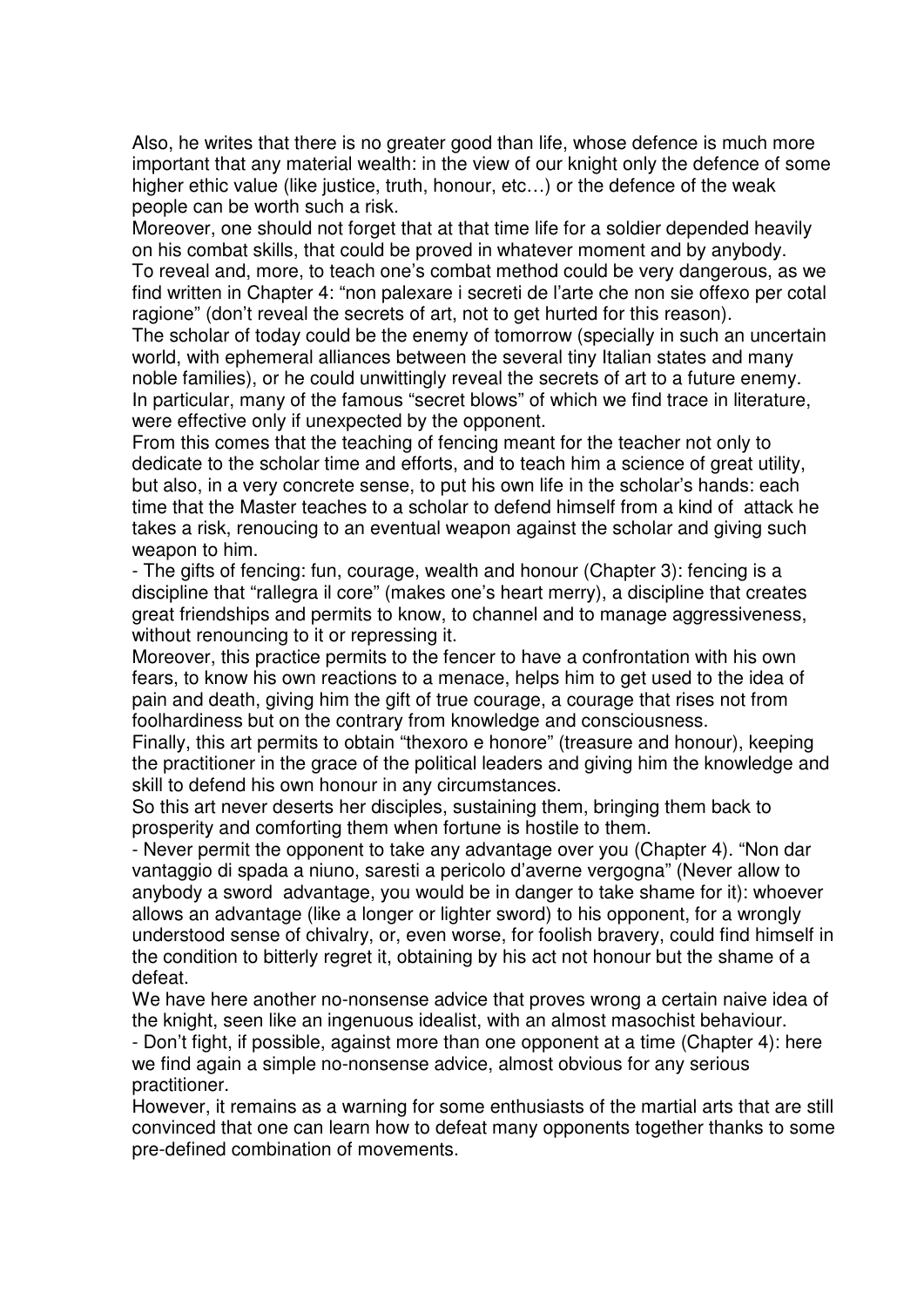However, if it is not possible to avoid this unpleasant situation, that almost always brings to defeat, Vadi gives us some useful technical advice: we should use a light blade, that can be handled quickly and easily, and we should never thrust: when we are making a thrust it is impossible for us to use the sword to cover the body from the other opponents.

The same concept that the thrust is too dangerous in a fight against more than one opponent can be found later, in Chapter 8.

From this quick analysis we can put in evidence values coming out both from a high moral tradition and from a no-nonsense worldly wisdom, giving life to a practical philosophy for a man that wants to pursue good and virtue, living and surviving in this unperfect world.

The knight of Vadi moves in the world, and in the world he brings high as a banner his honour and his ideals, embodying them in his own life both with pride and prudent equilibrium.

4 – Fencing is not an art but a true science

It is worth noting that Vadi puts just at the beginning of his book a long discussion on the fact that fencing is not an art but a science, based on rational and in particular geometrical principles (Chapter 1).

This is a characteristic of western fencing in comparison to many other swordmanship cultures.

The basic elements of a rational fencing method can be found, compressed in a few words, even in the late Roman military treatise by Vegetius (that resumes several more ancient texts), in the chapters about recruit training: the Romans teach to bring the blow without discovering the recruit's body, by the shortest way.

Coming to examples closer to our author, we note that in the town of Bologna in 1434 the fencing Master Filippo di Bartolomeo Dardi obtained the Geometry chair at the University with a short treatise (today unfortunately lost) on the relation between geometry and fencing.

Probably there was a strong link between the science of fencing (at least when it was in written form) and the high culture of the period, and it is not by chance that the most famous fencing school of the XV and the XVI century was in Bologna, the seat of the most ancient University in the world.

Moreover, also the other Italian medieval fencing treatises come from very important cultural centres: the Flos Duellatorum was written in Ferrara and the treatises by Vadi and by Pietro Monte come from Urbino.

Each one of those towns has its strong cultural characteristics: Bologna is the town of the University, founded on law studies (and in particular on the discovery of the Roman law) and then also on scientific studies.

The Imperial and "Ghibelline" spirit that the "Studio Bolognese" absorbed by the Roman law is evident, for example in Book V of Achille Marozzo's treatise that speaks of the laws, the rules and the ethics of duel, where it is possible to find a firm defence of the rights of the Emperor and of the Imperial law, in military matters even against the will of the Pope.

As for geometry, mathematics and even astrology, the importance of such disciplines for the Bolognese Master is evident.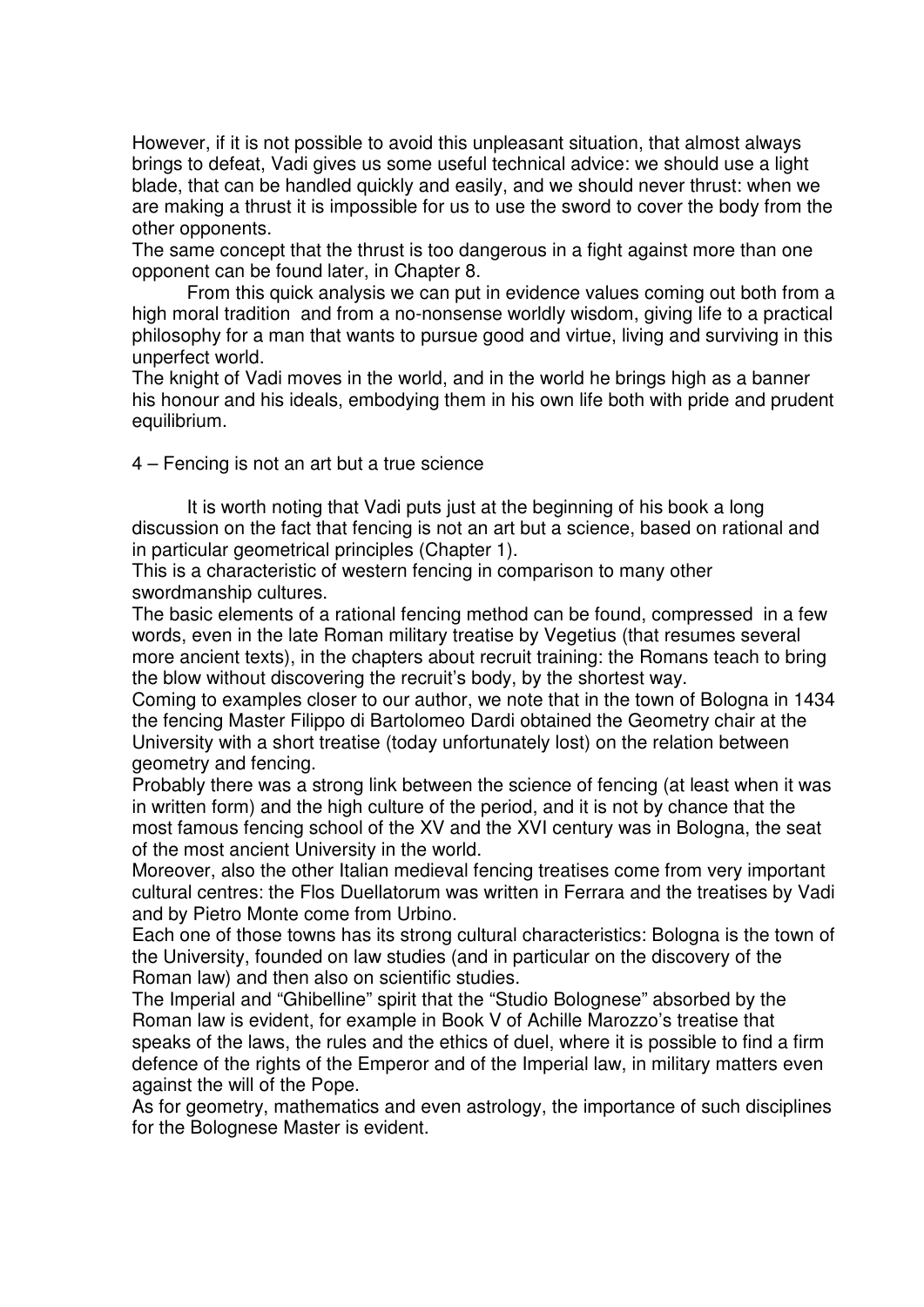As for the town of Ferrara, it was the capital of the tiny state of the Este family, famous for the production of cannons, the splendid tournaments and the flowering of the Italian chivalric poetry:

be sufficient here to name the "Orlando Innamorato" by the knight and poet Boiardo, the "Orlando Furioso" by Ariosto and the "Gerusalemme Liberata" by Tasso (a poet and an enthusiast fencer), to affirm the importance of this court in the creation and maturation of the Italian epic poetry on knightly feats.

Finally, we have to speak of Urbino, and of the peculiarity of this magnificent little town that in the XV century was an important cultural and military capital.

5 – The Court of Urbino: the Arms and the Letters

The Counts of Montefeltro (Montefeltro was the ancient name of the little village of S. Leo, in the Italian region of Marche), after the conquest of Urbino that was chosen as their capital, had gradually extended their dominion, to include a wide border zone among the regions of Romagna, Marche and Umbria.

Much more important than the territory itself, however, was the military fame and power obtained by the family in the eternal struggles among the various Italian powers and between them and the Pope.

In particular, the Montefeltro emerged in the war that they fought for the Pope against Braccio Fortebraccio da Montone, one of the greatest Italian mercenary "condottieri", that aimed to conquer a big dominion around his capital Perugia at the expenses of the State of the Church.

At the head of their famous mercenary army "Compagnia Feltria", the Montefeltro had won many battles and accumulated glory and treasures, obtaining by the Pope the title of Dukes of Urbino.

In 1444, after the death of the Duke Guidantonio and the misterious murder of his legitimate heir Oddantonio, the power was given to a natural son of the old Duke, that would become the most glorious and the most popular of the Montefeltro: the Duke Federico, a great man of arms and culture.

And the combination Arms-Culture had to become the leit-motiv of the Court of Urbino under Federico, as it is shown in a marvelous way in the "creative disorder" represented in the inlay work of the famous Studiolo Ligneo (Wooden Study) of the Ducal Palace, where the space in the false furniture that constitutes the walls is shared in harmony by books, scientific and musical instruments, pieces of armour, swords and maces, all left around with magnificent carelessness.

Federico had studied for a time at the "Casa Giocosa" (Playful House) of the philosoper and pedagogist Vittorino da Feltre, in Mantova, where for the first time it was taking place an attempt to bring back to life the classic ideals of "mens sana in corpore sano" (an healthy mind in a healthy body), or of the "kalos k'agathos", (beautiful and good) of the ancient Greeks, with an educative experiment that for the first time in centuries considered phisical education not as opposed to culture but as a vital part of it, a cultural value in itself, in a vision of development of the human being as a whole, in harmony and equilibrium.

Urbino under Federico was all pervaded by this mentality, whose cardinal points, that had to be reconciled and melted together, were the classics and the moderns, the Books and the Arms.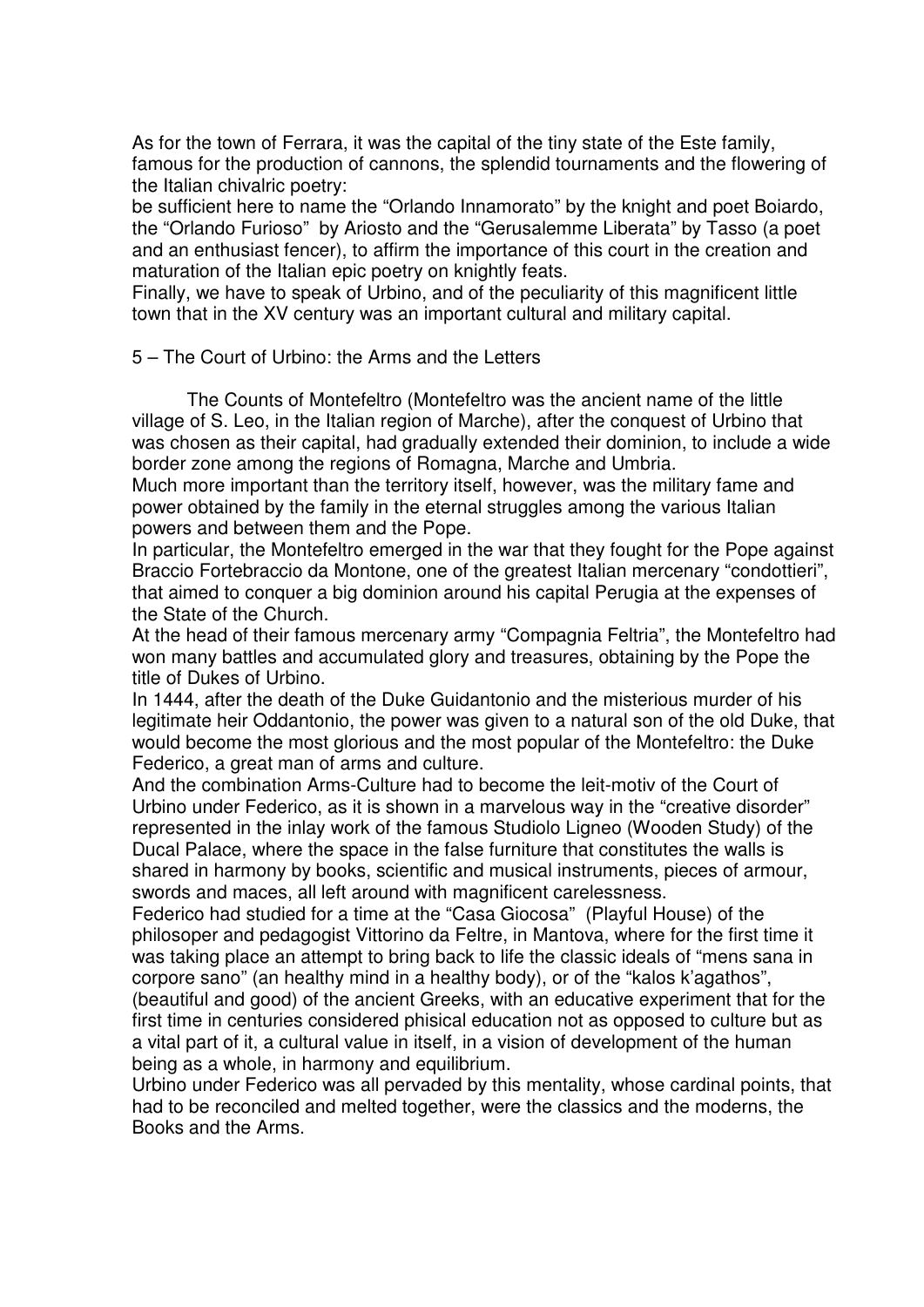Like the works of the science and culture of the period were usually read by the people of the Court together with the great Greek and Latin classics, also the phisical culture of the classic world was melted together with the martial practice derived by the knightly tradition of their ancestors.

In this cultural environment one can imagine what could be the importance of the fencing Master, as an educator to whose discipline the young heir had to dedicate much time and effort.

Moreover, it is not difficult to understand why a fencer like our Filippo Vadi desired to leave to the following generations an important written treatise, in which fencing is defined as a scientific discipline and likened to music and geometry.

Also, in the treatise we can find echoes of the new philosophical school of the period, that followed the Platonic and Neo-platonic doctrines, for example where our author repeats: "ingenium superat vires, et quod maius est et quasi incredibile, sapiens dominabitur astris".

Let us remind the reader that in the same years the platonic philosopher Marsilio Ficino, in Florence, was writing not only his 12 books on the immortality of the soul, but also his 3 books "Sulla vita" ("About life"), in which he teaches how to obtain a long and healthy life.

It is in Platon's books that we find the three things to which a good educative system must train the young people: eidénai, lógos, érgon (thought, speech, action): gymnastics, in particular martial training, are basic disciplines for the formation of the warrior-citizens who must take care both of their own spiritual life and of the destiny of their State.

Some years later, in the fencing treatise that the Spaniard Pietro Monte wrote in Urbino, where he was fencing master, we'll find an exhaustive instruction about the phisical training of the Italian knight between the end of the Middle Ages and early Renaissance: not only he learned the use of a great number of weapons, but also wrestling, riding, jousting, running, jumping, gymnastics.

This book is a real and complete treatise about phisical disciplines and education, the first in the Western world, at least since Roman times, and surely the first printed book on this subject.

In fact, the treatise of Monte precedes of many years the book that was considered the first treatise on phisical education up to now, the interesting "De arte gimnastica" of the illustrious doctor Girolamo Mercuriale from Forlì, printed in 1573 (but a more limited edition had already appeared in 1569 under the title "Artis gimnasticae apud antiquos...").

Both these texts can be considered completely pertaining to the tradition that from Vittorino da Feltre and his school influenced the Cort of Urbino, and from there, one could say, all the region.

We could speak, for example, of the interest of the Malatesta family, Lords of Rimini and Cesena, for the books of medicine, a big number of which they collected, but also of the great passion of the noble families of the towns of Romagna, of Bologna and Ferrara for jousts, tournaments and every kind of sportive and/or martial deed or event.

But speaking of Master Pietro Monte, we have to dedicate some space to his great friend and appraiser, Baldassarre Castiglione.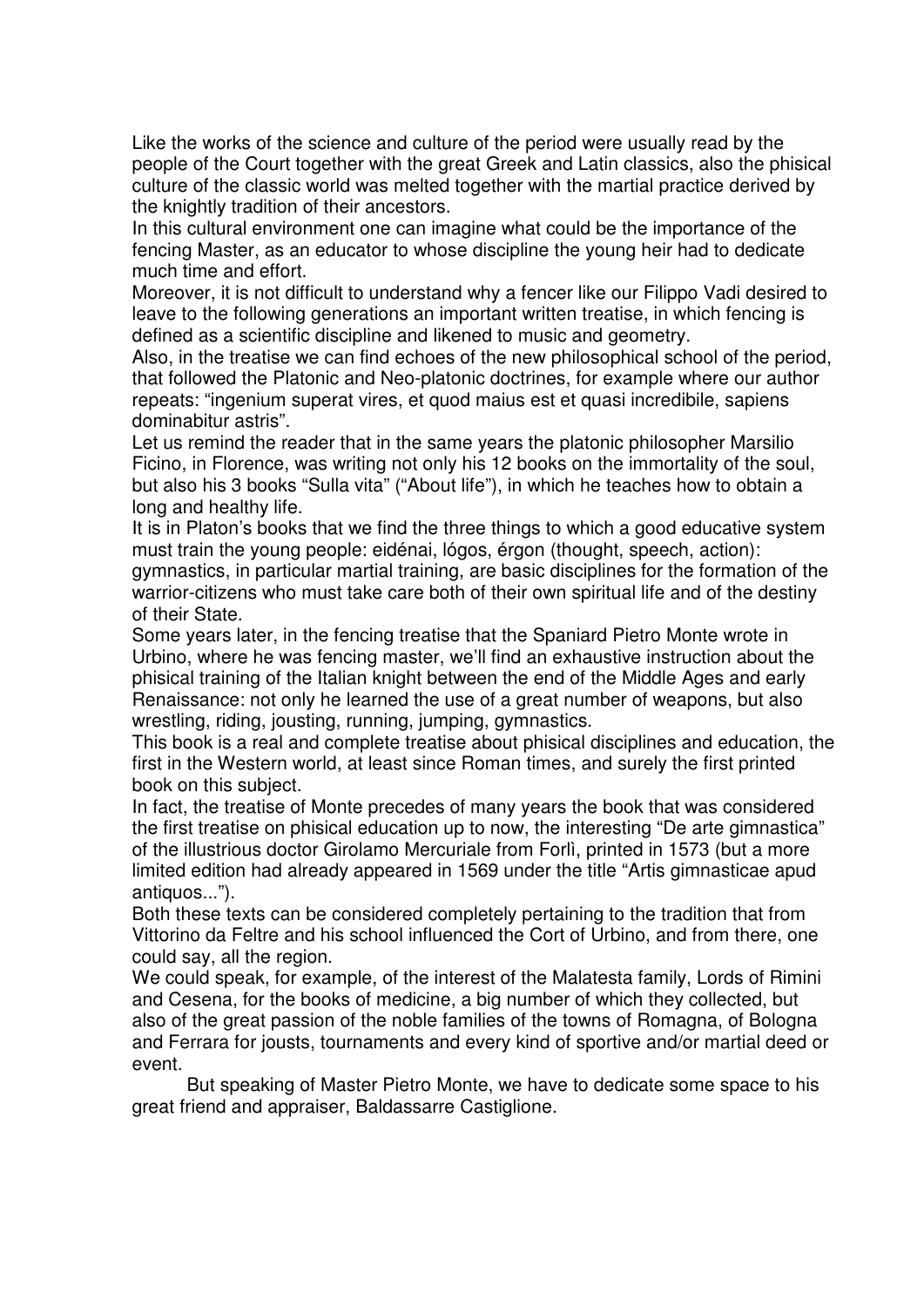We are already speaking here of people and facts following the times of our author, but it is important not to forget to speak of them in order to show the cultural environment and the ideals to which we must refer to understand Master Vadi. If we presume that Vadi was, at least for some time, the fencing Master of the young Guidubaldo di Montefeltro (estined to become Duke after the death of his father Federico) Pietro Monte could have had the same role after him, for a Duke Guidubaldo already adult and seriously ill, but still with power firmly in his hands. So Baldassarre Castiglione, a man of letters that frequented the Court, knew him when he was covering that role, that had been of our author.

In the very famous "Cortegiano" by Baldassarre Castiglione, the characteristics of the ideal courtesan are widely described, under form of a learned and amusing conversation that supposedly took place in the Court of Urbino.

It is one of the fundamental texts of the Italian Renaissance, that influenced in a deep and lasting way the European culture (for example in Spain it was an essential point of reference for more than a century both for literary works and essays, and it was considered the "livre de chevet" of any noble and gentleman of worth).

In that book the fencing Master of the Duke, Pietro Monte, is mentioned several times.

The Courtesan described in the dialogue is expression of a totally human and hurban ideal, born by the melting of the reading of classic authors and of experience of life in the Italian courts of the period, far away from the mystic of a part of the medieval knightly literature.

And still we're not speaking of a hyper-refined dandy, but of a person that knows how to be a firm support for his Lord, a human and concrete knight, a counseller that dilutes the deepness of his wisdom with his humour and smile, a man that knows how to joke but never acts in a vulgar way.

A learned and fine man of the world, so, but most of all, and first of all, a brave man at arms that we can imagine fighting in a manly way with sword and shield or twohand sword, according to the rules taught by Monte or Marozzo, certainly not an affected fencer posing with an ultra-light small sword, an image, this, that can be attributed maybe to the practitioners of the French school of the XVIII century, but certainly not to the times and places we're speaking about.

Castiglione, once cleared that the main activity of his ideal courtesan must be the profession of arms, never speaks in detail of the subject, describing only how he has to be and to behave in his normal social life in times of peace.

We see the martial virtues that he must own only for their mirroring in the way he considers courtly life, like the shadows in the famous cave of Platon: if we read carefully we can sense hard training sessions, harsh duels and cruel battles in the benevolent and sometimes ironic smile of the Courtesan, in the confidence and carelessness with which he participates to any mundane activity.

Castiglione, a man of peace, may have intuited the mentality that he put in his Courtesan, looking at concrete persons like Pietro Monte or the Duke himself. And that's the reason why Castiglione describes very little of the martial education and profession of his Courtesan, explicitly leaving this subject to Pietro Monte, who, in fact, treats this point in a complete way in his treatise.

Another point in the Courtesan that we have to underline is the part of the text in which the merits of martial activity on one hand and of intellectual-literarian activity on the other are compared.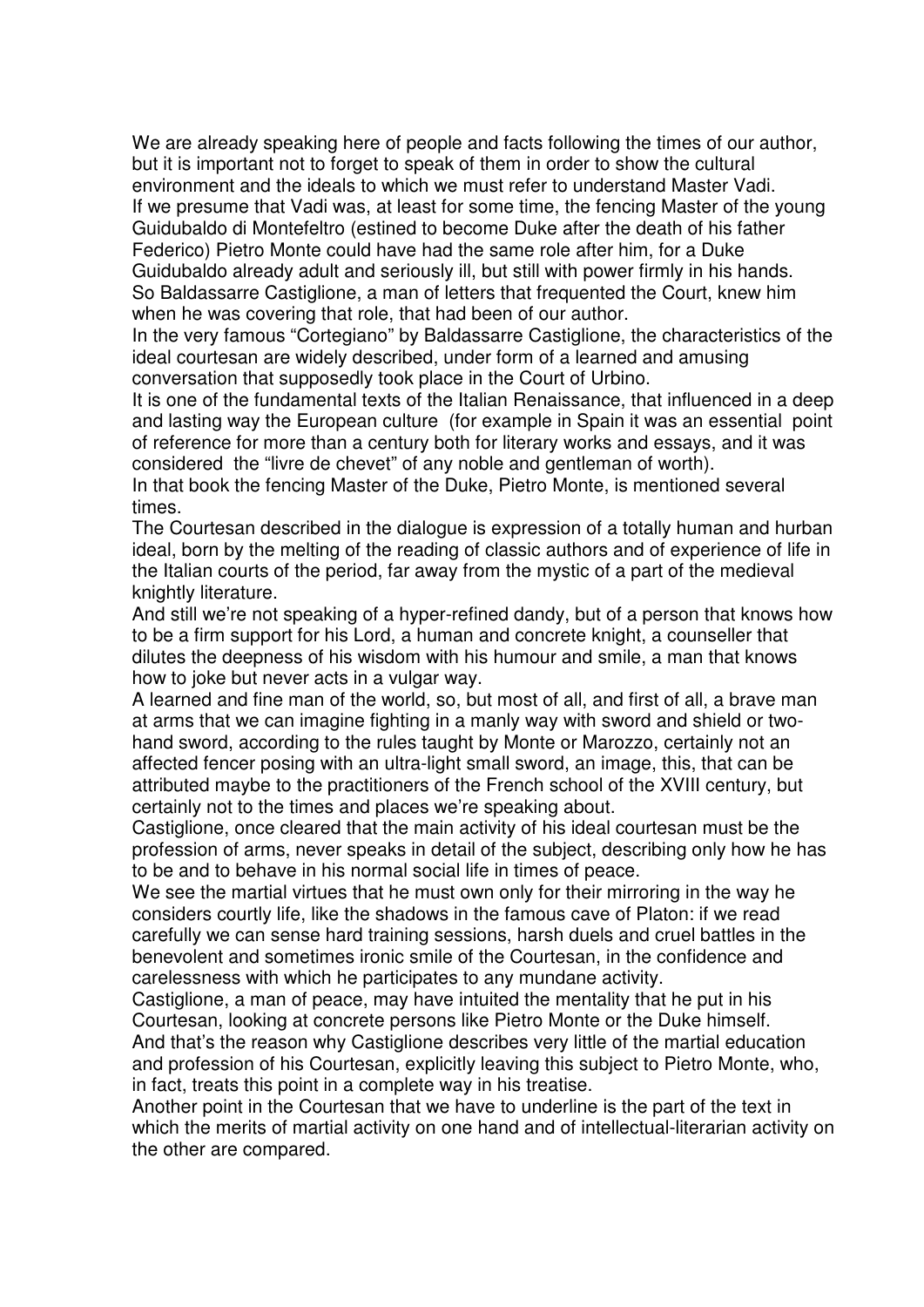Most Renaissance authors sustained the superiority of literary activity over military practice, with the argument that the first is an activity of the mind and the other of the body, and like the mind is superior to the body, so Letters are superior to Arms. Here this point is defended by the poet Pietro Bembo, but it is immediately teared to pieces by the other characters with a few sharp blows.

Only people that does not know military activities can defend a point like Bembo's one: in fact we're speaking of a discipline that is not only phisical, but involves the mind and the spirit.

Only in it, in fact, facing a lethal danger, a man throws into the game all his phisical and rational capacities, altogether with his psicological and moral firmness, his degree of control over his emotions and sensations.

We can imagine this harsh lesson, full of experience, coming directly from the lips of the old Duke Federico, a man that had many scars on his face and body, due to wars and tournaments.

Only the few people that know both realities can judge, and Urbino was one of the few places where it was possible at such a high level.

In the "De vita et gestis Brachii" by Giovanni Antonio Campano, (cited by Claudio Finzi in number 35 "War" of the Italian magazine "I Quaderni di Avallon"), the same position is defended by the Duke Braccio Fortebraccio, another military commander with a strong literary education, a duct and brave "condottiero", although an historic enemy of the Montefeltro family.

Unfortunately, the official high culture soon forgot this lesson, not rebuting but ignoring it.

We close this introduction inviting the reader to read our translation of the original text, and in this way he'll be able to understand of how much of that splendid son of the Italian Renaissance that is Castiglione's Courtesan is already present, "in nuce", in the wise advices of the Pisan Master to the ones that want to begin their walk on the arduous way of the sword.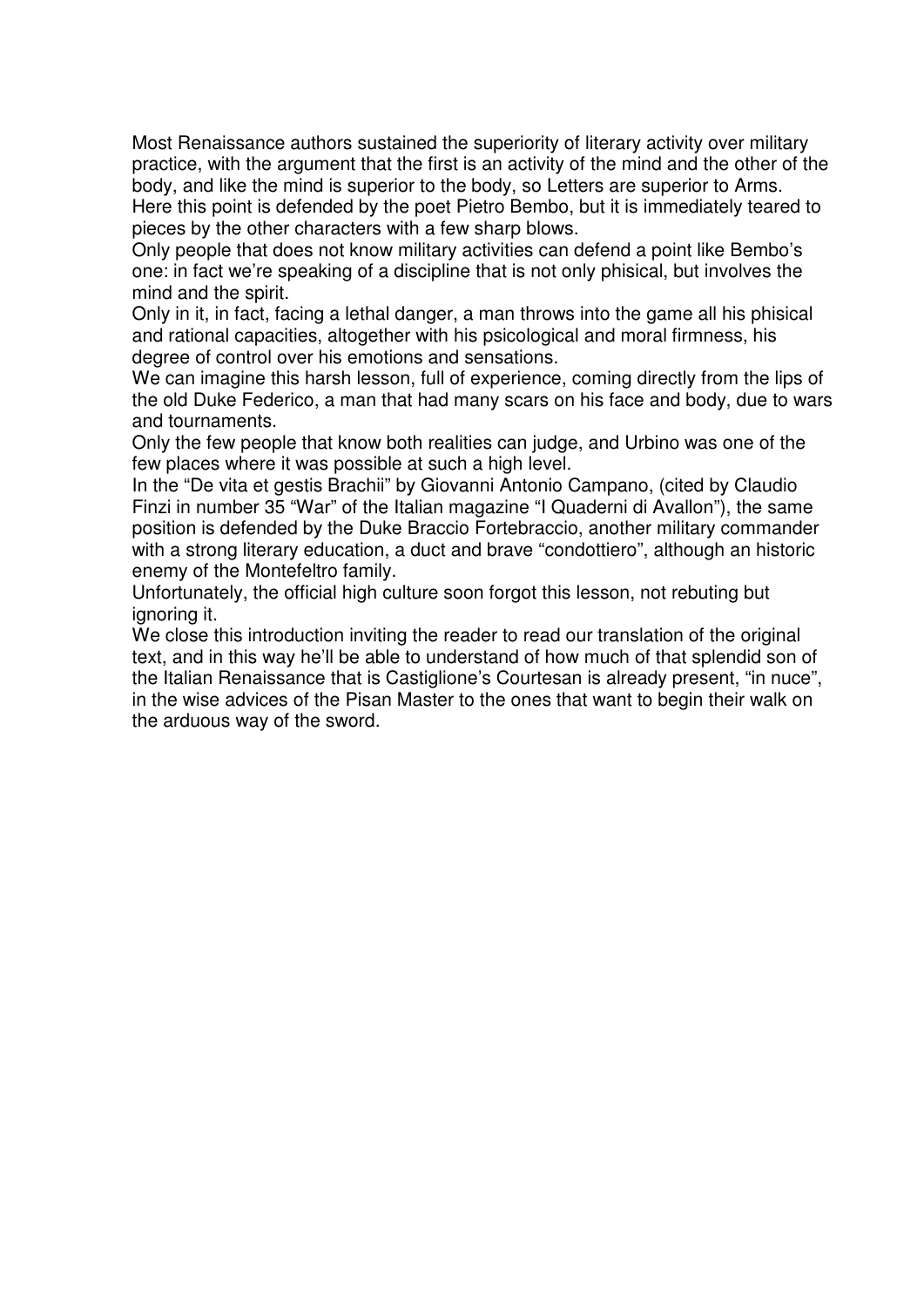## TRANSLATION OF THE ORIGINAL TEXT

FIRST PART (from pag. 1 recto to pag. 14 verso):

GUI. DUX. UR.

Ad illustrissimus Principem meum Guidum Feretranum Ducem Urbinatem

Hunc tibi do princeps dignissime guide libellum cui pariter mentem devoveoque meam. Quom musis studium dederis lege ludicra martis: Principibus muse marsque favere solent. Nunc te precipue phebus museque decorant, mox etiam mavors atque minerva colent

Philippi Vadi servi Liber de Arte Gladiatoria Dimicandi, ad illustrissimus Principem Guidum Feretranum Ducem Urbini

(To the illustriuous Prince Guido da Montefeltro Duke of Urbino. Oh worthy prince Guido, I dedicate to you this little book together with my soul. Having dedicated yourself to the Muses, read here the play of Mars: the Muses and Mars use to favour the princes. Now specially Phebus and the Muses adornate you, soon also Mars and Minerva will.

Book of the "gladiatorial" art of fighting, by Filippo Vadi, dedicated to the very illustrious Prince Guido di Montefeltro, Duke of Urbino)

As my frank soul, stranger to any vileness, by natural appetite moved me in my first and florid years to warlike acts and things, so, growing in strength and knowledge for the passing of time, my industrious soul moved me to desire to learn more of the art and more ingenious ways of those warlike acts and things, like the play of the sword, of the pike, of the dagger and of the pole-axe.

Of those things, with the help of the supreme god, I have acquired a very good knowledge, and this for practical experience and for the doctrine of many masters of several and different countries, well trained and duct to perfection in such art. And not wanting to diminuish but to increase this doctrine not to let her die due to my negligence, because from it much advantage derives in battles, wars, riots and other warlike turmoils because it gives to trained and expert men a great and outstanding help, I have decided and stated in my mind to write a little book concerning the main and more useful things of this art, painting in it several illustrations and putting in it various examples, that any man instructed in this subject can use in his attacks and defences, tricks, stratagems and advices of various kinds and manners. So may every man of good soul that will see this little work of mine love it as if it was a jewel and treasure and remember it in his most intimate heart, in order that never,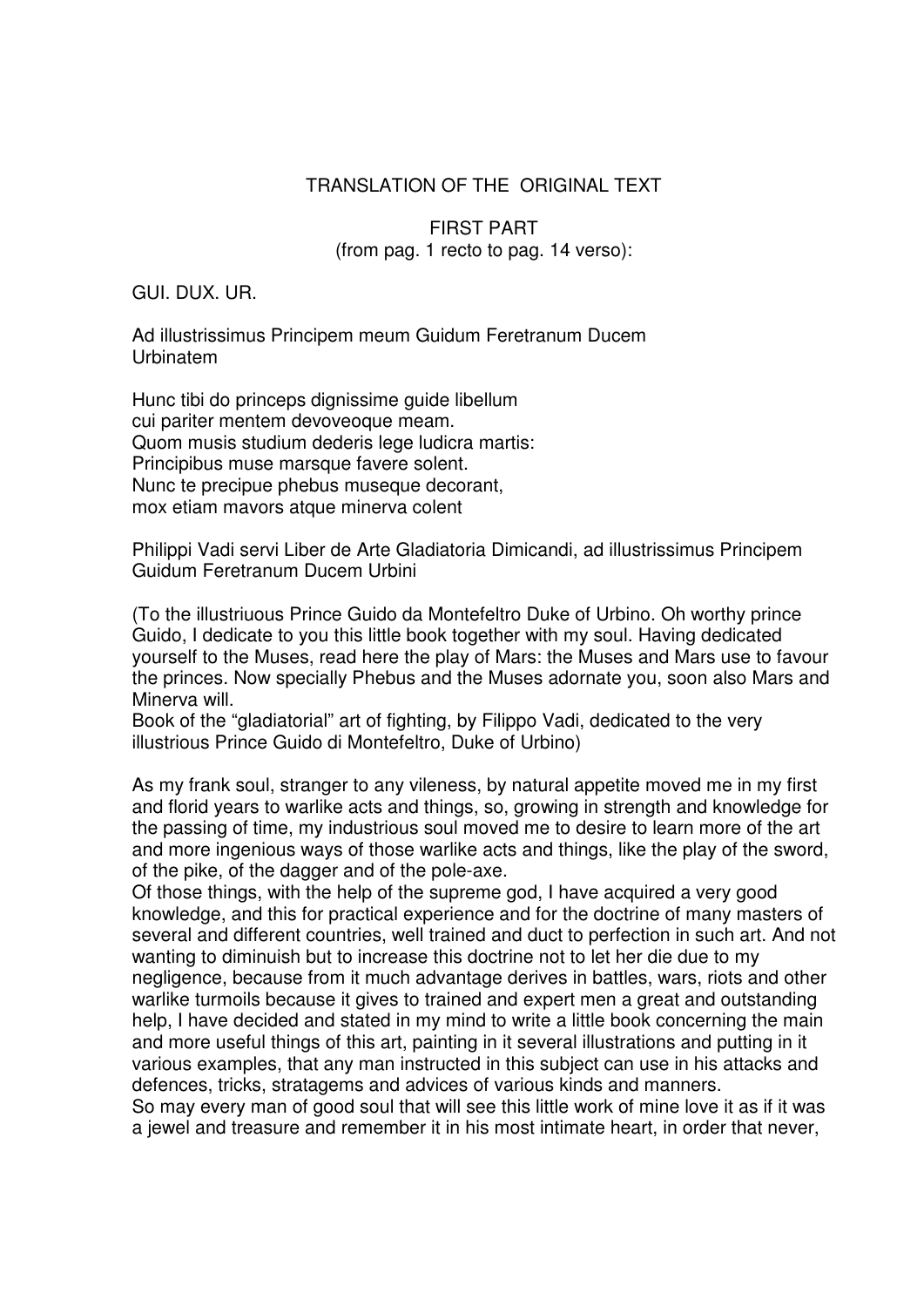in any manner, this discipline, art and doctrine may arrive into the hands of men rough and of vile condition.

Because not the sky has generated those ignorant men, rough and without any cunning and discipline and completely missing any dexterity of the body, but they have been generated, instead, like reasonless brutes, to bring loads and to do vile and raw works.

And this is why I tell you that they are in any manner alien to this science, and on the contrary every man of high wits and agile in his limbs, like courtesans, scholars, barons, princes, Dukes and Kings, must be invited to this noble science, according to the principles of the "Instituta", that speak and tell us so: the Imperial majesty must be honored not only of arms but also it is necessary that it be armed of the sacred laws. And there cannot be anybody that believes that in this volume of mine I've put any false thing or any thing entangled in any mistake, because, quitting and cutting out the doubtful things, I'll only put in it things seen and tested by me: beginning then to express our intention, with the help and grace of the allmighty god whose name be hallowed in eternity.

And because some irrational animals do their fighting tricks naturally, without any doctrine, man misses any natural trick, and similarly his body misses arms, so nature duly gives him the hands, due to the missing of such arms, and instead of what he misses in natural tricks, she gives him the virtue of the intellect and thought, and it seems that if he had some natural tricks of his own he couldn't learn all the other tricks, and learn to use all the weapons and all the tricks in the best way, that is why nature did not give him neither arms nor tricks.

So intellect and reason is missing among other animals, in which things the arts and cunning flourishes, and in these two things not only man advances and overwhelms all the animals: but also any duct man and provided of good cunning advances and wins anyone that is stronger than him and full of force.

Iusta illud preclare dictum: ingenium superat vires, et quod maius est et quasi incredibile, sapiens dominabitur astris (so it is right that famous saying: cunning wins strength, and what is more and almost incredible, the wise man dominates the stars): from the said cunning and from other and penetrating thoughts, comes an art of winning, overwhelming and defeating anyone that wants to fight and quarrel; and not only it happens that one man wins the other, but also it appears the way and possibility that one man be able to overwhelm several people, and not only it is shown the way and the document how to attack the enemy and to parry and defend yourself from him, but etiam (also) it is learned to take away his weapons from his hands: for which documents, often one man with few strength and little body wins and overwhelms and hits a big, strong and brave man, and so it happens that even a humble man wins a proud man, and an unarmed man an armed man.

And many times it happens that a man on foot wins and defeats a mounted man. But as it would be a very unconvenient thing that such a noble doctrine dies and disappears for negligence, I, Philippo di Vadi from Pisa, having dedicated myself to this art since my first and flourishing years, having searched and practised it in several and different countries and lands, castles and towns to collect teachings and examples from several Masters perfect in art, thanks to the grace of god having acquired and obtained a very sufficient particle of it, I have decided to compose this little book of mine, in which I will put and show at least the notice of four kinds of arms, that is pike, sword, dagger and pole-axe.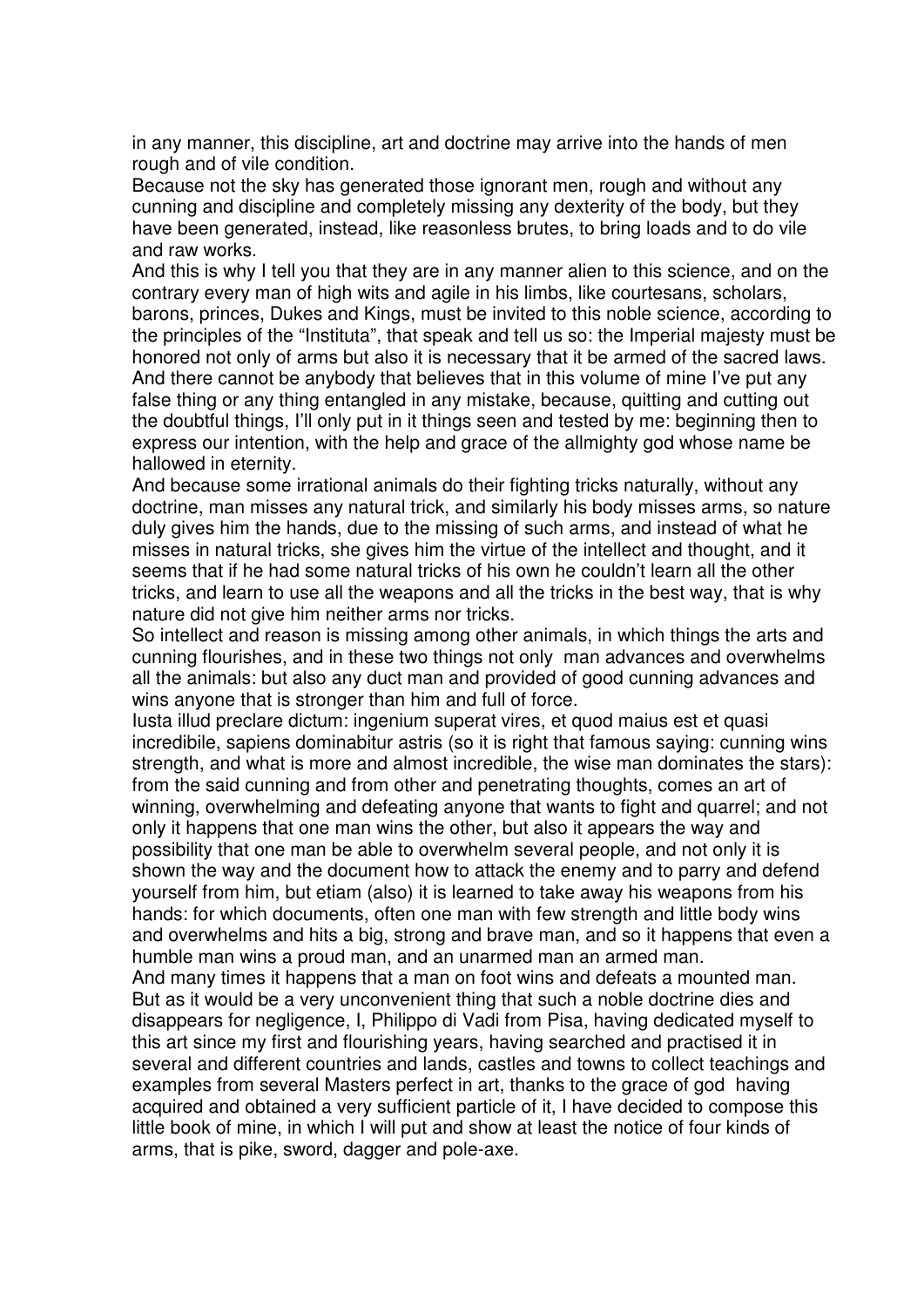And in such book I will describe the rules, ways and acts of that art, putting the examples together with various paintings, in order that anyone, even if he's new in art, may understand and know the ways to attack, and by what cunning and tricks he may expell and throw away from him the countermoves and the enemy's blows, putting in the book only that deep and good doctrine that I, with great troubles and effort and vigilance, have learned by several very perfect masters, putting also in it things discovered by me and often tested.

Remembering and advising everyone that he doesn't presume recklessly and does not dare to intermingle with this art and science if he's not magnanimous and full of courage, because any man of rough mind, coward and vile must be thrown out and banished from such nobility and honorability: because must be invited to this doctrine only soldiers, men at arms, scholars, barons, Lords, Dukes, Princes and King of lands, to some of which pertains to rule the state; and to some of which pertains to defend orphans and widows: and both are divine and pious deeds.

And if this little work of mine would come into the hands of some man duct in art and he thinks that there is in it anything superfluous or missing, he may cut out, diminuish or increase what he pleases, because since now I submit myself to his corrections and censure.

CAPITULO PRIMO INCIPIT (CHAPTER ONE BEGINNING)

If someone wants to understand If fencing is a science or an art I say that you take note of my opinion

Consider well my sentence here That it's true science, not an art As I will show with concise speech

Geometry, that cuts, that can divide By numbers and measures infinite That of science fills her papers,

Subordinate is sword to all her care. It is convenient to measure blows and steps To what science shows as sure to you.

From Geometry Fencing was born Subordinate she is to her, and has no end And both of them endless become

And if you'll take on my doctrine You'll may by reason answer You'll take the rose out from the thorns.

And to make clearer your opinion And sharpen better the intellect So you can answer to the people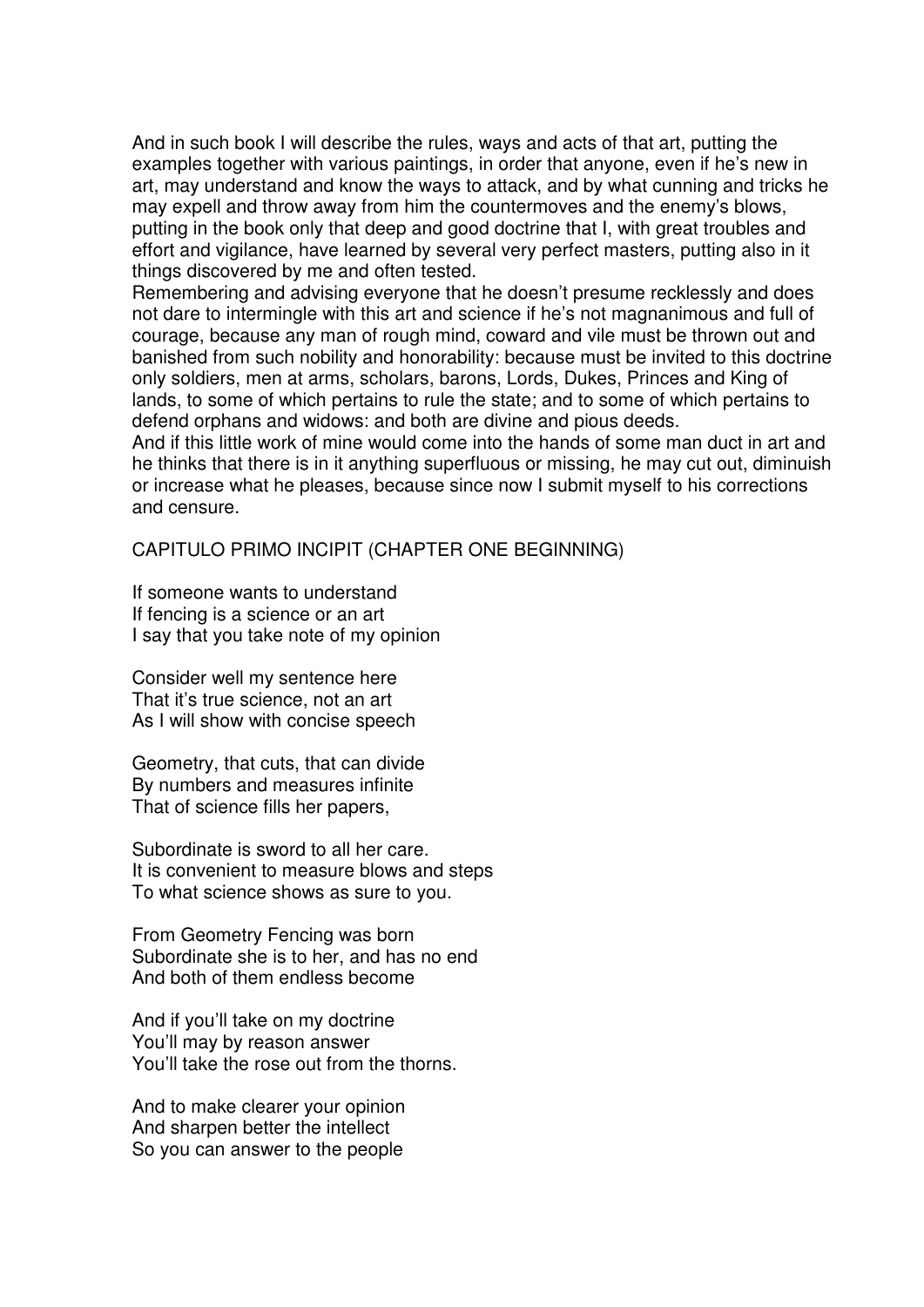Music adornates her and makes sure That sing and sound be intermingled To make of fencing a perfect science.

Geometry and Music always share Their scientific virtues in the sword Of Mars to adornate the great light.

Now see if you will like my saying And the reasons that writing I give you, And keep them in your mind, don't make them fall,

So you'll answer the truth as I told you, That in fencing an end cannot be found Every riverso finds its dritto, Contrary by contrary, without end.

CHAPTER II MEASURE OF TWO-HAND SWORD

The sword pretends to have right measure She wants the pommel under arm As it appears here in my writing.

Avoid she wants any uncomfort, Round be the pommel, in fist closed, And do this not to fall in trap.

And let again make use of this, That handle be always one span, Embarassed is who has not this measure.

Let not your mind be here confused, She wants the hilt as long as handle Together with pommel, it willn't damn you.

She wants the hilt be strong and square, With iron wide and pointed end That makes its duty of hurt and cut.

Take note and listen to this adding: The sword in armour if you'll try Make her four inches sharp from point

With the hilt that above was told, With pointed hilt and note the writings.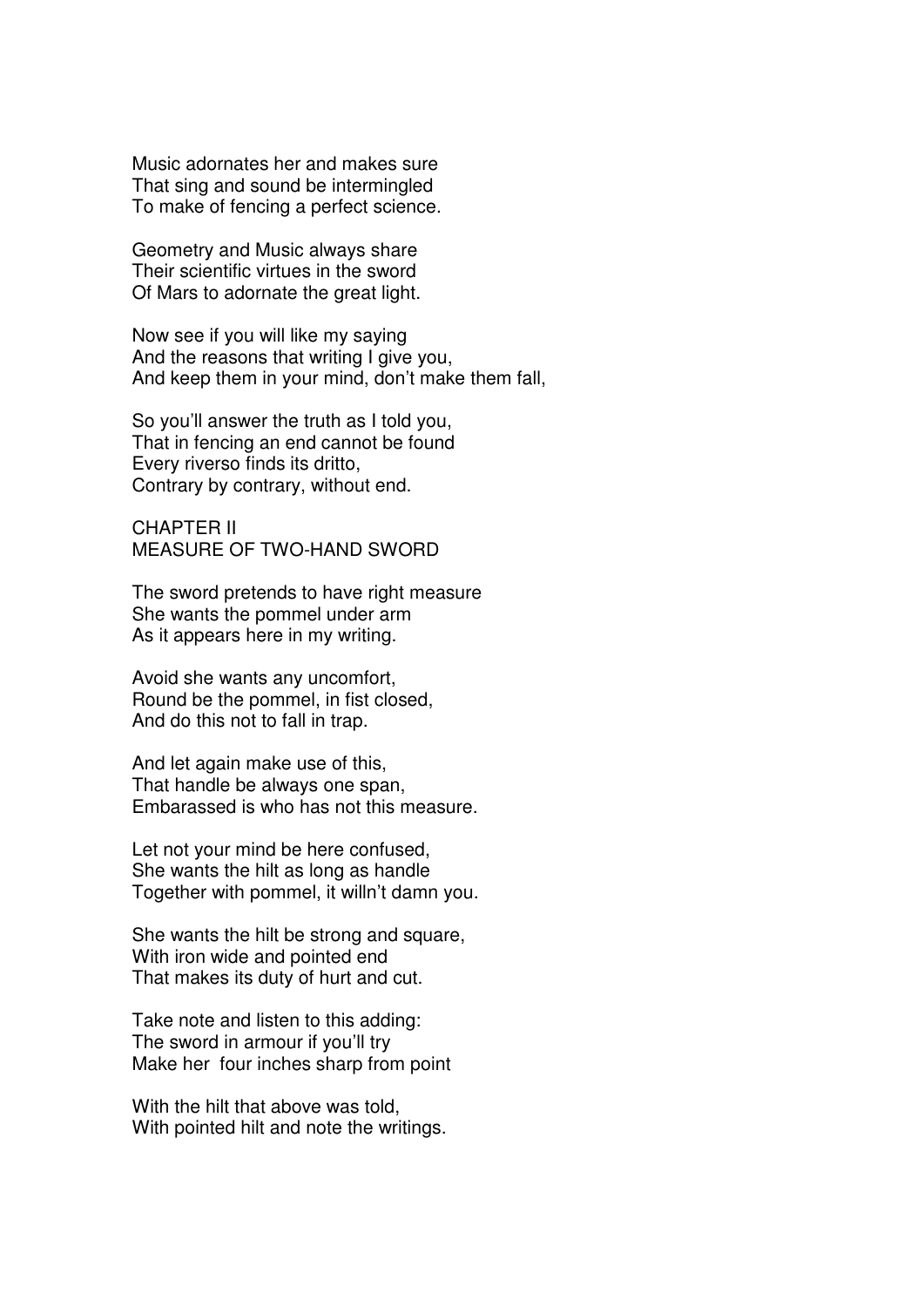### CHAPTER III THE DISCOURSE OF THE SWORD

Take sword in hand in manly way 'Cause she's a cross and royal weapon Your brave soul with her you will tune

If you will have in your brain salt Here to consider you will have What is the way to ascend these stairs.

The art of sword is just a crossing Measure to fight the thrusts and blows To make war to the ones defying.

To one side they do their defence, The dritto blows go to one side Roversos to the other make offence.

With dritto the true edge will hit And of this sentence take good note, With false edge find their way roversos.

And follow up as saying will state With sword in hand you'll take your guard If back or forward you step, on one side stay.

Make that your play won't be in vain To the side to which your face will be To it you'll go and never wonder,

Sending meanwhile your sword to hunt Towards the opponent, point to face, And of hurting you'll soon hasten.

Watchful a lot you need to be, Eye to the weapon that may hurt you, Composedly taking time and measure.

Make your heart tune to the defence Your feet and arms with their good measure, If honour should you take complete.

And take good note and understand That if comrade with sword will hit Also with yours you'll go to cross.

Look out you don't go out of way,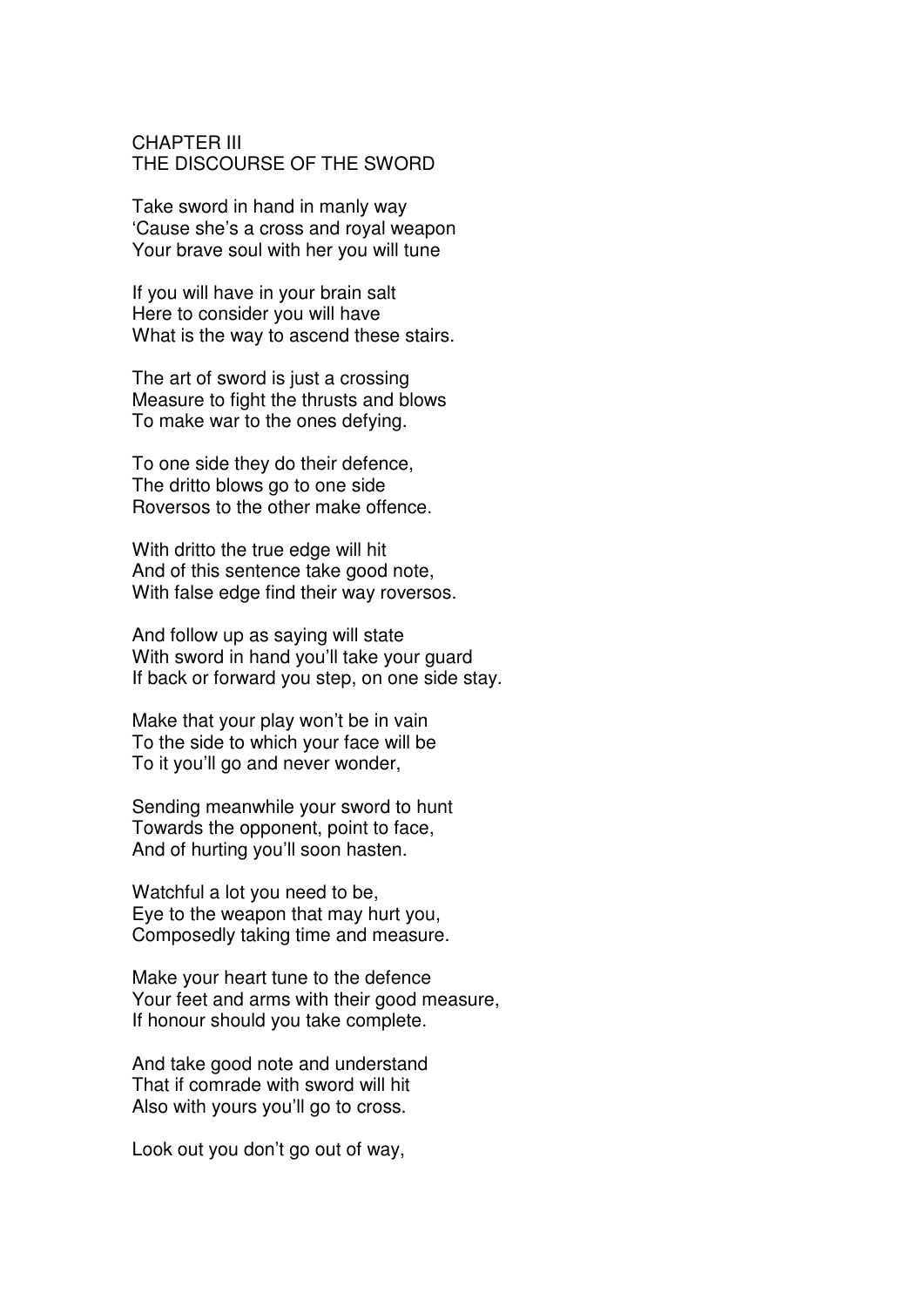Go with a parry and thrust to face, Hammering blows send to his head.

Crossing you'll play, and be unconquered, If far will comrade cross, you'll thrust, Always refuse from him to stay away.

When to half sword his sword will be, Close up to him, as reason wants, Leave open play, and here you'll fight him.

Still, often it may happen That a man doesn't feel strong, Now here not words but wits you'll need.

Go out of his way with dexterity With good roverso yourself covering, Doubling with dritto with all speed.

If you don't feel you've lost your mind, Leave the wide play and the close take: You'll change direction to the strength.

And do understand this sentence mine, That when you'll cross, it'll be with strength, 'Cause when it's missing sword can't resist.

Know that any strength wins knowledge, Once done the parry and, quick to hit, In close and open (play) his strength you'll beat.

And if you want make feel your thrust, With a cross-step you'll go out of way Make feel your thrust just in the breast.

With high your point and low the pommel, Extended out arms and strongly covering, You'll move to left with a big step,

And if your point finds free its way, Passing also out you'll never fear, In any case you'll give your present.

So close on him and take his handle; And if you see you cannot do it, You'll beat his sword and do your duty.

In steps you'll always go together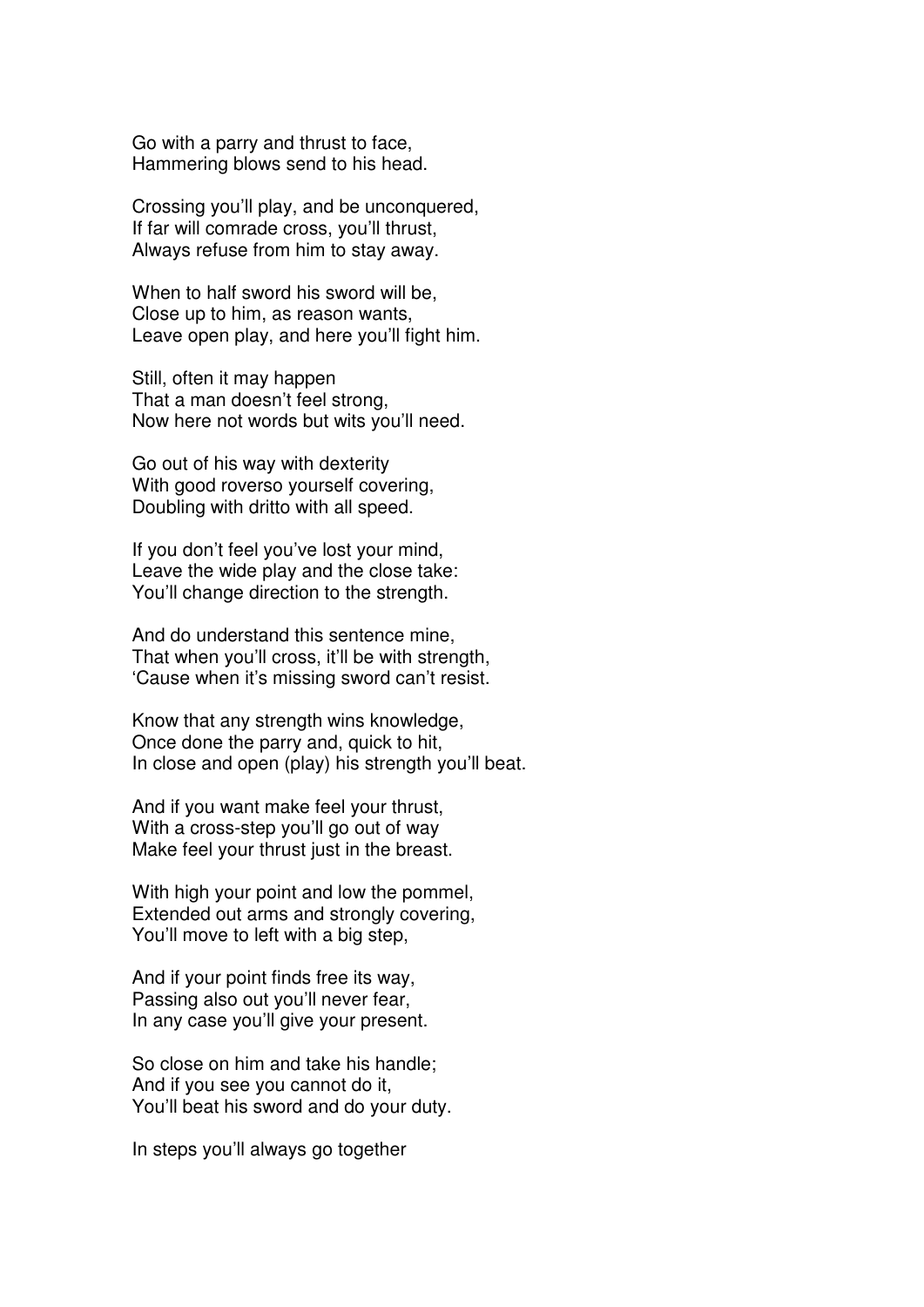With enemy, and to find him; And what I tell you don't ignore:

As you will see his sword he moves, Or steps ahead or really throws, Either step back or close on him.

Let knowledge, force and courage have Who wants to have honour in arms, If those he misses, he'll keep training.

Brave heart need you to have, If strong a big man seems to you, You'll use your wit that gives advantage.

Like of death you should beware Of playing with courtesy with one That any hatred has against you.

And do take note of this good sentence: Your heart you know, not your comrade's, Never make use of this false fantasy.

Great you should be in every cunning If succes any you should have, Good fruit you'll have here from this gain.

This part, again, you'll understand: Who wants with every one to fight, Among all papers, one smears all,

Honour he's lost for just one fall. Below is him who above thinks he's, The one who often wants to fight;

Often people make with you discussion Contrasting soon you'll come to fight: Here it'll be clear who knows this art.

If like a sword the tongue would cut, And like a sword it really was, Infinite people dead would be.

Again, don't make from your mind fall That rightly you'll defend yourself And with your rights you'll rightly go.

Who wants to offend without a reason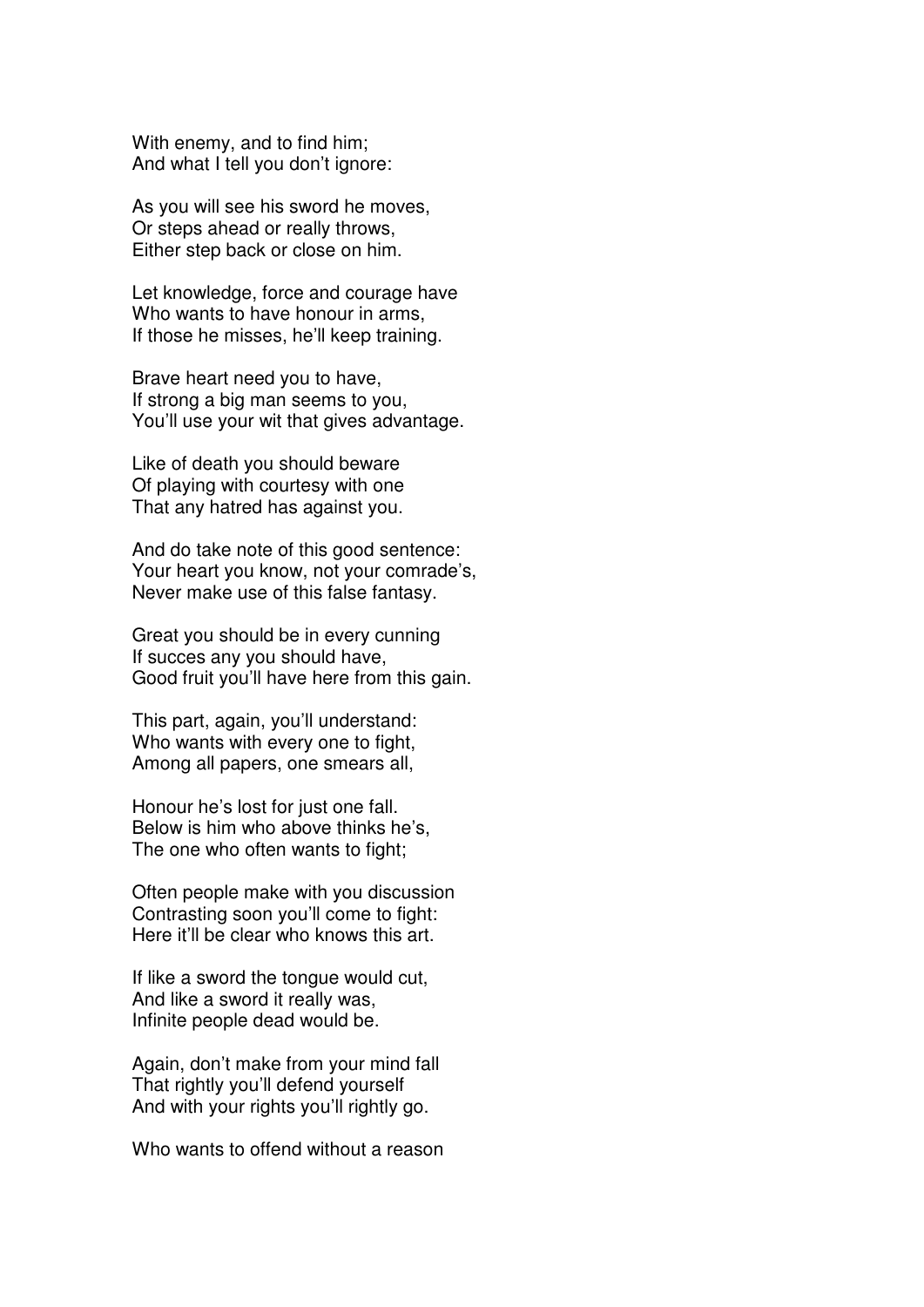His soul condemns, his body surely, Ashamed he makes his Master also.

And in your mind you well will keep To honour always your dear Master, His teachings cannot be ever paid.

Who wants to be skilful swordmaster Big deals of learning needs, of teaching also, Quitting from him any wrong move.

If loyalty will be by you beloved, To kings and princes you may speak, 'Cause they make use of this good art,

As it is theirs to rule and reign And everyone's that justice keeps For orphans, widows and other cases.

This art is chief of any good With arms they keep cities and towns With arms they keep people's restraint;

Such dignity, again, it has this art That often merry makes your heart Hunting from you any and all vileness.

And makes you gain treasure and honour, And this any other thing outclasses: It always keeps you in your lord's grace.

Such famous art if you will have You'll not be poor, in any place, This virtue that so glorious is.

If poverty its cards will show to you, Just for a while it'll be, then you will see Richness embrace you for this art.

Yourself sometimes you'll find to be Down like dead candle in the wind: Don't doubt you'll soon be back again.

Hard wasn't it to find this art, Not the old art, but the new one, That, having found her, makes me happy.

Imprisoned I've kept her, to test her,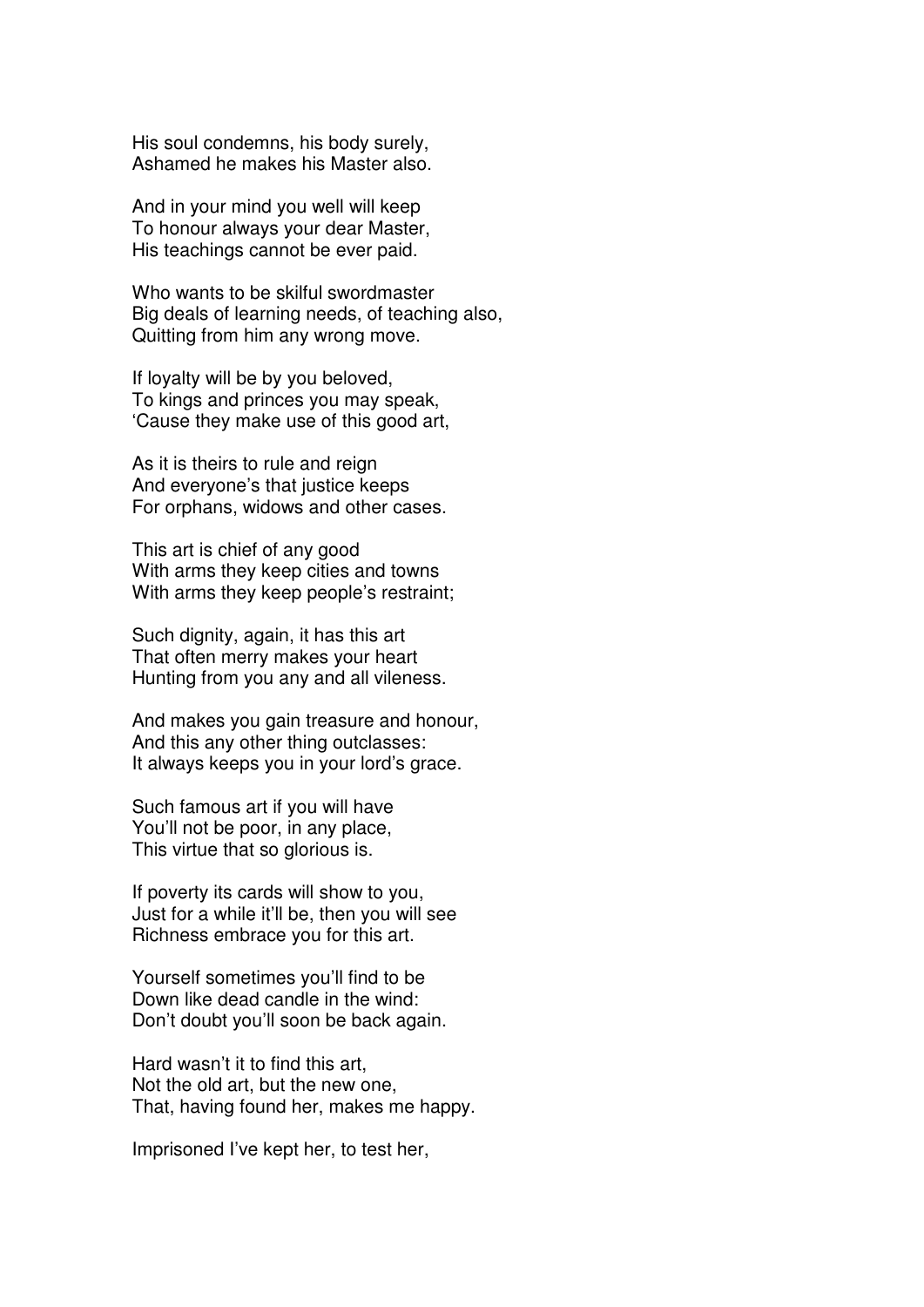I leave her go, now, and here I swear: She gives me money and avails me, To virtuous ones it happens so.

#### CHAPTER IV

So noble this art is and so gentile, She teaches men how they should walk Quick, brave and lordly makes your eye.

This art to turn will teach to you, To cover well and to stay firm, For any thrust and cut, its parry.

How many, withour number, died 'Cause this art they disliked so That with their hands have closed life's doors.

Than life there is no greater treasure, Anyone tries to defend it, To keep it everyone would struggle.

Any wealth leave, any comfort, Yourself defend using this art, Honour and glory so you'll have.

How good a thing it is and dear This art to learn that costs not much And life gives you a thousand times.

In many ways fight may take place Not searching it, if one must fight May he estinguish the other's fire.

This new art of mine, that's made by reason, Not the old one I say, that I can leave To our fathers with their guessings.

If you don't want to be honour-missing Your time you'll measure and comrade's, This is art's basis and first step.

Open your ears to these great lines And my fine thoughts do understand Your Master not to make complain.

Make your swords sisters always be When you go fencing with someone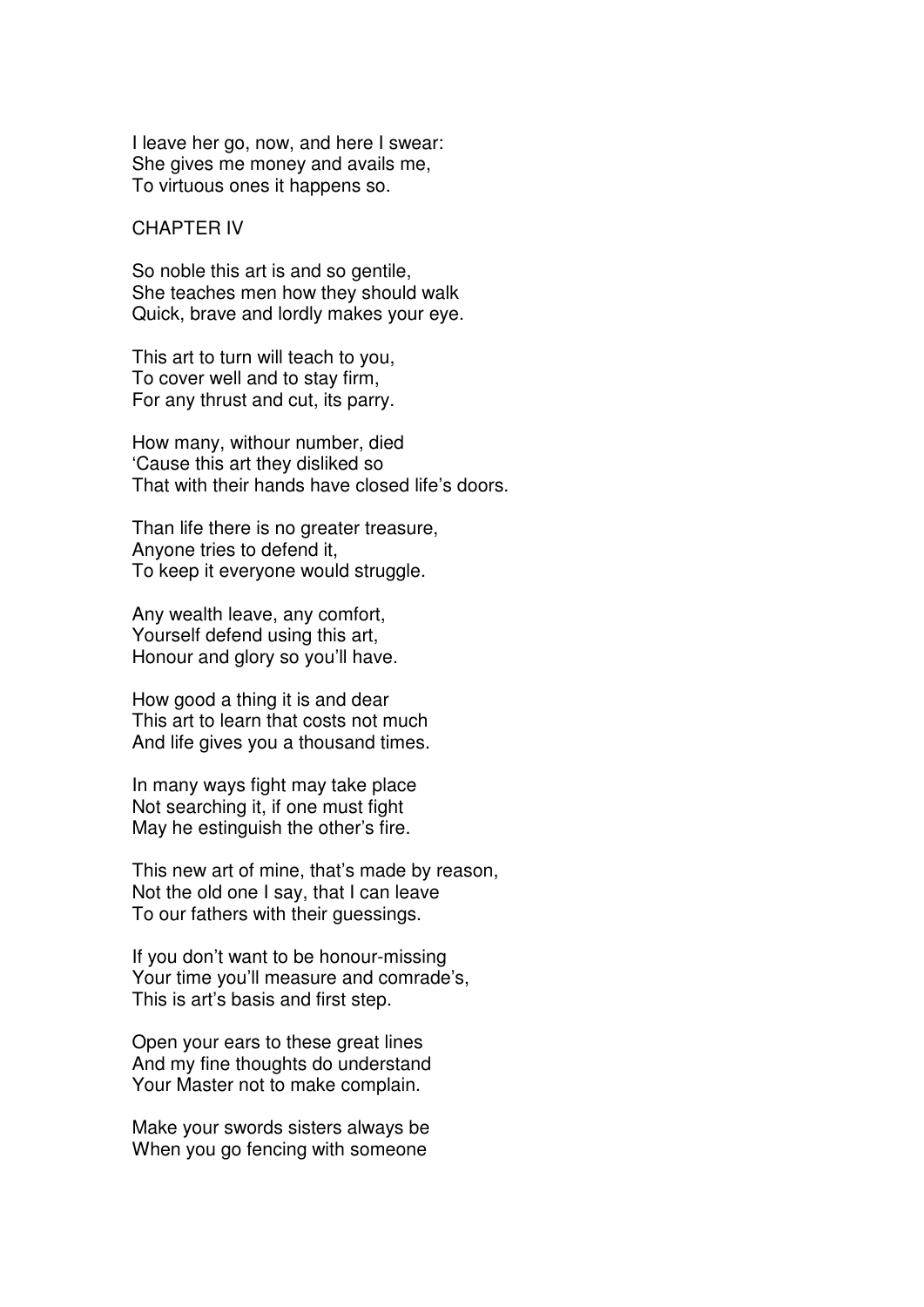And then whichever one you'll take.

No sword's advantage you will give Shame you would risk to take for that, And everyone should do like this.

Good eye and knowledge, speed you'll need And if your strength and heart with you will be You'll make the others scratch their scabies.

Understand here well my good saying: A big man wants length for his sword, For little man be the sword short.

Great strength of man can break the guards, Natural cunning can resist it, Gives to small men some good assurance.

Many blows knowing you'll have venom, Who few blows knows, hardly can fight, And so defeated he remains.

And if you follow my speech's thread And find the reasons of this art From all your troubles it'll take you out.

And take good note of what I tell you: Of art the secrets don't reveal May never you be hurt for this.

Again you'll listen well this other part The longer sword that is so deadly Withour big danger you can't fight.

Of equal length may the swords be, As I told you in the previous chapter Of our book, just here above.

The two-hand sword only I esteem For any need I'd take just her, Of her I'm singing in my book.

If you don't want to be ashamed You'll never fight more than one man: You'd scream and cry just like a pipe.

If you could not avoid to fight With more than one, you'll keep in mind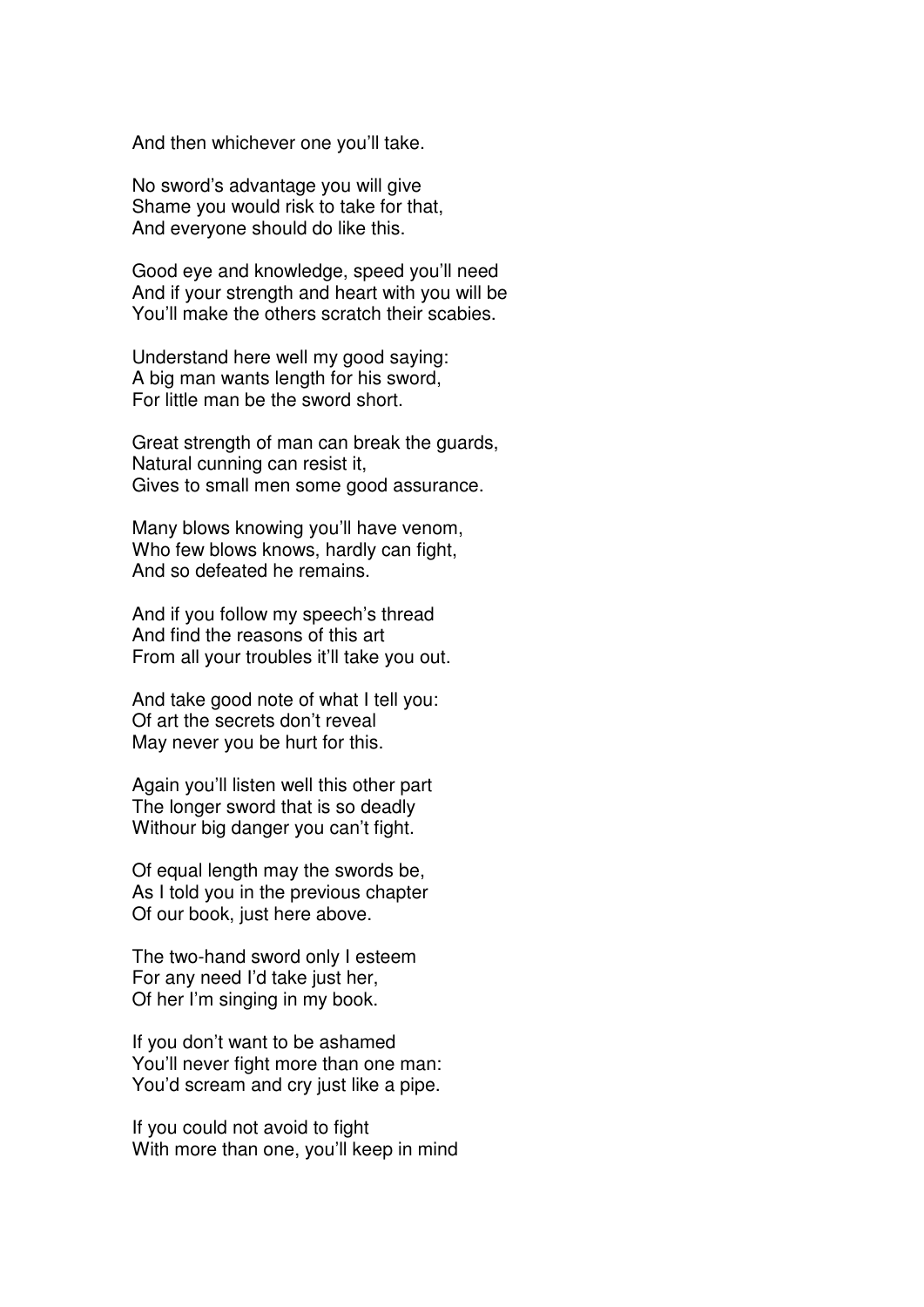To take a sword that you can handle.

You'll take not heavy but light sword, That brandish easily you can That for its wheight don't trouble you.

Then you will need to change your ways You'll leave the thrust and you'll make use Of other blows to obtain your ends, As you will hear also in my saying.

CHAPTER V ABOUT THRUSTS AND CUTS

The sword one point and two edges be, But note and understand these lines May not your mind be here confused:

One edge is true, the other false And reason so commands and wants That in your mind you'll keep it firm

The dritto with true edge together goes May the roverso with the false edge be Except fendente, that the true edge wants.

Understand well, so, all my writings Just seven blows the sword can throw Six are the cuts, and one the thrust

To make you find again this streak Two from above, below and two in the middle Thrust in the middle with deceive and pain It often brings to our skies good weather.

CHAPTER VI THE SEVEN BLOWS OF THE SWORD

We are fendenti and we are meant to try Often with pain to cut and chop The head to teeth with direct blow

And any guard that's with low sword We often break with our cunning All of them passing without pain.

Good blows we make, of bloody sign, If we with rota are mixed up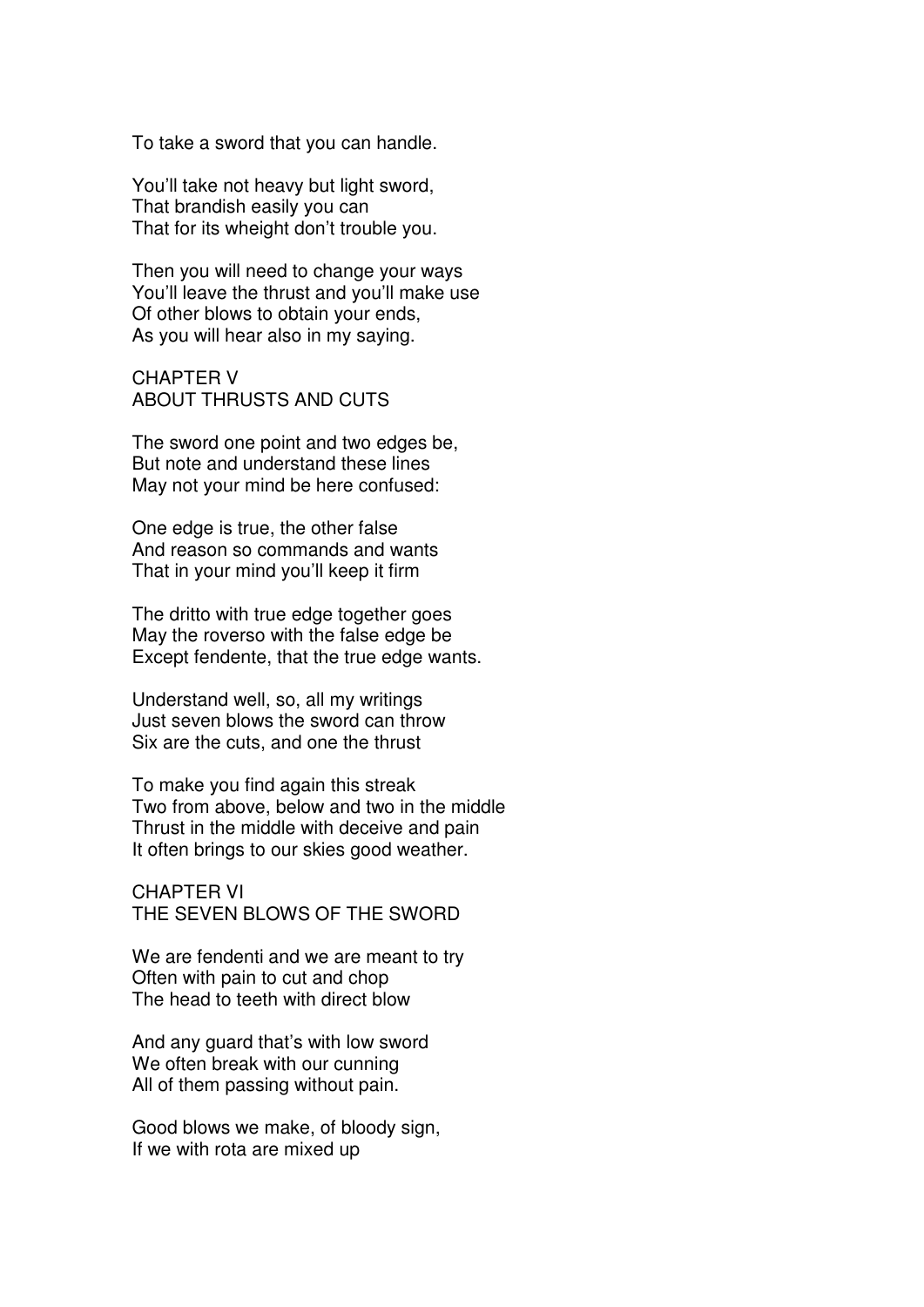Sustain to us is the whole art

Fendenti, of hurting we give dowry Into our guard passing we go In hurting slow never we are.

The rota I am, and I've this duty If you mix me with other blows I'll throw the thrust as from a bow.

Loyalty and courtesy I don't use Up to dritto fendente passing through And arms and hands I quickly cut.

Rota by name the people calls me For the false edge I'm always looking Who uses me I make him cute.

We are volanti, we go through, From the knee upwards our wounds, Fendenti and thrusts we may frustrate,

Crossing us passes without fail The rota that upwards hits us And with fendente the cheek hits.

CHAPTER VII ABOUT THE THRUST

I am the one that doesn't fear To fight all blows, the thrust am I Like scorpion venom I will bring

So strong and ready and brave I feel Often the guards I will make fail When one that fights makes use of me Evil I do just touching, if I hit.

CHAPTER VIII The dispute between cuts and thrusts

The rota with fendenti and volanti Speak against thrusts, and they do show That not so dangerous thrusts are.

"When they will come to our presence Any of us blows makes them lose way Loosing their hit with little jousting.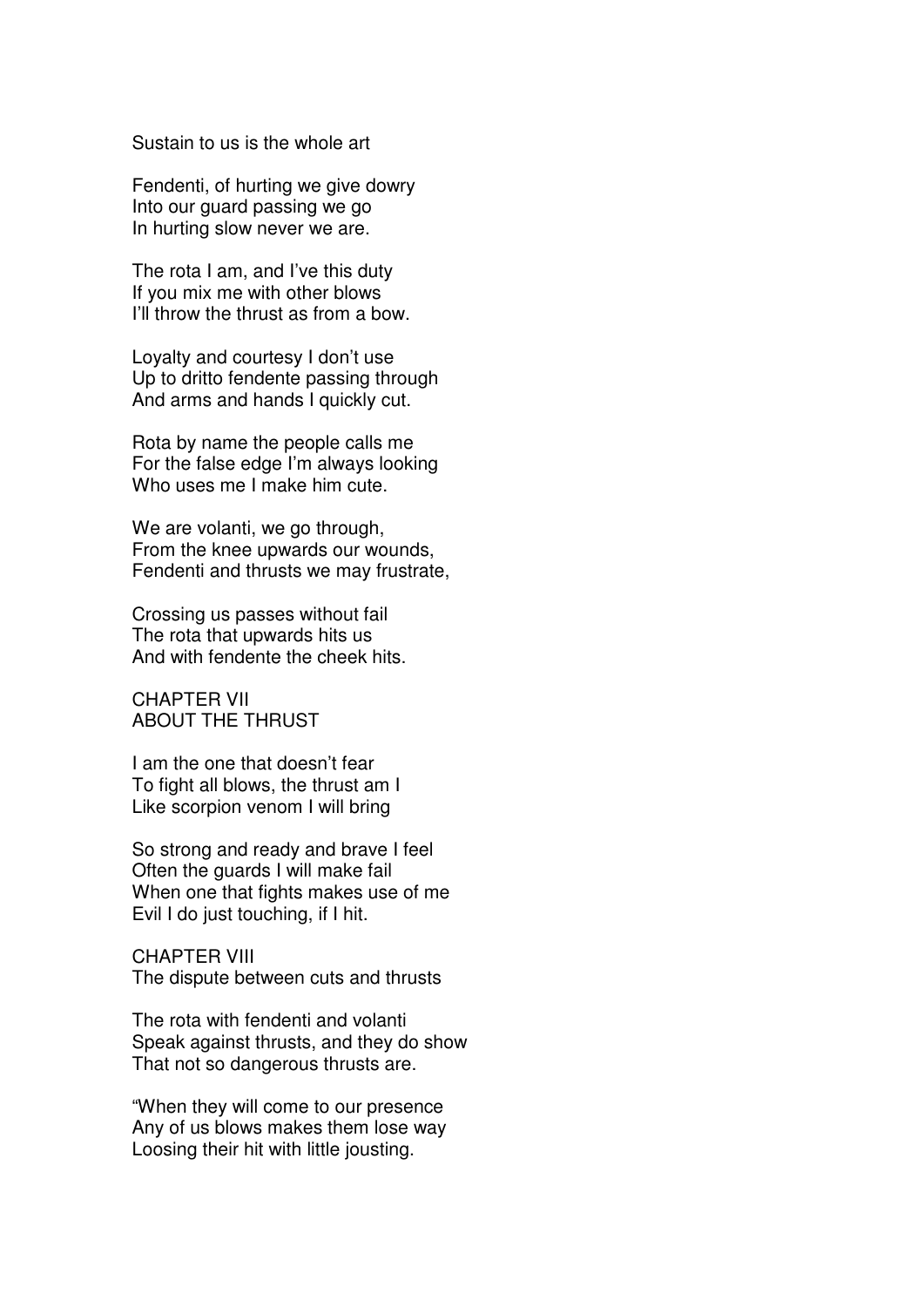Don't loses way the turning cut Swift-turning man can't fear the thrusts, But any cut makes clear its way."

If you don't have memory lost If thrusts don't hit they have no use All other blows don't leave you so.

Against one man the thrust is good But against more it doesn't work Both books and action can confirm it

If rota throws a thrust you just don't fear, If soon it doesn't take fendente Fruitless it remains, as I would say.

And if you hit, then keep in mind: If the point soon doesn't go out As you have hit you will have pain.

You'll cut a blow and your sword's dead If thrust in hitting loses way Or you'll repair in "low right cross".

Dritto fendente of sword I'll make And of your guard I'll take you out To make you go in a hard place

Don't lose an hour of time to learn The long times with your hand serene Above the others place yourself and honour take.

Break any guard that is low made Low guards for little strength are waiting And if you burden them, you'll pass

A heavy weapon can't find holes The light one flies like from bow arrow.

CHAPTER IX ABOUT THE CROSS

I am the cross with Jesus' name Ahead and back I make my sign Many defences to find out.

If I will cross against a weapon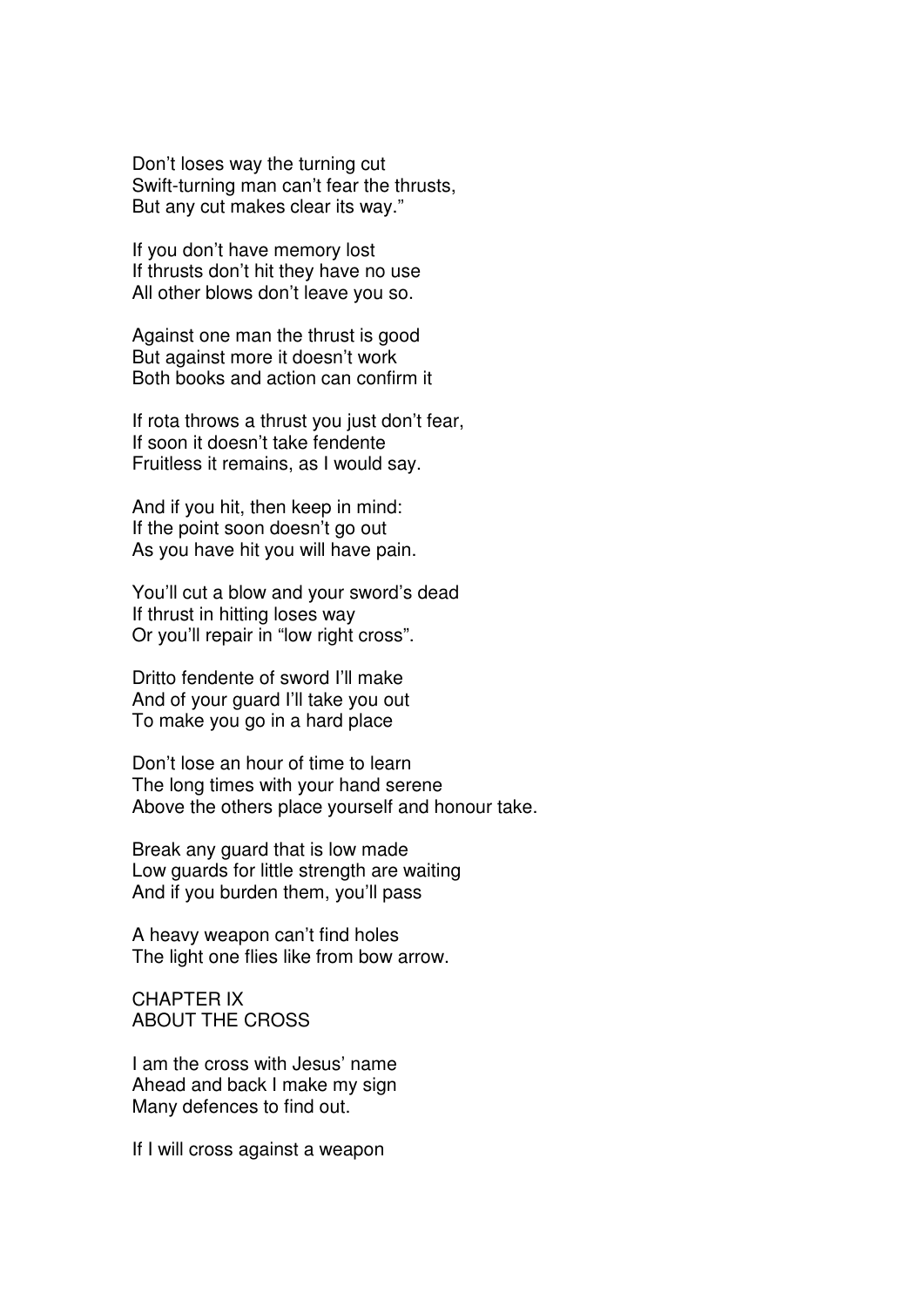I don't lose way, I'm so trustworthy Often it happens that I search this

And when long weapon I've to fight Who'll rightly use me for defence In any deed he will have honour.

#### CHAPTER X

Go on we want with this good work, So we must thoroughly declare Everyone of the blows of art.

To make you know and make use of it Reason asks me that first I show

The rotation, the principle of sword. With arms extended you will go

Hitting with edge in middle of comrade. If great in art you want to appear

Move then you can from guard to guard With slow hand and serene,

With steps never too long. If you should make a stramazzone

Be it with short turn, in front of face, And the wide ones you shouldn't do

'Cause any long time is time lost. Make the roverso be aiding you,

Side-stepping out with your left foot, Throwing the dritto also,

Having your eye to parry well. When to half-sword you want to come

As your comrade his sword will lift Then cautious shouldn't you to be

Take the right time or it'll cost much In the Boar's Guard you have to be

When you'll go in with thrust to face, Don't stay divided, far from him,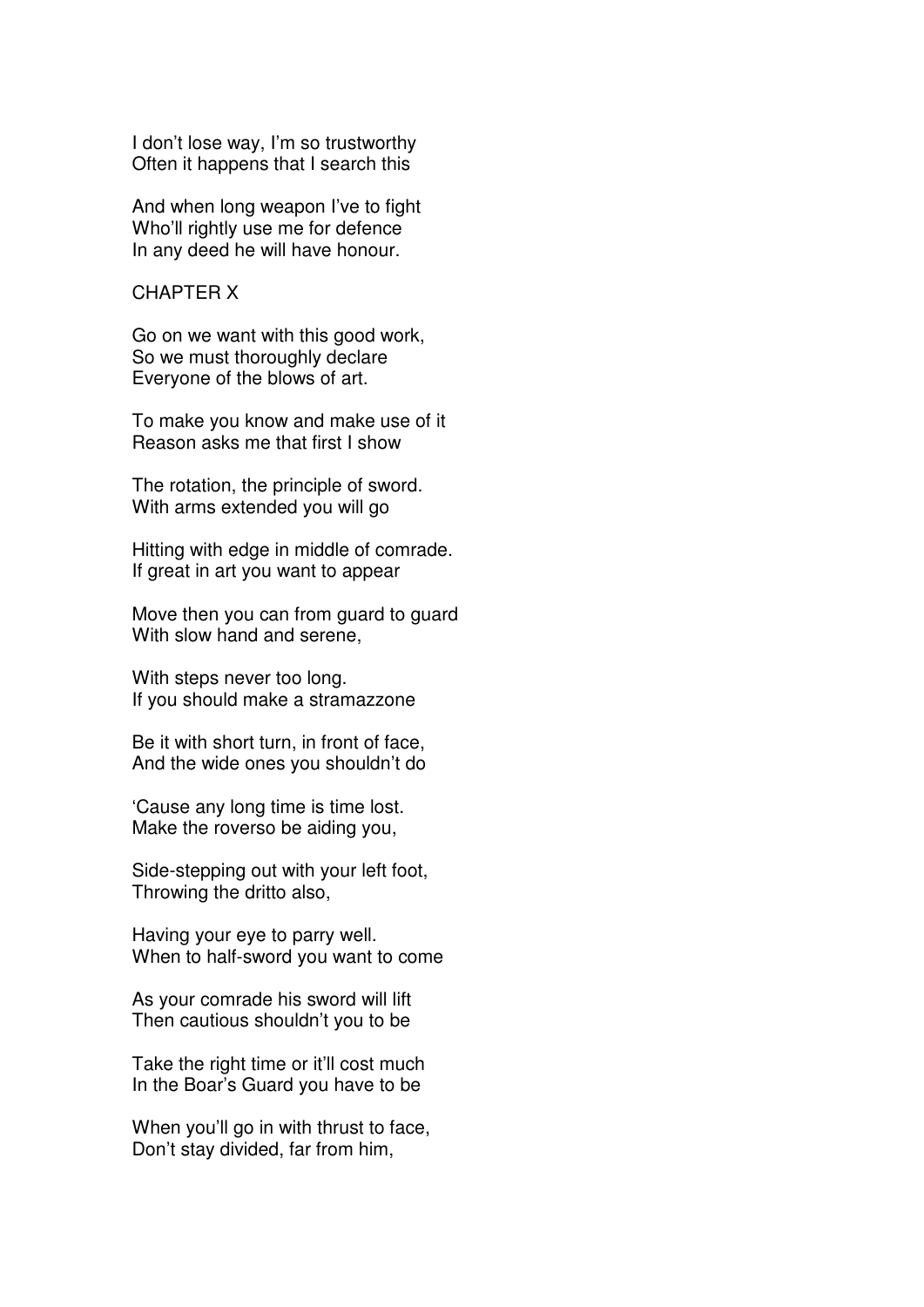Fendente riverso you'll soon turn And throw the dritto and keep in mind it.

So understand my true intention, With reason clear and strong,

I hope to wholly show you in verse: Don't be it pure riverso,

Fendente not, but between one and other Be it between them, and a mix,

From both directions hammering head. I advice you again that once you've entered

With feet together you'll then settle So you'll be Lord and strong

In dire straits to put and bravely hurt: And when riverso fendente you will throw

The left knee flex and, note the writings, Extend your right leg

Without changing it to the other side. Then you will see it will be attacked

The left foot now, or even head Because they're to him closer

That the right foot that's sideways. Then you'll be safe from either side

And if fendente dritto you want throw You then will need to advance

Your right knee, and left extend. The head invites the attack now

With the right foot that's closer This is a better way

Than our old ones' footwork. No one can argue or deny it,

Because you're both stronger and safer, Tough in defending,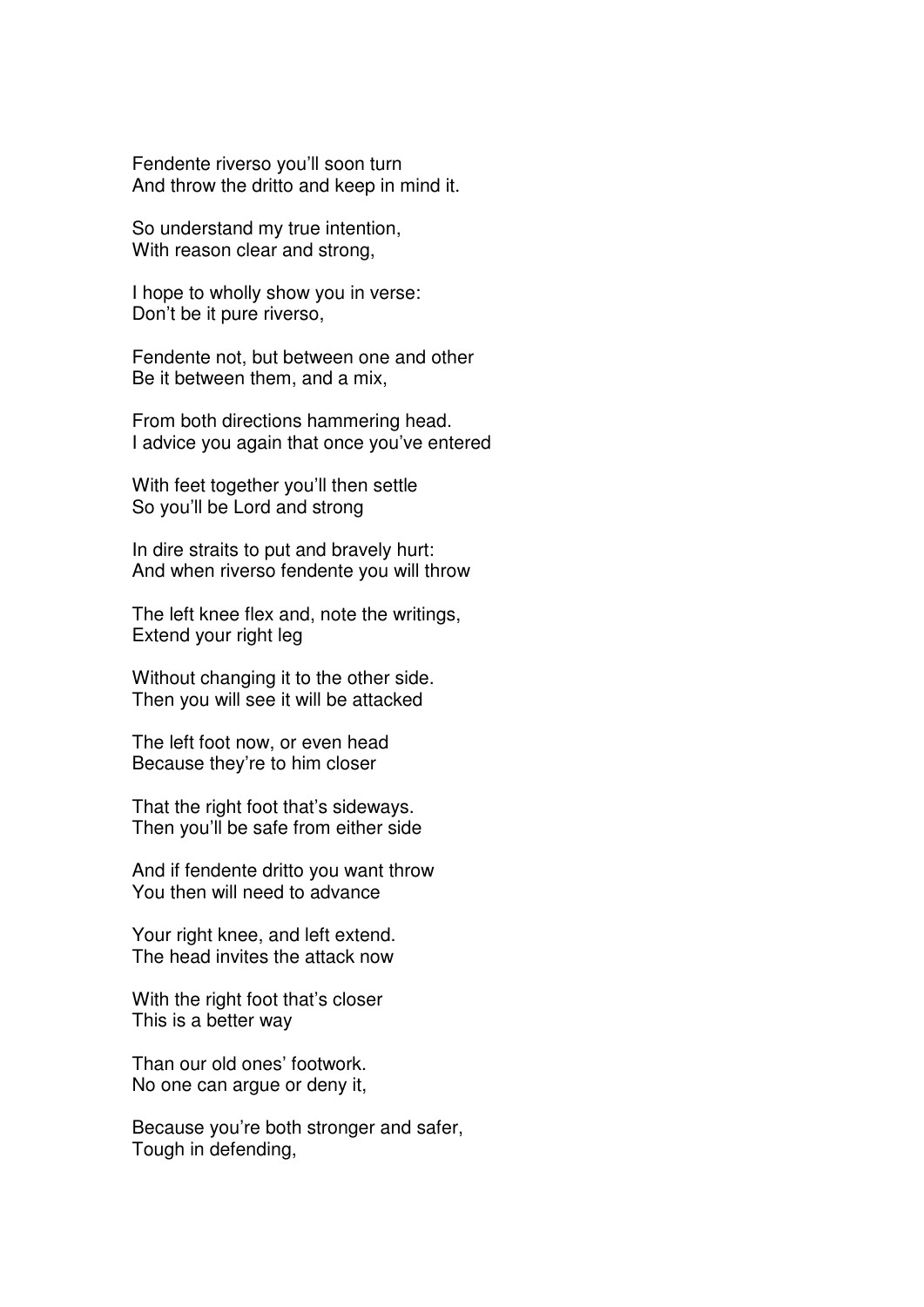With shorter time ready for war And no one can throw you to ground.

CHAPTER XI THE DISCOURSE OF THE SWORD PLAY

When to half sword you will arrive

The dritto making, or roverso You'll try the meaning to understand

Of what I tell you, as you've come here: If you'll be at that point, keep the eye ready

Make short your feints, with parries And high your sword you'll keep,

Above your head may your arms play With a few words I cannot say it,

'Cause of half-sword are these effects. To please yourself the most, so

When you will parry, do it with fendente Cautiously shifting here the sword

From you, and comrade's one you'll push Good gain again you'll have

Every blow parrying in right way. When you'll parry riverso, bring ahead

Your right leg, and as I said you'll parry, When parrying dritto

Ahead you'll bring your left foot. Also in your mind you need consider

That when riverso fendente you will throw Cautious you'll keep your eye:

Beware a dritto don't come from below And if your comrade throws, swiflty you will

Parry, to head a slight feint making With your false edge and wisdom,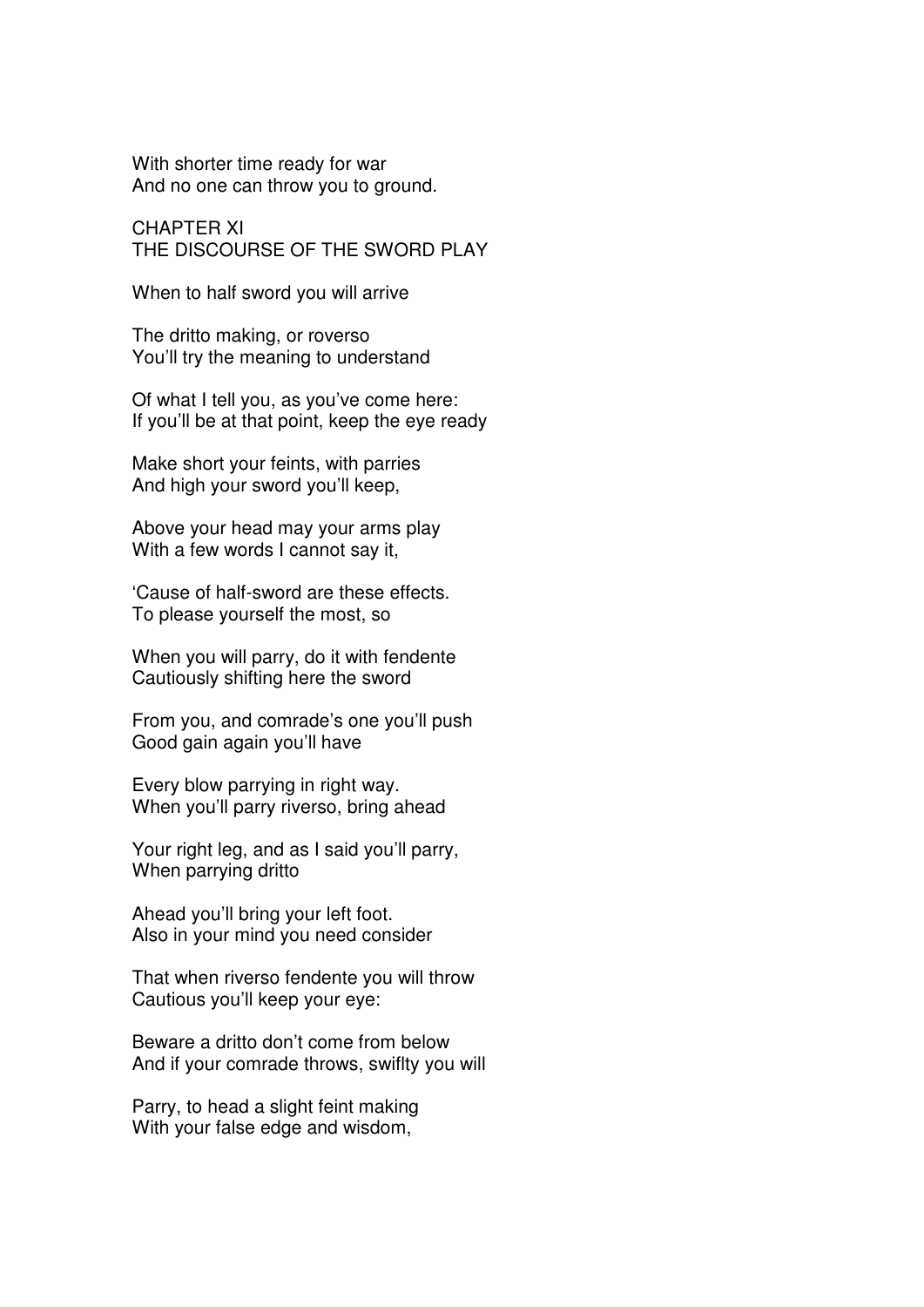As sword he lifts, roverso throw From below upwards through his arms,

Doubling it soon with the deritto. And you will note this, still,

That the art's reasons don't betray you. If you will throw a dritto, then beware

His manriverso may not hit you. Make your sword running go

To parry with fendente, not to be hit, And if you want by then

To close on him and handle take Your duty you'll do to him

With pommel hammering moustache, Look out that tangled you don't get.

CHAPTER XII DISCOURSE OF THE SWORD'S FEINTS

Again I warn you, and of my saying take note,

That when to half-sword you have come Aim can you well to either side

Following art with some good feinting. Feints they are called, they're a dimming

That in defending others dims, To understand they don't permit

What you want do and to which side. Clearly show it I cannot do

Only with words as with a sword Make that your mind will go

This art investigating with my saying, Brave you'll become following reason.

'Cause here I warn and teach you And make that with your wisdom

You follow me through many verses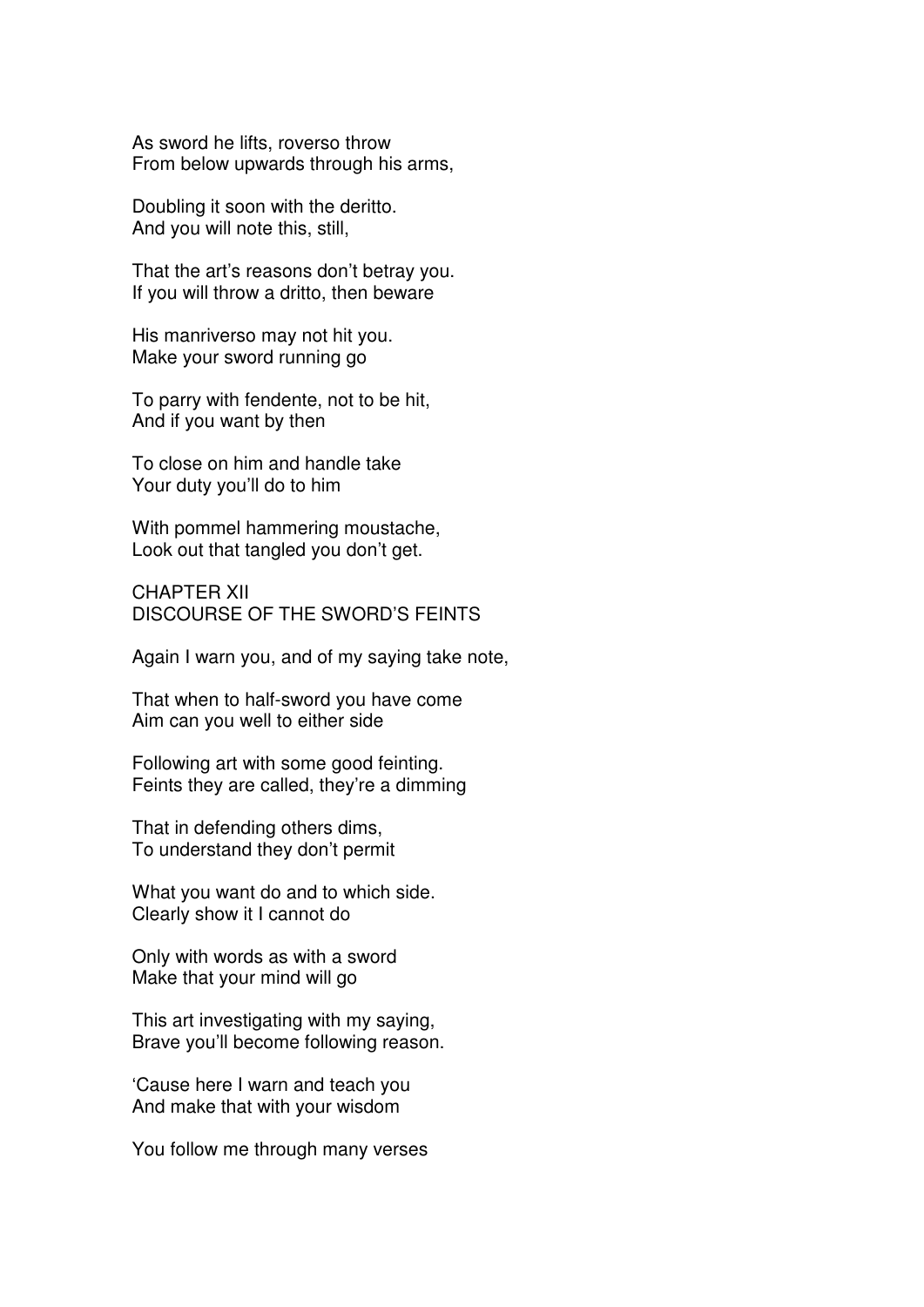To find of art the basis and the river.

CHAPTER XIII DISCOURSE OF HALF-SWORD PLAY

To half-sword having you so come, To just one side hammer on him Just to one side you'll throw

And to the other send your feints And when his way, parrying, he'll lose,

To the other side you'll hammer him Then, at that point, you will consider

Which is the grip to end this game And if a blow you would prefere

Fendente riverso you'll let go, But passing through,

And a false edge with thrust to face. From him divided you'll not stay,

With the riverso either, or with the dritto, With any of them you'll work

As long as knees flex to either side As above here I've showed to you.

Again this adding I'll repeat Always approach with thrusts

From below upwards forking face And always blows at right time use.

CHAPTER XIIII DISCOURSE OF THE SWORD'S HALF TIME (MEZZO TEMPO)

I cannot show you here, in writing, Of the half time the ways and reasons, 'Cause in the knot remains

Brevity of time and of its throwing. The mezzo tempo is just a turning

Of knot: it's swift and quick in hurting And rarely it may fail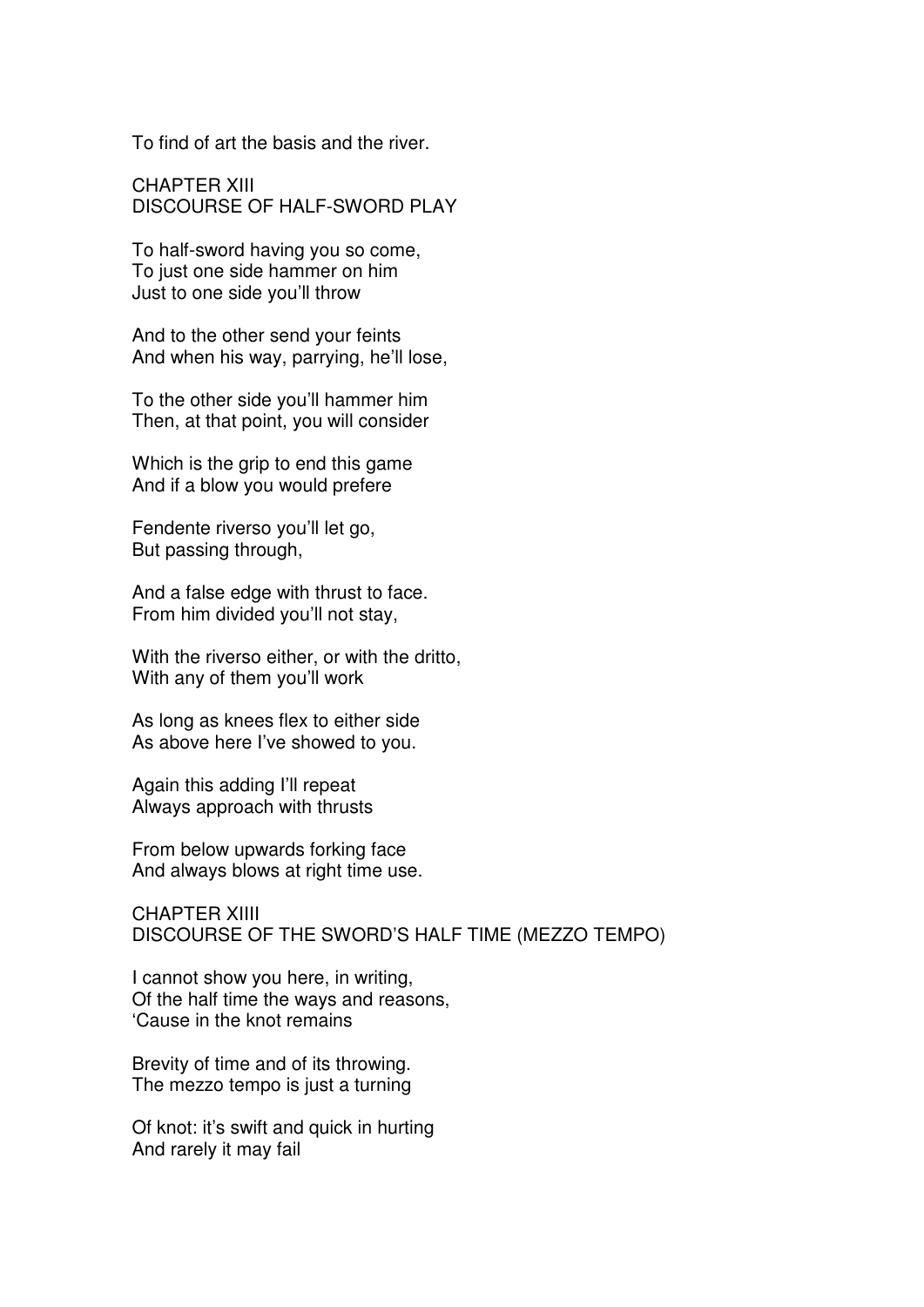When with good measure it is done: And so take not of what I write,

Hardly can understand who never did it. Often the "volarica"

With its good edge break others' heads Of the whole art it is the jewel

'Cause in one time it hurts and parries Oh, how it is a dear thing

To practice it with the good reason, And makes you bring the art's high banner.

CHAPTER XV DISCOURSE OF THE SWORD AGAINST THE ROTA

Many there are that make foundation

Of rotate well to either side Look out that you be here advised

That as his sword rotating moves You'll rotate also and win the trial.

Together with him go when throwing And make that you will go

With your sword following his sword. To clear your fantasy here better,

Again in Boar Tooth you can go And if he will rotating go,

You also, upwards from below Hear you my reasons and understand,

You new in this art or if you're expert, And so I want you to be sure

This is the art and the true science. Take this that's certain as a balance:

If comrade stays in Iron Door Then in your heart I'll enclose this,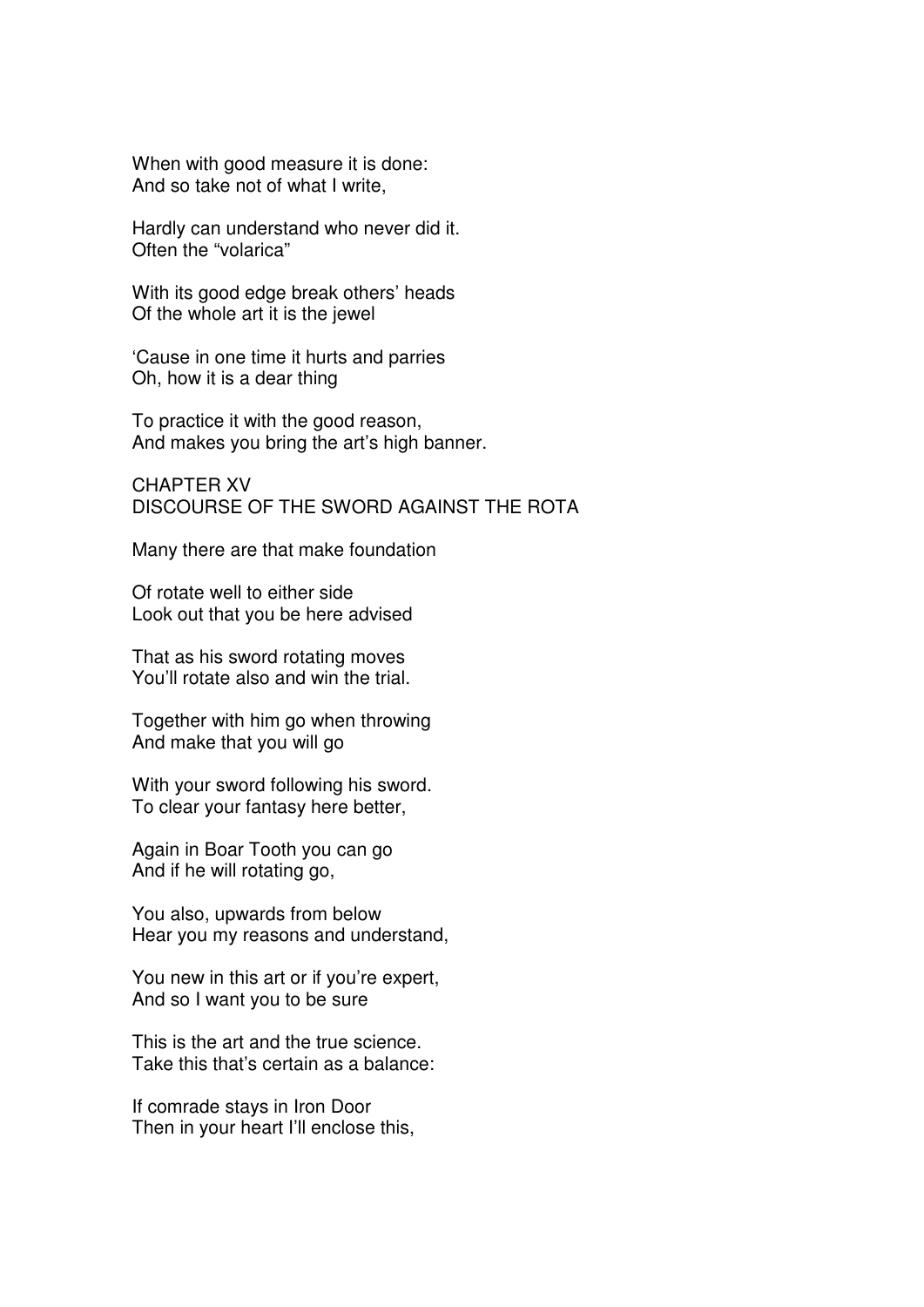That you in Archer Guard will settle. Look that your point don't lose its way

That comrade's sword covered keeps Out of his way a bit you'll go

Raising your sword and hand to thrust And when your sword to cross has come

Then make the thirteenth grip, As it appears unveiled

In our book painted at seventh page. You can in this art also use

The blows and grips easier for you The hard to make ones you will leave,

Keep to the things your hand preferes This will you often in art honour.

CHAPTER XVI THE SWORD'S TEACHINGS

May your sword will be for you

Just like a big covering shield Now take this fruit of mine,

That I give you to make you master. Look that your sword will never be,

Guards or blows making, never far Oh what a safe thing it will be

That your sword's way be always short Make that your point will look

At comrade's face, or even hit, You'll take his bravery out of him,

As he'll see always point in front And always forward you will play.

With sword that shortly turns, With hand easy and serene,

Your comrade's time breaking so often,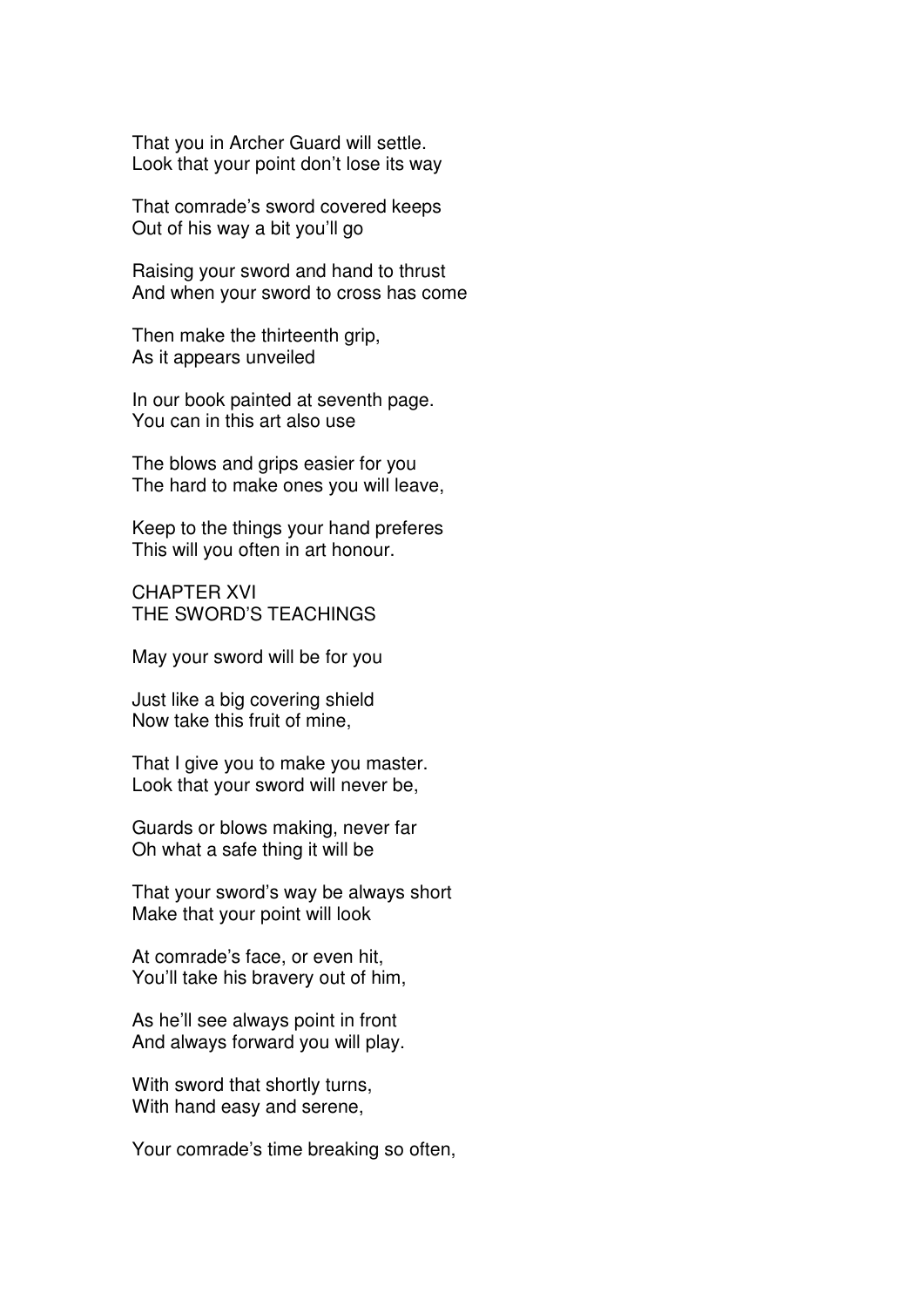You'll weave a web better than spider's.

### SECOND PART (from pag. 15 recto to pag. 42 verso)

#### Pg. 15 recto

(sextant on the head) I am a sextant, that divides, Oh fencer, do my reason hear Time you will measure in the same way

(bear on the right shoulder) The bear's nature is to turn Here, there, down, up to go The same your shoulder should here do Then to the hunt you'll send your sword.

(dragon on the right hand) Cautious the right hand be Lethal and brave such as a snake

(ram on the left shoulder) I am a ram, I'm always looking, That by my nature I want to butt, So your cut'd better be so cunning, I'll always parry your rispostes.

(greyhound on the left hand) With my left hand I take my blade's point To hurt with her when it'll arrive And if you want this blow complete Make that it's quick like a greyhound.

(eye on the heart) The eye with heart whatchful will be He's brave and he's of prudence full

(keys on the knees) And who these keys with him won't have In this game not much war will bring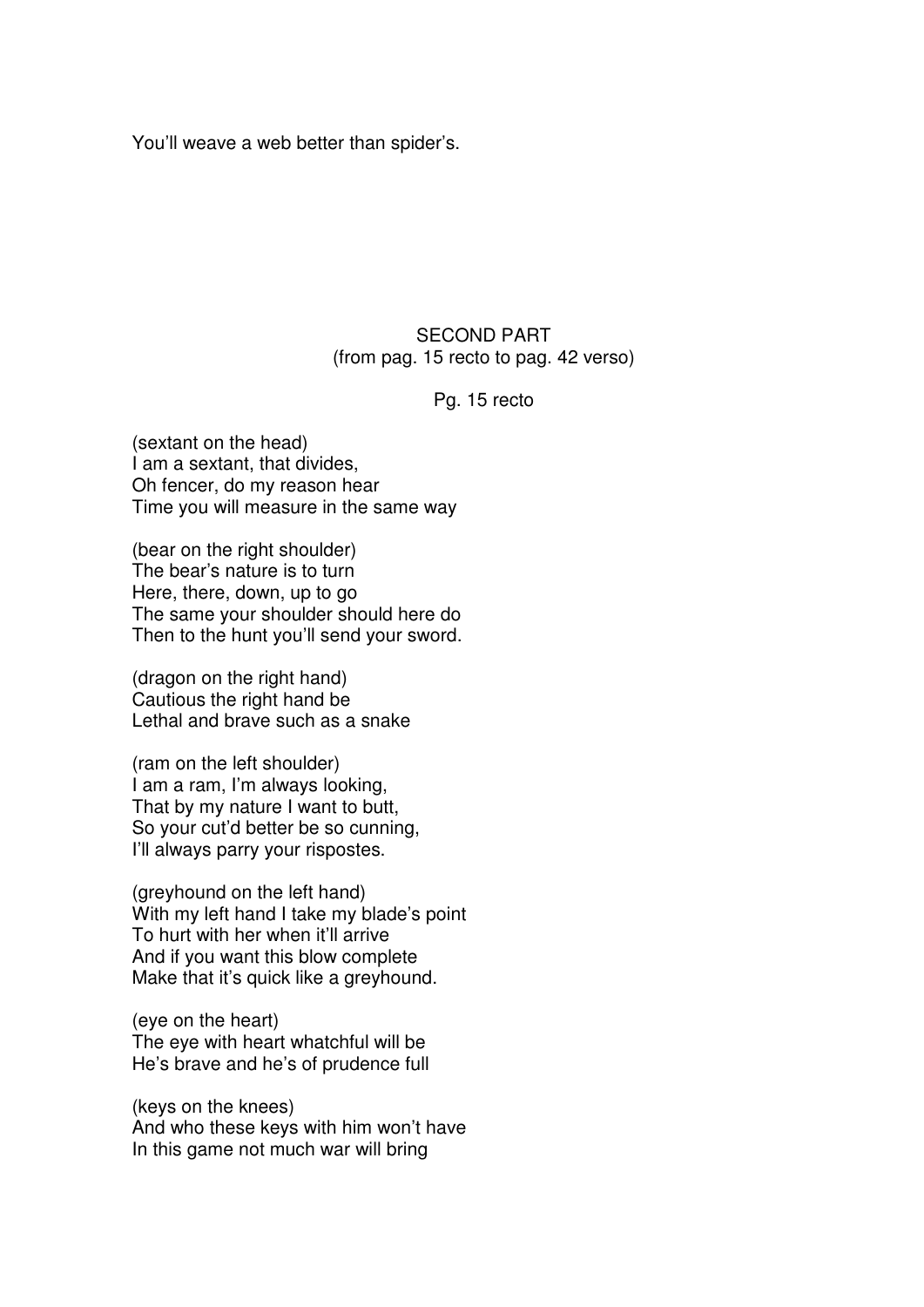The legs can justly keys be called, As they can close and they can open.

(sun on the right foot) You see the sun that great turn makes Where it was born it will return, And like the sun may foot come back If with your play honour you want.

(tower on the left foot) Left foot you must stop without fear Firm should it be just like a rock Then fully safe your body is.

(wheel under the feet) When he'll attack to either foot Like wheel of mill it has to turn. It is the heart's that's to be watchful As shame and honour on him depend.

#### Pg. 15 verso

These are the blows of two-hand sword, The mezzo tempo in knot remains.

I am the rota that rotates False edge of sword I will go searching.

We are volanti, always crossing, From knees above slashing we go.

We are fendenti, it's our work to Cut down to teeth with downright blows.

I am the thrust, dangerous, quick, Of other blows I am Grand Master.

Pg. 16 recto

Pic. 1

You are the guards with all your names Both of your sides be here revealed.

Philippo di Vadi pisano (Filippo Vadi, from Pisa)

Pic. 2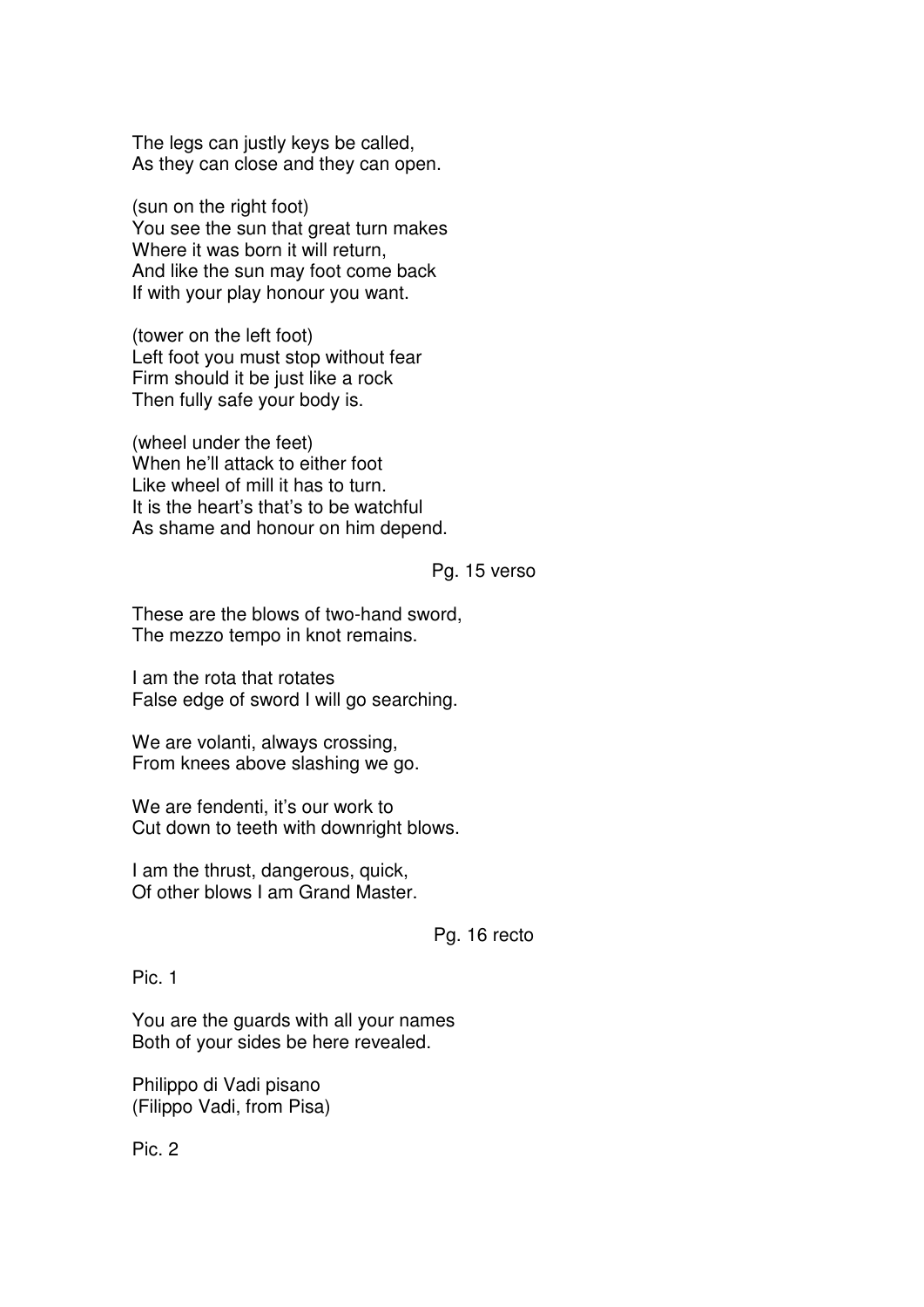I am the strong Middle Iron Door, With thrust and fendenti to bring death.

I'm Lady's Guard and I'm not vain, who the sword's length often disguise.

Pg. 16 verso

Pic. 1

I'm Iron Door the flat to ground That cuts and thrust always can stop.

I'm Falcon Guard proud and superb To make defence in many ways

Pic. 2

I'm the Short Guard, with the sword's length Often I hurt and return swiftly

I'm Archer Guard, for all my knowledge Malice I use here in my kingdom.

Pg. 17 recto

Pic. 1

I am the Guard of the True Window That the wrong things from art cancels

I am the Crown, they made me Master Of all the bindings I am the dextruous.

Pic. 2

I am the deadly Boar Tooth Guard, Who looks for trouble, I give him trouble.

I am Long Guard with my short sword And with my genius all blows I knock.

Pg. 17 verso

Pic. 1

I'm Frontal Guard and I'm so safe That cuts and thrusts don't bother me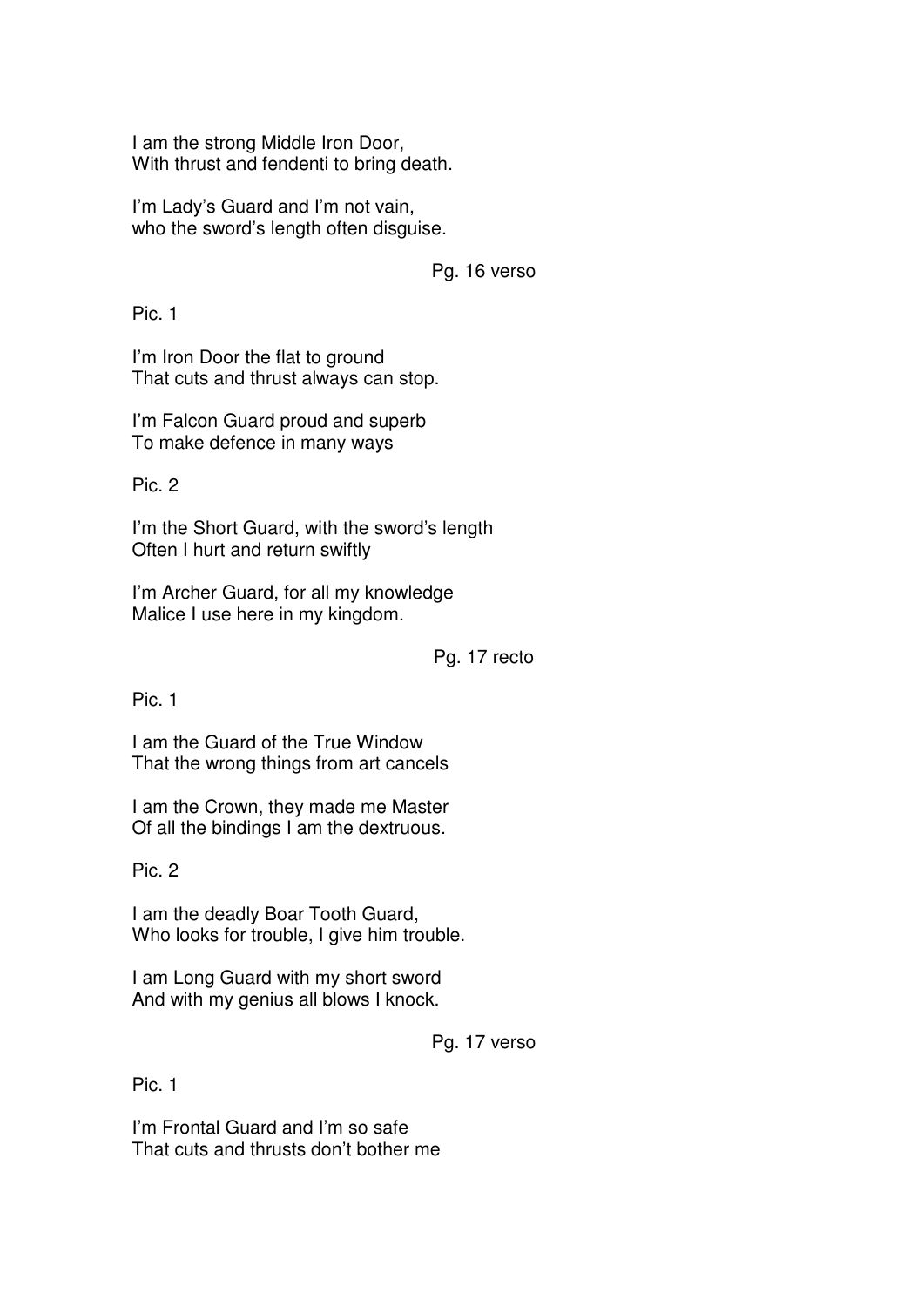I am the Boar Guard, I'm outside To hurt I'll never hesitate

Pic. 2 Riverso fendente with left foot I've thrown, Without a step, turning my flank, Dritto I'll throw and move no foot.

Pg. 18 recto

Pic. 1 By this arm grip that I've made you My edge or pommel you will taste

Pic. 2 For the rotation of my swift sword With her of hurting I'll not stop.

# Pg. 18 verso

Pic. 1 I've made a binding from left side With a sword blow you will be grounded.

Pic. 2 So I hold you with my left hand And cuts and thrusts for you I don't miss

## Pg. 19 recto

Pic. 1 By the turn that with sword I've made Half of your throat I think I've cut

Pic. 2 You will be grounded by this move 'Cause you've your play totally failed

Pg. 19 verso

Pic. 1 With my sword here I'll not make war But it's with yours that I'll ground you

Pic. 2 I've turned you by force and no hindrance Your arm I'll break by my dexterity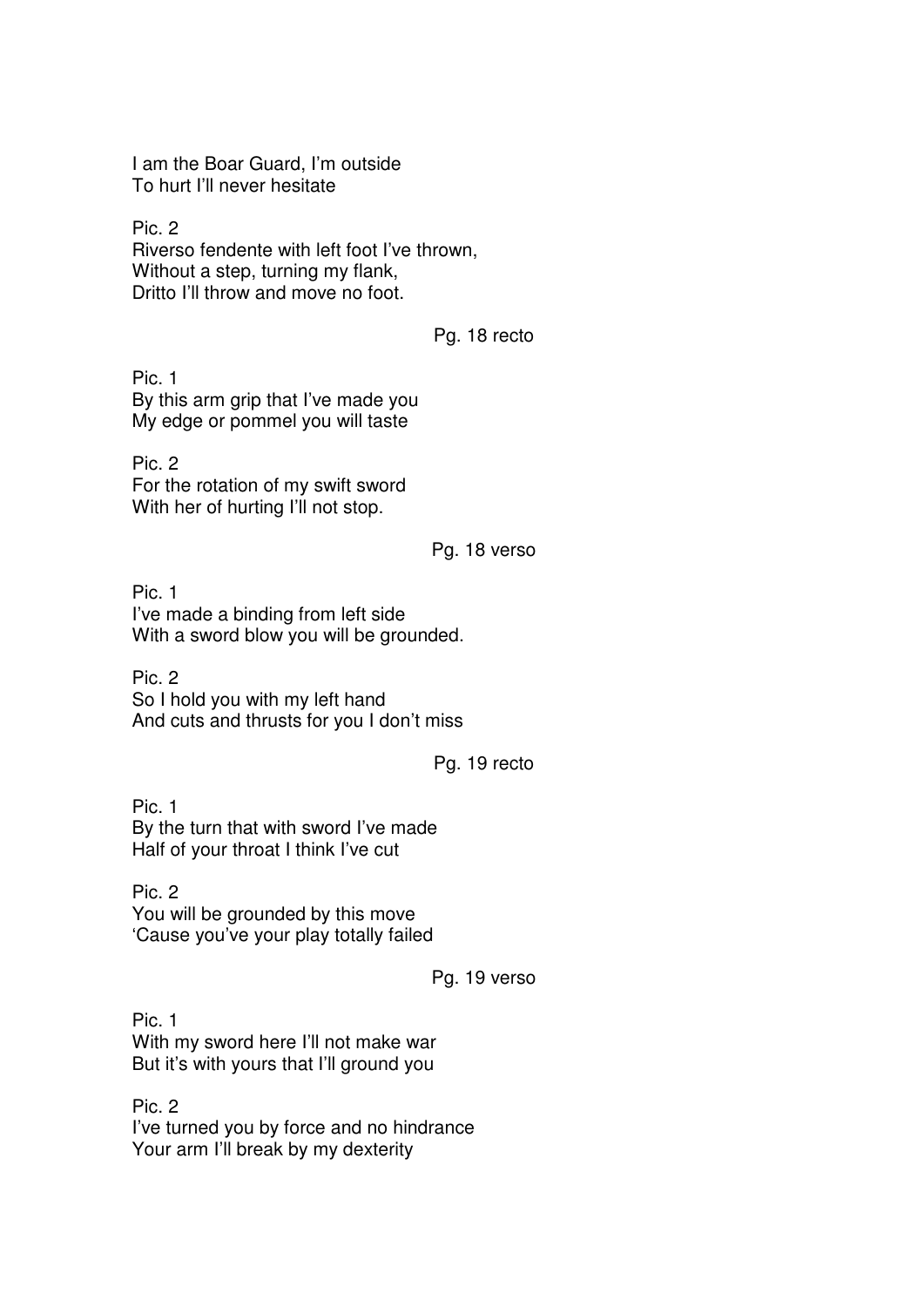Pg. 20 recto

Pic. 1 With dexterity I've put you into this place By my first move I'll make you fall

Pic. 2 By this technique I've put you in key I'll break your arm in one ave's time

Pg. 20 verso

Pic. 1 By this turning of pommel I've bound you And if I want you will be grounded

Pic. 2 By this sword turn that you have made I'll break your arm at my first move

Pg. 21 recto

Pic. 1 By the turn given to my swift sword I'll hurt your arms or your head here.

Pic. 2 If to your sword I'll put my handle I'll make it fall by this technique

Pg. 21 verso

Pic. 1 This is a grip I make below I'll make it fall with my first blow

Pic. 2 That I would throw a roverso you have thought, With elbow your sword's pushed away

Pg. 22 recto

Pic. 1 By the turn that my handle did I'll make that upsidedown you fall

Pic. 2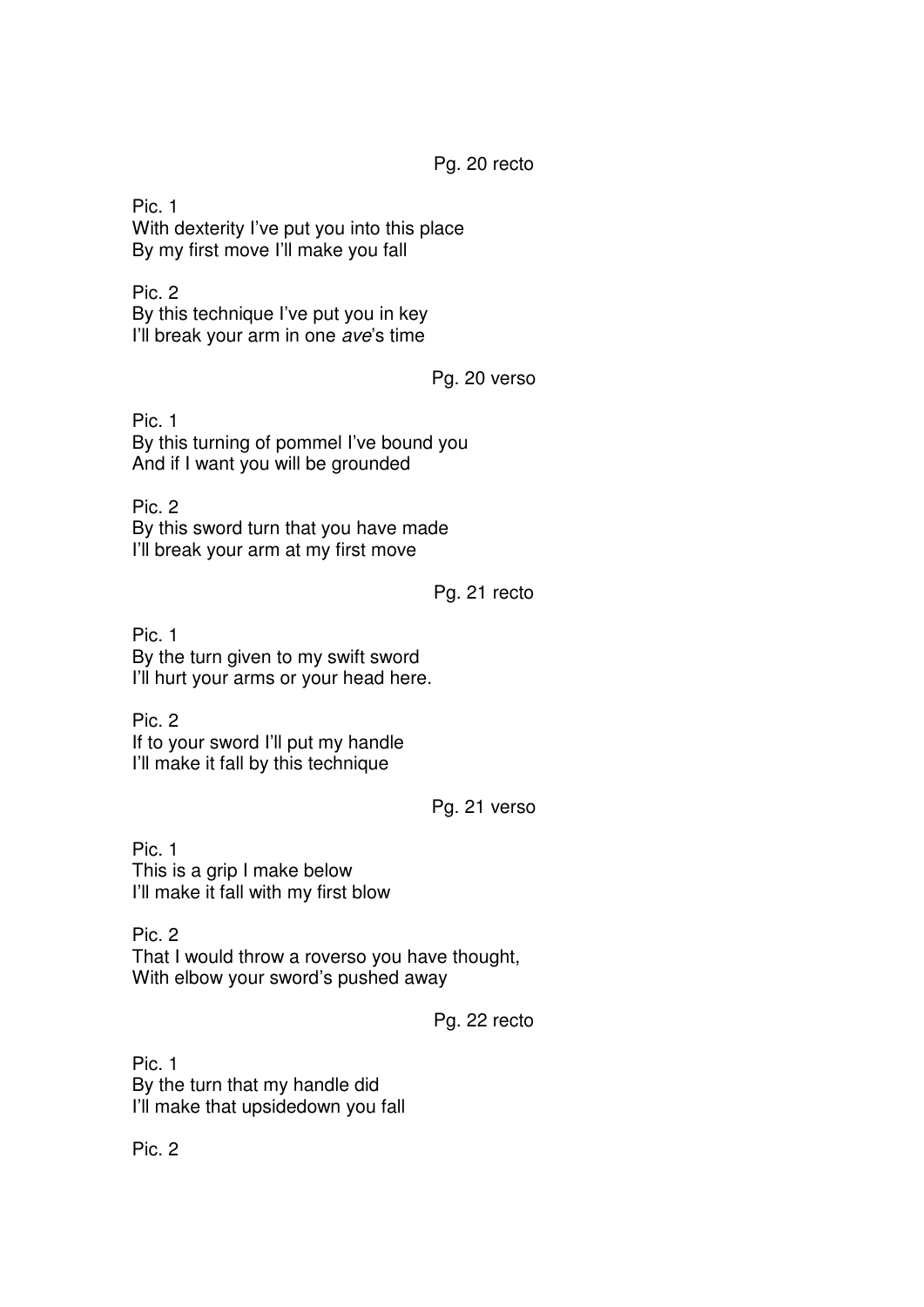This is a sword grip that's above And if I want I will ground you

Pg. 22 verso

Pic. 1 I made the feint to throw fendente Your jaw I'll cut with all your teeth

Pic. 2 By throwing riverso that I've made I'll give you pommel with fine move

Pg. 23 recto

Pic. 1 This is a grip I make inside To ground you'll go as I believe

Pic. 2 To head I hit you with my sword Then I'll take yours with my swift wit

Pg. 23 verso

Pic. 1 From the half-sword your sword I beat You'll have good portion of my pommel

Pic. 2 You parried badly with riverso To half sword binding you have come

Pg. 24 recto

POLE-AXE GUARDS IN FULL ARMOUR

Pic. 1

I'm Lady's Guard, of great offence To any movement to respond

I'm in Boar Guard as I have said I'll maim for sure all of your body

Pic. 2

The Archer Guard they do call me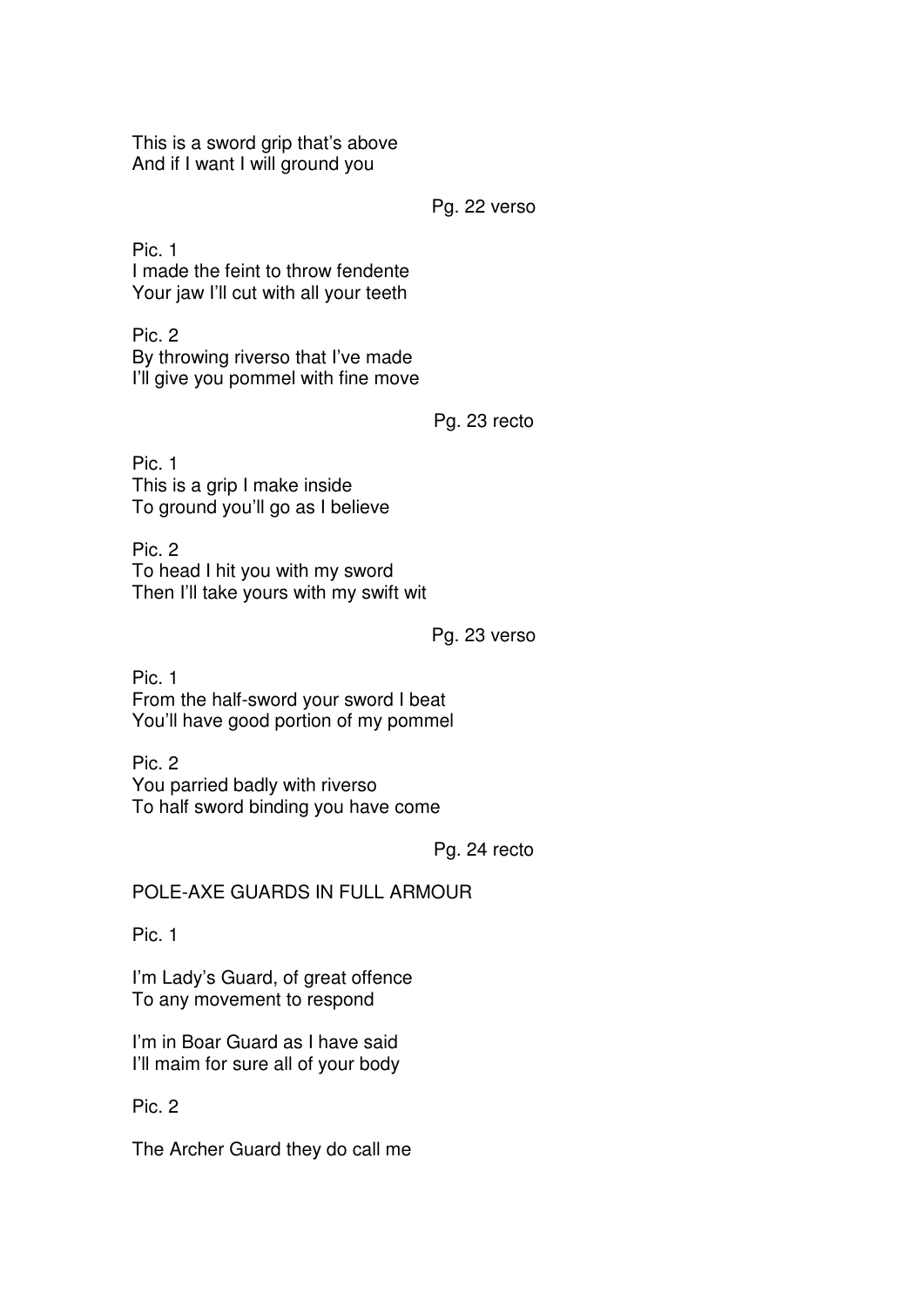And I will make any blow fail

I am the Cross Guard, I'm so called, Of cut and thrusts I don't fear number

Pg. 24 verso

Pic. 1 I was in Boar Tooth with my pole-axe That's why I hit you in your face

Pic. 2 From your face visor I have lifted I hit, any defence I took away

Pg. 25 recto

Pic. 1 Under your right arm I've my hand Into the key I put you as it's written

Pic. 2 The grip I'll make you will be this You'll lose your pole-axe, then your head

Pg. 26 recto

THE TWO-HAND SWORD GUARDS IN FULL ARMOUR

Pic. 1

I am the Lower Snake Guard Of hurts and thrusts I am dispenser

I am the Leopard Guard serene And with my tail I'll give you venom

Pic. 2

I am the Snake that stays above And high and low I do my job

I'm Leopard Tail over the arm And any sword from me I remove

Pg. 26 verso

Pic. 1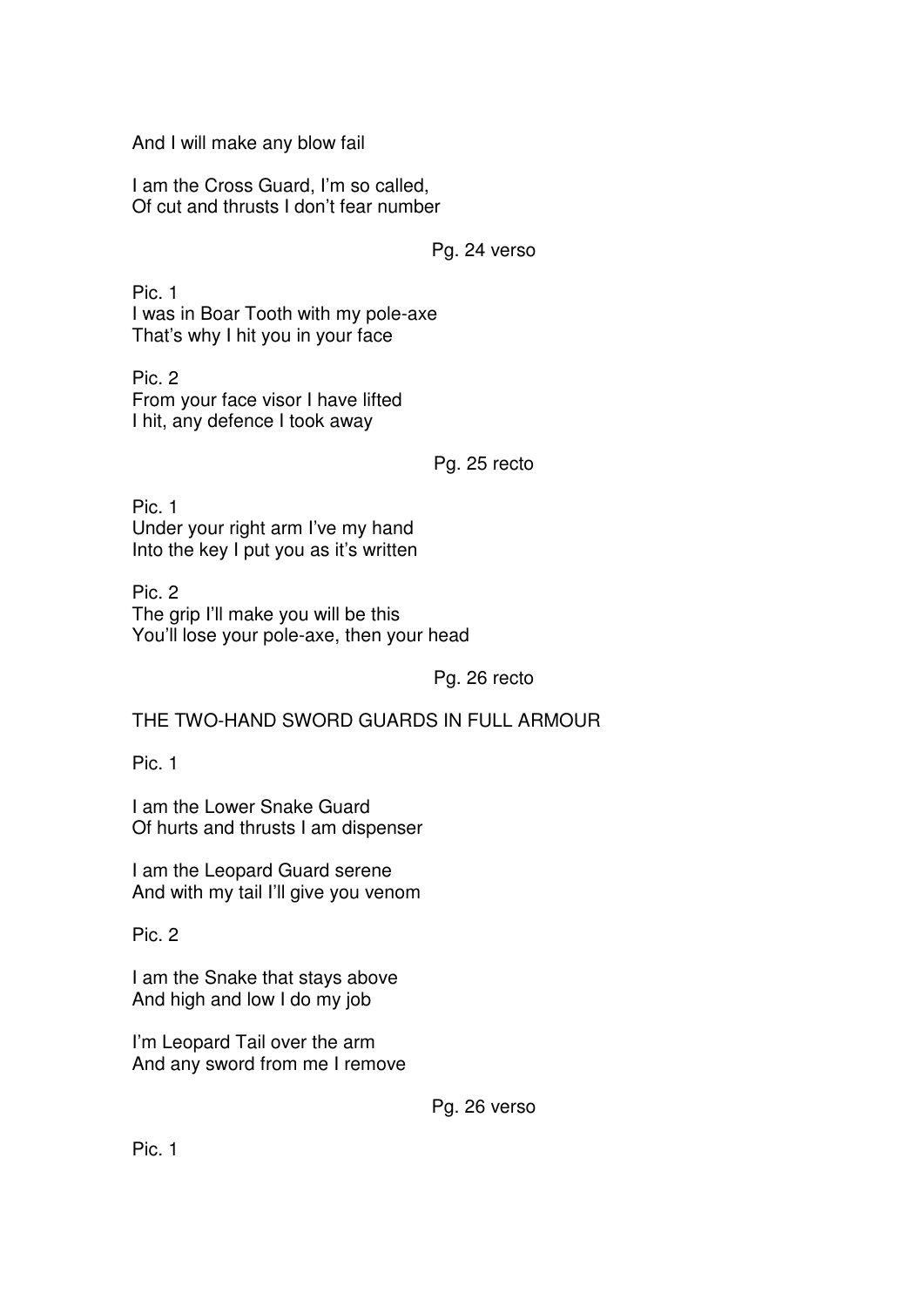I am the first hitter of art To make defence to either part

Pic. 2 I push my point towards your face You see my sword rising and rising

## Pg. 27 recto

Pic. 1 Your sword I want you leave, unwanting, For your mistakes I'll do you worse

Pic. 2 If I cannot thrust to your face I'll hit with pommel that's here come

### Pg. 27 verso

Pic. 1 For my side-stepping out of way To ground I'll throw you with your sword

Pic. 2

FORM OF THE TWO HAND SWORD

The sword to fight in armour wants to have the form written below, that is: its length wants to arrive with the pommel under the arm, to cut four inches from the point, the handle wants to be of one span. The hilt wants to be long as the sword's handle is: and it wants to be pointed at either side, and similarly wants to be pointed the pommel, in order to have the possibility to hurt with any of them.

Pg. 28 recto

PLAY OF LONG PIKE

Pic. 1 With a short pike like this I'm waiting To long and short I make invitation

Pic. 2 For the way I wait you with my pike With half a turn I'll hurt your breast

Pg. 28 verso

Pic. 1 For the half turn that my pike's done Your breast or side I will hit here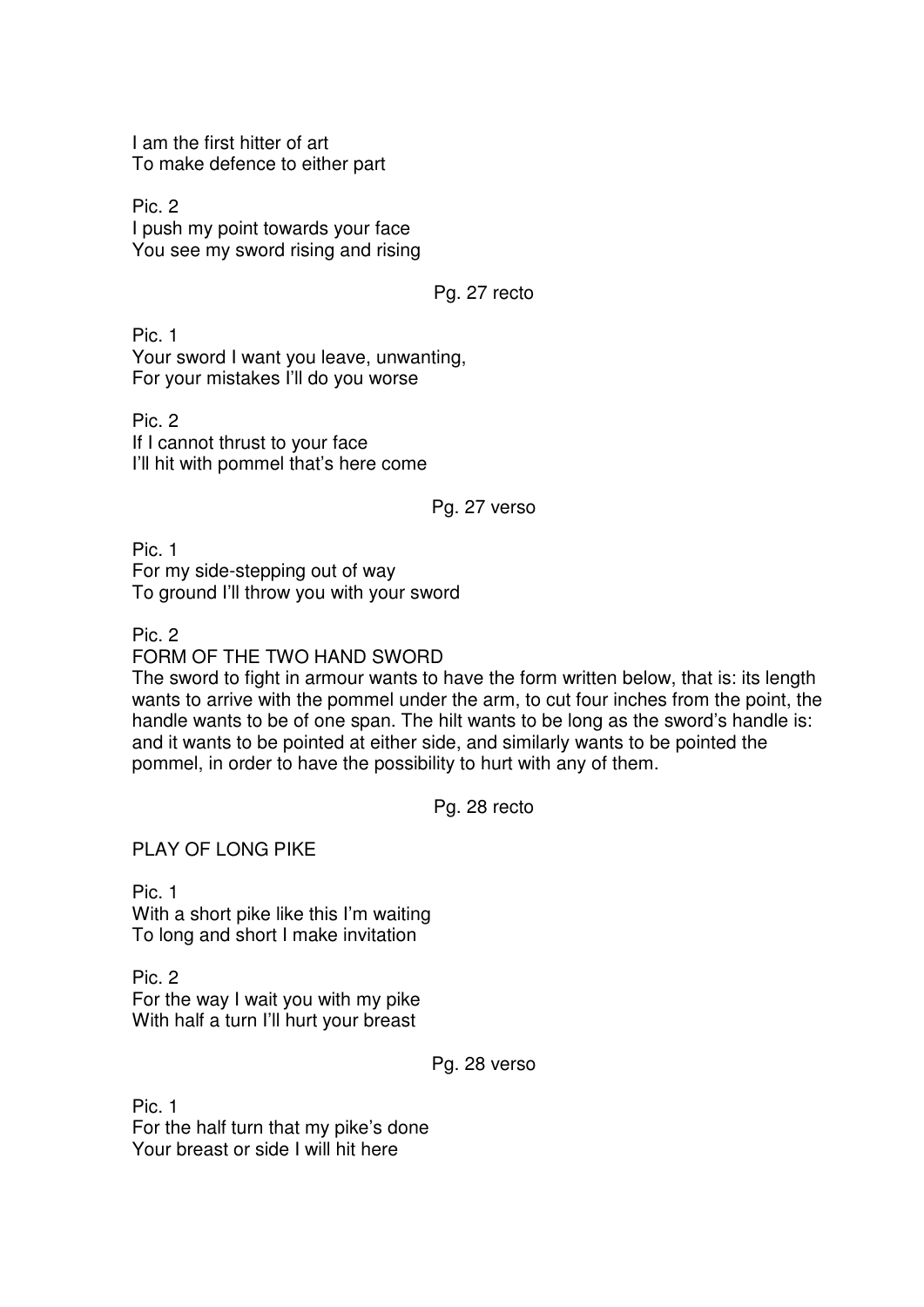Pic. 2 Here all the pike techniques will end This act is put here by tradition

# Pg. 29 recto (THE DAGGER)

Pic. 1 This countermove that I make you To turn away your arm's grip is

Pic. 2 Due to the hand you've on my shoulder You'll go to ground just in moment

## Pg. 29 verso

Pic. 1 Your dagger I can take and also hurt you By this good grip that cannot fail

Pic. 2 Dagger to ground I will make fall With turn I'll do it and with my wits

Pg. 30 recto

Pic. 1 This thrust immediately is made Swiftly your dagger I'll make fall

Pic. 2 This thrust to your hand I have put Your dagger soon wil be in the ground

Pg. 30 verso

Pic. 1 This parry I'll make so very soon That in the key you will be put

Pic. 2 To one play I'll jump due to my parry And with my dagger I'll open way

Pg. 31 recto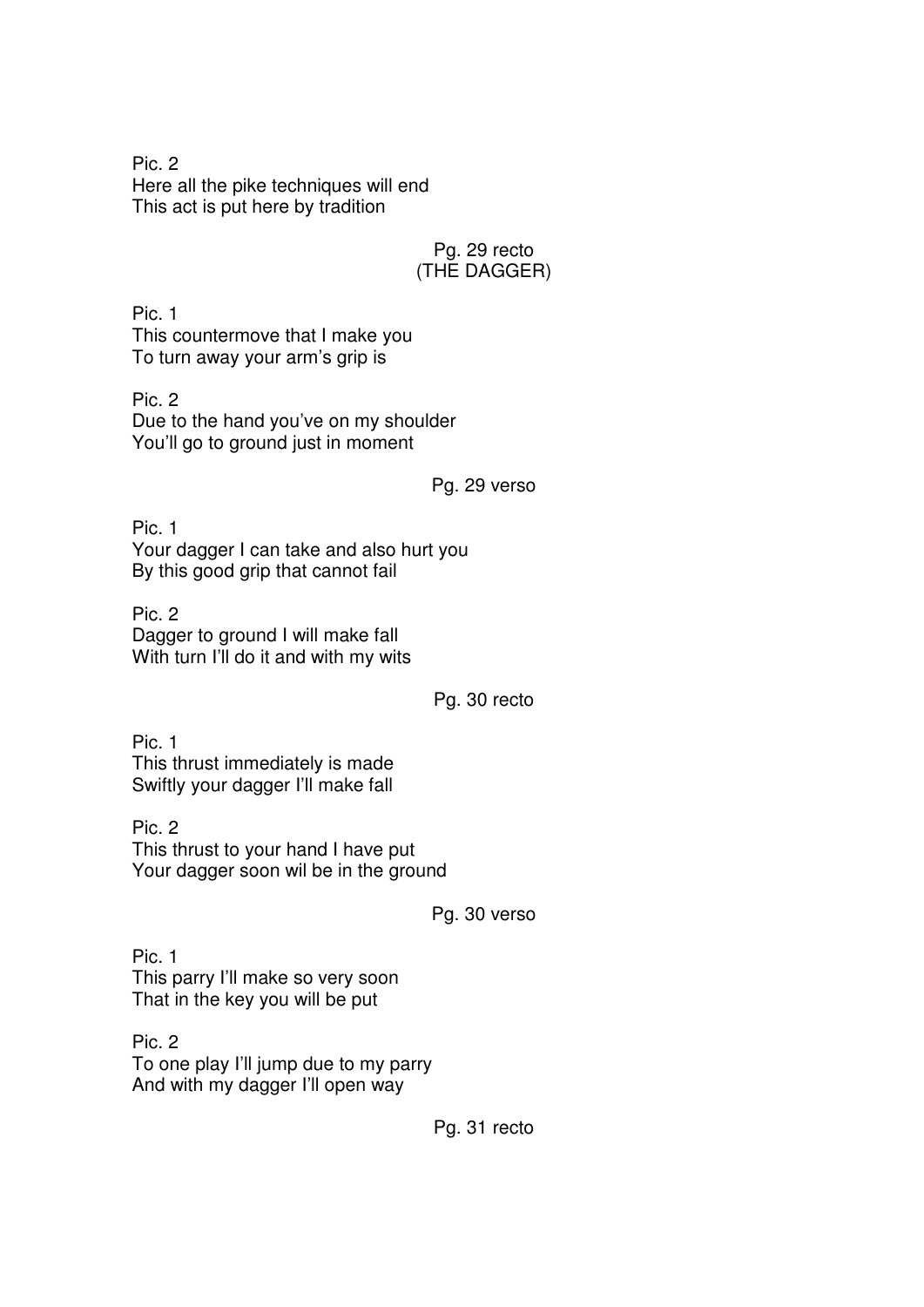Pic. 1 Due to this parry you have made To lower key I'll make you enter

Pic. 2 I take your dagger or I'll hurt you If art I'll not totally fail

Pg. 31 verso

Pic. 1 If dagger to the ground I turn Never again with her you'll fight

Pic. 2 Your hand to hurt here I look for Under the key I'll make you come

Pg. 32 recto

Pic. 1 This cross that towards you I make By it with pain in key I'll put you

Pic. 2 This blow with fist I have here made Your dagger inside you I will put

Pg. 32 verso

Pic. 1 This one-hand parry I have made Your dagger I'll make go to ground

Pic. 2 For the way I took you I've no doubt To ground you'll go, as I would say.

Pg. 33 recto

Pic. 1 By the way I hold you I'm prepared To swiftly break your dagger's arm.

Pic. 2 You well can see by how I hold you That you and your dagger are my prey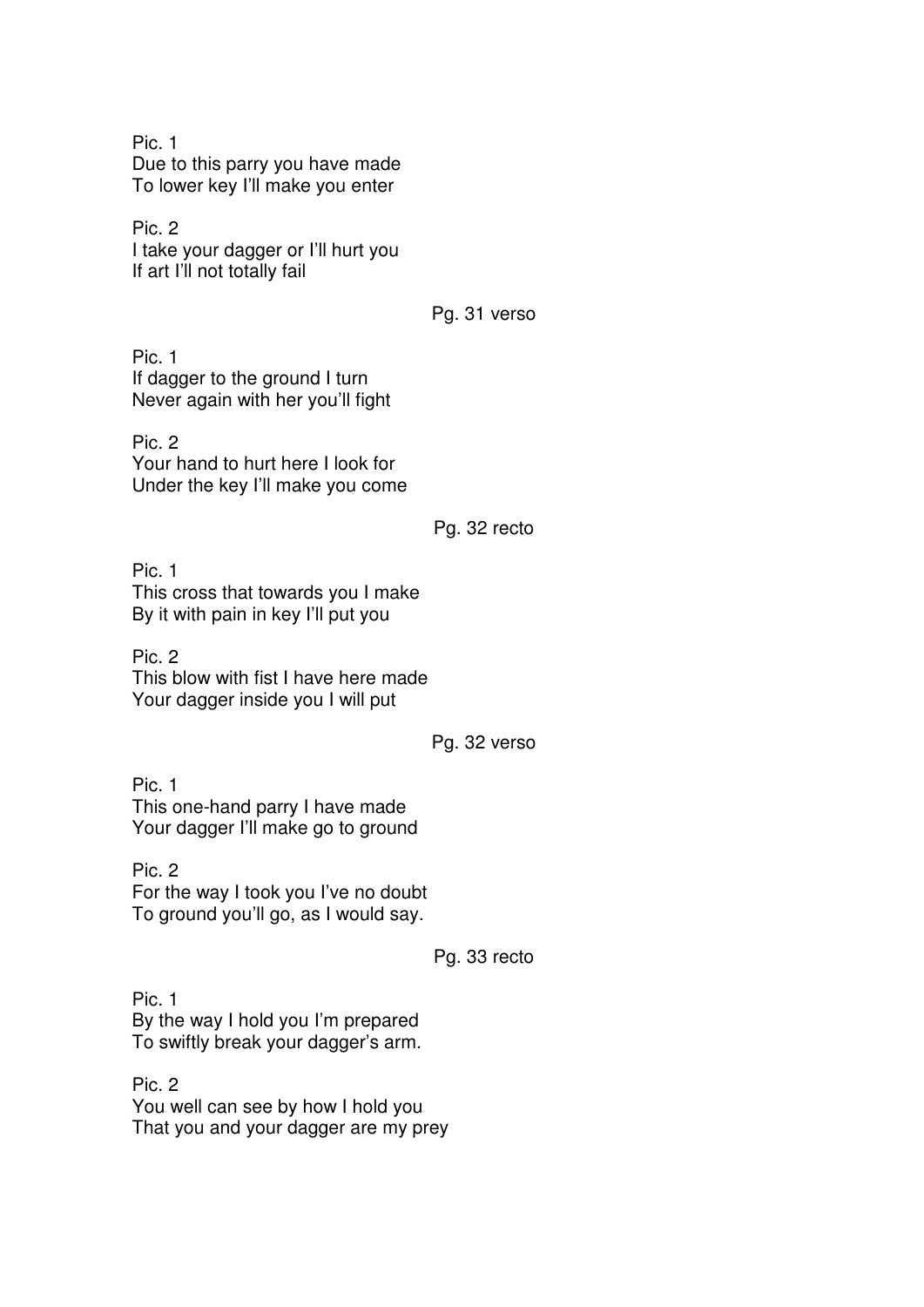Pg. 33 verso

Pic. 1 I see that my play don't fails me Over your shoulder your arm breaks

Pic. 2 Your arm in this way I want take For that dagger I'll bind you

Pg. 34 recto

Pic. 1 You see you're won, to ground you go I'll break your arm and you'll lose dagger

Pic. 2 So I hold you and I push you I'll follow up in close and wide play

Pg. 34 verso

Pic. 1 I come to you with crossed arms And all the moves shown I can do

Pic. 2 You'll go to ground for left hand play And by this move your life you'll lose

Pg. 35 recto

Pic. 1 You are in art not well instructed You'll find yourself here quickly grounded

Pic. 2 By this grip here in which I've got you I'm sure that in the key you'll enter

Pg. 35 verso

Pic. 1 I strongly push on this your elbow I'll break your arm without a doubt

Pic. 2 This is a strong damage to arm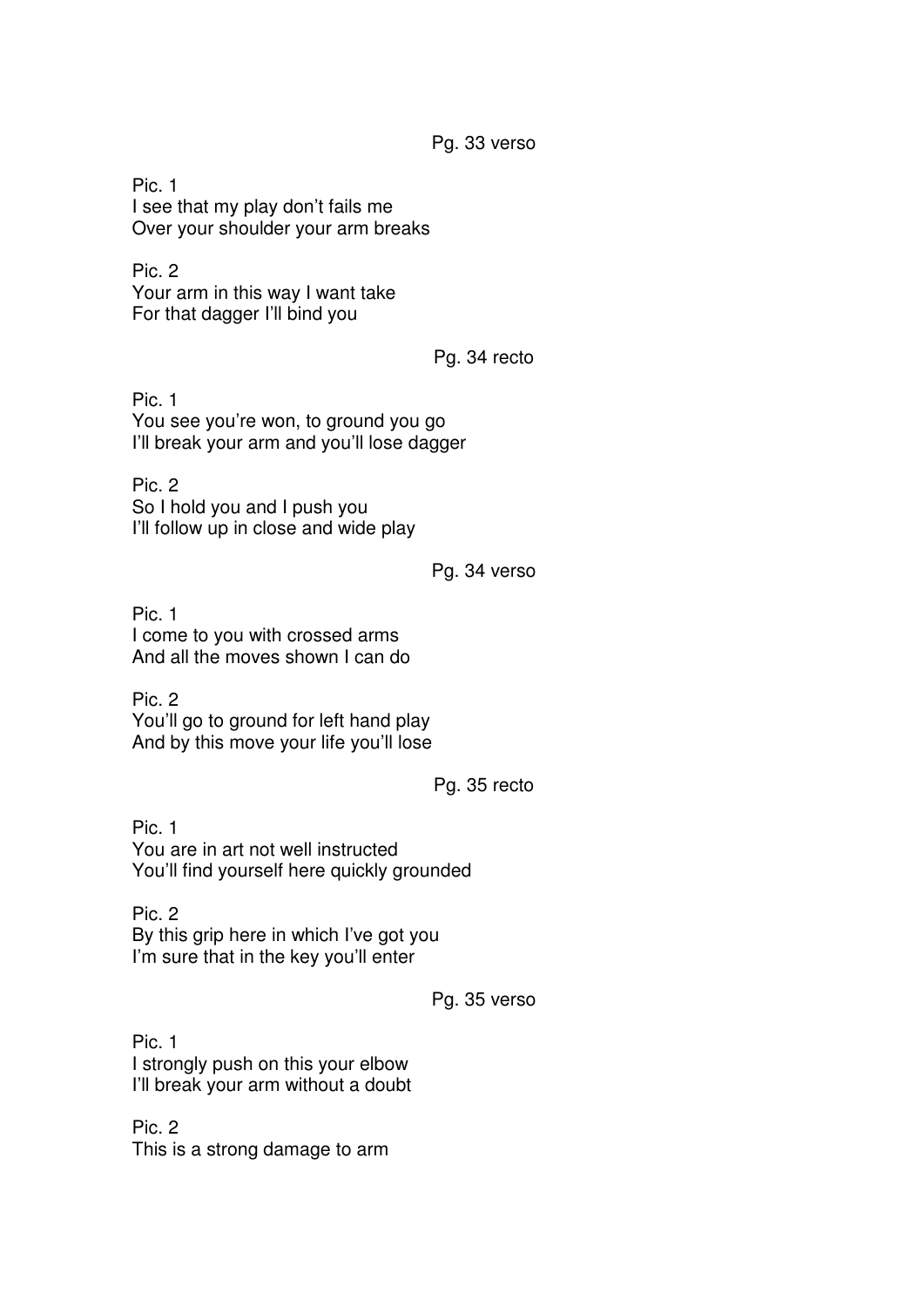The pain you have you will not bear

Pg. 36 recto

Pic. 1 In the key I've put you here, unwilling, 'Cause you're in art not very perfect

Pic. 2 With my right hand this move I've made Into your thigh I'll thrust your dagger

Pg. 36 verso

Pic. 1 When in the ground you'll be you'll say "I didn't think that'd be the outcome"

Pic. 2 This is a grounding very strong And if I want you may have death

## Pg. 37 recto

Pic. 1 I hold you so that I would say To ground you'll go even unwilling

Pic. 2 So now to ground you have to go And with your dagger don't make war

## Pg. 37 verso

Pic. 1 By passing here under the arm To ground I'll put you with much pain

Pic. 2

MEASURE OF THE DAGGER

The length of the dagger wants to be up to the elbow, with one sharp edge and two edges, the handle wants to be of one "somesso"\* as it appears the form of it painted here below.

(a somesso is the following measure: having all the fingers extended and the hand wide open, open the thumb to form one "L": the somesso is that measure, i.e. four fingers plus the length of the thumb).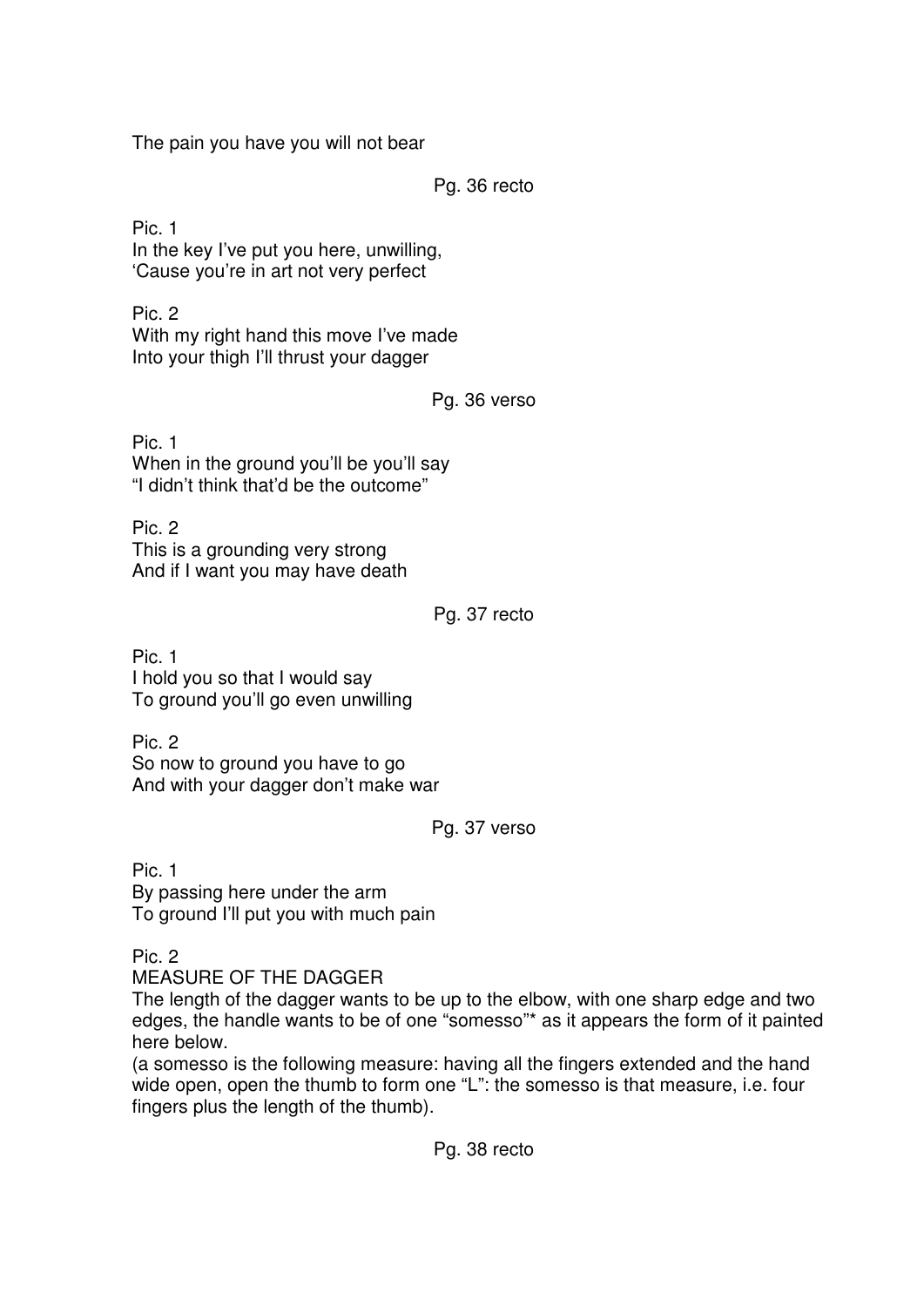## (MISCELLANEOUS TECHNIQUES)

Pic. 1 I am defending as I can When you will throw I'll run on you

Pic. 2 As you will throw, your blow'll be lost I'll beat your weapon with riverso

#### Pg. 38 verso

Pic. 1 I'm in my guard with good mandritto When you will throw you'll see what's written

### (DAGGER TECHNIQUES)

Pic. 2

Following in the work there are some dagger techniques as it follows here: one needs to consider the act the grip the beginning the end, if one wants to understand the way: the advice and what it is in the cunning of the human nature, and therefore everyone that is expert in the art will be able to understand all the other paintings put in this little work of mine, and firstly of sword, pole-axe, pike and dagger.

In all the following pages, from 39 verso to 42 verso:

Pic. 1 Dagger technique

Pic. 2 End of the technique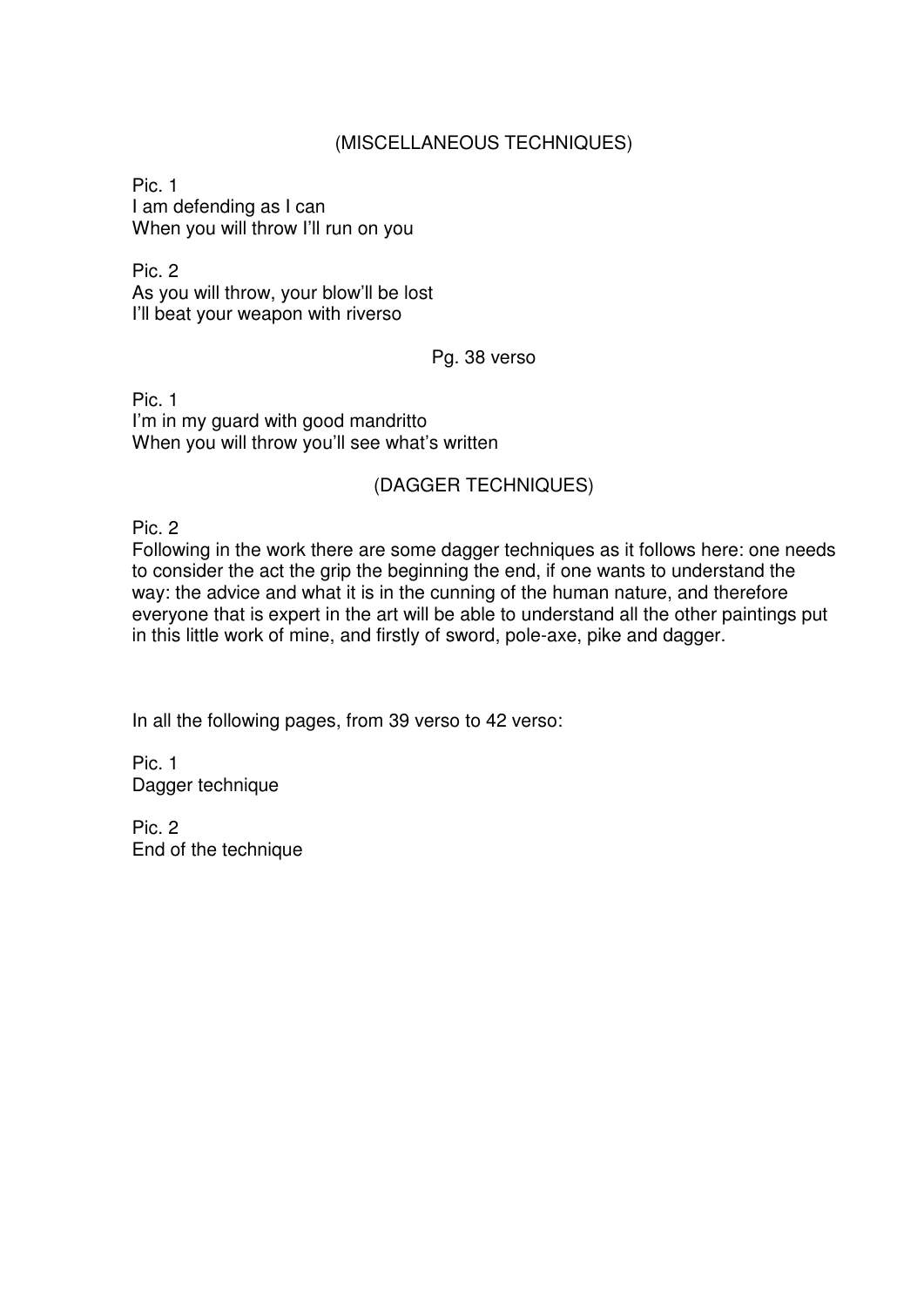### ORIGINAL TEXT IN ITALIAN

GUI. DUX. UR.

Ad illustrissimus Principem meum Guidum Feretranum Ducem Urbinatem

Hunc tibi do princeps dignissime guide libellum cui pariter mentem devoveoque meam. Quom musis studium dederis lege ludicra martis: Principibus muse marsque favere solent. Nunc te precipue phebus museque decorant, mox etiam mayors atque minerva colent

Philippi Vadi servi Liber de Arte Gladiatoria Dimicandi, ad illustrissimus Principem Guidum Feretranum Ducem Urbini

(All'illustre Principe Guido da Montefeltro Duca di Urbino. O degnissimo principe Guido, consacro questo libretto a te e insieme l'animo mio, essendoti dedicato alle Muse leggi i giochi di Marte: le Muse e Marte sono soliti favorire i principi. Ora ti adornano specialmente Febo e le Muse, presto anche Marte e Minerva. Libro dell'arte "gladiatoria" del combattimento, di Filippo Vadi, dedicato all'illustrissimo Principe Guido di Montefeltro, Duca di Urbino)

Avendomi mosso per appetito naturale quale producea fuori el mio franco animo alieno da ogni viltade nelli mei primi e floridi anni ad acti e cose bellicose: cussì per processo di tempo cresendo in forze et in sapere mi mosse per industria ad volere inparare più arte e modi de ingiegno de dicti acti et cose bellicose, come è giuchare di spada de lanza di daga e azza. De le qual cose mediante lo aduito de summo idio ne ò acquistato assai bona notitia e questo per pratica experientia e doctrina de molti maestri de varii e diversi paesi amaestrati e docti in perfectione in tale arte. Et per non minuire anzi volendo acrescere tal doctrina acioché per mia negligentia epsa non perisca per che da epsa non procede pocho alturio ne' bataglie, guerre, rixe e altri tumulti bellicosi: Immo dona agli omini instruti e periti in tale materia uno prestantissimo e singulare sussidio. Ho proposto e statuido nella mente mia de compillare uno libretto concernente cosse le qualle sono più oltra e più prolixe de tale arte: depingendo in quello varie figure e ponendoli exempli diversi, per li quali qualunqua homo instructo in tal materia, possa usare nel so asaltare e nel so diffendere, astucie, calidità e avisi di più ragione e manere.

Adunque ciascuno di generoso animo vederà questa mia opereta, ammi epsa sì come uno gioiello e texauro e recordansello ne lo intimo core, a ciò che mai, per modo alcuno, tale industria arte e dotrina non pervenga a le mane de homini rusticali e di vile condizione.

Perché el cielo non à generato tali homini indocti, rozi et fuori de ogni ingiegno et industria et omnino alieni da la agilità del corpo, ma più tosto sono stati generati a similitudine de animali inragionevoli a portare carichi et fare opere vile e rusticale. E perché debitamente io vi dico loro essere per ogni modo alieni da tal scientia e per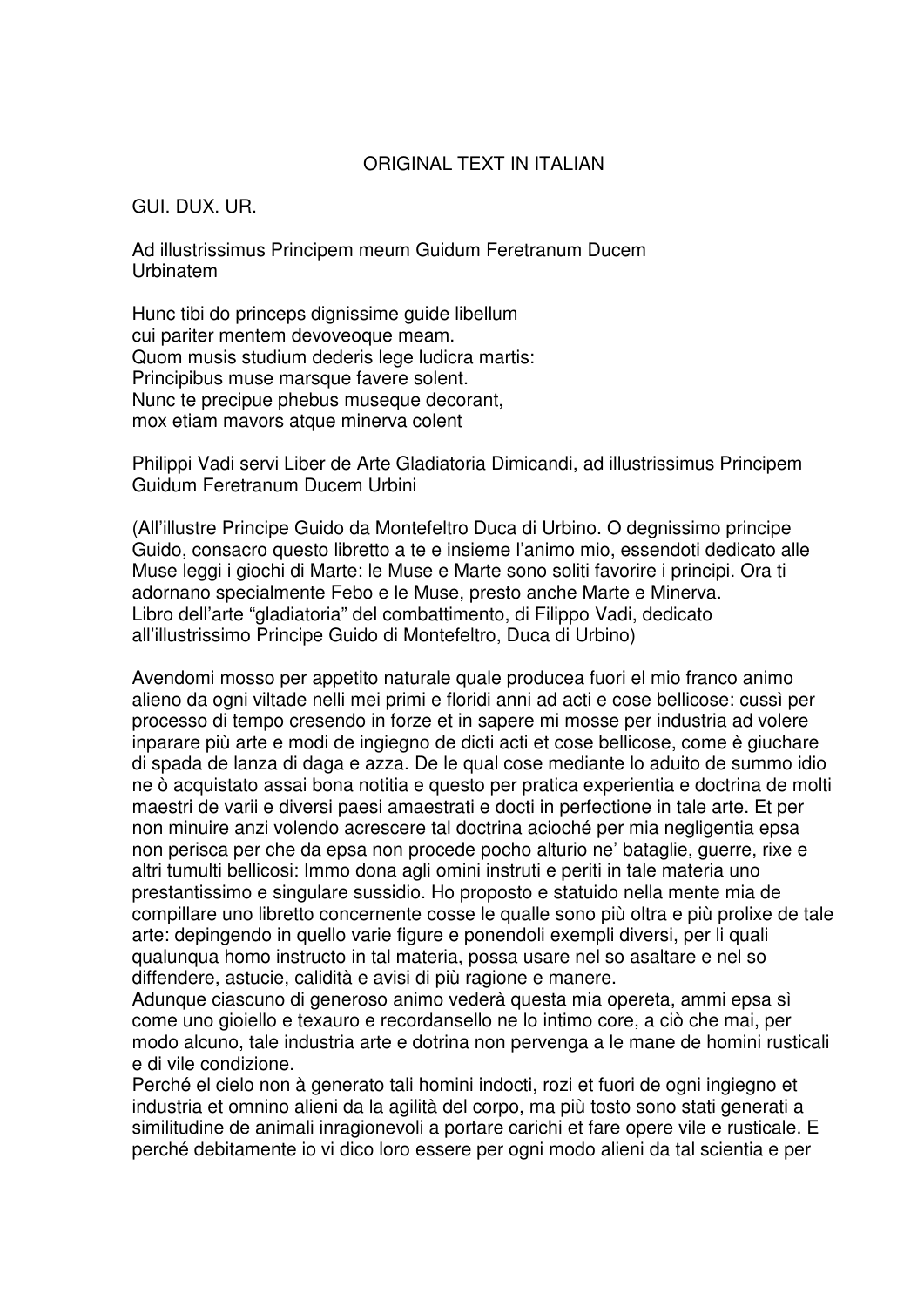l'opposito al mio parere, ciascuno di perspicace ingegno e ligiadro de le membra sue, come sono cortegiani, scolari, baroni, principi, Duchi et Re, debeno essere invitati a questa nobile scientia, secondo el principio de la "Instituta" quale parla e dice così: el non bixogna solo la maestà inperiale essere honorata di arme ma ancora è necesario epsa sia armata de le sacre legge.

Né sia alcuno quale creda che in questo mio volume sia posta cosa falsa o invelupata de alcuno errore, perché tollendo e rescecando via le cosse dubiose, solo li metterò cose vedute e provate da me: comenzando adunque ad exprimere la intentione nostra, con l'adiuto e grazia de lo omnipotente dio del qualle el nome sia benedetto in eterno.

Et perché alcuni animali inrationabili fano li loro artificii naturalmente, senza alcuna doctrina de l'homo manca de artificio naturalmente sì come il corpo de quello manca de arme debitamente li presta la natura per lo mancamento de dite arme le mane et in loco de quello che 'l manca de artificij naturali, li presta la virtù de intellecto e cogitatione, e come si lui avesse avuto alcuni artificii naturalmente non poria acquistare artificii per lo resto; e per lo meglio a lui ad usare tutte le arme e tutti li artificii, però non li fo prestato da dita natura né arme né artificio.

Have adoncha bixogno tra li altri animali lo intelletto e ragione, ne le qual cosse fiorisce arte et ingiegni, de' quali due cosse non solo avanza e supera tutti gli animali: ma ciascuno homo docto e adoctato de bono ingiegno avanza a supedita qualunqua sia più robusto di lui e più pieno di forze. Iusta illud preclare dictum: ingenium superat vires, et quod maius est et quasi incredibile, sapiens dominabitur astris: nasce da dito ingiegno e da altri e penetrative cogitatione, una arte de vincere superare e debbelare qualunque vol conbatere e contrastare; e non solo adviene che uno homo vinca l'altro, ma ancora nasce modo et posibilità che uno solo superi più persone, e non se mostra solo el modo e documento de assaltare lo adversario e repararsi e deffendersi da lui, ma etiam se insegna advisi de togliere l'arme sue di mano: per li quali documenti, spese fiate uno de poche forze e picolo sottomete prosterne et sbate uno grande robusto, e valoroso e cusì adviene che anche uno humile avanza el superbo e uno disarmato lo armato.

Et molte volte accade che uno a piedi vinci e sconfigie uno da cavallo. Ma perché el seria cossa molto inconveniente che così nobile doctrina per negligentia perise e venise meno, Io philippo di vadi da pisa, havendo ateso a tale arte insino a li mei primi et floridi anni havendo cercato e praticato più et diversi paesi et terre castelle e citade per racogliere amaestramenti et exempli da più maestri perfecti nell'arte, per la dio gratia havendomi acquistato et conseguito una particella assai sufficiente, ho deliberato de conponere questo mio libreto nel qualle ve si ponerà e dimostrarà almeno la noticia di quatro manere d'arme, cioé lanza, spada, daga e aza. Et in epso libro per mi si descrivirà regole, modi et atti de talle arte, metendo li exempli con varie figure, aciò che ciascheduno, novo ne l'arte, comprehenda e cognosca li modi de assaltare, e per le qualle astutie e calidità lui expella et rebuti da sé le contrarie e i nimici colpi; ponendo solo nel dicto libro quella doctrina vera e bona la qualle io con grandissimi affanni et fatiche e vigilie ho inparato da più perfectisimi maistri metandoli ancho cosse per mi atrovate e spesso provate.

Ricordando et amonendo ogniuno non prosumma temerariamente né habia ardire de intermeterse in tale arte e scienzia, se lui non è magnanimo e pien de ardire: perché qualuncha homo grosso d'inzegno, pusilanimo e ville, debbe essere caciato e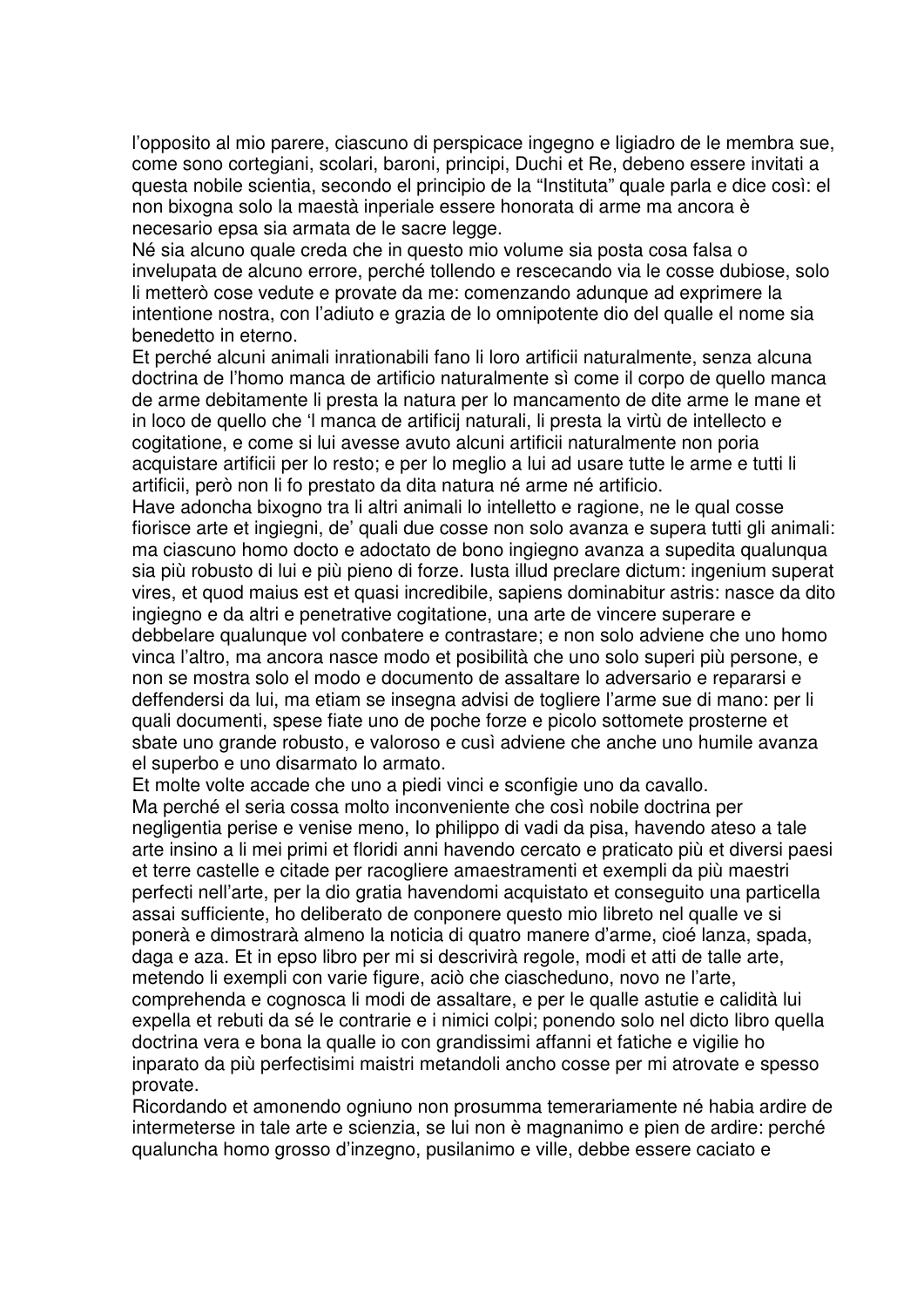refudato da tanta nobilità e gientileza: perché solo a questa dottrina se debeno invitare sacomani, homini d'arme, scolari, baroni, Signori, Duchi, Principi e Re di terre de le qualli ad alcuni de loro apertene a governare la repubblica; et ad alcuni de loro apertene deffendere pupili e vedoe: et tute due sono opere divine e pie. Et se questa mia opereta pervenisse a mane de alcuno docto nella arte e paresseli che in epsa fosse alcuna cossa superflua o manchevole piazali de resecare minuire e acrescere quello li parerà, perché insino da mò io mi sottopono a sua correctione e censura.

CAPITULO PRIMO INCIPIT

Se alcun volesse intender e sapere se lo scrimir è arte over sienza io dico che tu noti el mio parere

Considera bene questa mia sente(n)za che l'è scienza vera e non è arte e mostrallo con breve eloquenza.

La geometria che divide e parte per infiniti numeri e misure che impi(e) di scientia le sue carte,

la spada è sottoposta a le sue cure, convien che si mesuri i colpi e i passi a ciò che la scienzia t'asecure

Da geometria lo scrimir se nasce è sottoposto a lei, e non ha fine e l'uno e l'altro infinito fasse

E se tu notarai le mie doctrine, tu saperai responder con rasone e caverai la roxa de le spine

Per farte chiara ancor tua opinione, per aguciarte meglio l'inteletto, a ciò che tu respondi a le persone:

la musica l'adorna e fa sugetto che 'l canto e 'l sono s'enframette in l'arte per farlo di scientia più perfecto

la geometria e musica comparte le loro virtù scientifiche in la spada per adornare el gran lume de Marte

Or vidi se 'l mio dir ponto t'agrada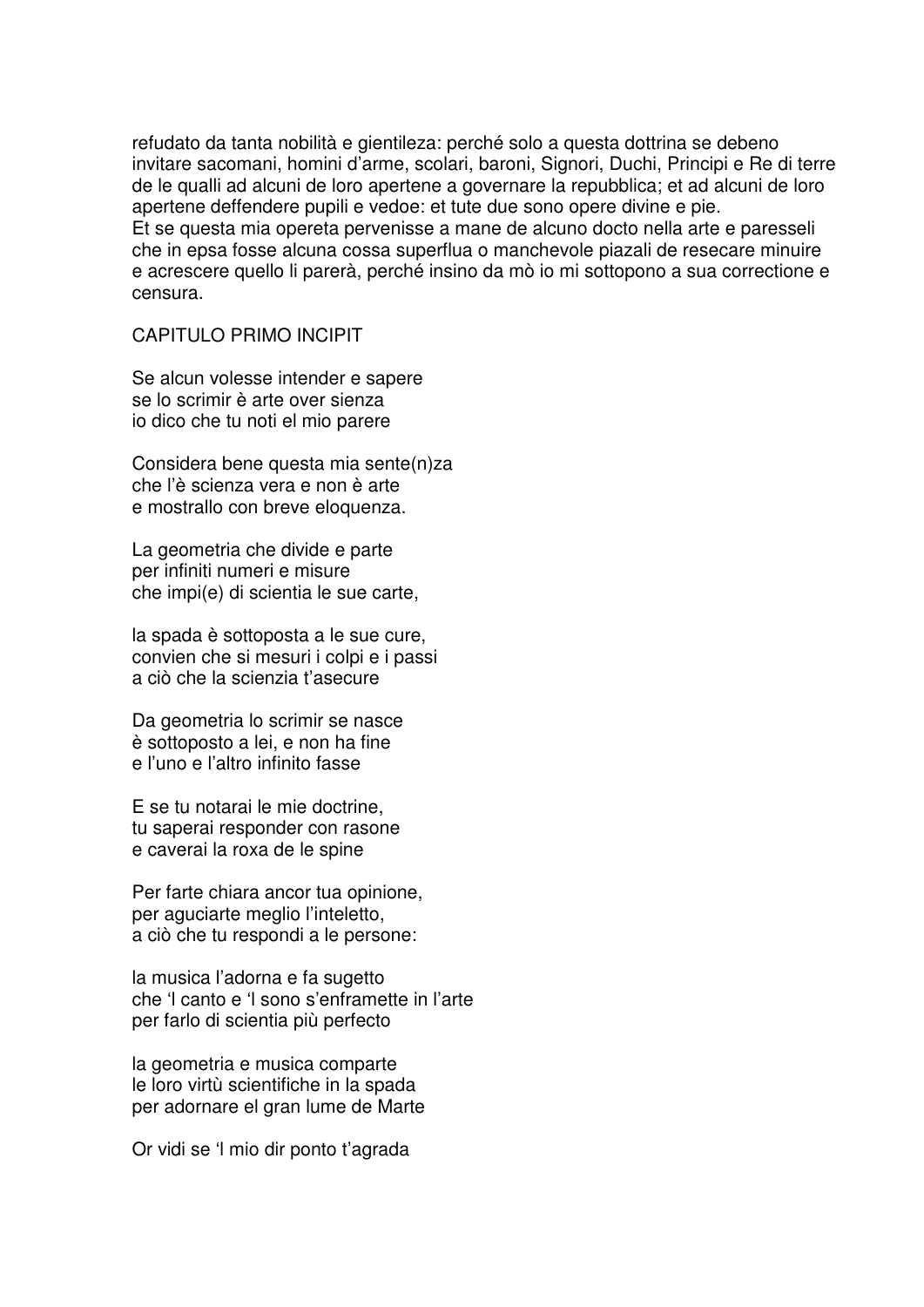e la rasone ch'io t'alego in scripto et tiello nel cervello che no te cada.

Che tu respondi el ver come io t'ho dicto ché in lo scrimir non se trova fine, c'ogne riverso trova il dricto, contrario per contrario senza fine

Cap. II Misura de spada da doi mane

La spada vole avere iusta misura vole arivare el pomo sotto el brazio come qui apare nella mia scriptura

Per volere schifare ancora impazio: tondo el pomo per star nel pugno chiuso e questo fa' per non intrar nel laczio.

E fa che questo te sia ancora in uso che 'l ma(n)tener sia sempre d'una spanna chi non ha sta misura sie confuso

A ciò che la tua mente non s'inganna, vol l'elzo longo quanto el ma(n)tenere, el pomo inseme, che non te condana.

Vol l'alzo forte e quadro nel dovere con la ferruza larga e tracta in punta, che per ferire e tagliare faccia el dovere.

Fa' che tu note e intendi questa giunta: si con spada in arme tu voi provare fa' che la taglii quatro dita in punta

col mantener che di sopra è ditto col pontivo elzo et nota ben lo scripto.

Cap. III Ragion de spada

Piglia la spada in mano virilmente perché l'è croce e è un'arma reale. Insieme acorda l'animo valente.

Si tu averai nel cervel tuo sale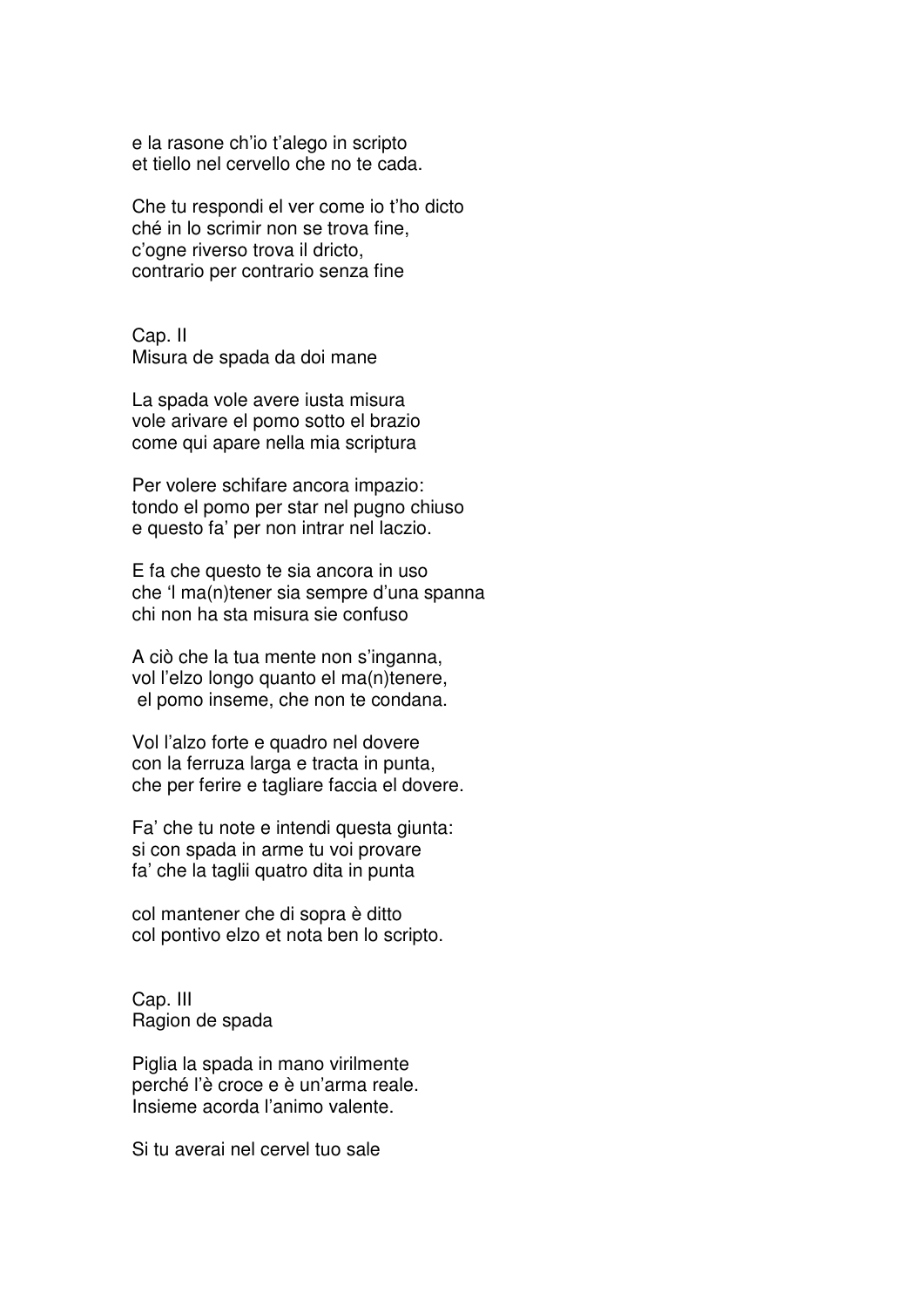el te bixogna qui considerare qual via s'adopra da salir tal scale.

L'arte de spada è solo un'incrociare, partir la punta e i colpi a la contexa per far la guerra a chi vol contrastare.

Da una parte si fano difexa, i colpi diritte da un lato vada, i riversi da l'altro faccia offexa.

El taglio ritto nel suo ritto cada, e fa' che note ben questa ragione, el riverso col falso piglia strada.

Et fa' che segui poii come 'l dir pone metteti in posta con la spada in mano, s'tu passi o torni remane in galone.

Perché non sia el tuo giucare invano, da quella parte che volto hai la faccia, da quella entra e non te para strano,

mettendo la tua spada alora in caccia verso el compagno con la punta al volto, e de feriri subito te spaccia.

Esser ti bixogna acorto molto, con l'ochio a l'arma che te po' offendere, pigliando el tempo, e 'l misurar, racolto.

Fa' che 'l cor s'acorde ne defendere, i piedi e braccia con bona mesura, se honor vorai al tutto prendere.

Et nota bene e intende mia scr(i)ptura, che se 'l compagno tra' con la sua spada, e con la tua ad incrociar procura.

Guarda non vadi però for de strada, va' con coverta e con la punta al viso, martelando a la testa i colpi vada.

Gioca de croce e non serai conquixo. Se 'l compagno incrocia largo, e tu ponta, volendo tu da lui non star div(i)xo.

Quando la sua a meza spada è gionta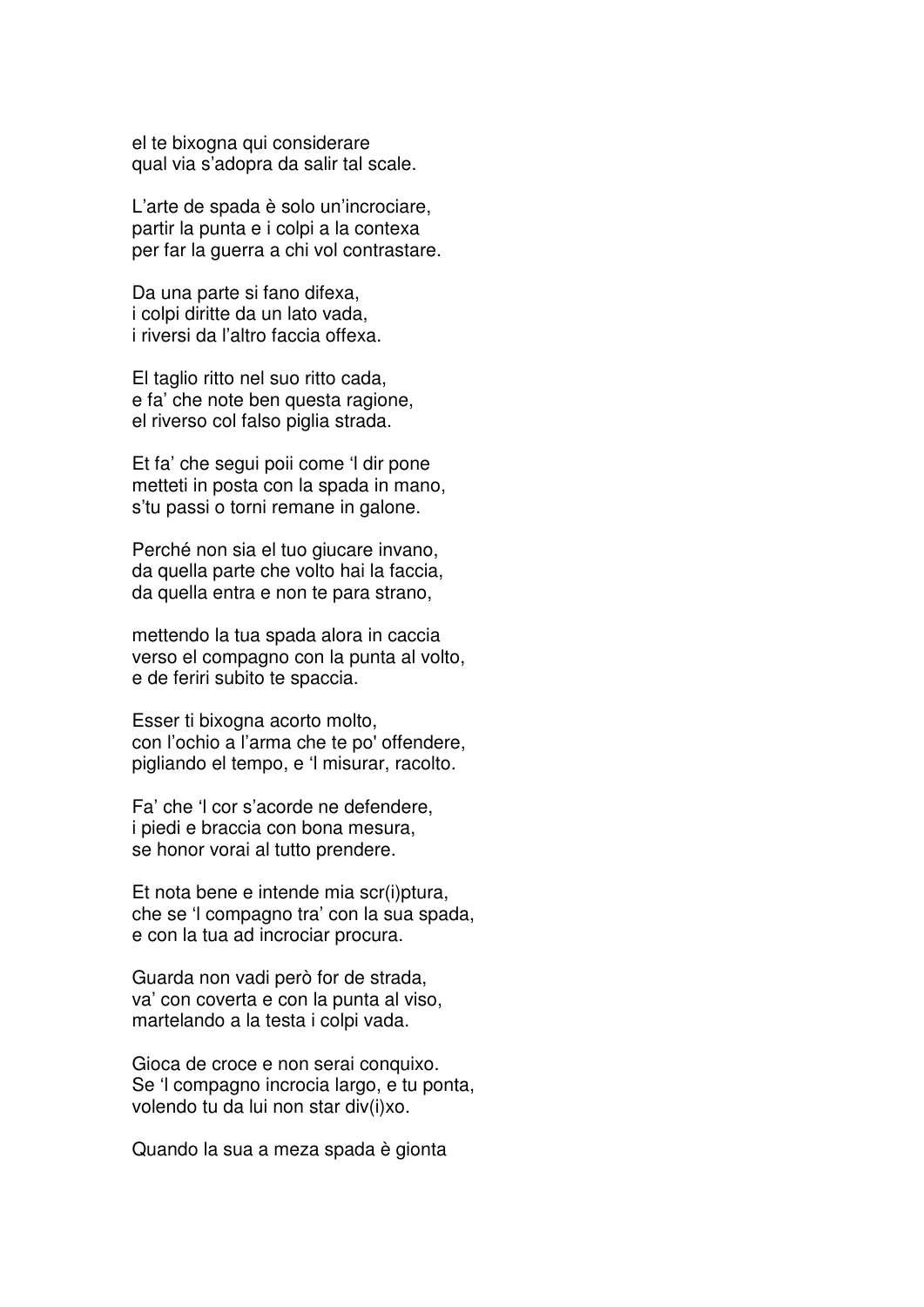stregnite a lui, ché la ragione el vole e lassa el gioco largho e qui t'afronta.

Ancora spesse volte achader sole che l'hom non sente aver bona forteza, or qui bixogna ingiegno e non parole.

Passa for de strada con destreza, con la coverta del bon manreverso, reddopiando el derito con prestezza.

Si tu non senti aver l'ingiegno perso, lassa el largo e tienti al giucar stretto: farai a la fortezza mutar verso.

Et fa' che note e intende questo detto: che quando incroce, incrociarai per forza, perché smorza de spada el suo diffeto.

Sapii che ingiegno ogni possanza sforza, fata la coverta e presto a lo ferire, al largo e stretto abaterai la forza.

Et se la punta li voi far sentire, va' for de strada per traverso passo, fagli nel peto tua ponta sentire.

Con la punta alta e col tuo pomo basso e i bracci in fora, con bona coverta passa dal lato stancho de bon passo,

et se la punta trova la via aperta, passando pur di fora non temere che in ogni modo li darai l'oferta.

Stregnilo e piglia alor suo mantenere; se questo vede non posser ben fare, pestulando sua spada fa' el dovere.

Fa' che t'acordi sempre nel passare col tuo nimico, opure quando tu 'l trove; e questo ch'io ti dico non lassare:

come tu vedi che la spada el move, opur passase o veramente tragga, over tu torna o adosso fa' che 'l trovi.

Sapere, fortezza et ardimento agga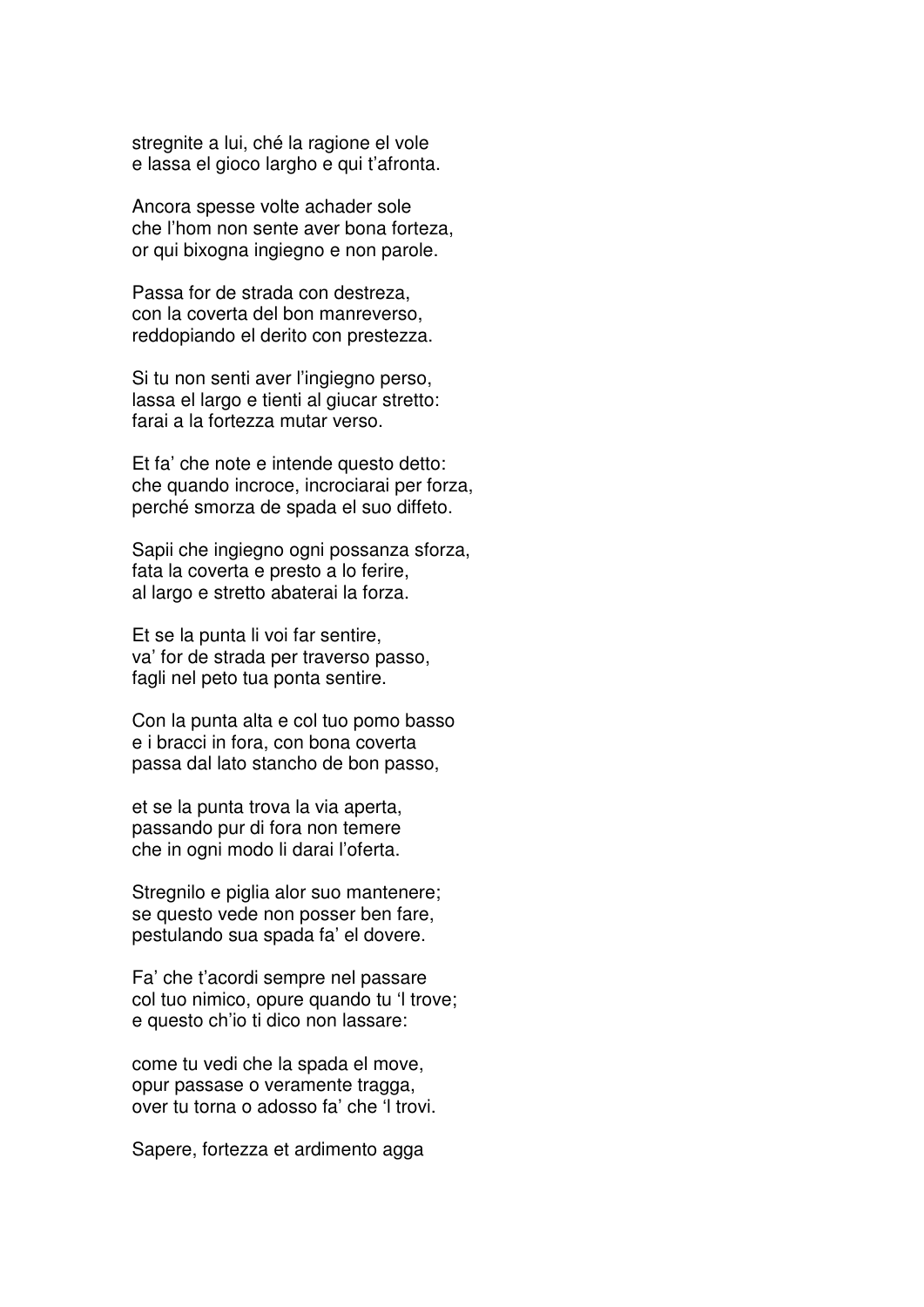colui che vole in arme aver onore, se questo manca a (e)sercitar si stagga.

El ti bixogna havere ardito el core, se l'omo grande te paresse forte l'ingiegno adopra che te dà favore.

Guarda ben certo como da la morte, che 'l tuo giucar non sia per cortesia con altri che vergogna teco porte.

E nota ben questa sentenzia mia: tu conosci tuo cor, non del compagno, non voler mai usar tal fantaxia.

Fa' che tu sie de malizia magno si tu voi aver seguito in tal arte. Arai bon fruto de cotal guadagno.

Ancora nota e intende questa parte: chi vol de l'arte a tucti contrastare, de le mille una imbrattarà sue carte,

cusì perde l'honor per un sol fallare. Tal crede star di sopra che è di sotto e questo sole spesso altrui scontrare;

spesso si fa con esso altrui barbotto, contrastando se vene a custione: demostra qui cului che in l'arte è dotto.

Se la lingua tagliasse per ragione, e fesse ancora lei como la spada, seria infinite morte le persone.

Et fa' che de la mente tua non cada che piglie con ragion el tuo defendere e con iustizia iustamente vada.

Chi vol senza ragion altrui offendere danna l'anima e 'l corpo certamente, fa al suo maestro vergogna prendere.

El te bixogna ancora avere a mente de portar sempre honore al tuo maestro, perché denar non paga tal somente.

Chi vol farsi signor de spada e destro,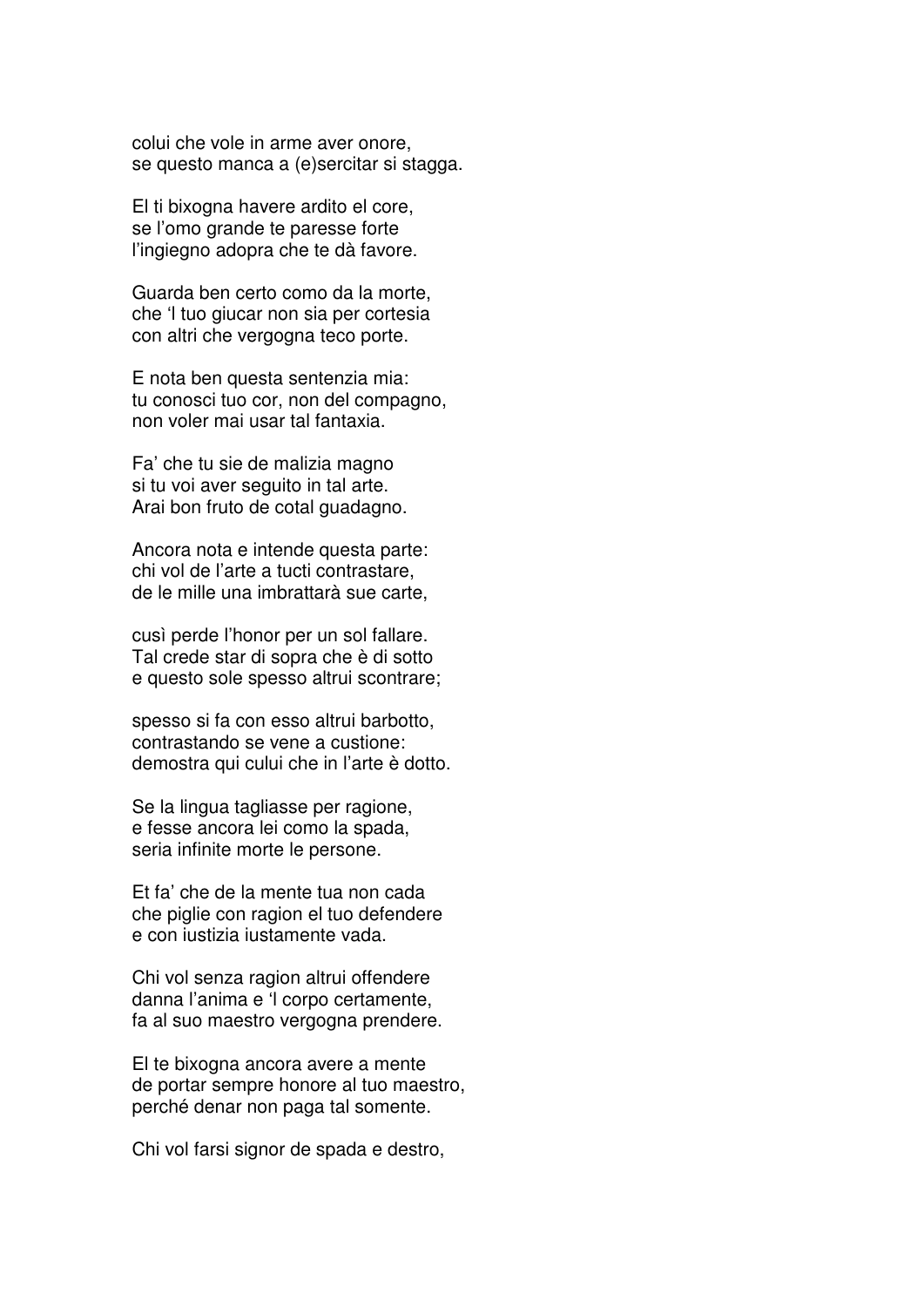de imprendere et de insignare facci derata levando pur da te l'atto sinestro.

Se lialtade serà da te amata a Principi e Re tu porai parlare per che tal arte da lor si fia oprata.

Perché s'aspetta a lor de governare et ciaschedun che iusticia mantene de vedoe pupille e d'altre affare.

Quest'arte in summa è capo d'ogni bene, per arme se tien sotto le citade et fa tenere i populi tutti a freno;

ancor mantene in sé tal dignitade, che spesse volte sì t'alegra el core, cacciando pur da te sempre viltade.

Facte acquistar poi thexoro e honore et questo passa sopra ogn'altra cossa mantente sempre in gratia de signore.

Si tu averai l'arte sì famoxa non serai pover mai in nisciuna parte. Questa virtù ch'è tanto glorioxa.

se povertà te mustrarà le carte solo una volta poi tu vederai abracciarte richeza per tal arte.

Alcuna volta tu te trovarai essere a tale commo lume spento: non dubitar che tosto tornarai.

Per trovar l'arte no m'è parso stento, non dico de la vechia ma la nova, che d'averla notata son contento.

Io l'ho tenuta inpregionata a prova, commo io la lasso, te giuro in bona fé: ella me dà denari e se me giova, cusi intervene a chi in vertù si trova.

#### Cap. IV

Quest'arte è tanto nobile et gintile,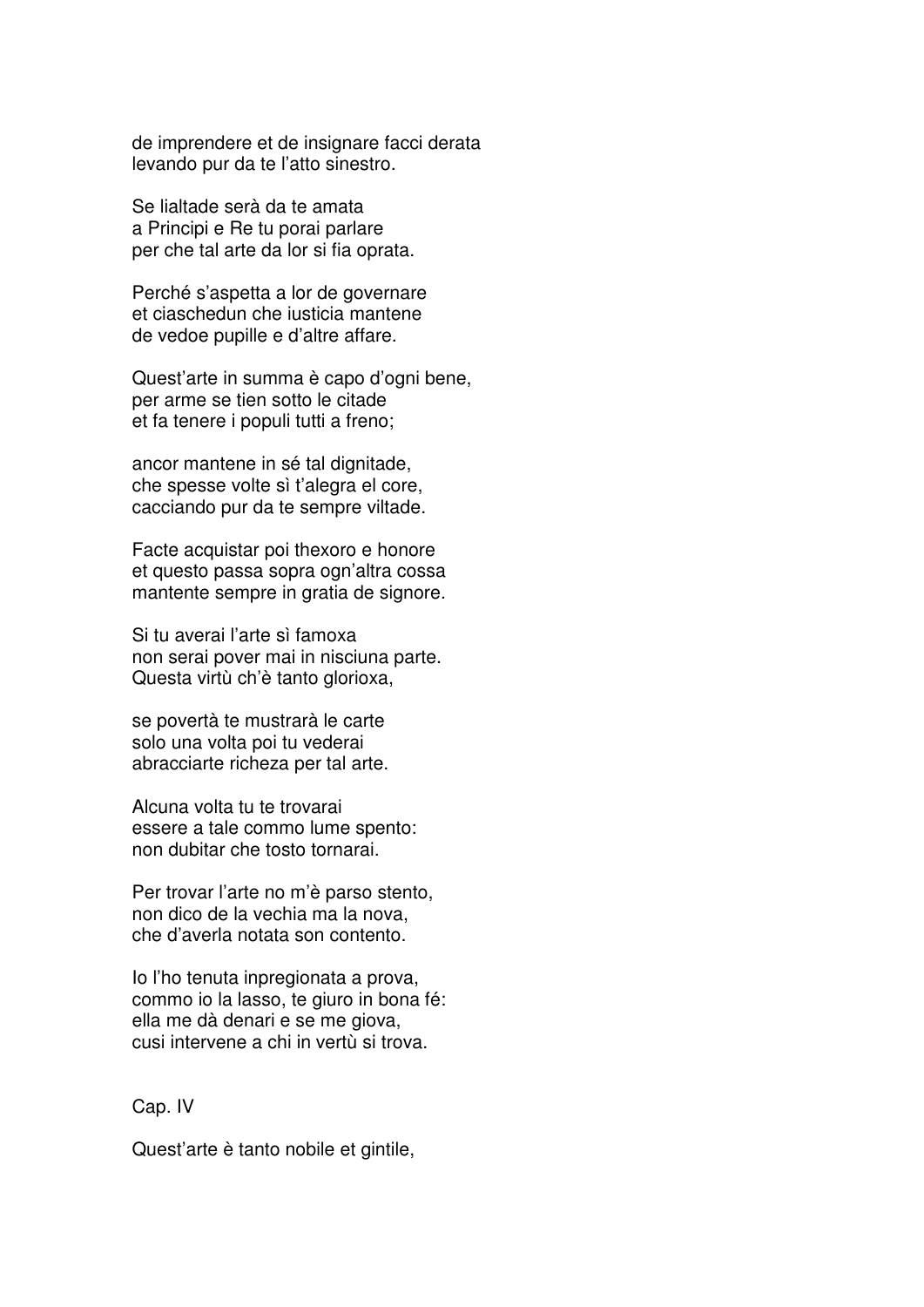ella amaestra l'omo nell'andare, fa l'chio presto, ardito e segnorile.

Quest'arte t'amaestra a ben voltare a 'nsegnare ancora coprire e star forte, e taglie e punte insegna el ben parare.

Quanti sonno senza numer morte, ché l'arte non gli è stato a lor gradita, però han de vita chiuse le lor porte.

Non è magior tesoro che la vita e per defe(n)der quella ogniun se ingiegna, de ma(n)tenerla quanto po' s'aita.

Lassa la robba e ogni cossa degna, defende con quest'arte la persona, ne porte honore e glorioxa insegna.

O quanto è coxa laudevole e bona apre(n)der st'arte che te costa poco e mille volte la vita te dona.

O in quanti modi la ti po' aver loco senza cercare se trova costione beato è quel che spigne l'altrui foco,

l'arte mia nova et fatta con ragione, non dico de la vechia, la qual lasso ai nostri antichi con lor opinione.

Se tu non vorai d'honore esser casso, misura il tempo tuo e quel del conpagno: questo è de l'arte fondamento e passo.

Apre l'orechie al documento magno e fa' che inte(n)de le ragion sì belle perché non dagge al tuo maestro lagno.

Fa' che le spade sian sempre sorelle quando tu vieni a scrimir con alcuno e da poi piglia qual tu voi de quelle.

Non dar vantagio di spada a niuno staresti a pericolo d'averne vergogna, et questo è quel che de' seguir ciascuno.

Bon ochio, saper, prestezza bixogna,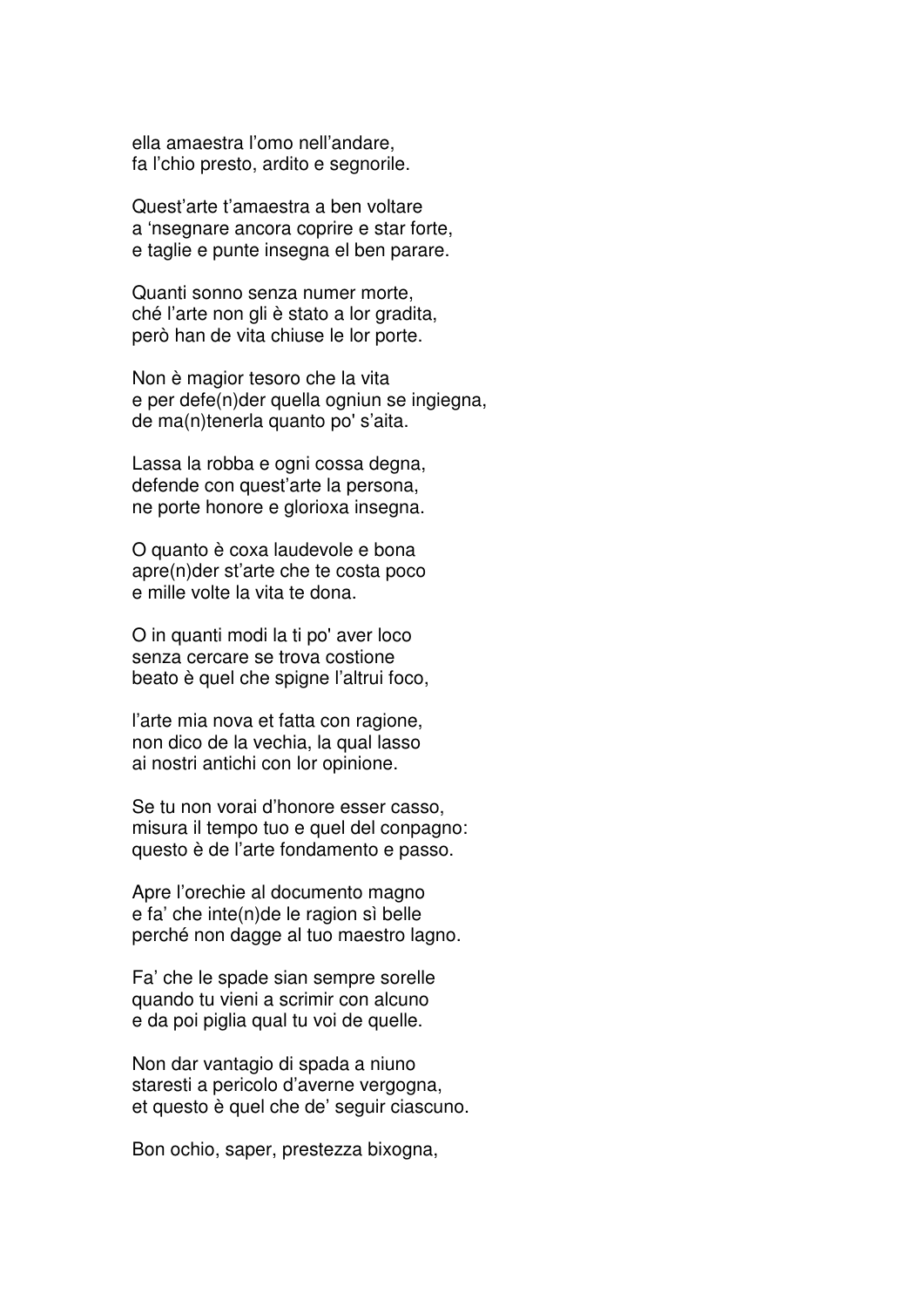et se la forza e 'l cor con seco sia farai grattar a ciaschedun la rogna.

Intende ben qui la sente(n)za mia: l'omo grande fa de spada longezza e picol omo la spada curta fia.

Gran forza d'homo le guarde si spezza, l'ingiegno natural li porge el freno, dona al picol homo bona francheza.

Chi sa assai colpi si porta el veleno, chi sa poco, fa con gram faticha, a fin ne roman vento e pur da meno.

Et si tu tene el fil de la mia riga e pigli di questa arte la ragione, a' toi bixogni ti torà di briga.

E nota ben quel che 'l parlar qui pone: non palesare i secreti de l'arte ché non sie offexo per cotal cagione.

Ancora intende ben quest'altra parte: la spada ch'è più longa sì è mortale, senza pericol con lei non poi adoprarti;

fa' che la sia a la mesura eguale, commo te ho dicto nel capitol primo del nostro libro che de sopra sale.

La spada da doi mane sola stimo e quella sola adopro a mia bisogna, de cui cantando nel mi libro rimo.

E se tu non vorai aver vergogna, contra più d'uno briga non pigliare: ché farai verso d'altro che sampogna.

Si forza te stregnesse avere a fare con più d'uno, fa' che te sia a mente de pre(n)der spada che la possi oprare.

Torai arma lieve e non pesente acciò che l'abii tutta in tua balia, che per grevezza non te porga stente.

Alor bixogna che piglij altra via,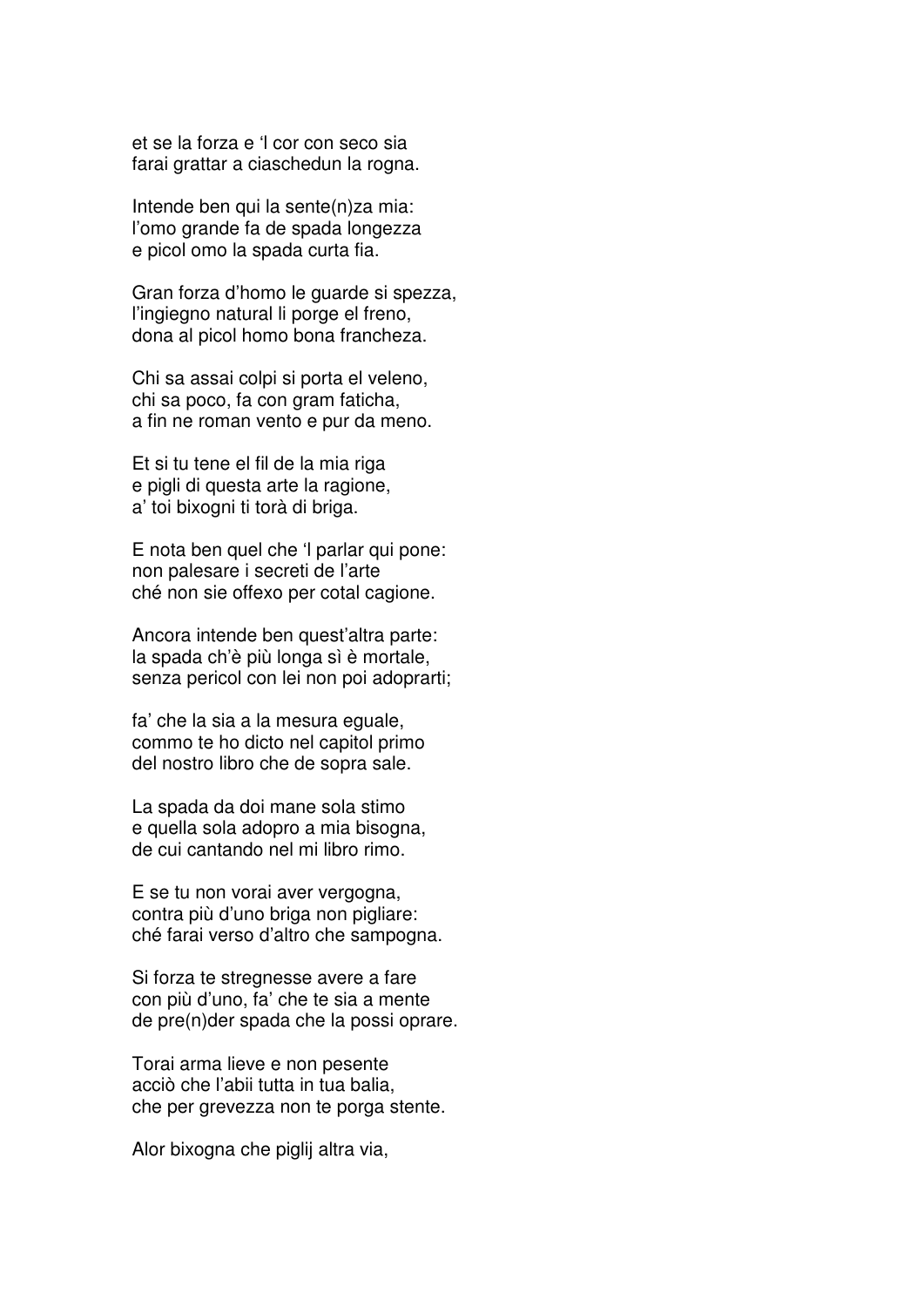che tu lassi la punta e che tu adopre altri ferire per ritornare al quia, como udirai nella sente(n)za mia.

Cap. V De punte e tagli

La spada sia una ponta con doi taglie, però ben nota e intende questo scripto ché la memoria tua non s'abarbaglie:

l'uno sie el falso e l'altro sie el dirito e la ragione si comanda e vole che questo tenghe nel cervel tuo fitto

deritto col deritto inseme tole el riverso col falso inseme sia salvo el fendente lo diritto vole

Intende bene la scriptura mia septi colpi son che la spada mena sei tagli con la punta quel seria

Acciò che tu ritrovi questa vena doi de sopra e de sotto e dui mezane La ponta per mezzo con inganne e pena, che l'aer nostro fa spesso serena

Cap. VI Li septi colpi de la spada

Semo fendenti et famo costione de fendere e tagliare spesso con pena testa e denti con deritta ragione

Ed ogni guardia che se fa terrena rompemo spesso con lo nostro ingiegno passando l'una e l'altra senza pena

Colpi facem de sanguinoso segno se noi ne mescolamo con la rota tutta l'arte farem nostro sustegno

Fendente, de ferir noi damo dota, tornamo in guardia ancor di varcho in varcho tardi non semo de ferir, qui nota.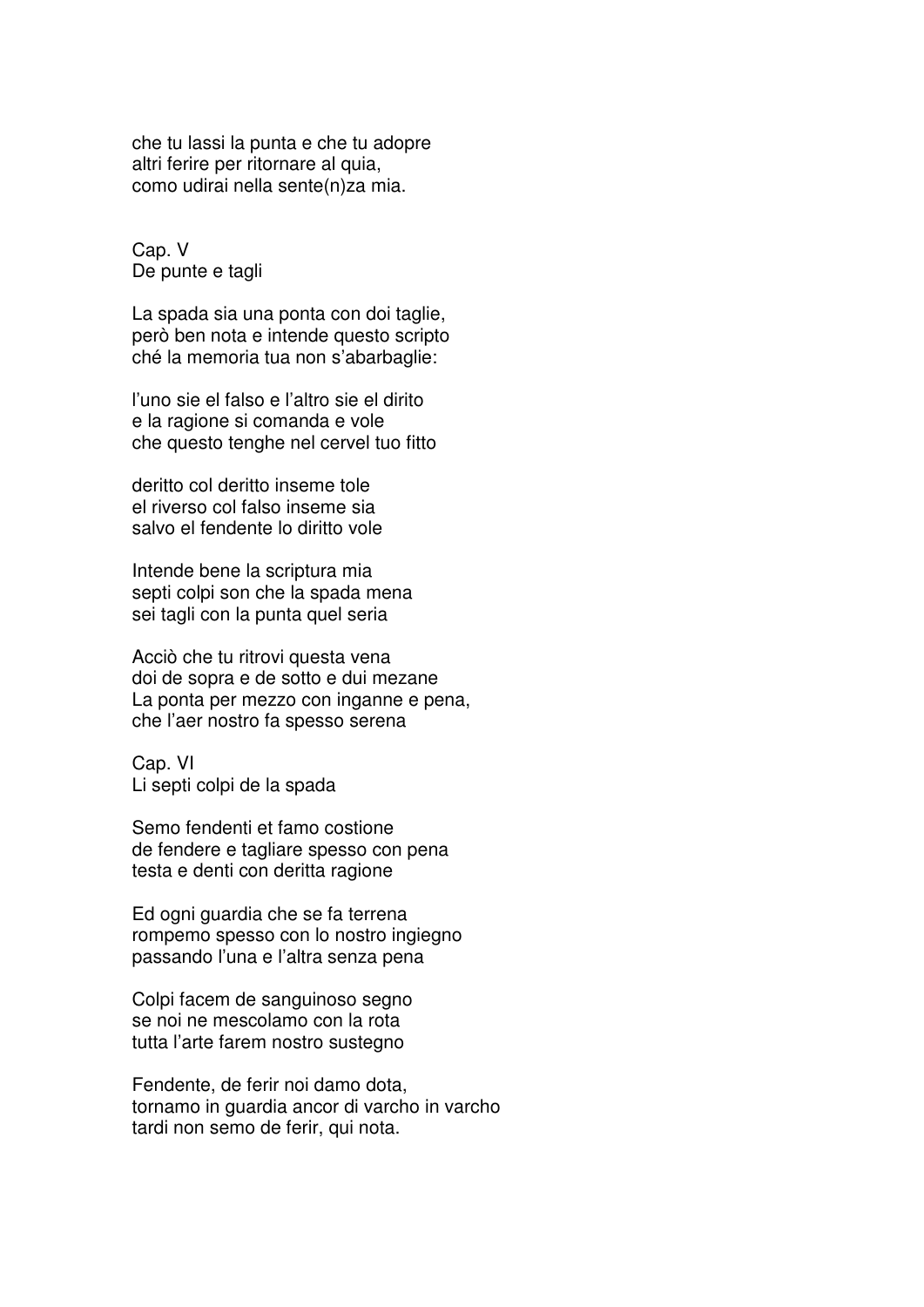Io sò la rota e tengo i(n) me tal carcho se con altri colpi me vò mescholare: io metterò la punta spesso a l'archo

Lieltà e cortesia non posso usare rotando passo per deritte fendente e guasto braccia e man senza tardare

Rota me chiama per nome la giente la falsità de spada vo cercando chi m'adopra gli aguzzo la mente.

Semo volanti sempre atraversando è dal gienochio in su nostro ferire fendente e punte spesso ne dà bando

Per trave(r)so noi passa a non falire la rota che de sotto in su percote e col fendente ne scalda le gote.

Cap. VII De la punta

Io son colei che facio custione a tuti i colpi e chiamome la punta: porto il veleno como el scorpione

e sentomi sì forte, ardita e pronta spesso le poste fazio svariare quando altri pur me getta e che s'affronta e per mal toccho niun quando sum gionta

Cap. VIII Costione di tagli e punte

La rota coi fendente et coi volante dicon contra le ponte e sì li mostra che le non sonno pricoloxe tante.

E quando vengon' a la presentia nostra, tutti i colpi li fan smarrir la strada, perdendo pur el ferrir per quella giostra.

Non perde volta el colpo della spada: poco val la punta a chi presto volta se fan far largo i colpi pur che i vada.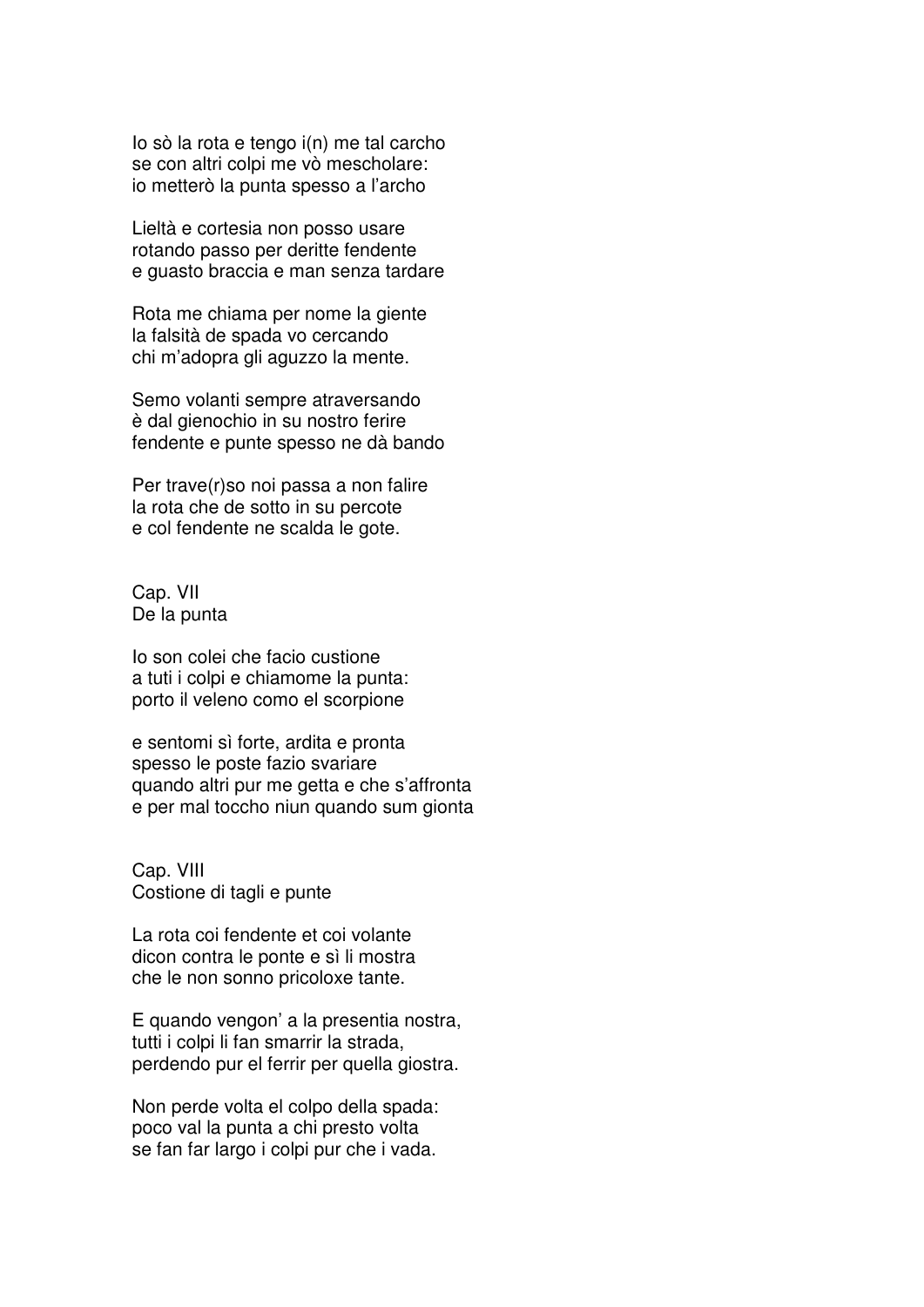Si tu non hai la memoria sciolta, se la punta non fere perde el trato tute gli altri ferrir là te ne scolta.

Contra un sol la punta trova patto, e contra più non fa già il suo dovere: questo rechiede el documento et l'atto.

Se punta butta rota non temere, se subito non piglia el bon fendente remane senza fructo al mio parere.

Chi fa che ponghe un poco la tua mente, se punta intrata non ha presto usita, te fa el compagno de ferrir dolente.

Tagliando un colpo tua spada è perita se punta nel ferrire perde strada o 'n deritta croce di sotto t'aita.

Ricto fendente farotte de spada e tirarotte de tal posta fora, acciò che in mal punto tu te n' vada.

Non perder tempo ad imparare un'ora i tempi grandi con la man serena, te pone sopra gli altri e sì te onora.

Rompe ogni guarda ch'è fatta terena guardie terrene aspectan piccol carcho e si le grave passan senza pena.

Arma greve non passa presto al varcho, la leve va e ven como frezza in l'archo.

Cap. IX De la croce

Io son la croce col nome de iesù che dereto e denanti vo segnando per retrovare molte defexe più.

Si con altr'arma io me vo scontrando, non perdo camin, tanto son de prova; questo spesso m'aven, ch'io el vo cercando.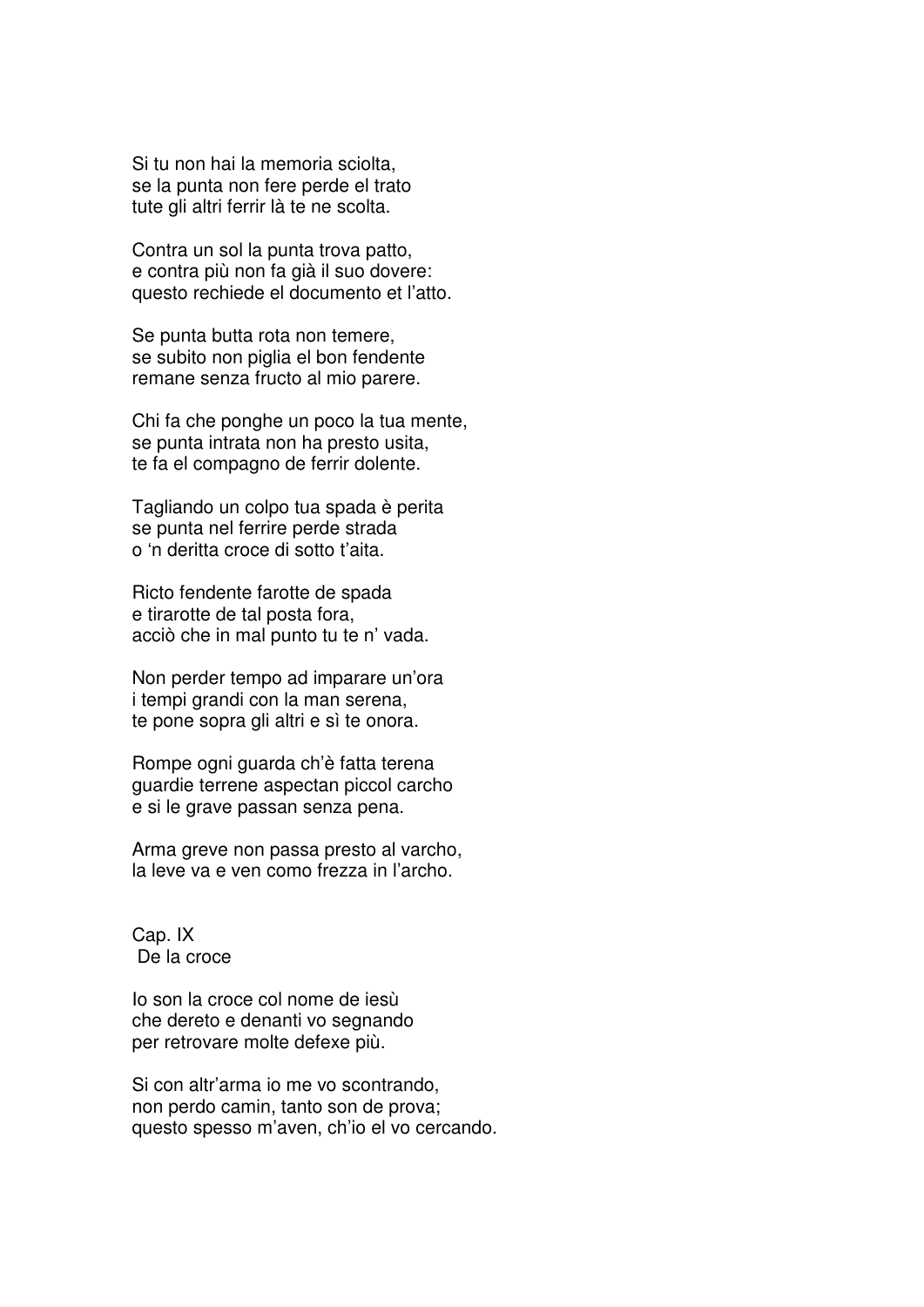E quando un'arma longa sì me trova, chi con ragion farà la mia difexa arà l'honore de ciascaduna imprexa.

Cap. X Ragione di meza spada

Volendo nui seguir questa degna opra, bixogna dechiarar a parte a parte tutti i ferrir de l'arte.

Acciò che ben se intenda e che s'adopra, la ragion vol che prima ve descopra

Del rotare principio de la spada. E' con braccia stexe vada

Menando el fil per mezzo del compagno. Et si tu voi parer nell'arte magno,

tu poi andare alor de guarda in guarda con man serena e tarda,

con passi che non sian for el comuno. Si tu facessi stramazzone alcuno,

fara'l con poca volta 'nanti al volto. Non far già largo molto

perché ogni largo tempo sì è perduto. Fa che'l reverso te sia poi in aiuto,

passando for de strada col pe' stanco, tirando el deritto ancho,

avendo l'ochio sempre al ben parare. Quando vorai a mezza spada entrare

commo el compagno leva la sua spada, alor non stare a bada

tempo pigliar che non te coste caro fa' che tu sie in guardia de cenghiaro

quando tu entre con la punta al vixo, non star punto divixo,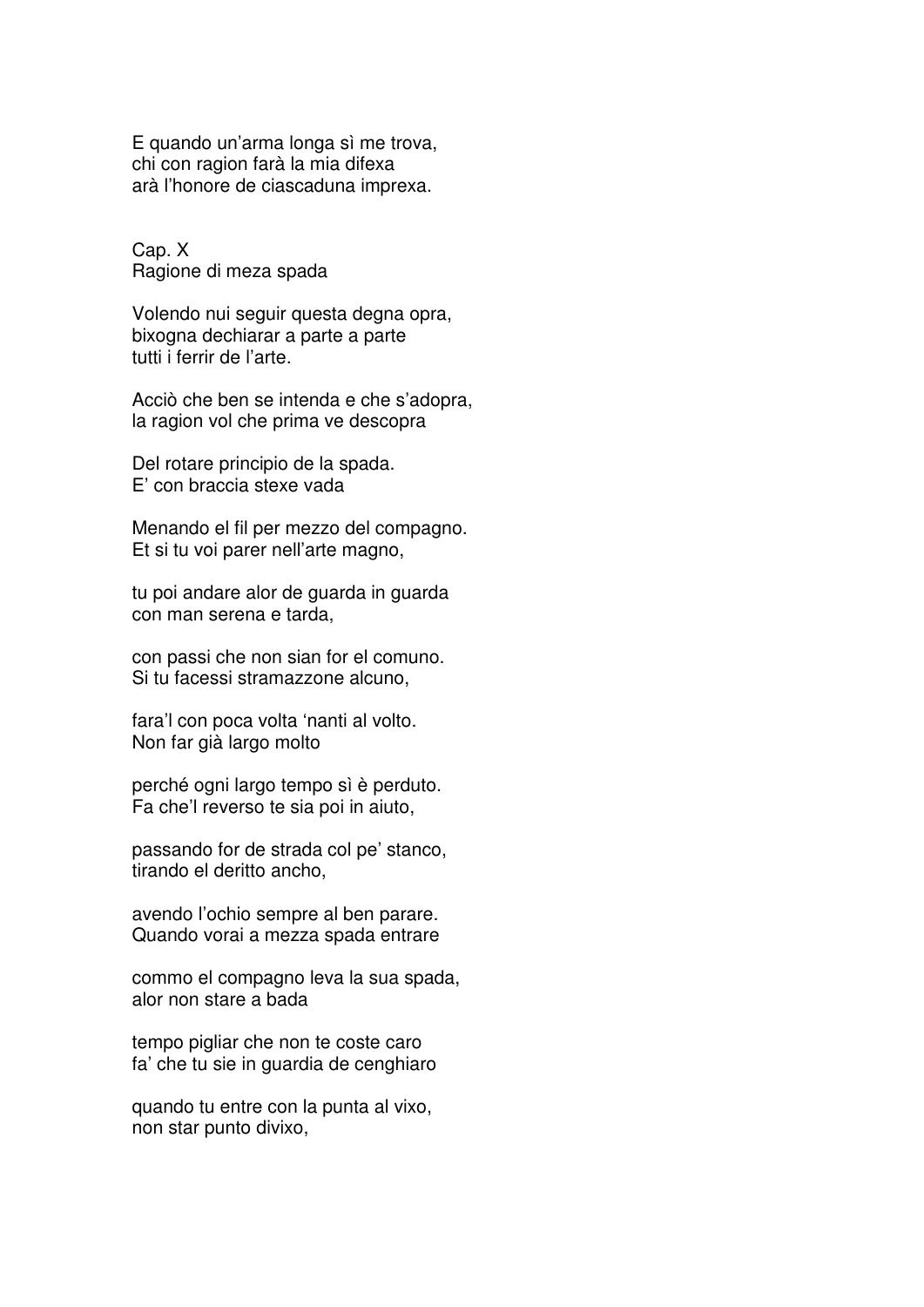voltando presto el riverso fendente e tira el dritto e fa' te sia a mente.

Acciò che intende la mia intenzione con chiara ragione,

spero mostrarti interamente el verso. Non vo' che in tutto sia puro riverso

né sia fendente, ma tra l'altro e l'uno sia tra quel comuno,

martelando la testa in ogni lato. Ancor t'avixo, quando serai intrato

che con le gambe tu t'acconcii paro: serai Signor e chiaro

de stregnere e ferire arditamente: et quando trai el riverso fendente

piga el gienochio stanco e, nota el scritto, destende el piè derito

senza mutarlo alora in altro lato. Alora se intende essere attaccato

il piè stanco con la testa adesso perché li sta più apresso

che non fa el ritto che roman traverso. Alor tu sei segur per ogni verso

e se vuoi el fendente ritto trare, te bixogna pigliare

el gienochio ritto: e stende ben el stanco. Chiamarasse la testa attaccata ancho

col piè dritto che gli è più vicino: questo è meglior camino

che non è el passeggiar di nostri antichi. Non bixognia ch'alcun contrasti o dichi,

perché tu sei più forte et più siguro a la difesa duro,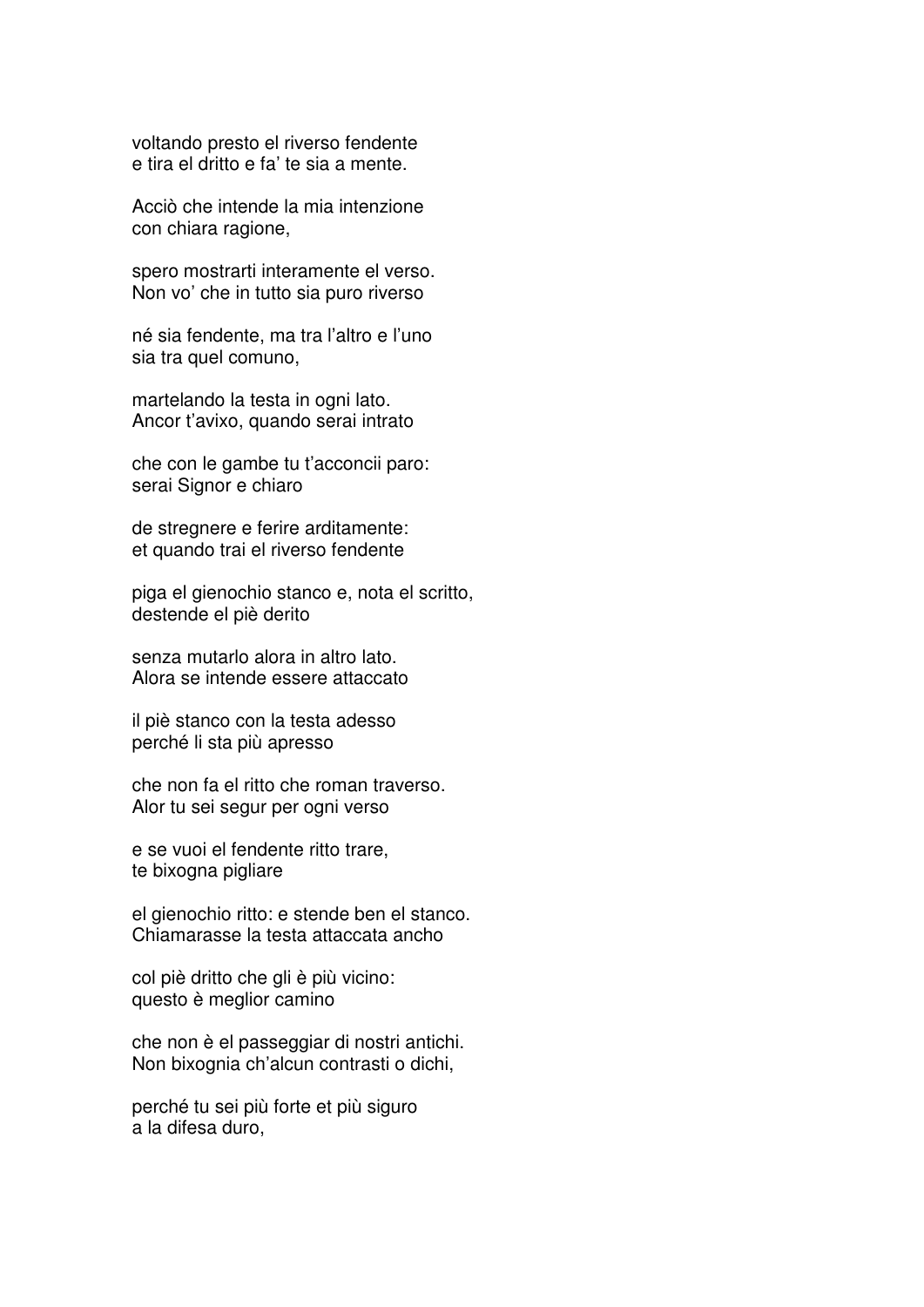E con più breve tempo a far la guerra Né non po' farte ancor chasschare in terra.

Cap. XI Ragion de giocho de spada

Quando tu sei a mezza spada gionto

Facendo tu el diritto o voi el riverso farai che piglie el verso

di quel ch'io dico poi che sei al ponto: se tu vi steggie, tien pur l'ochio pronto

e fa la vista brive con coverta et tien la spada erta,

che sopra el capo tuo le braccie gioche. Non posso dire con parole poche,

perché gli effecti son de mezza spada. Acciò che più ti agrada,

quando tu pare, para de fendente, scosta la spada un poco acortamente

da te, calcando quella del compagno. Tu fai pur bon guadagno

parando bene i colpi tucti quanti. Quando pare el riverso porge inanti

el destro piede, e para come ditto, parando tu el drito

porai inanzi poi el tuo piè stancho. El te bixogna aver la mente ancho

quando tu trai el riverso fendente, aver l'ochio prudente

Ch'il mandiritto non venisse sotto. Et si el compagno tresse, et tu de botto

para facendo poi a la testa cenno col fil falso e col senno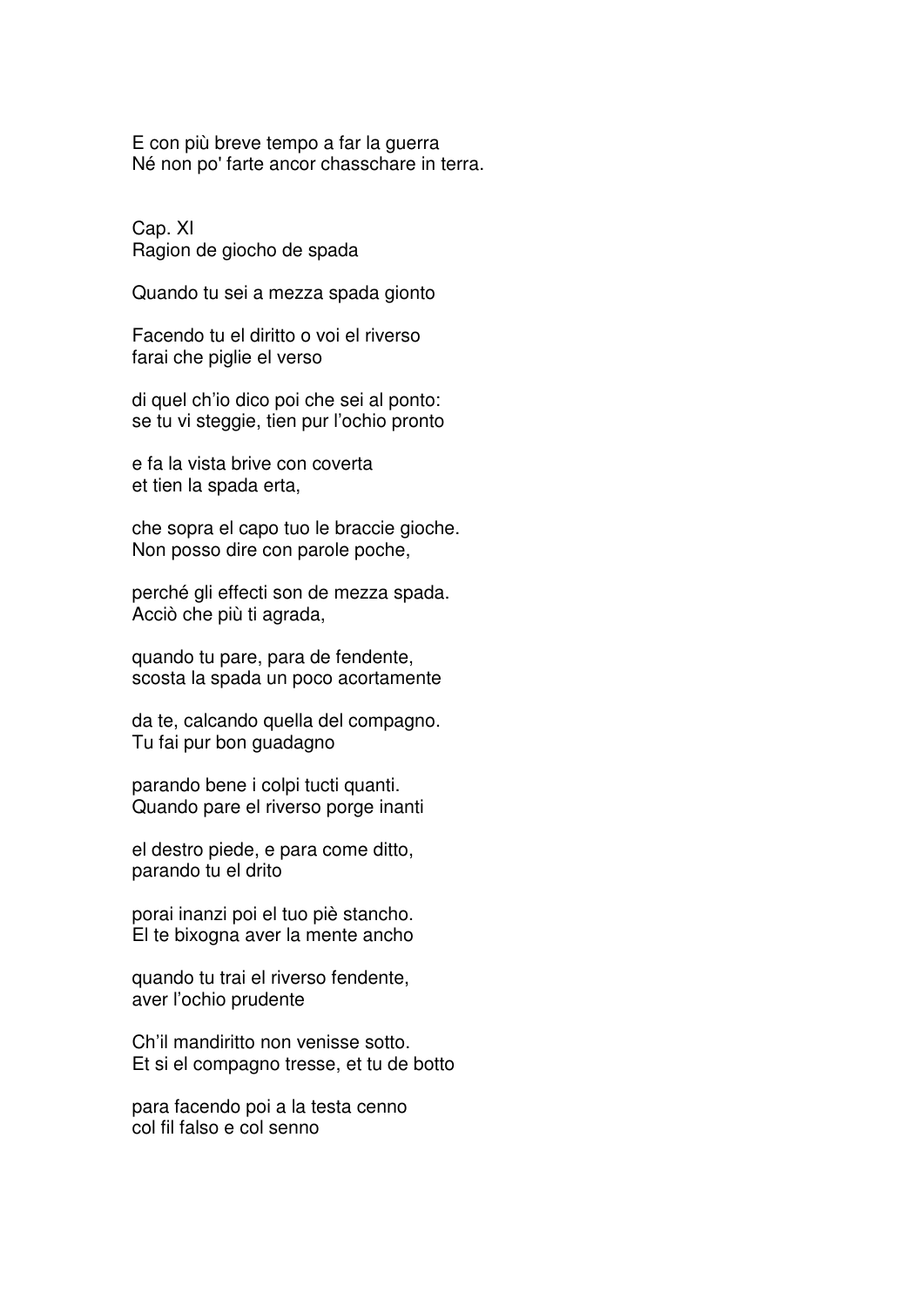commo 'l alza, tira el bon riverso, de sotto in su le braccia sua attraverso,

redopiando poi el deritto presto. E nota ancor questo:

che tu non falle la ragion de l'arte. Si tu traesti el deritto alora guarte

dal manriverso suo che non te dia. Fa che tua spada sia

col fendente a parara che non te coglia e se pur te venisse alora voglia

de intrar sotto e pigliar suo mantenere e farli poi el dovere,

col pomo martelando al suo mustaccio, guardando bene che tu non piglii impaccio.

Cap. XII Ragion de viste de spada

Ancor t'avixo e notta el mio dir bene,

che quando sei a mezza spada intrato tu poi bem da ogni lato,

seguendo l'arte col bom visteggiare. Se chiamano le viste un offuschare

che offuscha altrui nel defendere, non lssa comprehendere

quel che da un di lati vogli fare. Io non te posso cusì bem mostrare

col mio parlare como faria con spada; fa' che tua mente vada

invistigando l'arte col mio dire et pigliarai con la ragion l'ardire.

Da po ch'io te amonischo et ch'io te insegno e fa che con ingiegno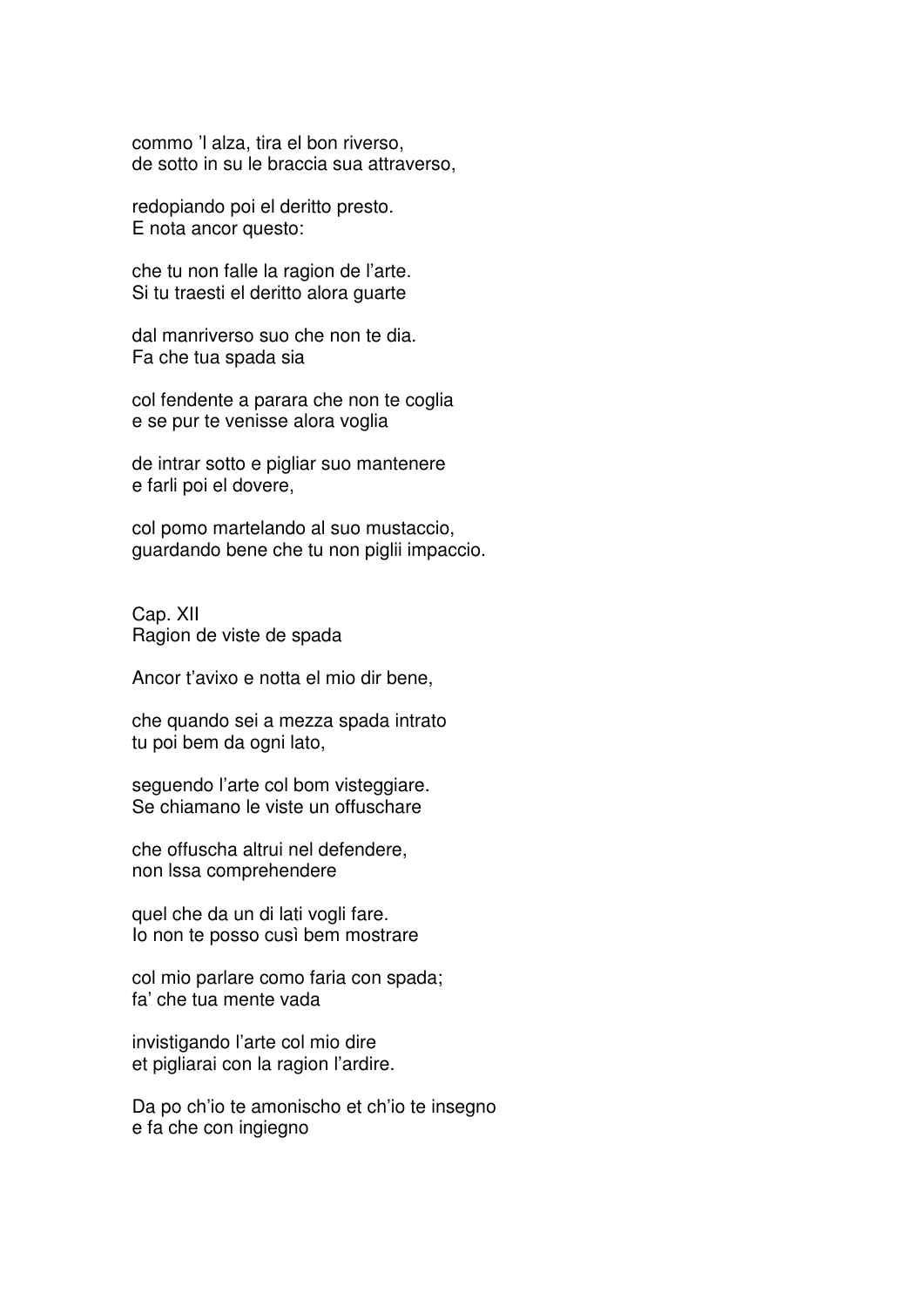tu segue quel che io in tanti versi scrivo per retrovar nell'arte e 'l fondo e 'l rivo.

Cap. XIII Ragion de mezza spada

Essendo tu pur gionto a meza spada,

tu po' ben più et più volte martelare da un sol lato trare

da l'altra parte le tue viste vada, e commo perde, col parar, sua strada,

e tu martella poi da l'altra parte; alora tu comparte

qual stretta te bixogna a ciò finire e si pur tu volesti trar ferire,

lassali andar el fendente riverso, voltandoli atraverso

e filo falso con la punta al vixo. Non esser già da lui punto devixo,

col riverso o col dirito ancora, con qual tu voi lavora,

purché i gienochie pighen da ogni lato, secondo che de sopra t'ò mostrato.

Io te replico ancor questa gionta: sempre entra con la ponta,

Di sotto in su fino al vixo inforcando, e i tuoi ferriri adopra a tempo quando.

Cap. XIIII Ragion di mezzo tempo de spada

Io non te posso, scrivendo, mustrare

del mezo tempo la ragione, e 'l modo, perché roman nel nodo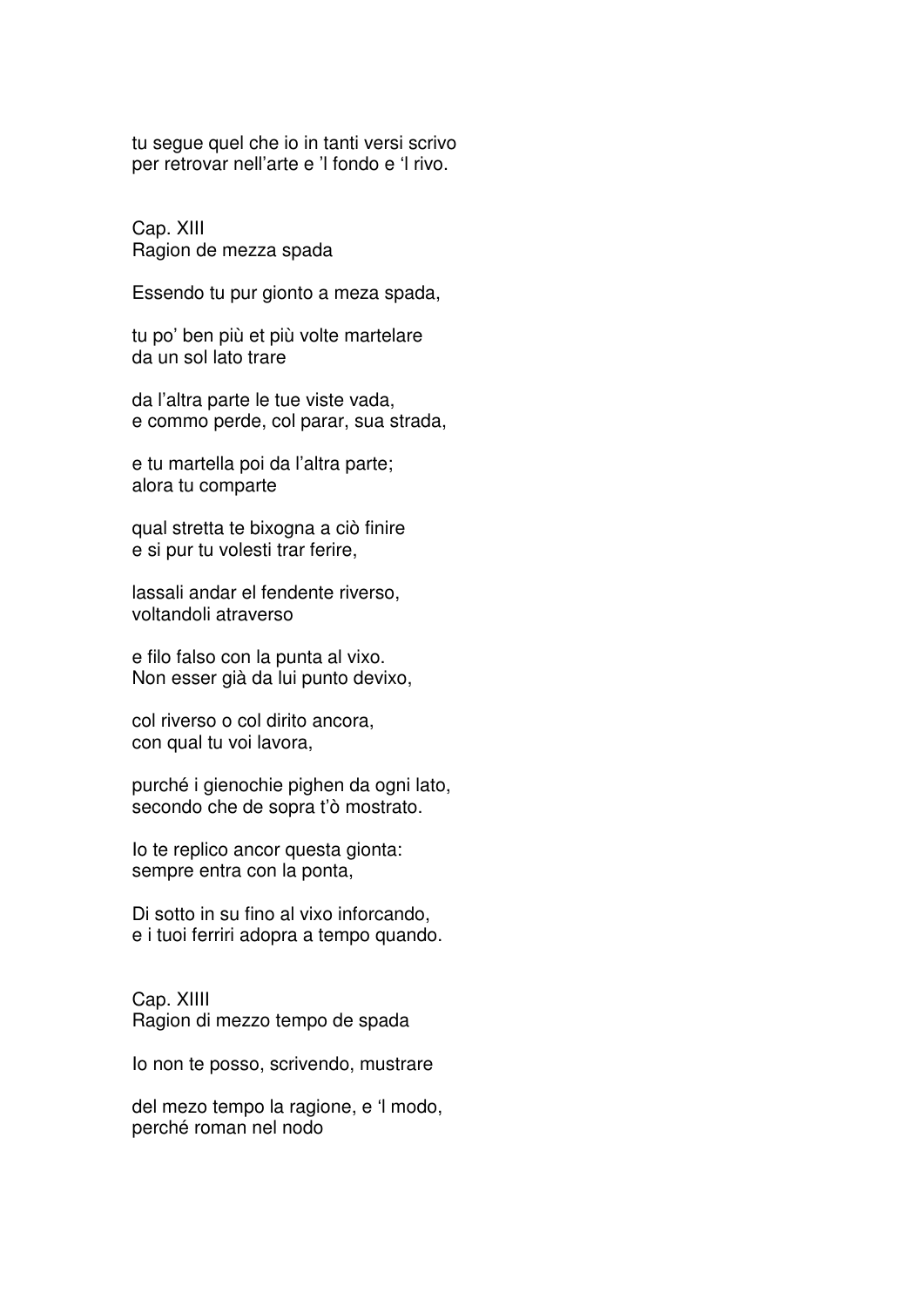la brevità del tempo e del suo trare. El mezzo tempo è solo uno svoltare

de nodo: presto, e subito al ferrire. E raro po' falire

quando e'l fatto con bona mesura; e si tu noterai la mia scriptura,

mal separa chi non n'ha la praticha: spesso la volaricha

rompe con bon filo l'altrui cervello. De tucta l'arte questo si è el giuiello,

perché in un tracto el ferrissi e para. O quanto è coxa cara

a praticarlo con buona ragione, e facte portar de l'arte el gonfalone.

Cap. XV Ragion di spada contra la rota

Molti son che fan lor fondamento

nel roteggiar ben forte da ogne lato; fa che ti sie avixato

Como sua spada roteggiando move, e tu roteggia et vincerai le prove.

Accordate con seco alor nel trare e fa che sia tuo andare

con la tua spada dereto a la sua. Per chiarir meglio la fantaxia tua,

ancor poi andare in dente de cenghiare, et se lui col rotare,

e tu scharpando pur de sotto in su ode e comprehende le mie ragione tu

che sei novo nell'arte e puro asperto, e vo' che tu sie certo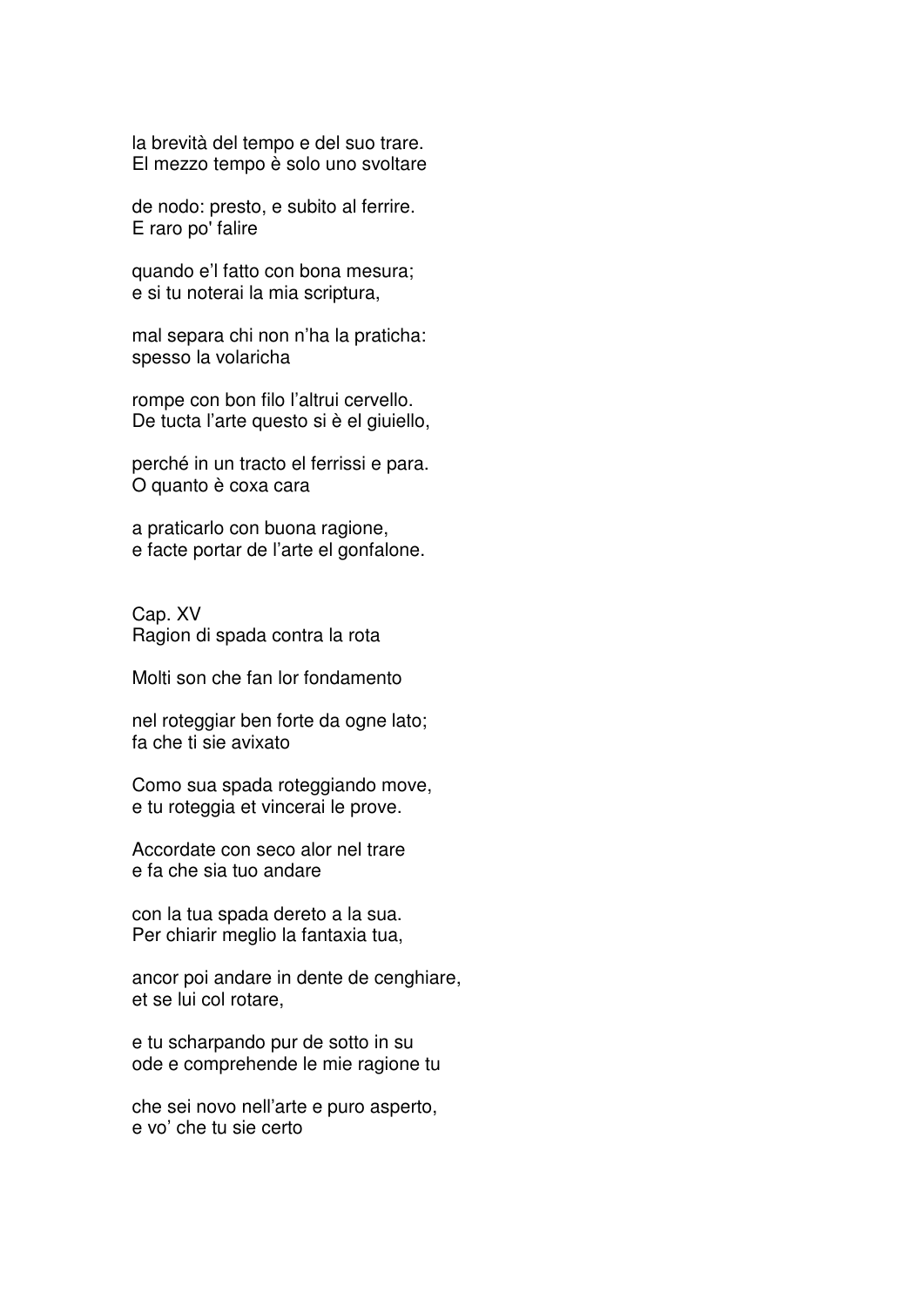che questa è l'arte e la scienzia vera. Piglia questo, che un tracto di stadera

se starà el compagno in porta de ferro, questo nel cor te serro,

fa che tu sie in posta sagittaria. Guarda che la punta tua non svaria,

che del compagno copra la sua spada, va' un poco for de strada

drizzando spada e mano con punta. quando tua spada a la croce sia giunta,

alor fa' la terza decima stretta, como t'apare schietta

dipinta la nostro libro a sette carte. Ti poi adoprar ancor in questa arte

ferrire e strette che te sien più destre lassa la più sinestre,

tiente a quel che la man te dà favore che spesso te farà ne l'arte onore.

Cap. XVI Amaestramento de spada

Bixogna che la spada sì te sia

un targone s'te copra tucto. Or piglia questo fructo,

el qual te dono per tua maestria. Guarda che mai spada tua non stia,

facendo guardie né ferrir, lontana. O quanto è coxa sana

che la tua spada breve corso faccia. Fa' che la punta guardi nella faccia

al compagno o voi ferire tu li torai l'ardire,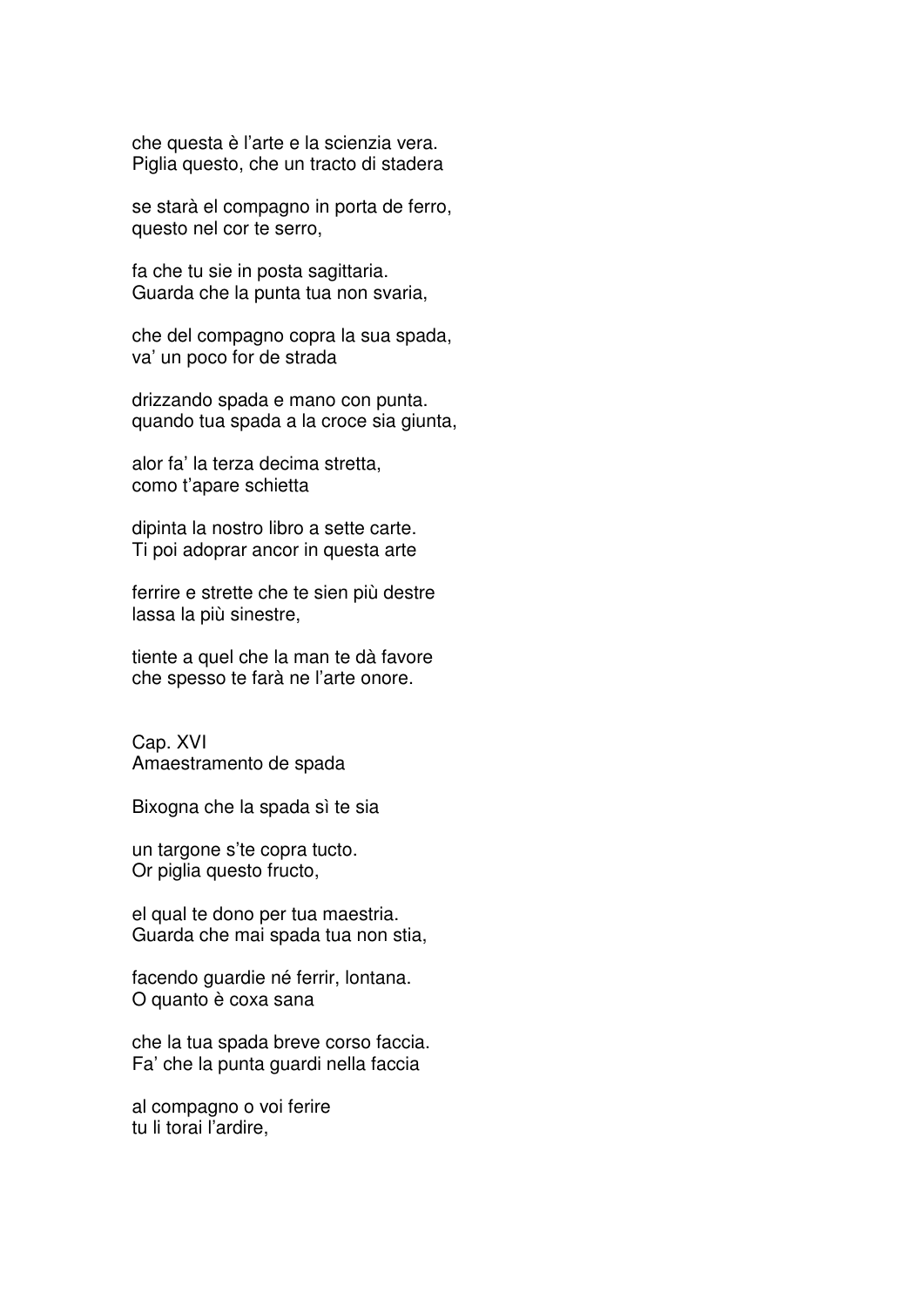vedendoxe star sempre punta inante e farai el giocho tuo sempre davante.

co' la tua spada e con picola volta, con man serena e sciolta,

rompendo spesso il tempo del compagno ordirai tela d'altro che di ragno.

TELOS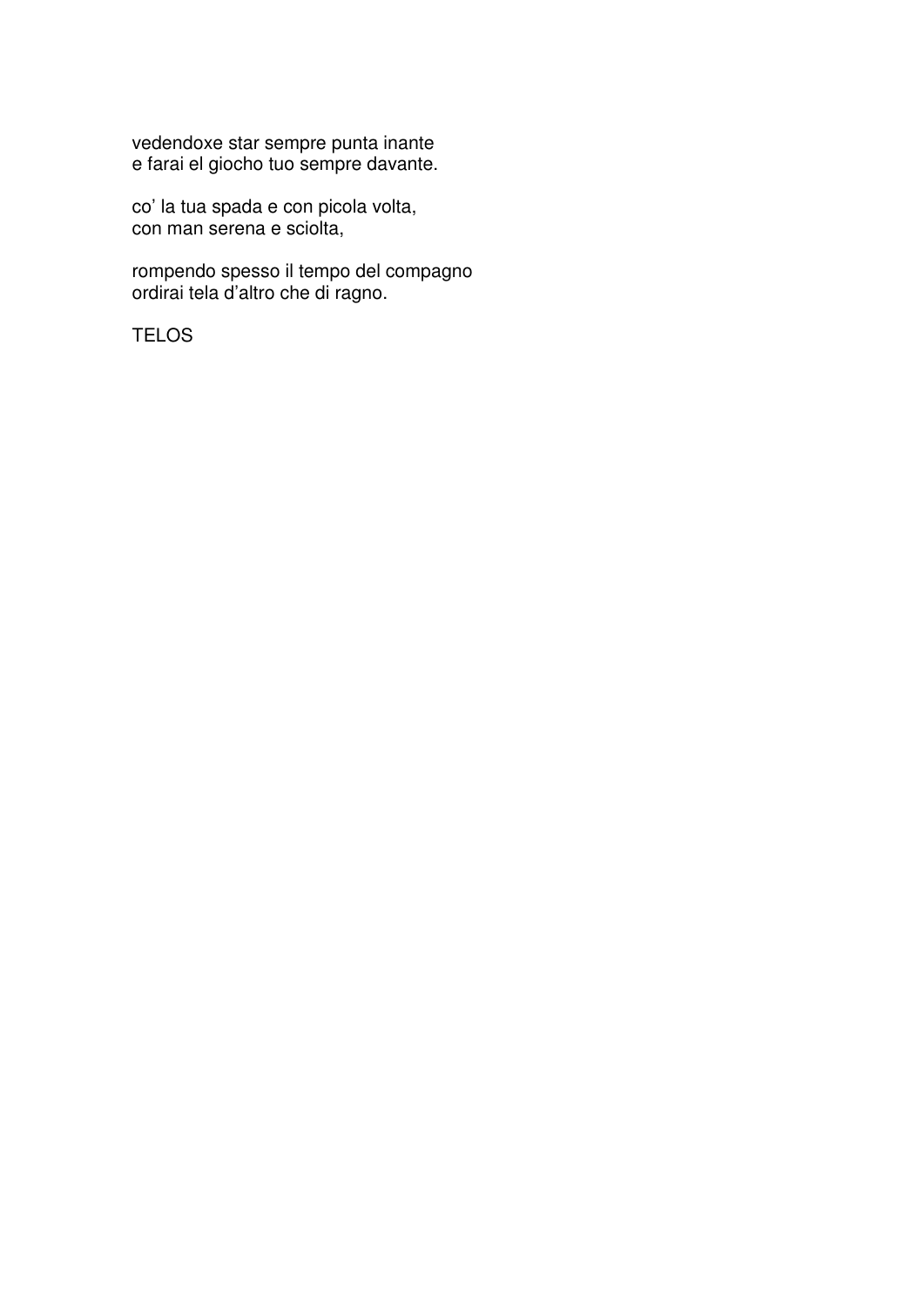### PARTE ILLUSTRATA

Pag. 15 recto

(compasso sul capo) Io sono un sexto che fo partimenti. O scrimitore ascolta mia ragione. Cusì misura el tempo simelmente.

(orso sulla spalla destra) Il natural de l'orso si è el girare. In qua in la in su in giu andare. Cusì conviene che tua spalla facia. Poii la tua spada fa che metti a caccia.

(drago sulla mano destra) La man dirita vol eser prudente. Ardita e mortal cum un serpente.

(montone sulla spalla sinistra) Io son un muntone e sto sempre a mirare. Che per natura sempre voglio cozare. Così convien tuo taglio sia inginioso. Sempre parar quando sera resposo.

(levriero sulla mano sinistra) Con la man stanca la spada ò per punta. Per far ferire d'ezza quando serà giunta. E se tu voi sto ferir sia intero. Fa che sia presto come levorero.

(occhio sul cuore) L'ochio col cor vole star attento. Ardito e pieno di providimento.

(chiavi sulle ginocchia) E chi queste chiavi cum seco non averà. Acquesto giuoco poca guerra farà. Le gambe chiave se può ben diri. Per che li ti serra e anche ti po aprire.

(sole sul piede destro) Tu vedi el sol che fa gran giramento. E donde el nasce fa suo tornamento. El pé com el sol va convien che torni. Se voii chel giuoco toa persona adorni.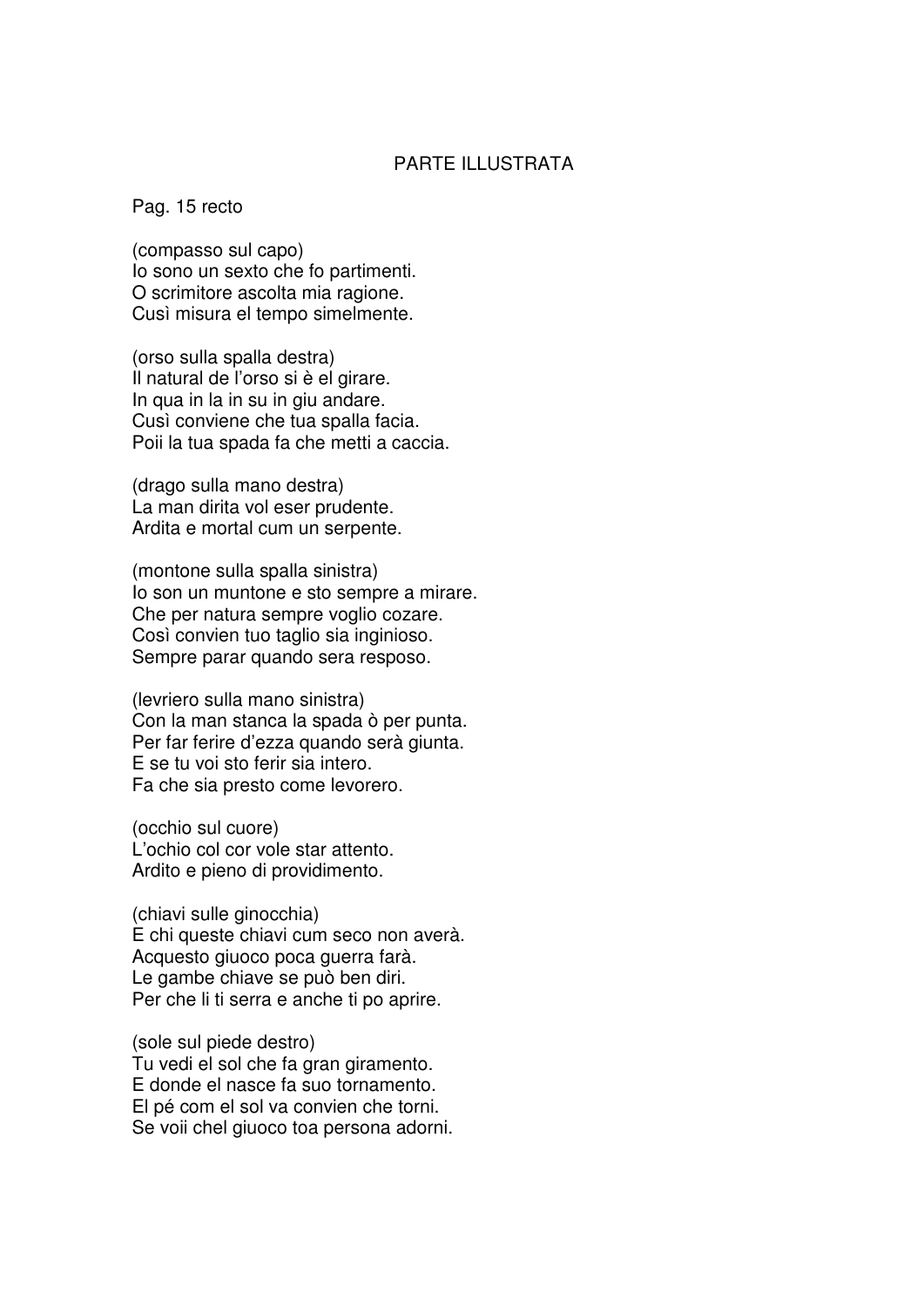(torre sul piede sinistro) El pié stanco ferma senza paura. Como rocha fa che sia costante. E poii la tua persona serà tuta sicura.

(ruota dentata sotto i piedi) Quando i pié o l'uno o l'altro fa molesta. Como rota da molin dia volta presta. Bixogna esser il cor providitore. C [he -testo abraso-] luj s'aspetta vergogna e l'onore.

Pag. 15 verso

Questi son colpi de spada due mane. Non gli è el mezo tempo: nel nodo rimane.

Io son la rota et vo spesso rotando. La falsità de spada vo cercando.

Nuii semo volante sempre traversando. Dal ginochi in su andian guastando.

Noii semo fendenti e facemo quostione. De fendere i denti con dirita ragione.

Io son la punta pericolosa e presta. De gli altri ferire sum suma maestra.

### 16r

Fig. 1 Voii seti guardie con li nomi vostre Ciascun di vuii lato si dimostre (Philippo di Vadi pisano)

### Fig. 2

Son mezana porta di ferro forte Per dare con punte e fendente la morte

Io son posta di donna e non son vana Che lungeza di spada spesso inghana

16v

Fig. 1

Son porta di fero piana terrena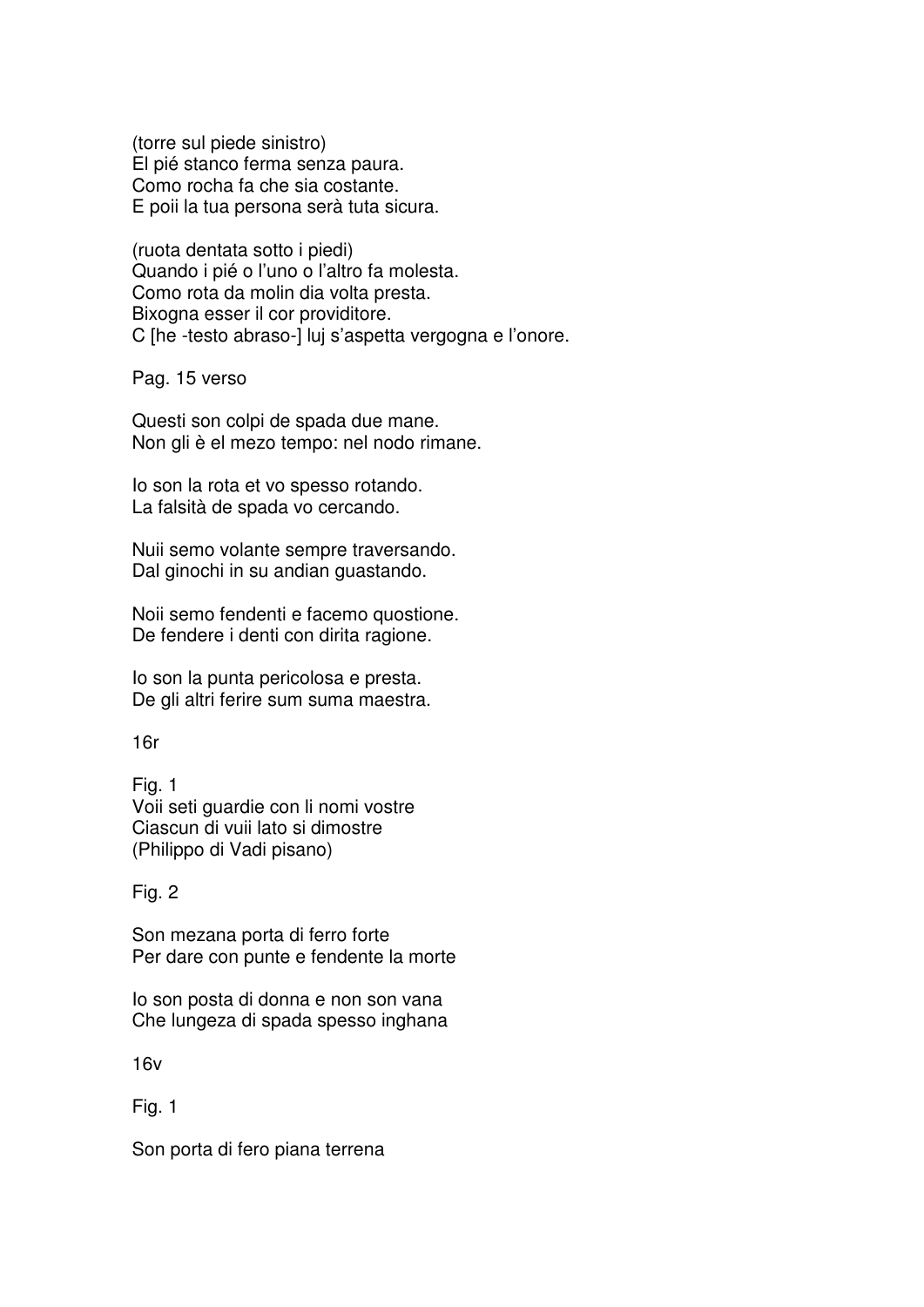Che taglie e punte sempre si rafrena

Son posta di falcon superba e altera Per far difesa a ciascuna manera

Fig. 2

Son posta breve di spada longeza Spesso ferisco con lei torno in freza

Son posta sagitaria per ingiegno Uso m(a)litia assai nel mio regno

17r

Fig. 1

Io son la posta di vera finestra Leva de l'arte la cossa sinestra

Io son corona e son fatta maestra De legature mi ritrovo destra

Fig. 2

Con mortal posta de denti cinghiare Chi cerca briga assa(i) gl'in posso dare

Son posta lunga con la spada curta Che con l'ingiegno mio i colpi urta

 $17v$ 

Fig. 1

Son posta frontal tanto sicura De tagli e punte mai non farò cura

Son posta posta di cingiaro e son di fora Che de ferire mai non farò dimora

Fig. 2 El reverso fendente ho tratto sul pè stanco senza scambiar pè voltando el galone Trarò el dritto senza moverme anco

18r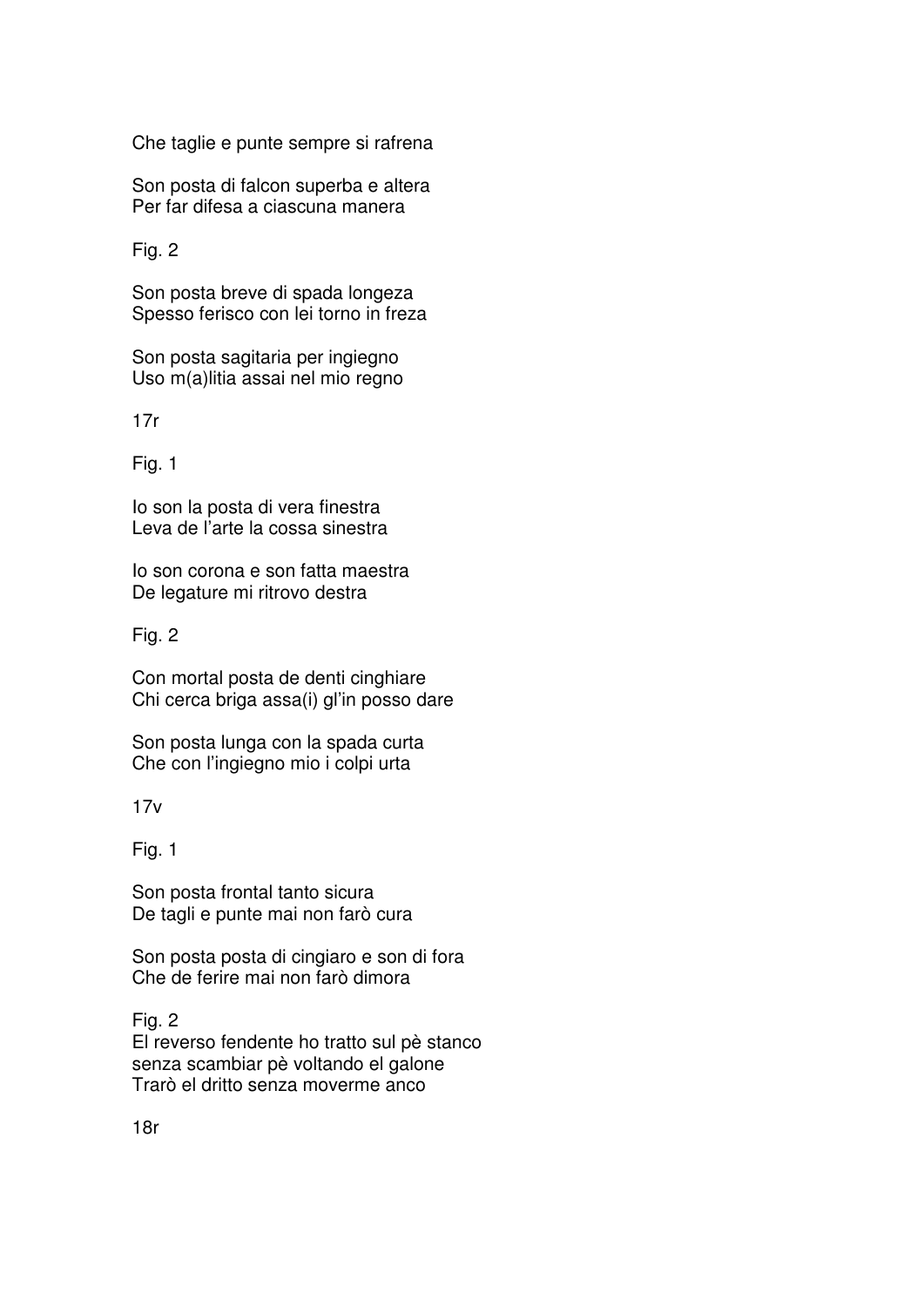Fig. 1 Per sto pigliare di brazo chio t'ò fato di taglio o pomo ti donerò un trato

Fig. 2 Per la volta fata a mia spada presta con quella di feriri non farò resta

18v

Fig. 1 Io t'ò per parte riversa ligato per colpo di spada serai aterrato

Fig. 2 Per tal modo tengo con la man stanca A ferire taglii e punte non manca

19r

Fig. 1 Per tale volta ch'i' ò a mia spada data meza la gola credo avere tagliata

Fig. 2 Tu anderaii per terra a tal partito Però che hai el giuoco tutto falito

19v

Fig. 1 Con la mia spada non voglio far guerra Ma con la tua te metterò in terra

Fig. 2 Io t'ò volto per forza e senza inpazo Con mi destreza te ronperò el brazo

20r

Fig. 1 Con destreza t'ò posto a simil atto Faroti andare in terra al primo tratto

Fig. 2 Per questa forma t'ò messo in la chiave E romperoti el brazo al diri d'un ave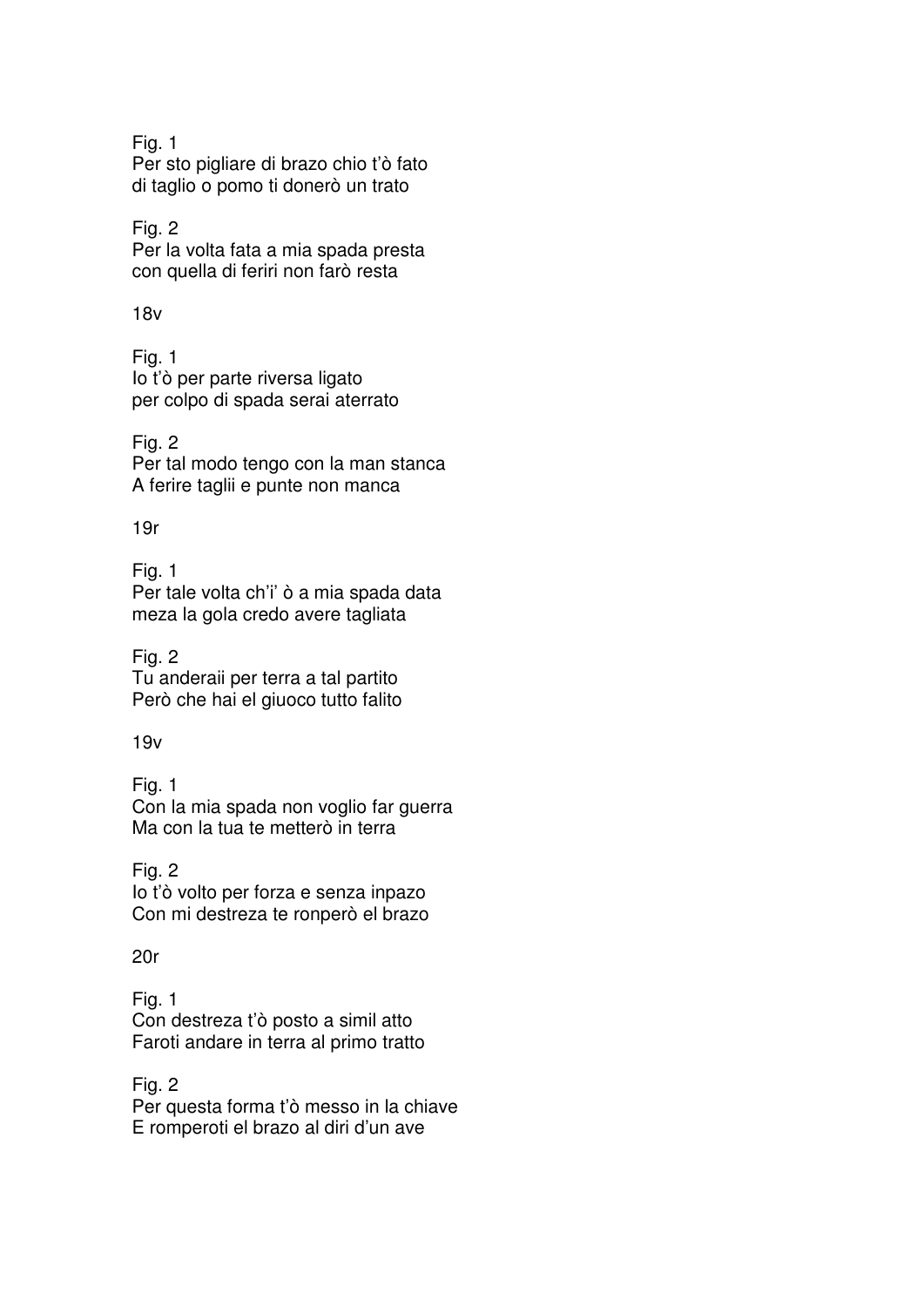20v

Fig. 1 Per sto voltar di pomo io t'ò ligato E subito s'io voglio io t'ò aterrato

Fig. 2 Per sto voltar de mella che tu hai fatto Romperoti el brazo al primo tratto

21r

Fig. 1 Per la volta data a mia spada presta Feriroti le braza over la testa

Fig. 2 S'io metto el mio mantener a la tua spada Chascar te la farò per questa fiada

 $21v$ 

Fig. 1 Questo è una presa ch'io facio de fora Chascar te la farò a prima botta

Fig. 2 Tu credesti ch'io tresse el man riverso Col gomito spingo tua spada atraverso

22r

Fig. 1 Per la volta ch'el mio mantener ha dato Chascar te farò in terra riversato

Fig. 2 Questo è un tor de spada ch'è soprano E se io vorò ti metterò al piano

 $22v$ 

Fig. 1 La vista feci di trar un fendente Taiaroti la masciella coi denti

Fig. 2 Nel trar d'il man riverso ch'io t'ò fato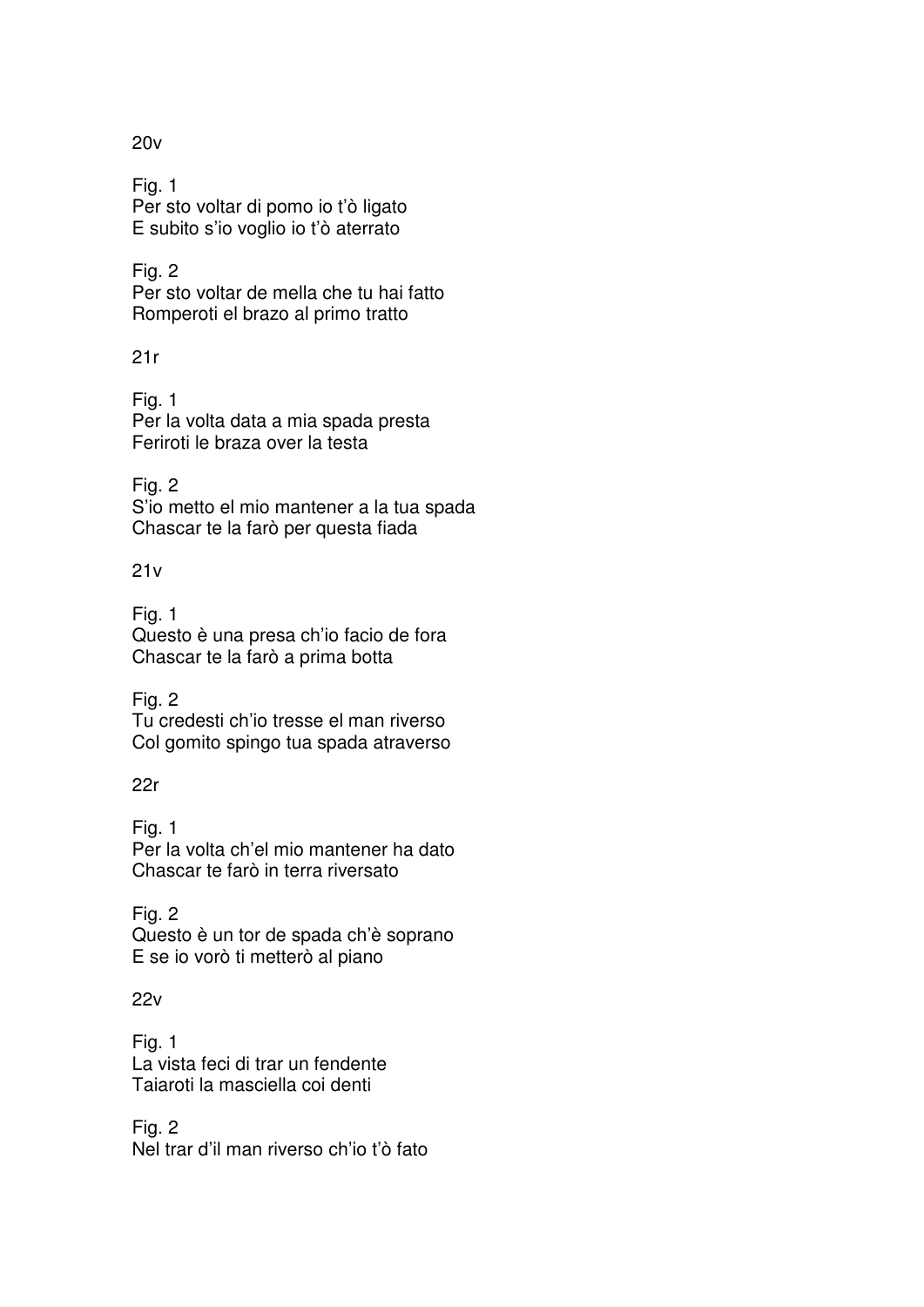Daroti del mio pomo con bel atto

23r

Fig. 1 Questa è una presa ch'io te facio dentro In terra anderai com'io sento

Fig. 2 Io t'ò dato de la spada mia in la testa La tua te torrò co' mio ingiegno presta

23v

Fig. 1 De meza mella rebatto tua spada Del pomo mio haverai bona derada

Fig. 2 Voltando el man riverso mal parasti De meza mella nel ligame intrasti

24r

GUARDIE D'AZA IN ARME

Fig. 1

Son posta di dona de grande offesa Per rispondere a ciaschaduna impresa

So in posta di cingiaro con il dir sona Te guastarò per certo tua persona

Fig. 2

Io mi chiamo posta sagitaria Faci sempre c'ogni colpo svaria

Son posta di croce così chiamata De tagli e punte non temo derata

24v

Fig. 1 Io era in dente de cinghial con l'aza Per questo io t'ò ferito nela facia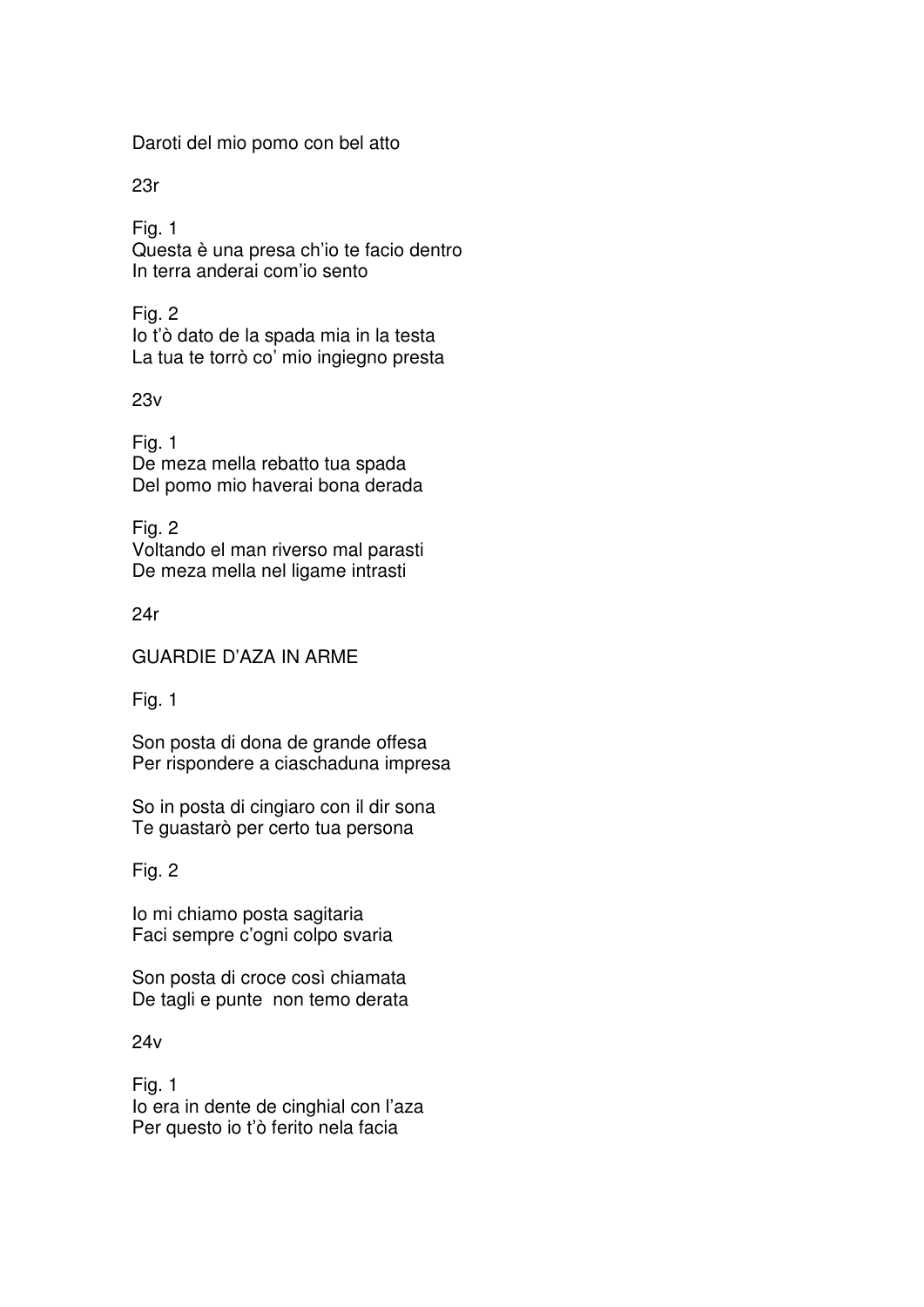Fig. 2 Levata la visera io t'ò nel volto Io t'ò ferito ogni difesa ò tolto

## 25r

Fig. 1 T'ò la mano sotto el brazo drito Te meterò in la chiave come scritto

Fig. 2 La presa ch'io ti facio serà questa Perderai l'aza e ferirò la testa

26r

GURDIE DI SPADA IN ARME

Fig. 1

Io son sotana posta serpentina Che de ferire de ponte son purpina

Son posta de leopardo sereno Che con la coda te darò el veleno

Fig. 2

Io sum serpentino e sto di sopra Alto e baso facendo la mia opra

Son coda di leopardo sopra el brazo Ciascuna spada da me levo e scacio

26v

Fig. 1 Io son il primo feritore de l'arte Per far difesa in ciascaduna parte

Fig. 2 Io spingo al volto tuo la mia punta Tu vedi che mia spada ognor più monta

27r

Fig. 1 La spada vo' che lasci al tuo dispetto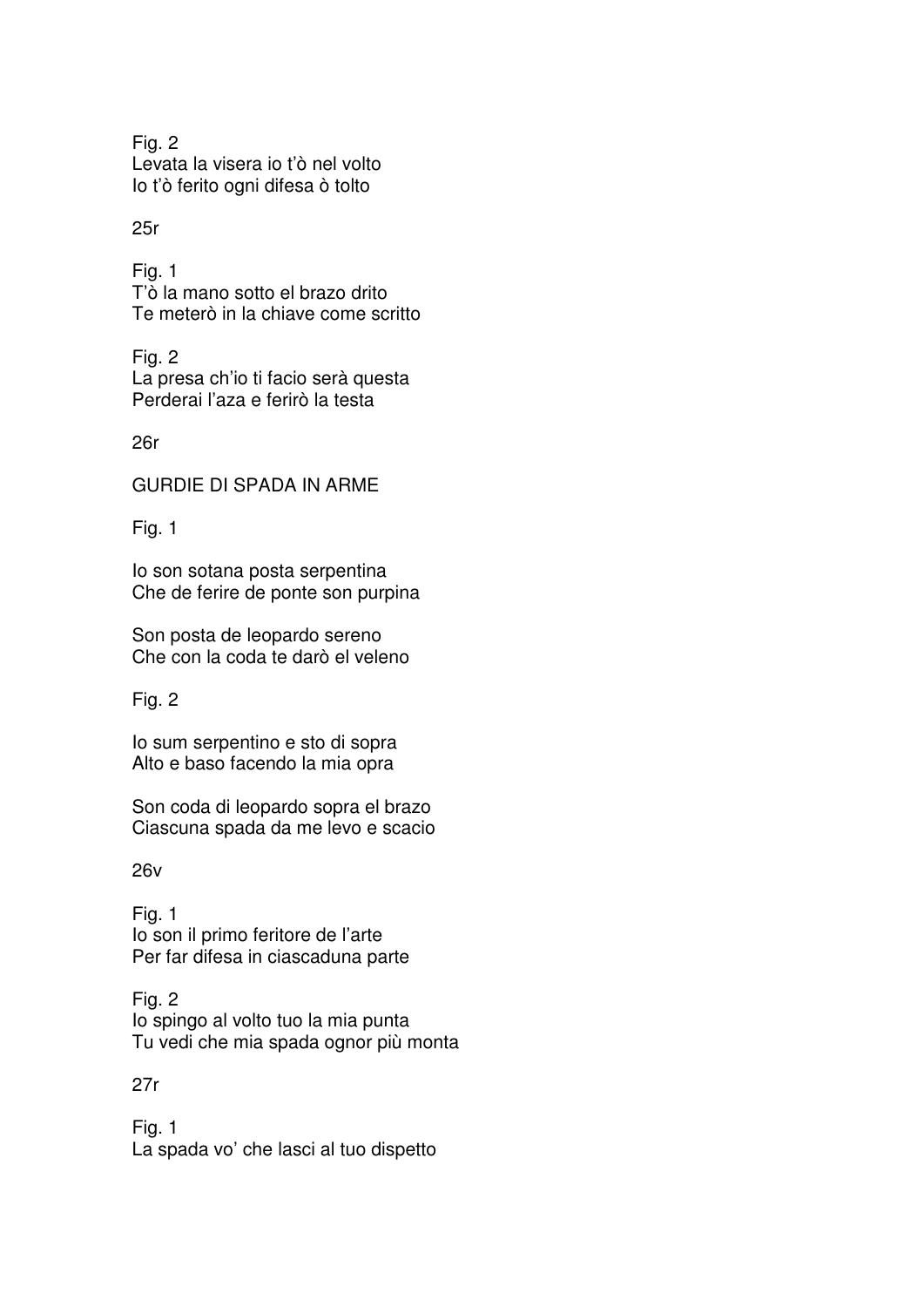Faroti pegio ancor per tuo difeto

Fig. 2 Se non posso al volto tuo meter punta Meterò pomo poii che l'è qui gionta

27v

Fig. 1 Per lo passare mio for de strada te meterò per terra con tua spada

Fig. 2

FORMA DE SPADA IN ARME

La spada da conbatere in arme vole avere la sotoscrita forma cioé la sua longeza vole arivare el pomo sotto el bracio, tagliare quatro dita in punta, el suo manico vole eser de una spana. L'elzo vol esere longo qua(n)to è il manico de la spada: e vol esere aguzo da ogni lato, e similmente vol esere aguzo il pomo per possere ferire con ognuno de questi.

28r

GIOCO DE LANZA LONGA

Fig. 1 Per corta lanza aspetto a sto partito A corta e longa tenerò l'invito

Fig. 2 Per lo modo con la lanza t'aspeto Con meza volta te ferirò il peto

28v

Fig. 1 Per meza volta che mia lanza à dato Te ferirò nel peto o nel costato

Fig. 2 Qui finiscono i ferir de lanza Se mete a tal partito per usanza

29r

Fig. 1 Questo contrario che io te facio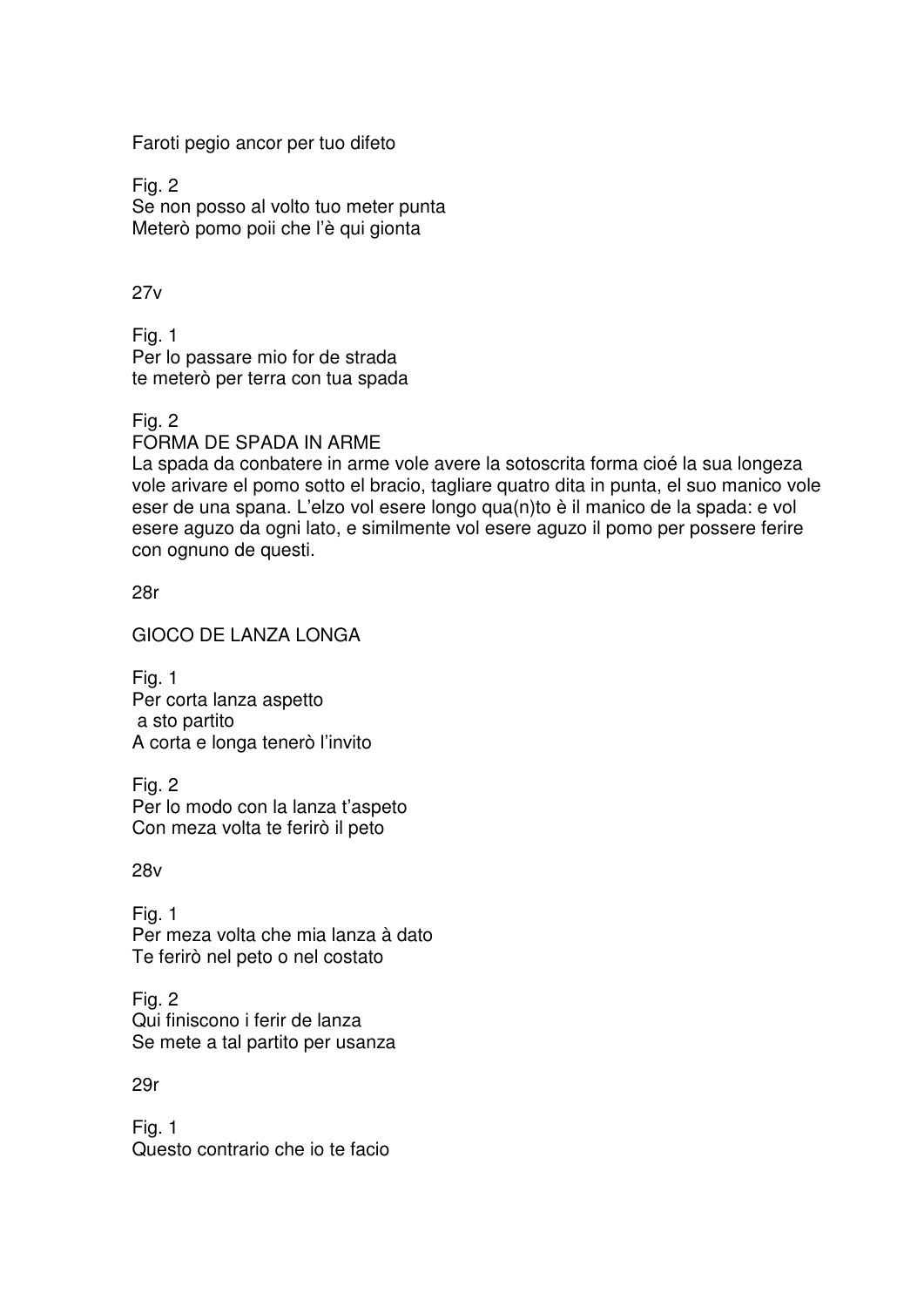S'le per voltarti la presa d'il bracio

Fig. 2 Per la man che tu hai sopra la spalla Tu anderai in terra in ora malla

# 29v

Fig. 1 La daga tor te posso e ferire In questa presa e non porà falire

Fig. 2 La daga in terra ti farò cadere Con la volta ch'io farò e col sapere

30r

Fig. 1 Questa punta sie subito fataa Farò cadere la daga molto ratta

Fig. 2 Questa ponta in la man t'ò metuta Tosto la daga te serà caduta

# 30v

Fig. 1 Questa coverta io farò ben tosto Che tu serai in la chiave posto

Fig. 2 A un gioco saltarò per mi coverta E con mia daga farò la via aperta

# 31r

Fig. 1 Per questa coverta che tu voi fare In la chiave di soto ti farò intrare

Fig. 2 Si posso tor la daga ancho ferire Se l'arte non vorò in tuto falire

31v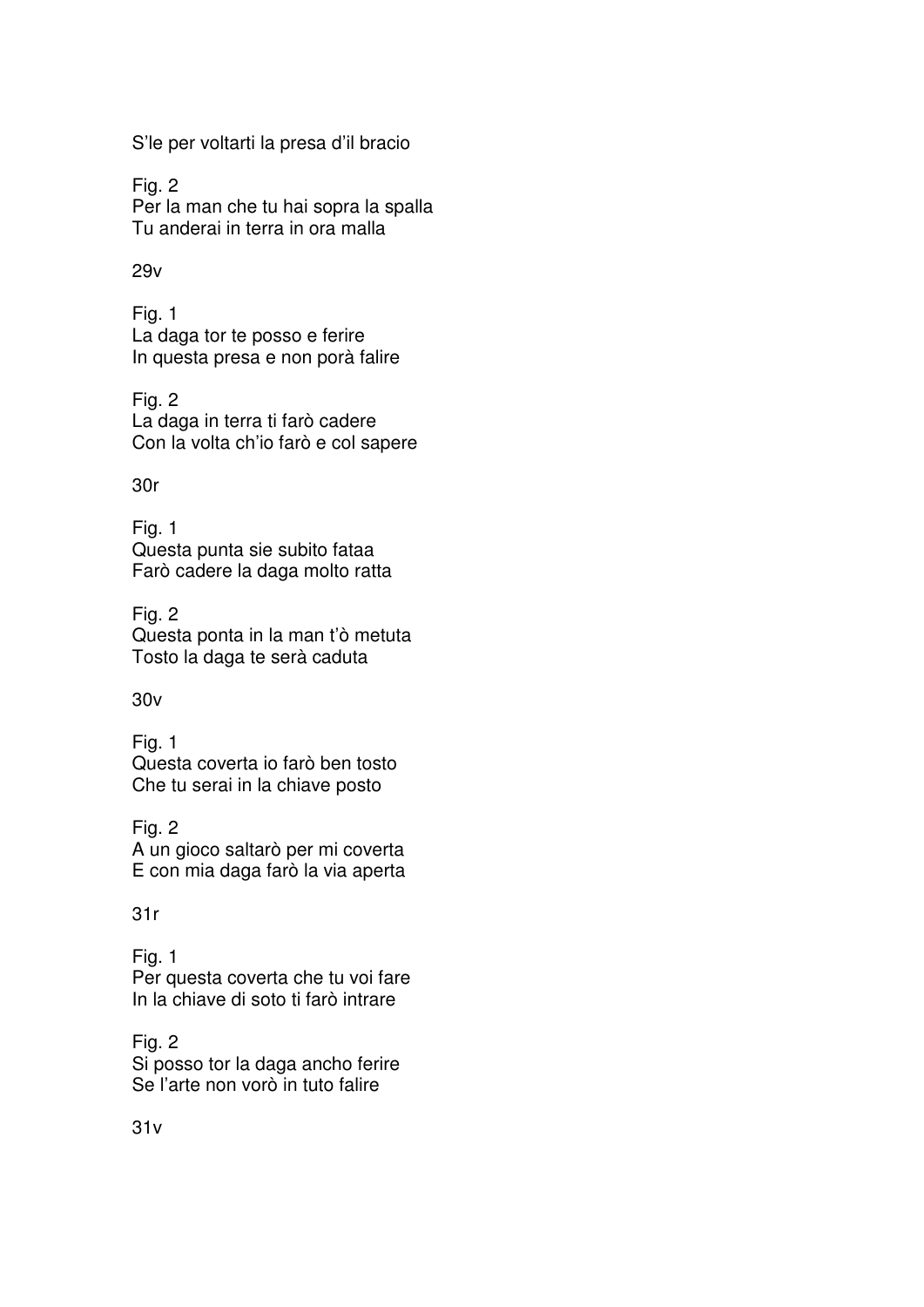Fig. 1 S'io carco la daga verso terra Con quella non me farai più guerra

Fig. 2 Qui cerco la tua man per lei feri(ri) Sotto la chiave te farò veniri

32r

Fig. 1 Questo incrociare che verso te i' facio Te metterò in la chiave con impaccio

Fig. 2 Questo ferire con lo pugno faccio La daga tua nel corpo te caccio

32v

Fig. 1 I' facio la coperta d'una mano Farò che tua daga anderà al piano

Fig. 2 Per lo modo ch'io t'ò preso non dubito Tu anderai in terra dico subito

33r

Fig. 1 Al modo ch'io te tengo so' disposto Romperte el bracio e la daga più tosto

Fig. 2 Tu vedi bene a modo ch'io te tegno Che tu e tua daga serà mio pegno

33v

Fig. 1 Io vedo questo gioco non me falla Ch'io rompa el bracio sopra mia spalla

Fig. 2 Per questo modo el bracio vo pigliare Per quella daga te farò serrare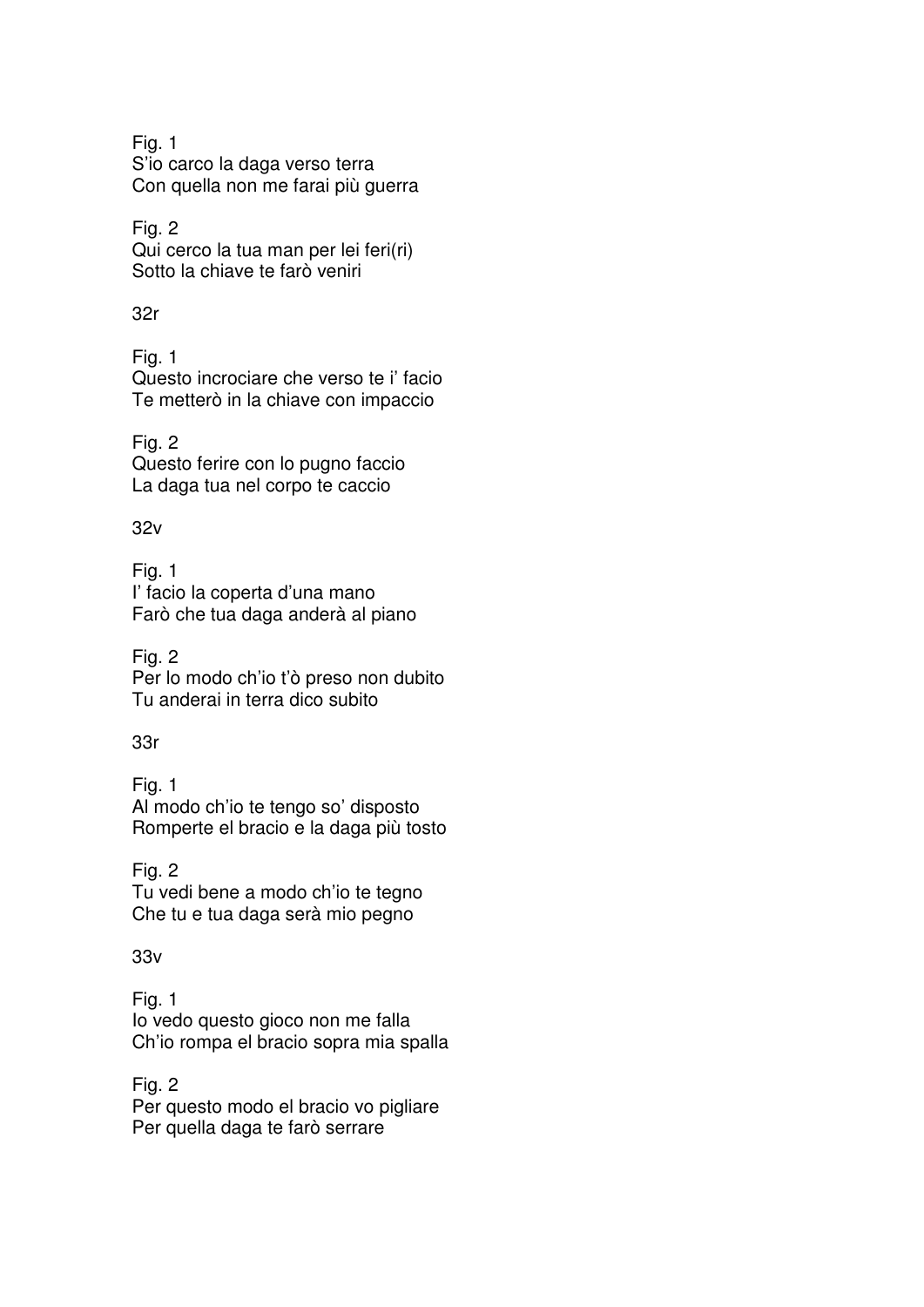Fig. 1 Vedi che sei astretto e in terra vai Rompo il bracio e la daga perderai

Fig. 2 A questo modo tengo e facio carco E posso poi seguiri el streto e largo

34v

Fig. 1 Io vengo a te con le braci incrociate E posso fare tuti i giochi passati

Fig. 2 Andarai in terra per man riversa Per questo gioco avrai la vita persa

35r

Fig. 1 Tu sei ne l'arte dico asai mal dotto Te trovarai in terra qui de botto

Fig. 2 Per questa presa io disse co' io t'ave Io son cierto che intrarai in la chiave

35v

Fig. 1 Io farò un carco a cquesto tuo cubbito Romperoti el bracio senza dubbito

Fig. 2 Questo è un guastare di bracio molto forte El dolor, che tu hai mal el comporte

36r

Fig. 1 Io t'ò messo in la chiave al tuo dispeto Perché non sei ne l'arte sì perfeto

Fig. 2 Co' la man drita ò fato cotal mossa

34r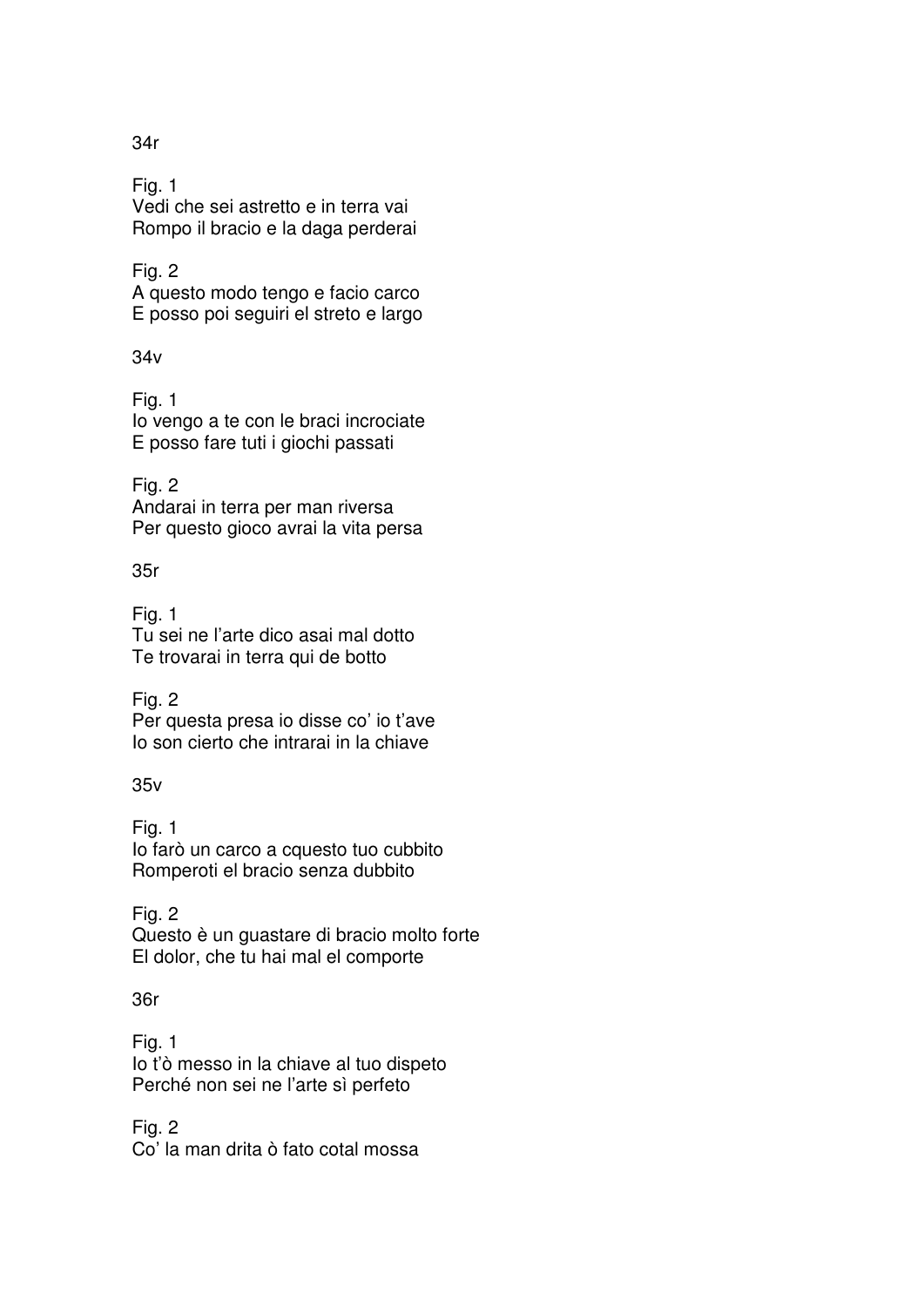Te farò ficar la daga nela cossa

36v

Fig. 1 Quando in terra serai ti porai dire Io non credea già così venire

Fig. 2 Questo è un metere in terra ch'è assai forte Volendo io tu poi ricevere morte

37r

Fig. 1 Io te tengo in modo al mio parere In terra anderai contra el tuo volere

Fig. 2 El ti bixogna puro andar in terra E con la dagaga non farai più guerra

37v

Fig. 1 Per lo passare fato soto el bracio In terra te porò con molto inpacio

Fig. 2 MESURA DE DAGA La longeza de la daga vol esere fin a el gomito con un taglio e dui cantoni, el manico vol esser d'uno somesso como apare la forma d'essa dopenta qui di sotto

38r

Fig. 1 Io mi difendo puro quanto poso Como tu traii io te verò adoso

Fig. 2 Como tu lance el colpo serà perso Rebaterò tua arma col riverso

38 v

Fig. 1 Io sono in guardia col bon man dirito Io me tu lance intenderaii lo scrito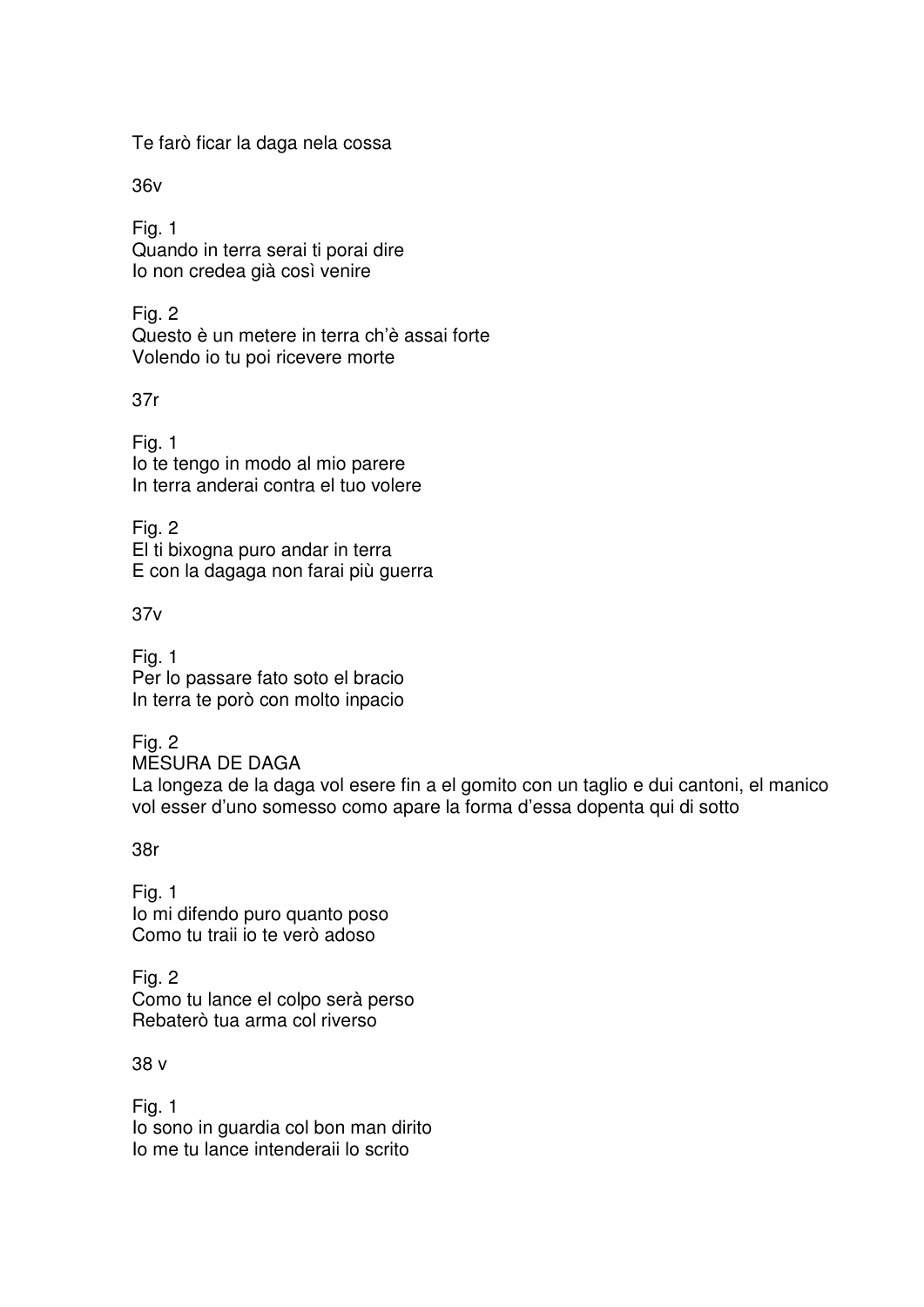Fig. 2

Seguitando l'opra precede alcuni partiti de daga como seguita: bixogna considerare l'ato la presa el principio el finire, per volere intendere el modo: avixo e quanto sia l'ingiegno de l'humana natura e però ognuno che sia pratico nell'arte porà intendere tutti gli altri dopinti e posti in questa mia opereta e prima de spada, aza, lanza e daga.

In tutte le pagine seguenti, a partire da 39r:

Fig. 1 Partito de daga

Fig. 2 Finiri del partito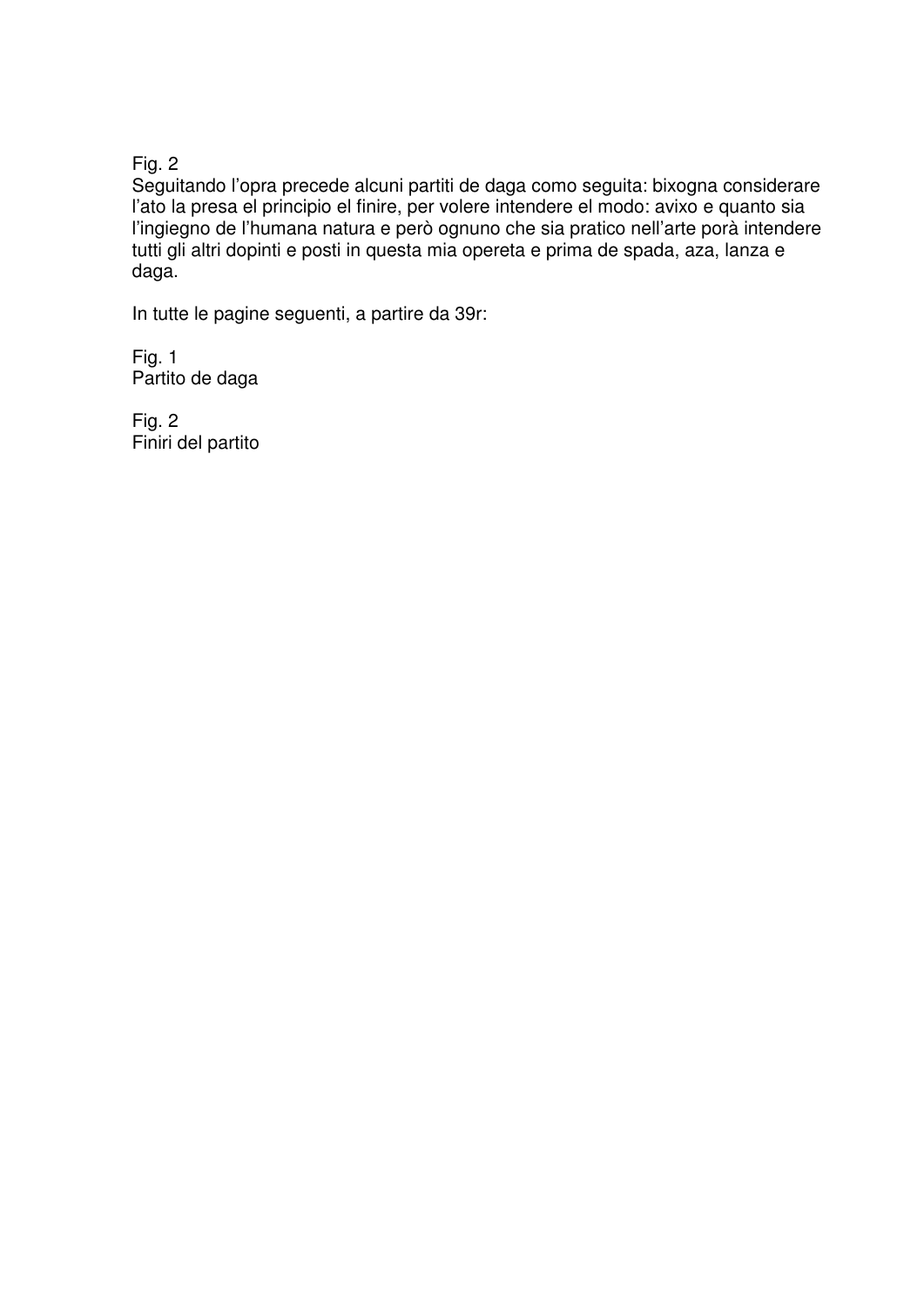# **GLOSSARY**

In the following analysis a specific terminology, typical of historical fencing, is someimes used. It is borrowed from authors of the early Renaissance, such as A. Marozzo, A. Manciolino, G. Dalle Agocchie. G. Di Grassi, C. Agrippa, and it has the peculiarity of being very clear and precise.

Therefore we have decided to include a short glossary.

### ABBREVIATIONS

Right/Left – fencer on the right / on the left r. / l. – abbreviation of "right" and "left"

#### THE SWORD

True edge/False edge - the true edge is the one which looks to the ground keeping the sword in hand in the most natural way, and it is the edge with which it is more instinctive to strike; the false edge is the other edge of the sword, the one which, with the sword in the same position, looks up.

Manciolino, Book I, page 10: "And because the sword has two edges; the one which looks at your enemy is called the true edge and the one which looks at you is called the false edge".

Viggiani, Book III page 55: "You know very well what true edge and false edge are, that when having the double edged sword by your side, the edge that looks down is the true edge, the one that looks to the upper parts of the body, to the air, is the false edge".

Strong, medium, weak of the blade – They are the three parts of the blade, respectively, the one near to the hilt, the one in the middle and the one near to the point.

THE BLOWS

• Blows – they are the different ways through which you can hit with a side arm, and they can be divided into cuts and thrusts.

Viggiani, Book II, pages 55/57

• Half blows – they are blows which do only half of the way of the normal blows and they are usually used for the techniques in half-time, or in order to parry with a countercut.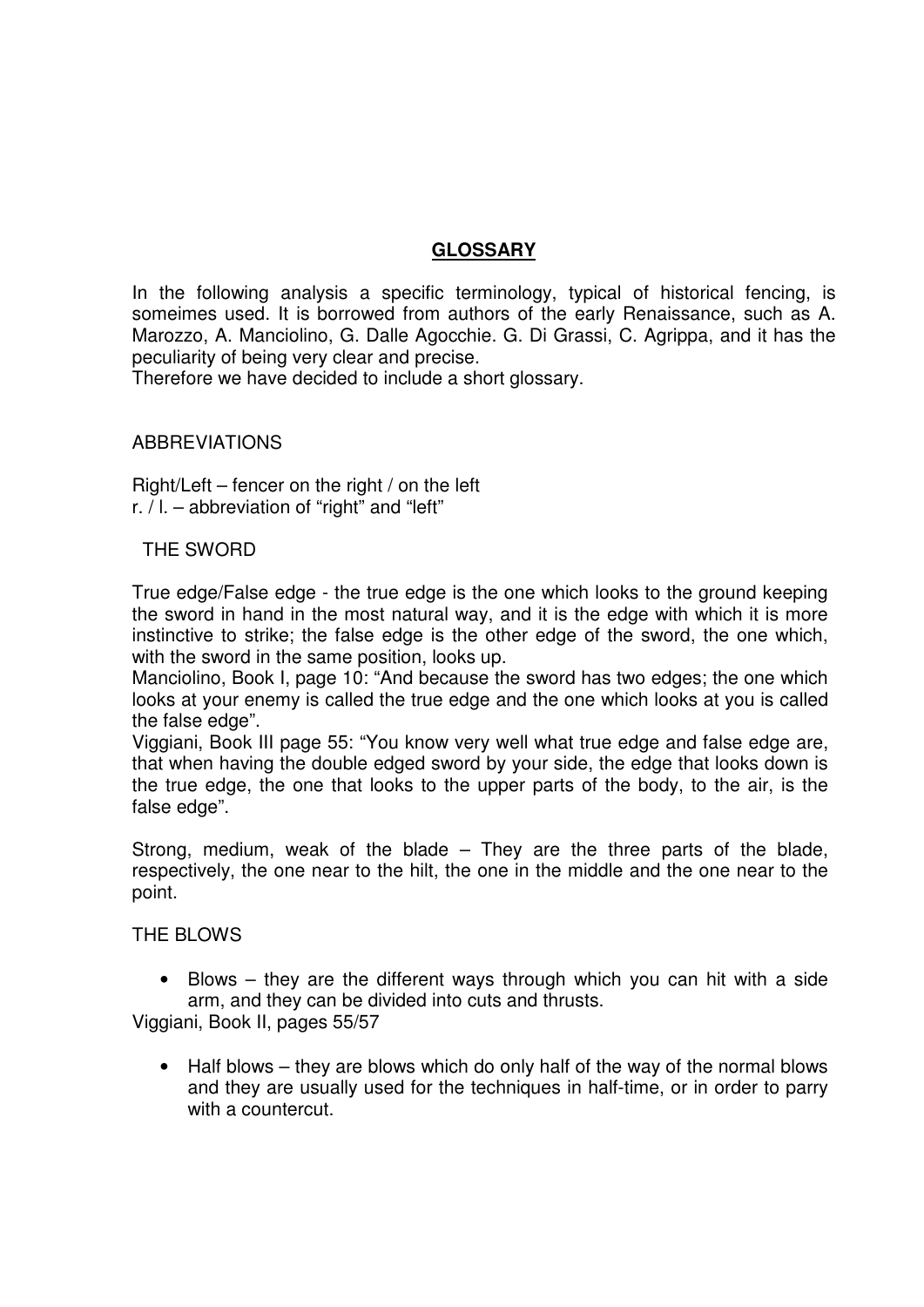- Cuts blows which are made with the edge of the sword. They can be divided into blows of the true edge and blows of false edge, and into mandritto cuts, which go from the right to the left side, and roverso or rovescio cuts, which go from the left to the right side. They can also be……………
- Dritto or Mandritto cuts (Fiore dei Liberi, Vadi, Marozzo, Manciolino ecc) they are blows which go from the right side to the left side of the fencer who is throwing a blow (it does not matter if they are thrown with the right or the left hand, in case of left-handed people or in case of use of a secondary weapon).

If the term is used without any specification it is supposed to be a sgualembro or a tondo.

Manciolino: "If you will throw your enemy a blow… wherever you want to, if the blow is thrown on the left parts of the enemy it is called mandritto".

Viggiani, Book III, pages 55/56: "…all those blows which arrive from the right parts of the person, with the right foot forward, and the left as well, they will all be mandrittos, having their start from the right parts, as well as from the upper to the lower side; and from the lower to the upper side; & they will have their end in the left parts."

• Roverso or rovescio blows (Viggiani, Fiore Dei Liberi, Manciolino, Marozzo): blows which go from the left side to the right side of the one who throws them (it does not matter if they are thrown with the right or the left hand, in the case of left-handed people or in case of use of a secondary weapon).

If the term is used without any specification, it is supposed to be a sgualembro or a tondo.

Manciolino, Book I, page 56; "if you will throw that (a blow)... in his right parts, be it either lower or upper blow, you will call it roverso blow."

Viggiani, Book III, page 56: "…& all those blows which come from the left part of the waist, & they are thrown to the right parts, upper or lower, they will be called roverso blows."

"…& it is called roverso blow because it is born from the reverse part of the mandritto blow."

• Fendente: vertical downward stroke (Fiore Dei Liberi, Manciolino, Marozzo, Viggiani) – it is a cut blow which go downwards from above.

It can be a mandritto blow (which is charged from the right shoulder to the head or the left shoulder of the enemy) or a roverso stroke (which is charged from the left shoulder and goes to the head or the right shoulder of the enemy).

Not all the authors use this kind of division: Manciolino, Book I, page 10: "And when raising the sword between those two blows (dritto and rovescio) that's to say straight with the point turned downwards, this blow will be called Fendente."

On the contrary Fiore Dei Liberi and Vadi make use of the division between dritti and rovesci, but in their treatises each blow which goes from above downwards is called Fendente, avoiding every division between fendente and sgualembro (see also in the Flos Duellatorum the representation of cuts).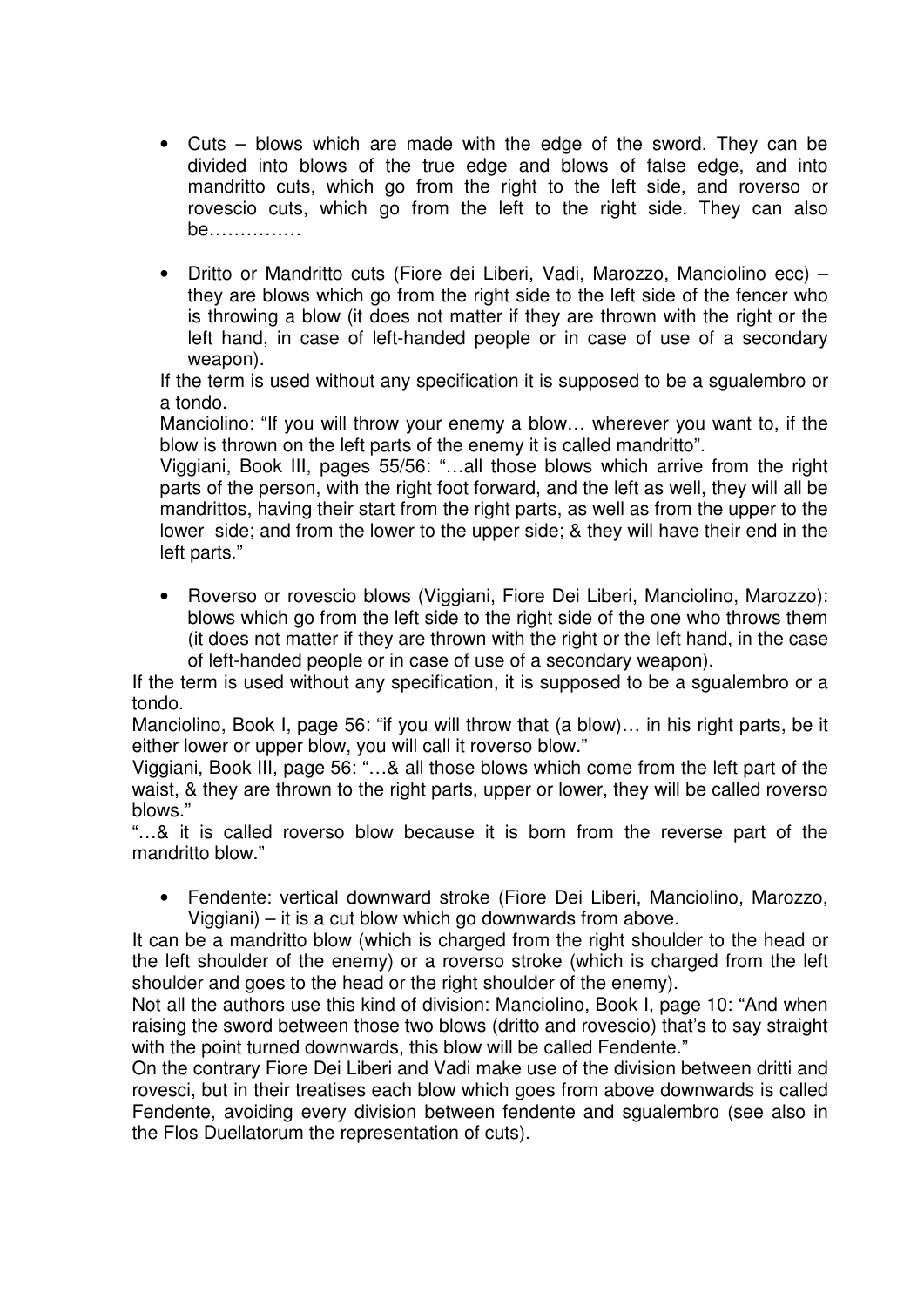• Sgualembro (Dalle Agocchie), sgualembrato (Marozzo, Manciolino) – it's a diagonal blow which goes from the upper right side to the lower left side (sgualembro diritto) or from the upper left to the lower right side (sgualembro rovescio).

Manciolino, in his chapter about blows, doesn't make any difference between sgualembro and tondo, but those cuts are simply called "mandritti" or "riversi".

It can be easily supposed that the other authors do the same, when they talk of dritto and rovescio without any further specification.

- Tondo (Marozzo, Viggiani, Dall'Agocchie) or Mezzano (Fiore Dei Liberi), Volante in Vadi (with the difference that the Volante rovescio should be thrown with the false edge for Vadi, contrarily to the other authors)  $$ horizontal cut blow, diritto or rovescio.
- Ridoppio it's a blow which goes diagonally from the lower to the upper side (Marozzo and Dalle Agocchie) with the true edge: the dritto ridoppio goes from the right lower to the left upper side, and the rovescio ridoppio goes from the left lower to the right upper side.

On the contrary Viggiani calls it "sgualembrato ascendente" (ascending squalembrato).

• Tramazzone, stramazzone (Vadi, Manciolino, Marozzo) – it's a blow which is thrown with a "mulinello" (moulinet) of the wrist (called by several authors "hand knot") which can have an inclination that goes from a fendente to a tondo.

Dall'Agocchie: " tramazzone is the movement you do with the knot of your hand, like a moulinet."

Manciolino: "tramazzone, the movement you do with the knot of the hand that holds the sword, the one that goes from the lower to the upper side doing a moulinet (unknotting is the word actually used by Manciolino) near to your left parts like with a fendente" (Manciolino describes only the tramazzone mandritto because in that specific point he speaks of the sword and the buckler, preventing the last one from throwing a tramazzone roverso).

Marozzo, chapter 93: "…you'll throw a roverso in the action of a moulinet: that's to say a roverso tramazzon…".

• Falso, Rota (Vadi) – it's a cut blow which goes diagonally from the lower to the upper side, with the false edge: the falso dritto goes from the right lower to the left upper side, the falso rovescio, or manco, goes from the left lower to the right upper side.

Manciolino does not make any clear difference between the falso and the ridoppio, but we suppose that it happens because he always throws his blows with the false edge when he throws upwards from below; he also makes a difference between true edge and false edge (see) and he talks of false edge parries, or "to parry with a falso".

Manciolino, Book I, page 10: "…every single blow that you throw from the ground against the face of your enemy, it doesn't matter if from your right or left side, it will be called Falso".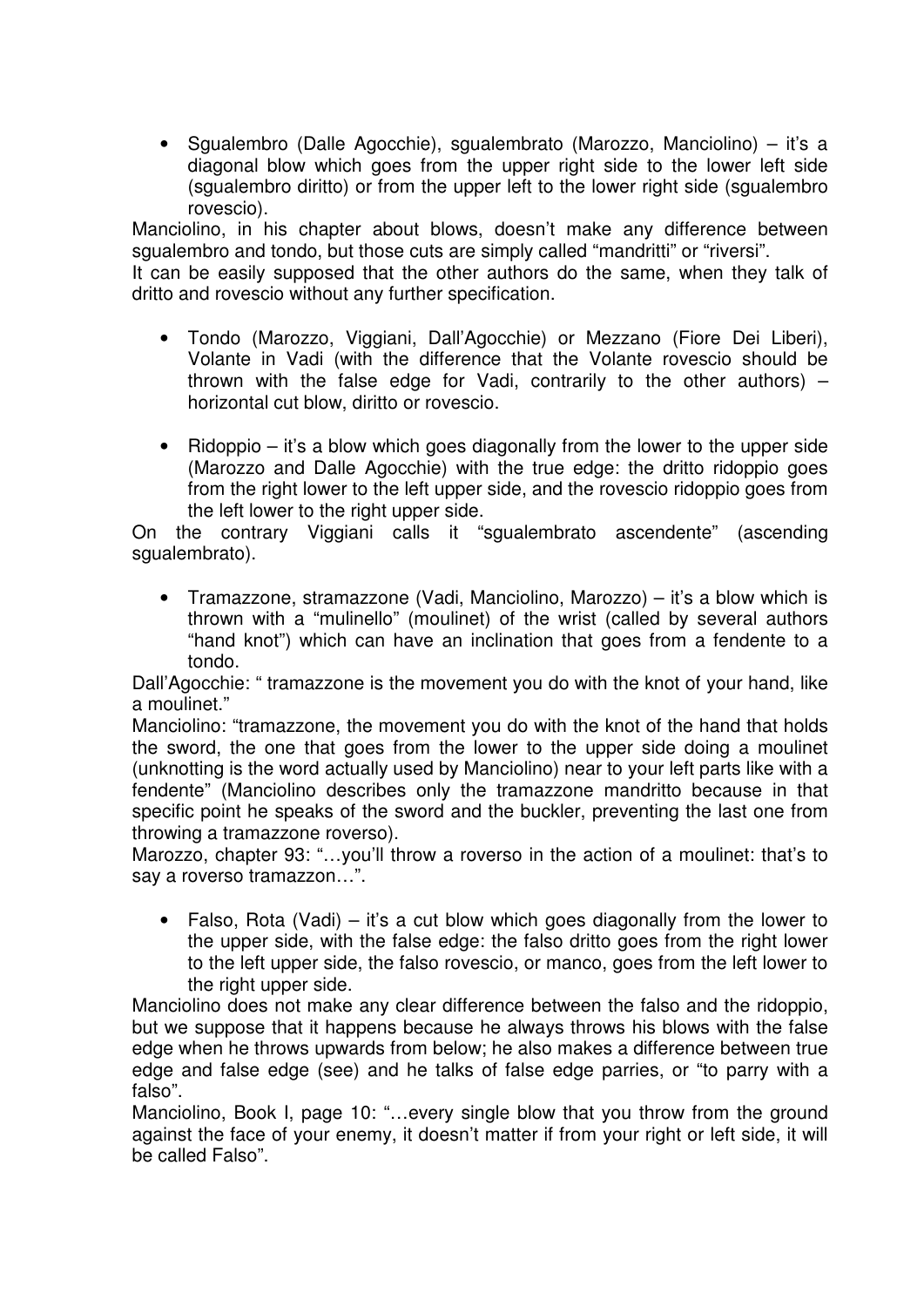Viggiani, Book III, page 57: "…And if you will be wounded with the false edge, it will be added the specification "falso" to all the other names, saying falso mandritto, falso rovescio, falso mandritto tondo, falso mandritto sgualembrato, falso fendente, & therefore "falso" will be added to every name".

Even the "sotano" of Fiore Dei Liberi, doesn't make any difference between the true edge and the false edge cuts, while the "rota" of Vadi seems to be made only with the false edge, and he does not consider rising blows with the true edge.

Montante – a blow which goes vertically upwards from below, with the false edge.

Manciolino, Book I, page 10: "… it is called montante because it is thrown vertically from the lower to the upper side with the false edge, to Guardia Alta (High Guard, see it represented in Marozzo's treatise).

• Thrusts: they are blows thrown with the point of the sword and they are diveded into dritto or rovescio thrusts, descending, (called also sopramano, overhand), "ferme" (horizontal thrusts) or ascending (called also sottomano, underhand).

Viggiani, Book III, page 57: "If one will wound with the point, or with the dritto thrusts, it will be called "punta diritta" (dritto thrust), or from the left parts , it will be called "punta rovescia" (roverso thrust): if the "punta diritta" goes from the upper to the lower side it will be called "descending dritto thrust", or if it goes from the lower to the upper it will be called "ascending dritto thrust", or "punta diritta" (straight thrust), finish it in the right part of the body, or in the left one: if it goes directly it will be called "punta ferma diritta" (horizontal straight thrust): it is not the same of the roverso thrust."

• Stoccata – ascending dritto thrust. Viggiani, Book II, page 57: "…the punta diritta can go from the upper to the lower side… or viceversa, it will be called ascending dritto thrust or stoccata …"

On the contrary Manciolino says that stoccata is a synonymous of thrust.

Manciolino, Book I, page 10: "Stoccata, that's to say Thrust." And also, ibidem: "And if you will push the point versus the enemy the blow will be called Stoccata, either with the right foot or the left one, either sopramano or sottomano."

• Imbroccata –dritto thrust sopramano, i.e. descending; Viggiani calls it "Colpo Magno" (Great Blow) (Book III, page 73).

Di Grassi, page 29: "The most safe blow that one can throw is the imbroccata; it must be in direct line and must end in "guardia bassa" (low guard)…" (see also Di Grassi's representation of the High Guard at page 18, that is the starting position for an imbroccata).

• Falso impuntato – punta infalsata (falso thrust), it's an ascending diagonal false edge blow that becomes an horizontal thrust: Marozzo, chapter 93 "you'll push with a "ponta infalsata": that's to say turning the wrist throwing a rovescio against the enemy and when you will throw the rovescio I want you to protect yourself, that's to say thrusting the point versus the face of your enemy..." and chapter 95: "... you'll throw a falso impuntato ...".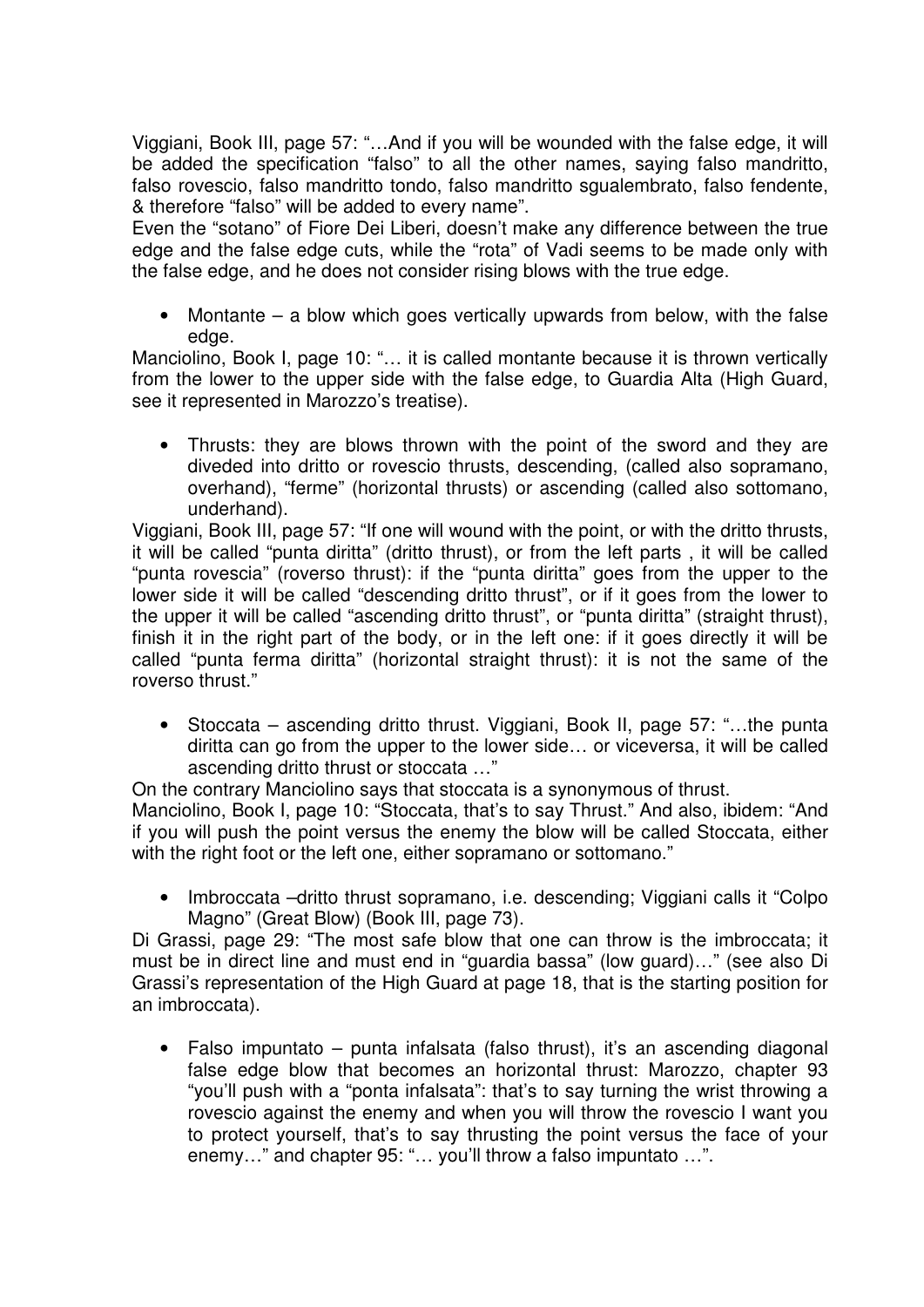• "Punta in atto di montante" (montante thrust) – it is similar to the "falso impuntato", but the edge blow is not a falso but a montante: not diagonally ascending but vertically ascending.

### THE PARRIES

- Coverta (Cover) generic word which stands for "defensive action", such as a parry, any kind of blade displacing action or even a voiding movement.
- Parata di croce, incrosare (Cross-parry, crossing, in Flos Duellatorum and Vadi, then in Agrippa) – it's a parry which blocks the opponent's blow, and it's done with the true edge of the forte of the sword, if possible even against the forte of the enemy. The two swords must form a cross (for example a vertical blow and a horizontal parry or viceversa). Usually that parry takes the form of a counter-cut: to the cut of the enemy corresponds a half-cut of the defending fencer, thrown to the opponent's sword to stop it. In fact some strength is needed to stop a cut thrown with a real sword. However, a fencer must always be careful not to take his sword too far from him, that's why the counter-cut is always a half-cut, very different from a normal cut aimed to the opponent's body, thrown with the arms extended and with strength.
- False edge parry  $-$  it's a parry which displaces the blow of the opponent pushing it out with the false edge of the defender's sword. It's the most known parry of the traditional Bolognese School (Marozzo, Manciolino, Dalle Agocchie).
- "In piovere" parry (rain-parry)  $-$  it's a parry that puts the point of the sword downwards while raising the hand before crossing the opponent's blow. The parry is made in a position similar to the XIX century sabre Hanging Guard. Di Grassi, page 120: "…when defending the high cuts or thrusts with the sword that goes towards the ground; it's done when while, defending, one raises the hand, thrusting the point of the sword down…".

### FOOTWORK

- The step, or full step. Like in a normal walking step, you put ahead the foot that was previously behind. Here, however, you change the side of your body with which you face the opponent, passing from one guard to another.

- The lunge. A known fencing movement, in which you extend the leg behind pushing ahead the other one. In Medieval and Renaissance fencing usually lunges are not so long, so extreme like in modern fencing, but they are a shorter and more prudent movement.

- The half-step. Any kind of movement in which you advance without changing the foot that is ahead.

There are two kinds of half-step.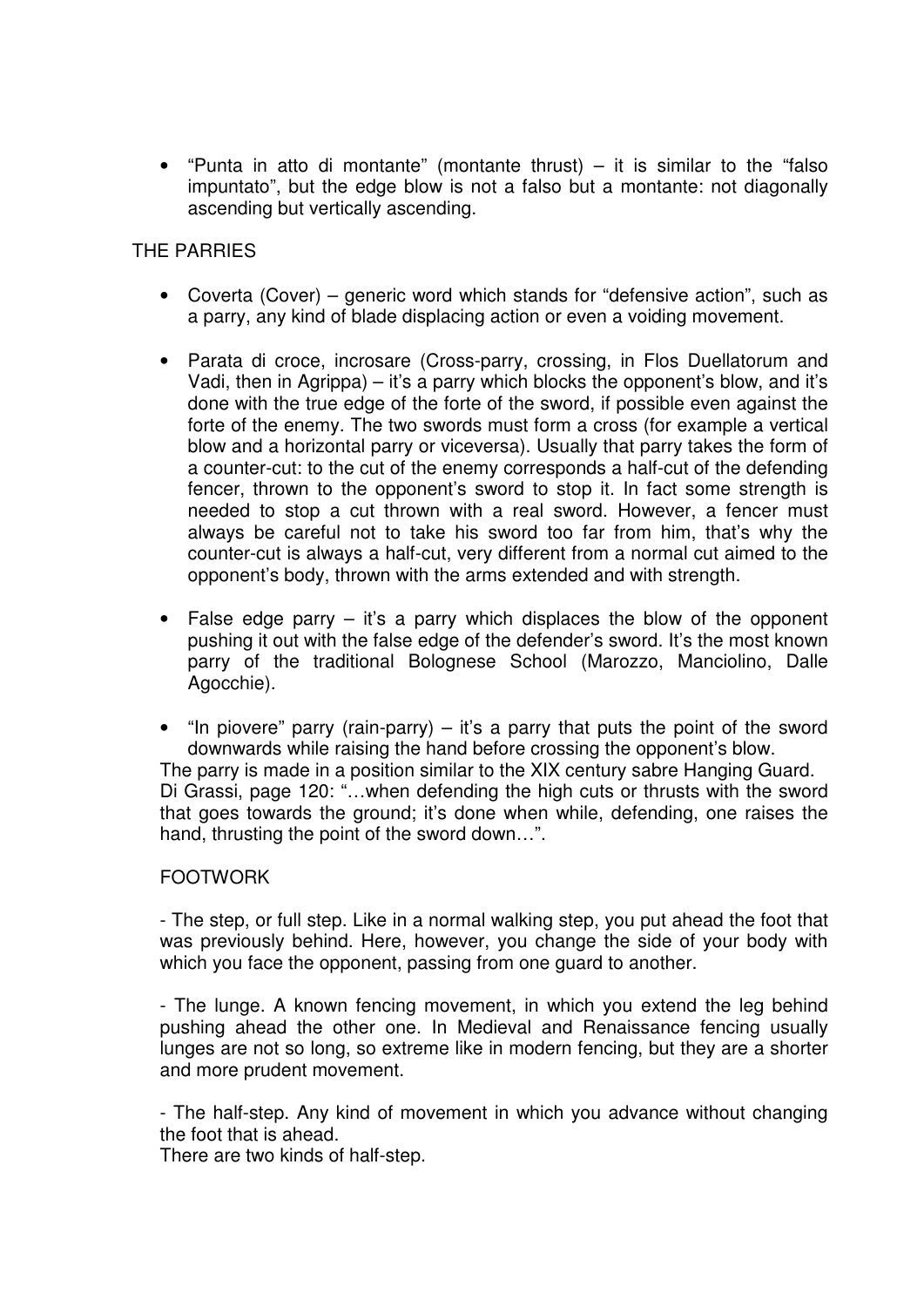The first, that we call "Medieval" is exactely like a modern fencing step, i.e. a short lunge in which the back foot doesn't stay firm but follows the other, recovering the original guard position. It is used by Fiore dei Liberi and Vadi. The second, that we call "Renaissance" half-step is much used by the Bolognese school: you bring the back foot ahead close to the other one, then you bring the front foot ahead, recovering the original distance between both feet.

- The side-step (and side half-step): it is a diagonal step, in the direction of the leading foot: to the right if you step with the right foot and viceversa.

- The cross-step (and cross half-step): it is a diagonal step on the direction opposite to the leading foot: to the left if you step with the right foot and viceversa.

In order to keep a good balance during this difficult step, the fencer puts his foot on the ground perpendicularly to the direction of the step, i.e. side-ways, and puts all his weight on it before going on with the following step.

In fact you can't stop on a cross-step, it is a purely transit step, to which another step has to follow immediately.

### TIME

• (Fencing) Time – it's the time used to throw a blow starting from a guard and finishing in another one.

Viggiani, Book III, page 64: "…while throwing a mandritto, a rovescio or a thrust, you are in guard: when you have thrown the blow you're in another guard: the time that passes between the two blows is a time: that's because that blow is a continuative action and it's in one time…".

• Mezzo tempo (half time) – it's the time which corresponds the half blow. It is said that one wounds in mezzo tempo when you hit the opponent while he's throwing a blow himself, and before he can hit with it.

Viggiani, BOOK III, page 64: "…and a mezzo tempo will be…a half rovescio, a half mandritto. And every little moving of the person is a mezzo tempo…when the adversary tries to thrust…he should wound the enemy in the half of his (the enemy's) blow with his own half blow: most of the times you'll wound in half time with a half blow.

### **MEASURE**

- The first measure is the starting or guard measure, when both fighters are still in their guards, and anyone of them would need a full step to hit the other.

- The next is the measure of the "crossing at the sword's point", or standard wide measure, where a contact between the blades can be established, and it is possible to hit with just a lunge or half-step.

Its classic form, that we find in the Flos Duellatorum (19B pic. 1 in the Pisani Dossi manuscript), derives from an attack, when the defender parries stepping back.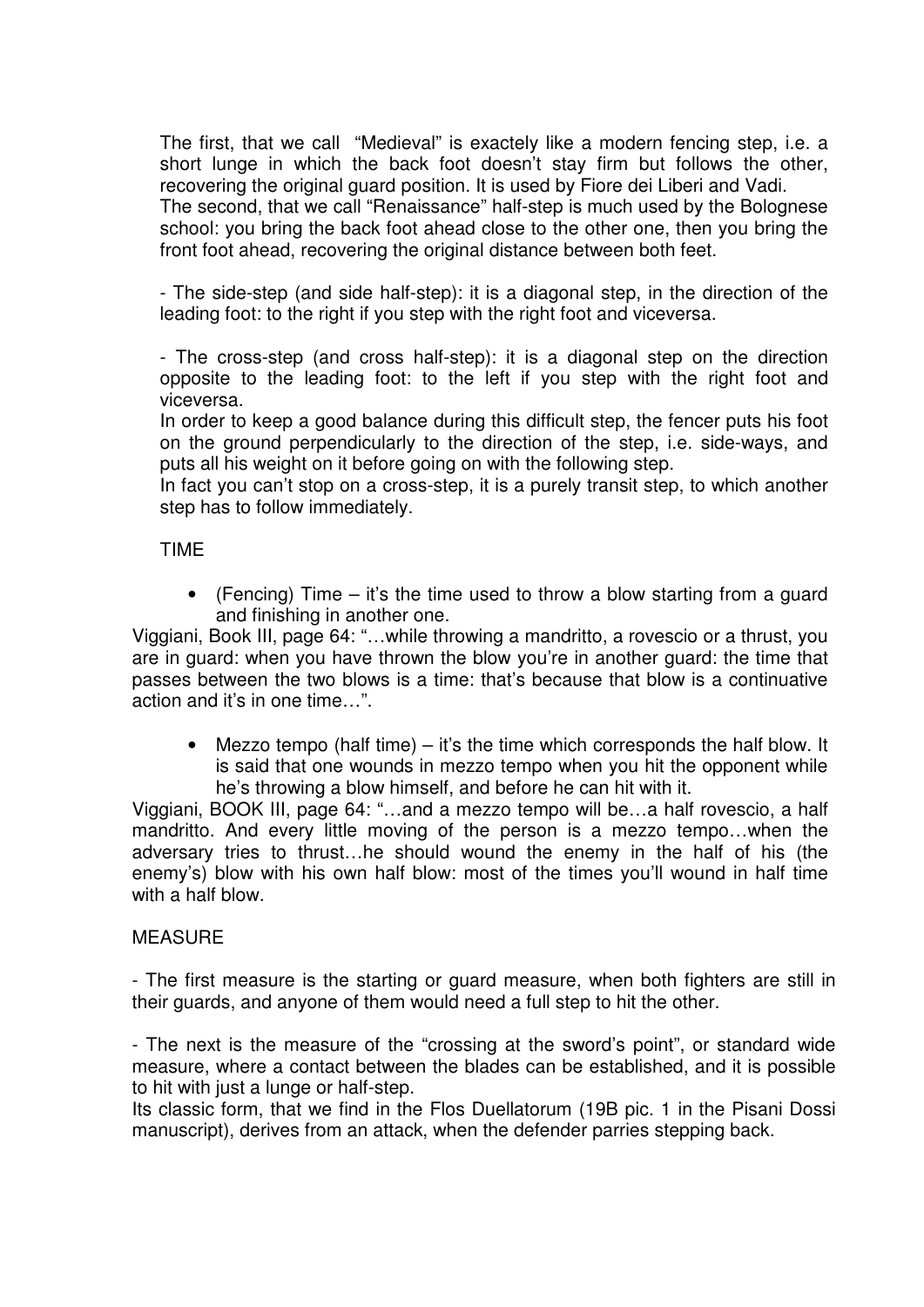In later texts, Marozzo etc., we can find lots of techniques made starting in this measure without any crossing of swords.

In those cases, without leaving our starting guard, we slowly gain ground until we arrive to this measure from the .

- A very important measure is the half-sword (mezza spada) measure, from which we can hit without any footwork (also, we can kick, take the opponent's blade etc.).

The most natural way to come to the half sword is a simple cross-parry, in which the defender doesn't move at all, and this is what we usually see in the Flos Duellatorum. In the Bolognese school it may come out of a light binding blade contact followed by a lunge or half-step.

All the measures indicated until now constitute the "gioco largo" (wide play).

- The "gioco stretto" (close play) is a closer measure, where we can grasp the opponent's hands or arms, we can hit him with pommel blows or wrestle with him, we make trips etc.

We can easily come to the close play from the half sword, closing on the opponent with a step, half-step or a lunge, but we can also find ourselves directly in the close play if the defender steps ahead while parrying.

# **TECHNICAL ANALYSIS OF THE TEXTUAL PART OF VADI'S TREATISE**

### **1 - Vadi's fencing principles.**

### **I. Footwork**

The first information that Vadi gives is about footwork. The fencer should offer the flank (galone) to the opponent while advancing or coming back. The attack should start from the side to which the fencer is turned: with the advanced left flank one throws a dritto, while if the right flank is turned to the adversary the first blow will be a rovescio (III;16-21).

It is obvious that there will be a perfect coordination between the blows and the steps. While throwing a rovescio one will advance with the left foot stretching the right leg, while when throwing a dritto the right foot will advance  $(X; 41; 56)$ .

The correct footwork making parries will be the contrary: when stopping a rovescio the right foot will remain ahead, when stopping a dritto the left foot will remain advanced. This method is useful for the "close play", because it is propitious to the left hand grips (XI; 17-20).

Always short (and watchful) steps should be taken (X; 9-12).

### **II. Blows**

There are seven different blows: two fendenti, two volanti, the rota (two ascending blows) and the thrust. The first three couples are cuts and they are divided into dritti and rovesci by the side they are loaded: from the right side the dritti ones and from the left side the rovesci. The dritto blows are thrown with the true edge, while the rovesci with the false edge, with the exception of the fendente, which always needs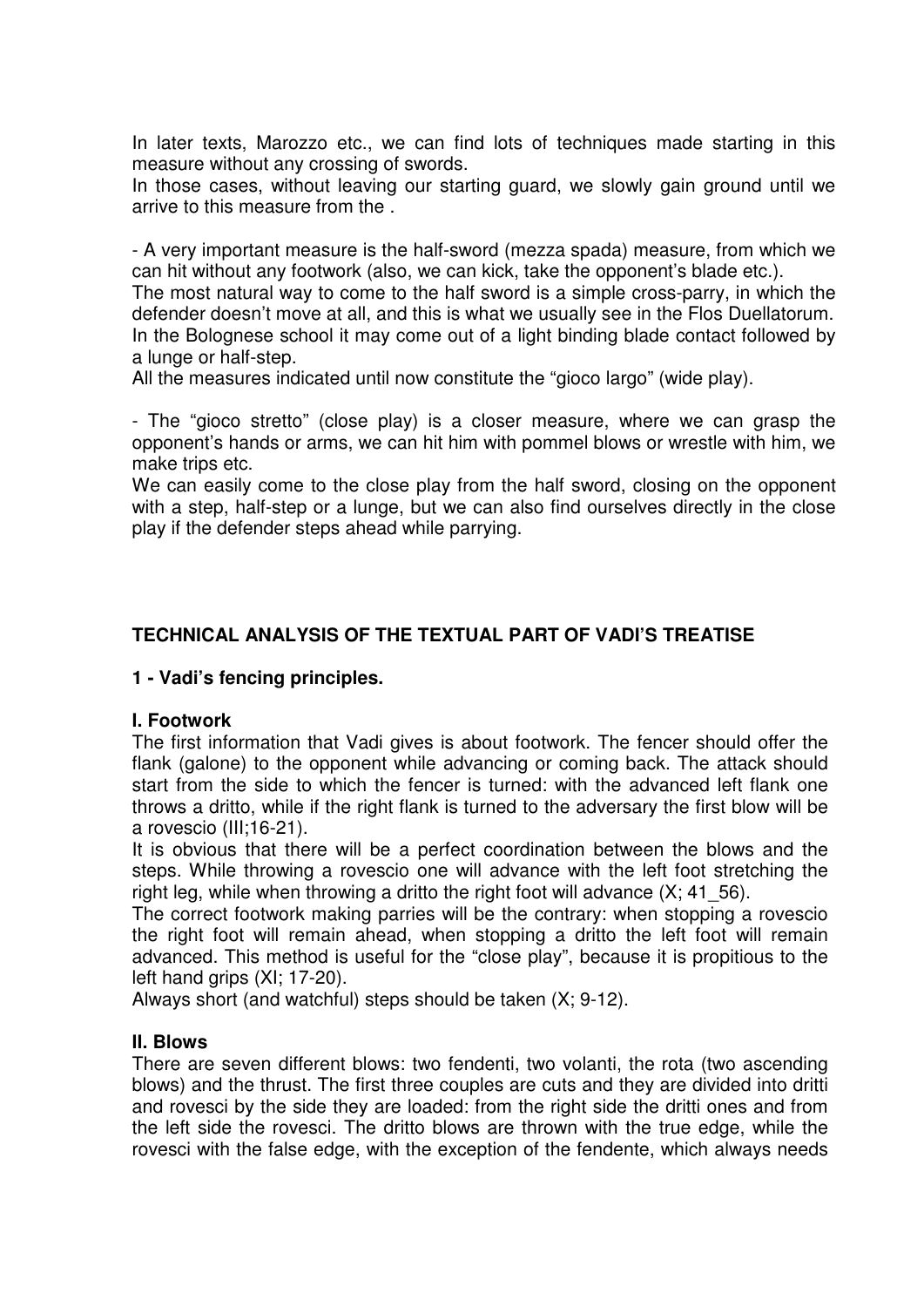the true edge (V; 4-9). Another difference concerns their function while fighting: the dritti are mostly defensive blows while the rovesci are above all offensive (III; 10-12). Vadi shows the peculiarity of each blow, even if sometimes he simply reports whole lines of the Flos Duellatorum.

The fendenti (downward blows thrown with the true edge) have as their target the head of the enemy and they are able to break into the parries executed from the low guards thanks to their strength. They will be more dangerous if alternated with the rota (upward blows thrown with the false edge). The fendenti can break any guard and they are quite safe for the fencer because he is never discovered until the end of the action.

Referring to our Glossary here above, Vadi's fendenti include our fendente and our sgualembro blows, i.e. any blow that goes downwards, be it vertical or diagonal.

The natural conclusion of the dritto fendente is the "posta de denti de cinghiare", while for the fendente rovescio is the "porta di ferro piana terrena" (VI: 1-12).

The blow which originates from these two guards is the rota, that is more effective if mixed up with other blows, in particular with the fendente dritto, as Vadi underlines. The preferred targets are the arms and the hands of the enemy, which are the parts of the body to which the "mezzo tempo" blows thrown with the false edge usually aim (VI; 13-21).

The volanti are mezzani blows, corresponding to the "tondo" blows of our Glossary, which start from the flank of the fencer and stop on the opposite side. Their target is all the body from the knees to the head. The volanti have the peculiarity to be opposed to the thrusts and the fendenti, warding off their attach. This part of the treatise could be also read in the opposite way, but our interpretation is supported by the following lines of the Flos Duellatorum, where there's an evident reference to this kind of blows used as parries against the trhust (VI; 22-27): "E rebatemo le punte fora de strada" (and we hit the thrusts pushing them out of their way).

The thrust is considered a lethal blow which is able to divert the guards of the opponent thanks to ita dangerousness and rapidity (VII; 1-7). The main disadvantage of this blow is the possibility of being intercepted by a cutting blow, with the consequence of a slow recovery of the weapon. That danger does not exist in the cuts because they keep the original trajectory thanks to the high kinetic energy. That's the reason why the author suggests to withdraw quickly the point when a thrust does not hit the target (VIII; 1-24). The thrust can not be used in a fight with several opponents because of its low recover (IV; 73-76).

Vadi mentions also the stramazzone and the roteggiare. The first one is a fendente moulinet, with a rotation of the wrist, that Vadi makes keeping the arms always extended ahead in front of the fencer's face, never leaving the line of attack (X; 13- 16). The "roteggiare", called also "rotare" or "rota" is a succession of moulinets. After having read the sixth chapter one can presume that it could be a sequence of fendente rovescio–rota dritta- fendente dritto- rota rovescia that can start again from its end because each blow is the natural charging of the following one (XV; 1-12).

In the position of guard or when he's throwing a blow the fencer should always remember that the sword has to be kept near the body, protecting it; moreover it is a good rule to keep the sword towards the face of the enemy in order to intimidate him (XVI; 1-12).

### **III. Parries.**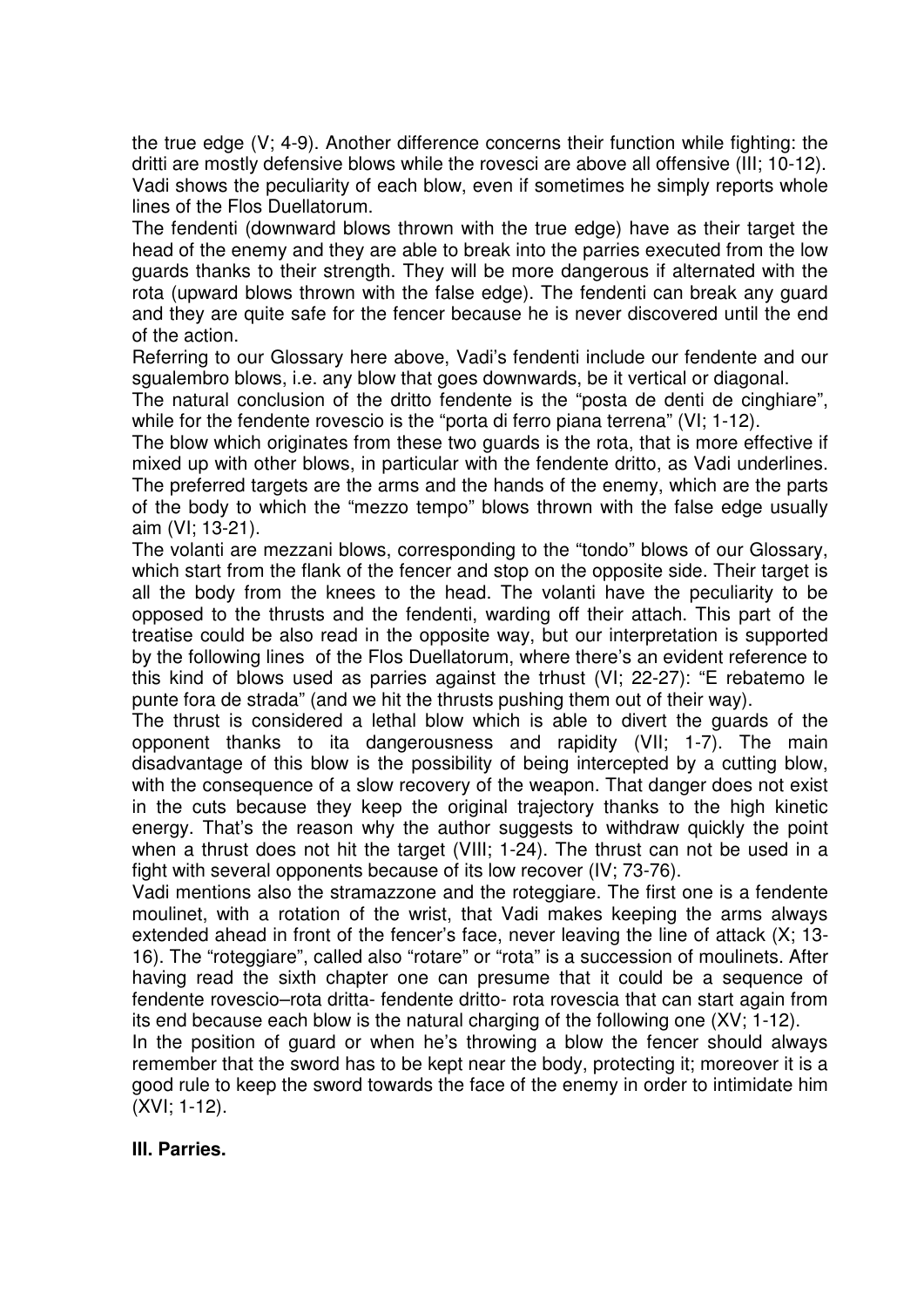Vadi's methods of parrying are three. The first and more explicit one suggests to parry the blows of the adversary with a direct fendente to the opposite blade. In case of a fendente or a rota the swords will cross up or down, while the volanti and the thrusts will be turned towards the ground. During that action Vadi advises to force the opponent's guard when the blades are in contact, in order to gain some time for the risposte (XI; 11-16).

The second method of parrying has its origin from the low guard. From that position one raises the sword to cross the opponent's one. Vadi stresses the possible dangers of this action, because these parries have not enough strength to contrast a powerful fendente (VI; 4-6; 28-33).

The third method is useful while parrying thrusts and fendenti, and it is executed throwing a volante to push the blade of the opponent out of the fencer's side (VI; 22- 24).

The ninth chapter is about the cross, and presumably the Author by "cross" means the cross parry. This action consists in stopping the blade of the enemy opposing our blade orthogonally with a countercut, creating a cross with the two blades. The Flos Duellatorum shows a similar interpretation and it distinguishes different kind of crossing: crossing at the sword point, at the half-sword and low crossing. They are also divided into "coverte" dritte (dritto parries, or covers) and "coverte" rovesce (rovescio covers). The nine verses of Vadi about parries are generic and consist in a praise of this kind of defense (IX; 1-9).

# **IV. Feints, time and measure.**

There are many verses talking about the "viste" of the sword, that's to say the feints, made to confound the adversary, who will not understand where our blow will be directed. The author admits his incapacity of explaining with words these actions (XII; 1-8).

A feinting technique, for example, starts from the measure of half-sword, and goes on throwing a sequence of blows towards a flank of the opponent, doing the feints on the opposite side. When the enemy will be losing his equilibrium, a blow is thrown to the side where the feints were made, ending with a grip (XIII; 1-8).

The "mezzo tempo", or half-time, is a fast blow thrust with a wrist turn, without charging. Vadi admits again his difficulty in explaining by means of only words his intentions (XIV; 1-8 and XVI; 13-17). There are two further examples of mezzo tempo: the first one is the already quoted stramazzone (X; 13-16) and the second is the mysterious volarica that wounds and parries at the same time hitting the opponent to the head with its good (or true?) edge.

There's a reference to the "tempo grande" (big time) considered one of the more effective fencing actions, that can penetrate the opponent's guards thanks to powerful blows (VIII; 28-33).

Measure: we can presume that the same measures of FdL and the Bolognese school are applied by Vadi, as it appears both from the text and the illustrations (see in the Glossary).

Vadi, like Marozzo and unlike Fiore dei Liberi, often comes to the half-sword or to the close play by means of trhusts from below, falso cuts or feinting motions that open the way to close on the opponent.

# **V. Measure of the sword.**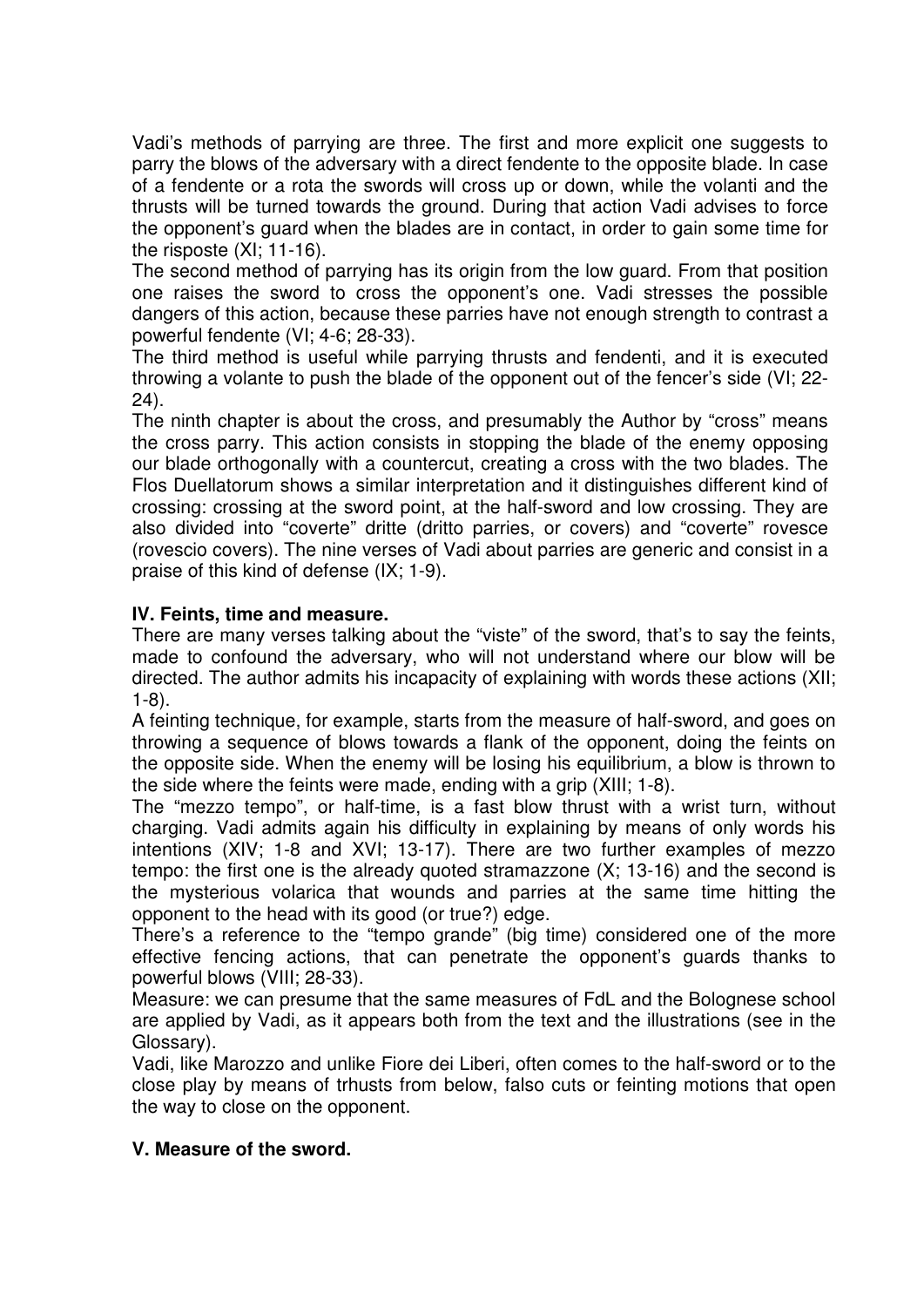The total height of the two hands sword must be the same of the fencer from the ground to the armpit. The round pommel should be apt to be closed in the hand, making the hold easy. The handle is high a span and the hilt has to be as long as the sum of the handle and the pommel, with a square section and the final part flat and sharp. The sword to be used in armour is similar but sharpened only four fingers from the point and with a pointed hilt and pommel (II; 1-20).

The sword must be light because with it the fencer should be able to wound and return into his guard (VIIII; 39-40), so that in a fight with several adversaries the fencer will have more chances to be able to take the sword in time whenever it is needed (IV; 67-72).

In a duel, the fencer should check that his sword and the one of the adversary are identical avoiding that the enemy obtains the advantage of a longer sword (IV; 31-34 and 55-60).

# **2 - The two hand sword techniques of the treatise.**

In this section we analyse the individual techniques of the two hand sword in the first part –the textual one- of the treatise. The Roman numerals refer to the chapter of the original text, and the cardinal numbers to the lines. The text between the square brackets does not come from the treatise, but it represents an (uncertain) hypothesis that comes from the sequence of the described technique.

It is important to stress that these techniques in general are maybe more similar to the two-hand sword play of Achille Marozzo than to the techniques of the Flos Duellatorum.

In particular FdL almost always comes to the half sword and to the grips after a cross-parry, while both Vadi and Marozzo often approach with a false edge cut or a thurst from below, and both make much use of the feint to open the way for a grip.

# 1) III; 31-36

Following a cross parry (probably a mandritto), without going out from the line of attack ("non vadi però for de strada") and covering himself with his own arm, the fencer throws a thrust to the face of the opponent. It is the description of a simple parry and risposte (see FdL 19 b I-II).

To the thrust some cuts and a grip may follow, also as indicated in the second technique here below.

### 2) III; 46-48

After a rovescio cross parry, the fencer goes out from the line with an external left step throwing a mandritto. While crossing the blades it is necessary to lift up the pommel and to lower the point, leaving your adversary sword to pass from the right to the left on his own head. The right external step has to be simultaneous to this action so that the blade of the opponent can go out from the fighting line. The Flos Duellatorum includes the same technique from a mandritto parry (20A pic.3 and 4), although in the Getty manuscript the text describes the same action that we have here (the images, however, illustrate the same action of the Pisani Dossi). The action can end coming to the "close play" and executing with a grip.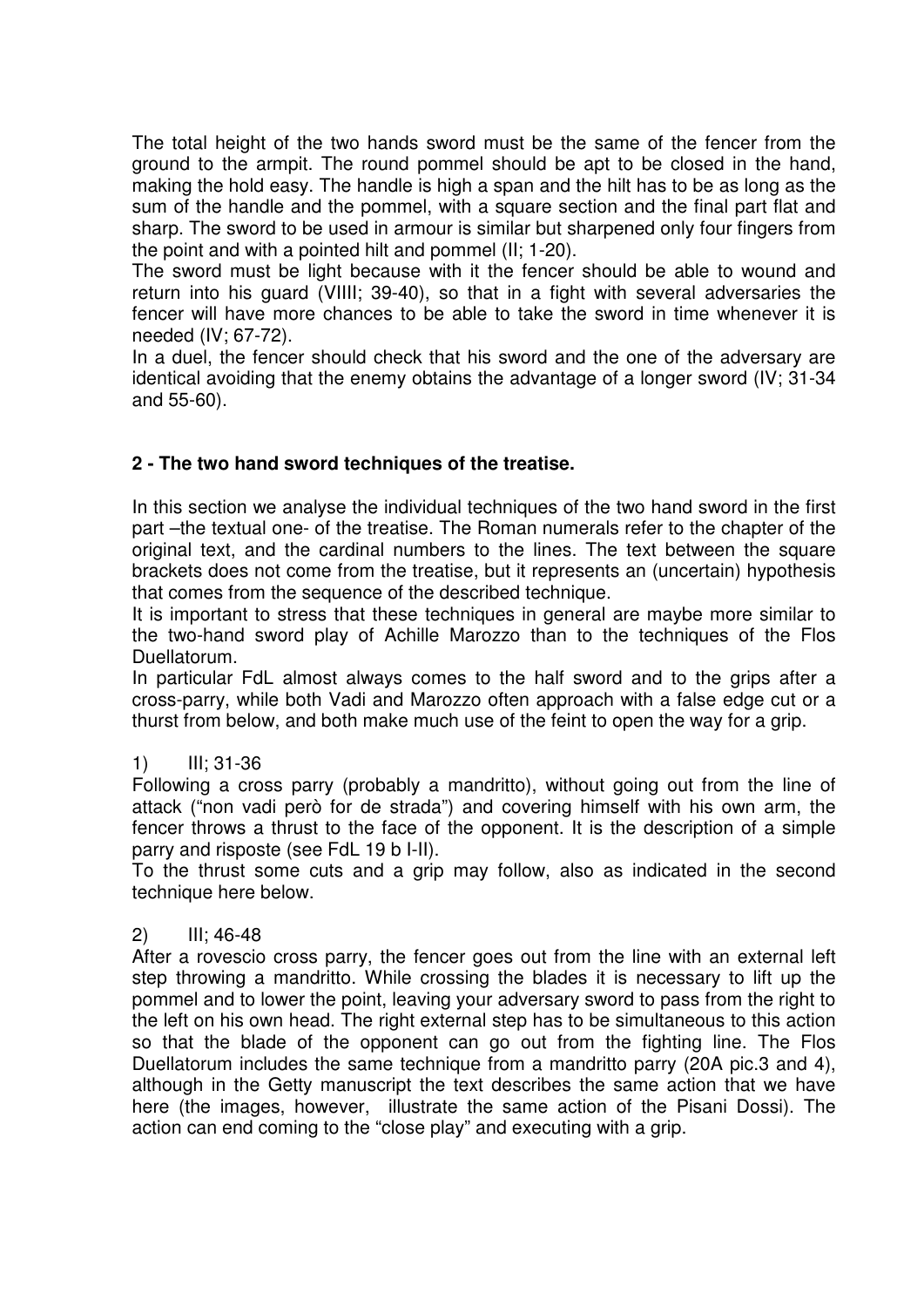## 3) III; 58-69

Directly from a guard or after a parry (probably a rovescio one) the fencer has to take control over the adversary's blade with his own sword, with a cross-step of the right foot to the left, then the fencer pushes a dritto thrust to the chest of the opponent. If the point does not hit (for a parry of the opponent) a big step forward is taken, swiftly moving the left hand to grip the hilt of the adversary sword. If even this action fails, it is necessary to hit the sword of the enemy to anticipate any risposte.

This action is the same grip that Achille Marozzo executes both with the single sword (the only one he describes, at chapter 101 of the Opera Nova, edition of 1536) and with the two hand sword (Grip I of the true edge on true edge grips, Book III).

## 4) VIII; 16-18

Even if this is a technique indirectly described, in a negative form, it suggests a precise action. From the falso impuntato blow the fencer must quickly make a fendente, in order to increase the chances to wound the adversary.

### 5) VIII; 22-27

When the opponent throws a thrust and it is diverted going in lower dritta cross (that's to say the cross formed by the two blades with the point towards the ground), the fencer goes on throwing a fendente mandritto that, thanks to its strength, can break into the parry from below of the opponent, or at least will make him lose his guard position.

### 6) X; 13-20

The fencer throws a stramazzone (moulinet cutting blow having the arms extended in front of the face); the blow is doubled with a rovescio, thrown going off the line with an oblique step, followed by a mandritto.

### 7) X; 21-33

When the fencer wants to enter in the half-sword fighting it is necessary to wait in "Boar Guard" that the opponent charges a blow. In that moment the fencer enters from below with a rovescio falso impuntato directed to the face, immediately doubled with a rovescio or a mandritto. In the following lines Vadi suggests to throw the last blows not like pure fendente or riverso (presumably tondo) but with an intermediate action between the two, that's to say two diagonal blows (sgualembri) directed towards the face.

So it is possible to come to the half sword play and maybe from there to the "gioco stretto".

Strangely enough, it seems that here for Vadi the word "fendente" has the same meaning (of vertical downwards blow) that it has in our Glossary and in the Bolognese School, instead of the wider sense that this word has in the Flos Duellatorum and also for our Author (any downwards blow, be it vertical or diagonal).

The same "anachronistic" appearance of the names used later on in the Bolognese School can be noticed also in the Flos Duellatorum, where it appears the word "tondo" for an horizontal blow instead of "mezano".

This may indicate that the names of the blows used by the Bolognese School were already used much time before the treatises of Marozzo and Manciolino.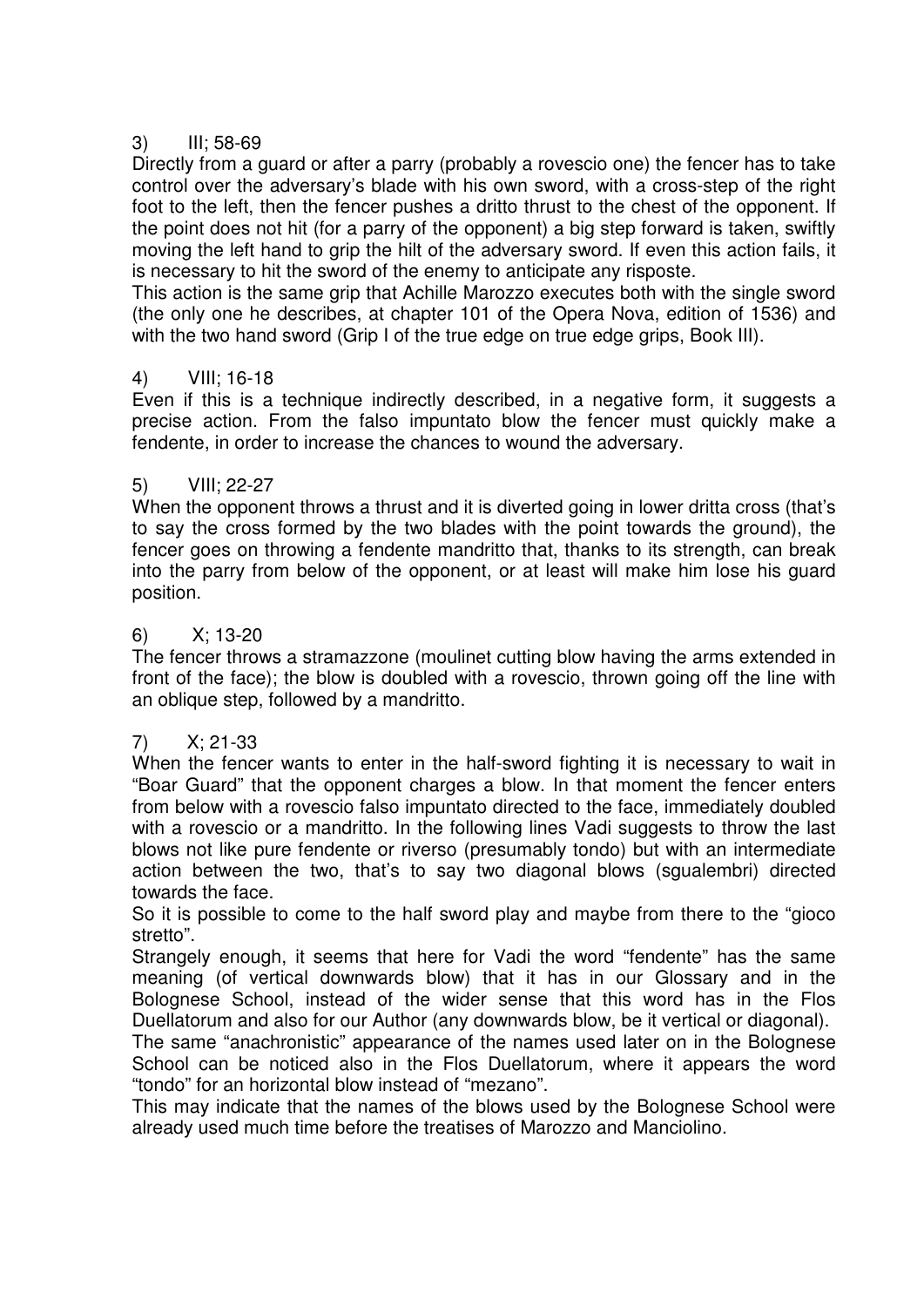## 8) XI; 21-30

When throwing a rovescio fendente it is necessary to be careful that the opponent does not throw a falso mandritto from below. In that case the fencer parries the opponent's blow renouncing to go on with his own cut, feints a falso rovescio to the face and, as soon as the opponent goes to the parrying position, throws a ridoppio rovescio from below to the arms.

Finally, the blow is doubled with a mandritto.

#### 9) XI; 33-41

When throwing a mandritto it is necessary to be careful that the enemy does not hit with a rovescio from below. In this case, the fencer parries with a fendente that strikes down the blade of the opponent, following with a grip holding the pommel of the opponent's sword with the left hand, and striking in the meanwhile with a pommel blow to the face.

#### 10) XIII; 1-17

The fencer makes repeated feints to one side and throws to the other.

When the opponent begins to lose his line of attack and his balance, the fencer may go to the grips, or he may decide to execute the following technique.

The fencer throws (or feints) a fendente, forcing the opponent to lift his sword up, in order to parry. In mezzo tempo, he makes the first fendente pass through the opponent's parry (even without touching it at all), then he throws a falso impuntato directed towards the face is driven under the parry. A rovescio or a mandritto ends the action.

### 11) XV; 3-12

If the enemy throws several diagonal blows from below or from above (roteggiare), it is necessary to synchronize with him in order to cross his sword at the right time. Otherwise, one could wait in "guardia di dente de cinghiare" (Boar Tooth Guard), and thrust him with a rovescio falso impuntato while he charges the following blow.

### 12) XV; 17-28

When the opponent is in a "porta di ferro" (Iron Door) guard - it is not specified which one – the fencer must be in "posta sagittaria" (Archer Guard) and push a thrust to the face going out from the line of attack, paying attention to avoid a blow. When the blades are in contact and the opponent has lifted his sword high enough it is possible to come to the close play. In particular Vadi makes reference to the thirteenth action described in the seventh part of the treatise (21v pic. 1, see).

# **TECHNICAL ANALYSIS OF THE ILLUSTRATED PART OF THE TREATISE.**

Now we'll consider the techniques illustrated by Vadi in the second part of the treatise.

In the following analysis the fencer on the right part will be "Right" and the one on the left "Left".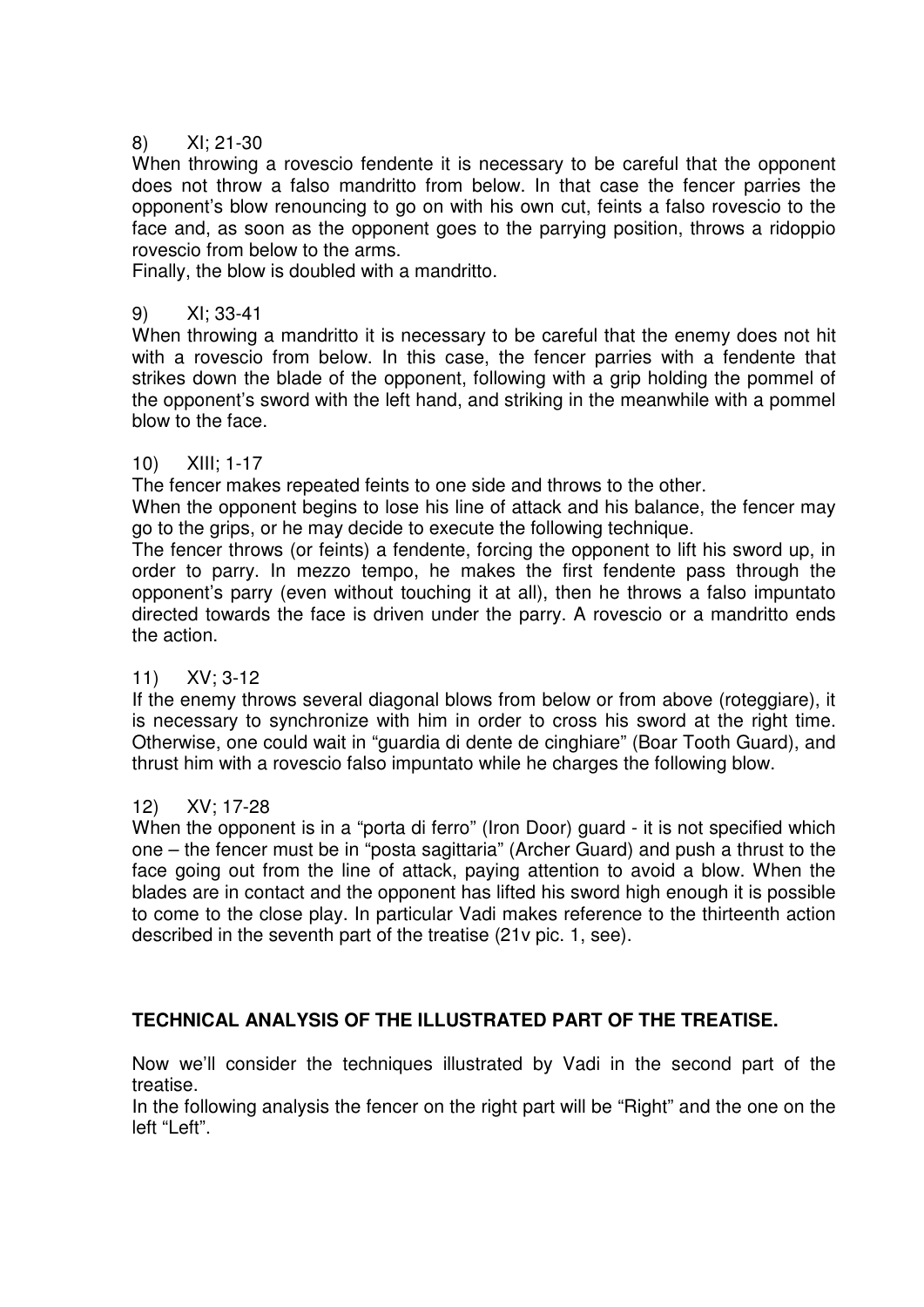When we'll refer to tecniques from Fiore dei Liberi's Flos Duellatorum ("FdL") in general we refer to the edition of Novati of the Pisani Dossi manuscript, republished by the Italian Fencing Federation (FIS) in 1982, with the numeration of the sheets from the original handwritten manuscript.

We refer mainly to the Pisani Dossi and not to the other manuscripts because Vadi's treatise presents much more similarities with that manuscript than with the others.

When comparing Vadi's two hand sword techniques with Marozzo's ones we refer to the grips contained in Book III of the Opera Nova, while when we compare Vadi's dagger techniques with the Bolognese Master's ones, we refer to the dagger grips at the end of Book V of the Opera Nova, always the edition of 1536 or 1550.

## TWO HAND SWORD

15r

The first painting of the treatise shows a two hand sword fencer circled with images that symbolize different aspects of the art taught by Filippo Vadi.

The virtues of the right hand are both rapidity and prudence (with particular attention to the "mezzo tempo" blows), while the left hand can go to hold the blade and it's used for the grips.

Regarding footwork this one is described as an attacking action with the two legs which open and close: the right foot goes forward and comes back immediately, while the left foot is firm as in a modern lunge.

In defensive actions, on the contrary, we find a circular footwork.

15 v

In this page we find the representation of the seven main blows (see also chapters from V to VIII of the textual part).

The two Fendenti, mandritto and rovescio, correspond to the Fendenti of Fdl.

Those blows put together the Fendenti and the Squalembri or Squalembrati of the Bolognese School, and they can be both vertically and diagonally descending.

The Volanti are horizontal blows like the Mezani of the Flos Duellatorum and the Tondi of the Bolognese School, and they hit from the knees up to the head (Chapter VI).

However Vadi says that the Volante rovescio has to be done with the false edge (Chapter V), and this seems to be a peculiarity of our Author, as it does not seem to be the same in the Flos Duellatorum and surely the "tondo" of Marozzo, Manciolino, etc. is normally executed with the true edge.

The Rota is performed with the false edge and it is divided into two blows (mandritto and rovescio) diagonally ascending.

We do not know if the blows of Fiore dei Liberi from the same angle, the Sotani, were made with the true edge or with the false edge or with one or the other indifferently (the name, which means "blow from below" seems to be a generic word and it could include both cases).

One thing that is sure is that in the Flos Duellatorum there are some images of low crossings of swords that must come from low blows thrown with the true edge.

Achille Marozzo from Bologna uses a more specific terminology calling the ascending diagonal blows Ridoppi if thrown with the true edge and Falsi if with thrown with the false edge.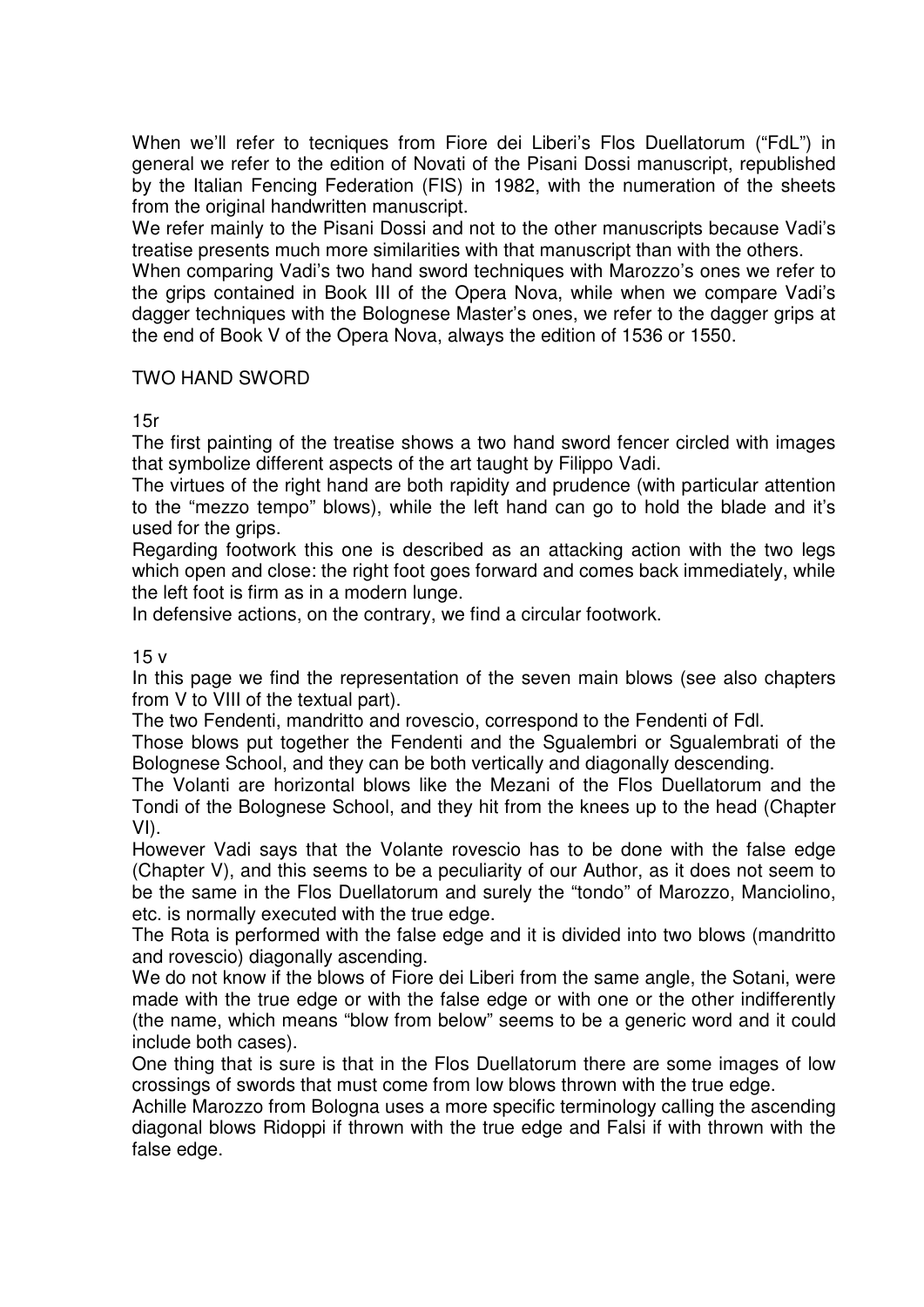The seventh blow is the insidious Thrust.

There is not any further distinction between the different kinds of thrusts (punta roversa, dritta ferma, imbroccata…). The author talks only about "thrust", but we can easily imagine all the different angles of the thrust.

## 16 r

Fig. 1

Here we find Filippo Vadi himself, who holds the sword in "stand at ease" position like the fencer of page 15r, and opens the second section, illustrating the twelve guards of the two hand sword.

### Fig 2

Here there are the first two guards used by Vadi for two hand sword combat.

The first guard is Mezzana Porta di Ferro (Middle Iron Door).

A similar guard with the same name is in FdL as the fourth guard of the twelve shown from that Master (FdL 18 A 4).

The difference is clear: while Master Fiore holds the sword between the two legs, Vadi holds it externally to the right leg.

This guard has the peculiarity of being "Mezzana", that's to say in the middle, central. This idea is shown again in the Flos Duellatorum, page 17 A, with the Media Porta Ferea (the name of the guard is in the medieval Latin sometimes used by the author) where it is in the middle of the legs of the fencer, in a central position.

It can be easily said that this guard has the same meaning for Vadi as well, even if the sword is hold in the illustrated position.

In the following authors of the Bolognese School, the "Porta di Ferro" guards will be an enlarged family, used with the two hand sword as well as with the one hand sword and they will have the peculiarity of protecting the left part of the body inviting the enemy to hit the right one.

Even if the low guards are better used in a defensive action, Vadi shows us an offensive use of this guard: thrusts (ascending, montante thrusts) and fendenti (that follow the ascending thrusts).

The same use was present in the FdL that stressed the attention on the defensive use of the guard in avoiding the grips: in that position the opponent is in the impossibility of binding the sword and if he tries to move closer he can receive a thrust from below.

The second guard, opposed to the Mezana Porta di Ferro is the Posta di Donna (Lady's Guard) that we can find in FdL, in two different versions, the second and the seventh guard (18 A Fig. 2 and 18 B Fig. 3).

This guard at a first sight seems very different from the FdL one with the same name, but in the section of the treatise about the Pole-axe we can find a Posta di Donna that has the same name and meaning that it has in FdL (charging a diagonal fendente mandritto that threatens the enemy, from which a lot of defensive or offensive feint actions may start).

Having verified that the guard can have for Vadi the same sense that it has for FdL, it is easy to suppose that the sword is inclined to the right and not vertical as the picture seems to suggest (it is important to look carefully at the position of the hands).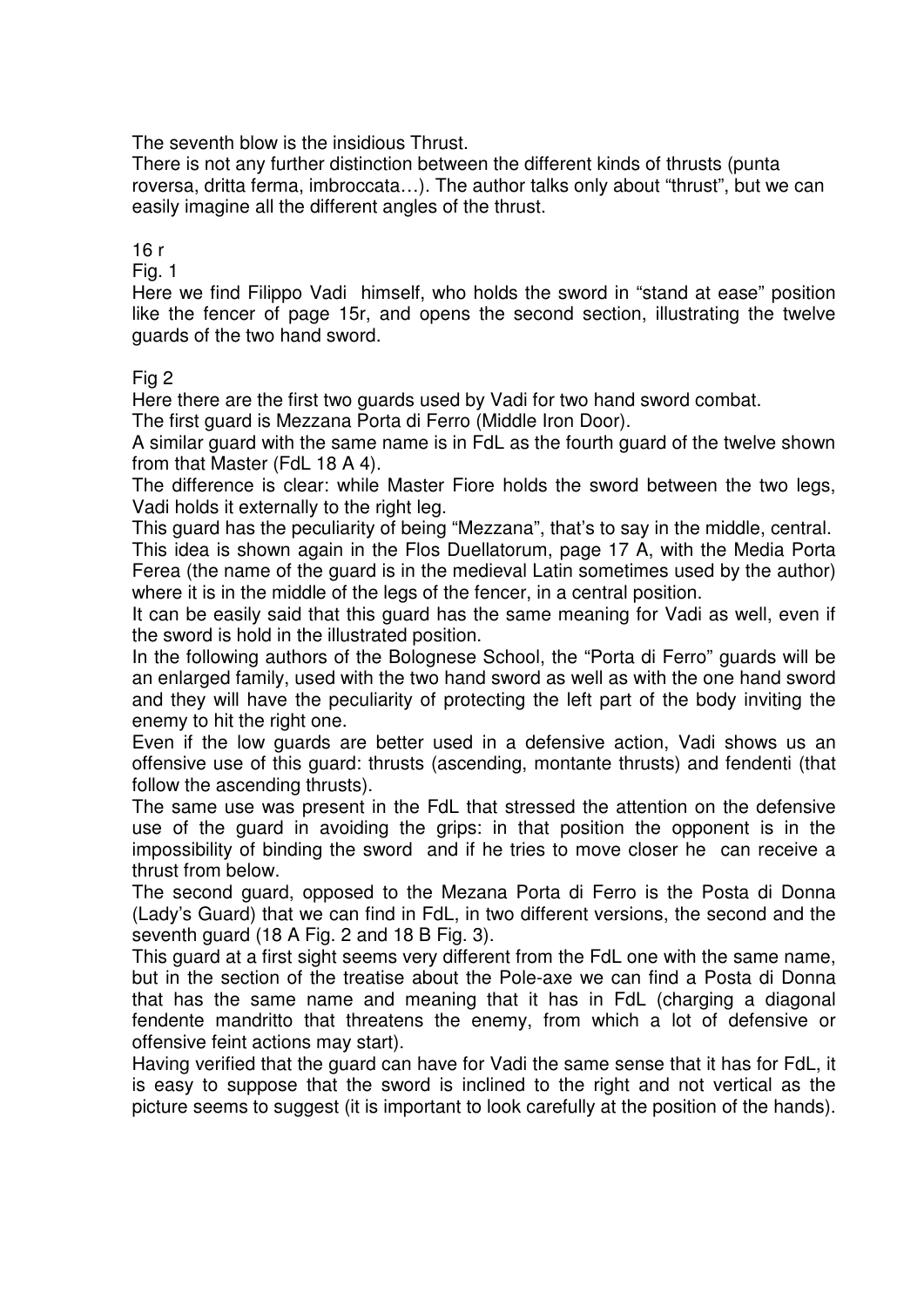So also here the meaning of the guard would be the same but, being here without armour, Vadi keeps his sword closer to the line of attack than in the traditional version of the guard.

In fact, Vadi usually does not take away the sword from the line like FdL, who is more traditionalist; in fact he uses the same position with or without armour.

Vadi shows that this guard is capable to deceive the opponent on the length of the sword, this also indicates that the sword is not vertically hold.

16v

Pic. 1

The third guard, left placed, is the Porta di Ferro Piana Terrena (Flat Groundly Iron Door), the same that FdL shows, by the name of Full Iron Door, in 18 A pic. 1 (the first guard in the Pisani Dossi manuscript).

The remarks as well are similar.

Here there is a misunderstanding about the name of the guard.

In fact the first line of FdL tells:

"Tuta Porta de Fero son la piana terrena…" (I am Full Iron Door the Flat and Groundly).

The real name of the guard is Tuta Porta de Fero, while "piana terrena" is simply a description of the position of the sword when making the guard.

In 17A we find to the right of the fencer, low: a "Tota porta Ferea" (Full Iron Door).

Vadi eliminates the "Tuta" from the name of the guard, probably thinking that it was not part of the guard's name, and he uses "Porta di Fero Piana Terrena" as if this was the name of the guard.

This misunderstanding could be easily explained if Vadi had seen a copy of the Flos Duellatorum or if he had met someone who knew the name of the guard from a Flos Duellatorum manuscript and not directly from Master Fiore.

It is also possible that the verses of FdL, orally handed on at the times of Vadi, could have changed with time. The guard is for both authors a defensive position against cuts and thrusts.

The Posta di Falcone (Falcon Guard) is opposed to the previous one and it's a very high guard (described as defensive using the same words that FdL used for the Posta di Donna in 18 A 2) that we cannot find in other authors.

Pic. 2

To the left we find Posta Breve (Short Guard), quite similar to the one used by Fdl (19A pic. 1), and with almost identical verses accompanying it.

Vadi places his fencer with the left foot advanced, and the sword held horizontally instead than slightly inclined like FdL, but these are uninfluent differences, while the sense of the guard is the same: from this position we can menace the opponent with a thrust that may hit and quickly be retreated, going back into the guard.

A more significant difference is that the arms are more extended here than in FdL, and curiously more extended than in the Long Guard (see).

Against it we find Posta Sagittaria (Archer Guard, or maybe Sagittarium Guard), that doesn't look like the guard with the same name used by FdL in the sword in armour (25B pic. 1) and by Vadi himself in the pole-axe.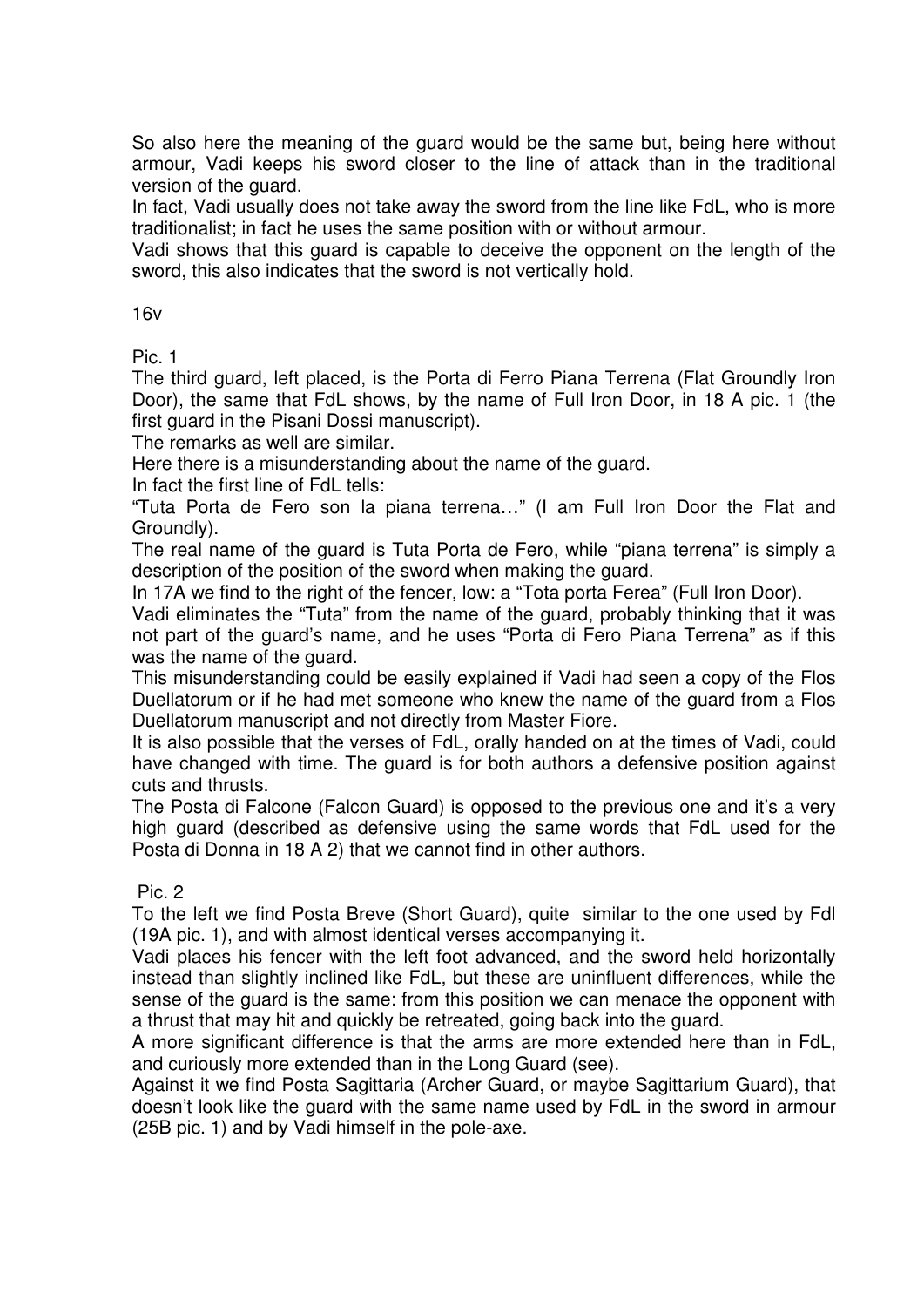At a first sight it could seem similar to the Posta di Bicorno of the Flos Duellatorum (19A pic. 4), but looking more carefully we see that the position of the hands and arms is quite different. In reality this guard is more similar to some guards used by Achille Marozzo in his two-hand sword (for ex. Coda Lunga e Alta).

In fact, as the verses of Vadi remember us, from the crossing and un-crossing of the arms many different feints can have origin, besides the "cavazione" that by nature may go together with a thrust that comes from this guard.

17r

Pic 1

We see here Posta di Vera Finestra (True Window Guard), shown by FdL in 18A pic. 3.

The painting in Vadi's treatise helps us to refuse an interpretation mistake that curiously enough is much extended in the Italian historical fencing world, according to which this guard is a parry against a fendente, identical to a sabre "quinte" parry but executed with a two hand sword.

At a first sight the illustration by FdL could be interpreted in this way, but only if one looks at it without considering the context, and in particular the fact that the guards are always represented one against the other, in Medieval treatises in general and in FdL and Vadi in particular, as we have underlined before.

Consequently, in FdL, the point of the sword is towards the opponent, that is waiting in Mezzana Porta di Ferro: from this guard the fencer can throw a mandritto, and at the same time he can keep at bay the opponent with the point of the sword.

The illustration by Vadi, finally, leaves no doubt: it is not possible to parry a fendente in this position, and the eyes of the fencer are clearly on his opponent.

The guard on the right side, instead, is a Posta Corona (Crown Guard), useful for sword bindings like Vadi informs us, but also to throw thrusts and cuts, as FdL says. This guard is virtually identical in both authors.

However, in FdL the name of this guard can be Crown Guard or Frontal Guard, like the Pisani Dossi manuscript tells and the Getty specifies better, while for Vadi Frontal Guard is a completely different position.

Pic. 2

We find here Posta de Denti Cinghiare (Boar Tooth, or Teeth, Guard), identical to the Dent de Zenchiar of FdL, also with the right leg advanced.

The sword is kept to the left, as we can see more clearly from the illustration of FdL than from the one of Vadi.

Another proof of this fact is also in the precious illustration at page 17A of the Flos Duellatorum (see the "Dens Apri" – "Boar Tooth" in Latin, low and to the left).

Moreover, even in the Bolognese School, where we can find a whole family of "Boar" guards, all those guards has the main characteristic to keep the sword to the left of the fencer, inviting an attack to the right side, and they are very useful to throw thrusts from below and falsi roversi (Marozzo, Opera Nova, Chapt. 139 in the 1536 edition).

To the right side we find Posta Lunga (Long Guard), quite different from FdL's guard (18A pic. 1), being much more "closed": from here one can lunge ahead with a blow,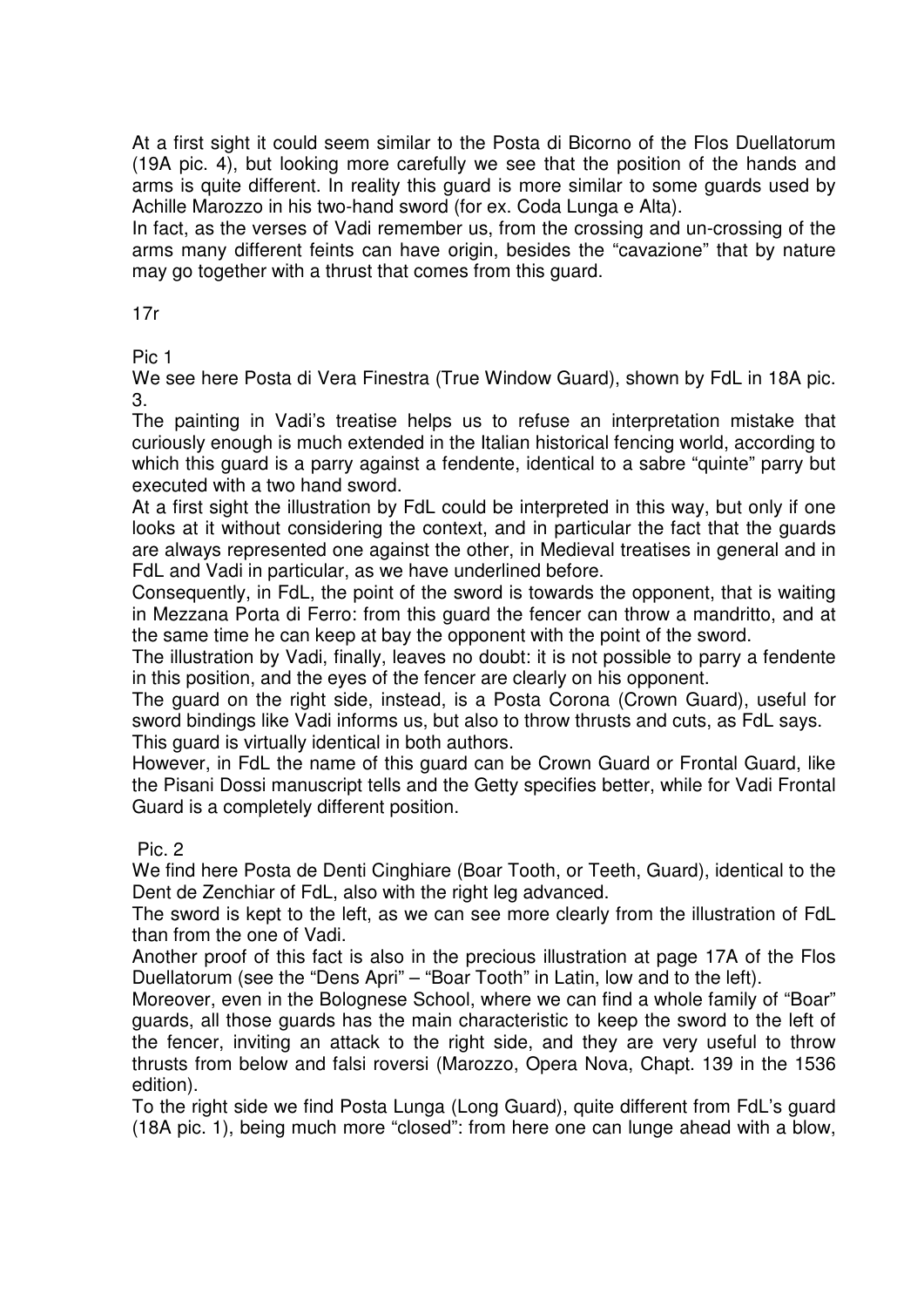instead of keeping at bay the opponent and hitting him with a quick thrust to the throat or face after a cavazione, like in FdL.

It is difficult to say how this guard can have had such an important variation, mantaining only the characteristic to have the point advanced towards the opponent.

Also, note that in Vadi's manual the Long Guard has the arms much less extended than the Short Guard (see), while the contrary is true in FdL (more logically).

 $17v$ 

Pic. 1

We have here Posta Frontale (Frontal Guard), a guard that does not exist in FdL, where Posta Corona may be called also Posta Frontale but it is completely different from this position.

Vadi indicates that it doesn't fear cuts or thrusts.

From this position one may menace the opponent with a roverso cut or a thrust, so from a technical point of view this guard is a relative of the Stancha Posta di Vera Finestra of the Flos Duellatorum (19A pic. 2).

The guard number twelve, finally, is Posta di Cingiaro, or Cinghiale (Boar Guard), similar to the traditional Boar Tooth Guard but with the left foot advanced like in the Porta di Ferro Cinghiara (Boar Iron Door Guard) of the Bolognese School.

So, at least regarding the history of the "Boar" guards, Vadi is really a junction point between FdL and the Bolognese School.

Pic. 2

Here we find the first of the two hand sword techniques, in "gioco largo".

Left throws a rovescio with a step of the left foot (as Vadi advices), Right goes to parry crossing the blade (with the right foot advanced, also like Vadi says), then Left immediately throws a mandritto blow without any footwork, keeping his l. side towards the opponent.

The first roverso blow can be a feint (the sword doesn't touch the opponent's sword) or a real but light blow, in any case the aim is to hit with the second blow, making use of the opening to the left side of the opponent caused by his parrying motion.

18r

Pic. 1

Left parries a mandritto, probably stepping ahead with his right foot, then, advancing with his left foot, he takes with his I. hand the r. wrist of Right. The technique ends with a pommel blow or a fendente blow.

It is the same "gioco stretto" technique that we find in FdL 21A pic. 3

Pommel blows of various kinds can be found also in the two hand sword grips of the Opera Nova by the Bolognese Master Marozzo.

Pic. 2

Right throws an horizontal or almost horizontal mandritto stepping ahead with his r. foot, Left moves his sword to parry.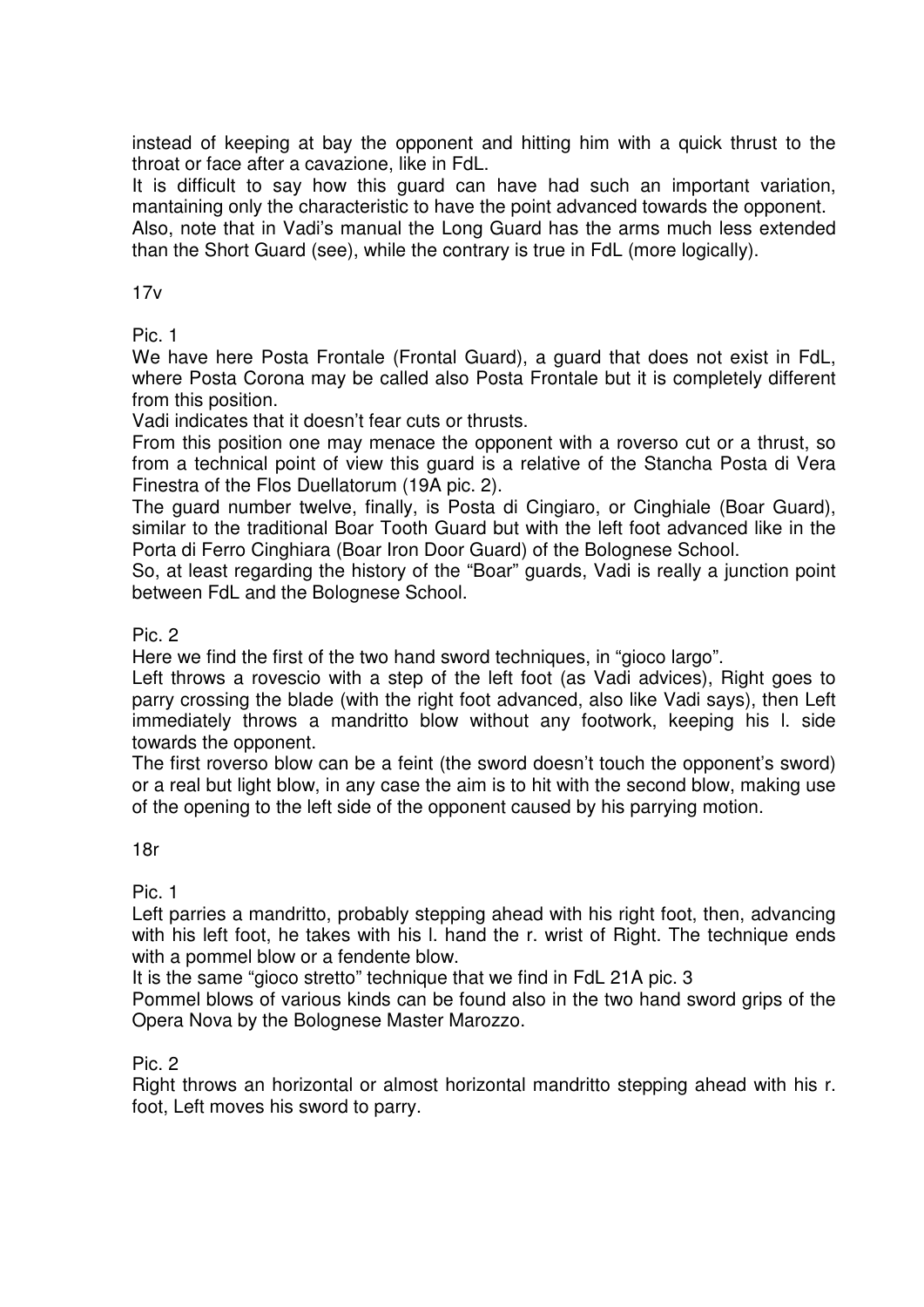Then Right, without hitting the opponent's sword or hitting it lightly just to stop its movement in an easier way, side-steps to the left with his l. foot, grasps his own sword by the blade and closes on the opponent thrusting him.

This half-sword technique, that could be hard to understand looking just to Vadi's words, is explained very well in FdL (21B pic. 3 in the Pisani Dossi), specially in the Getty Manuscript.

18v

Pic. 1

A "gioco stretto" technique: Right parries a mandritto advancing with his r. foot, then he puts his l. arm over the opponent's arms with another step, and blocks them.

It's the same technique shown by FdL in 23A pic. 1 (the previous moment is shown in 22B pic. 4), but here the opponent has escaped with his l. arm, while in FdL both arms had been caught.

#### Pic. 2

Left parries a blow, probably a mandritto (note that the opponent has his r. foot advanced), and takes the handle of the opponent's sword with his l. hand, thrusting at the same time with his sword.

There is not an identical technique in FdL, although many are more or less similar.

#### 19r

Pic. 1

Left parries a mandritto (also here the opponent has his r. foot advanced) with a step of the r. foot, slips to the left with a further step taking his own blade with his l. hand and goes to cut the opponent's throat in "gioco stretto".

In FdL (Pisani Dossi) we cannot find this technique, but we can consider it a variation of the pommel blow actions.

However, in the Getty manuscript there is a similar illustration, but it is in relation to a countermove to a grip.

If we want to consider a possible relation between the two, we would have to intrepret this technique as a countermove to the preceding action (that is not identical to the action shown by FdL, but not so different either).

In this case it is not clear why Right has both his hands on the sword's handle, if not for a copist's mistake.

If this was the case we would have a mistake in copying the preceding technique, and also in this one, so we prefere to consider it an independent technique, with no relation with FdL.

Moreover, if Vadi really takes as a basis for his manual a version of FdL, it is probably a manuscript or tradition following the Pisani Dossi and not the Getty version, so it is strange that here it follows (very badly) the Getty manuscript.

#### Pic. 2

From FdL (22B pic. 3 in the Pisani Dossi, but see the Getty for a clearer explication) we know that such action is not a complete technique but a follow-up, in this case probably of the previous technique: after having hit the opponent, Left steps ahead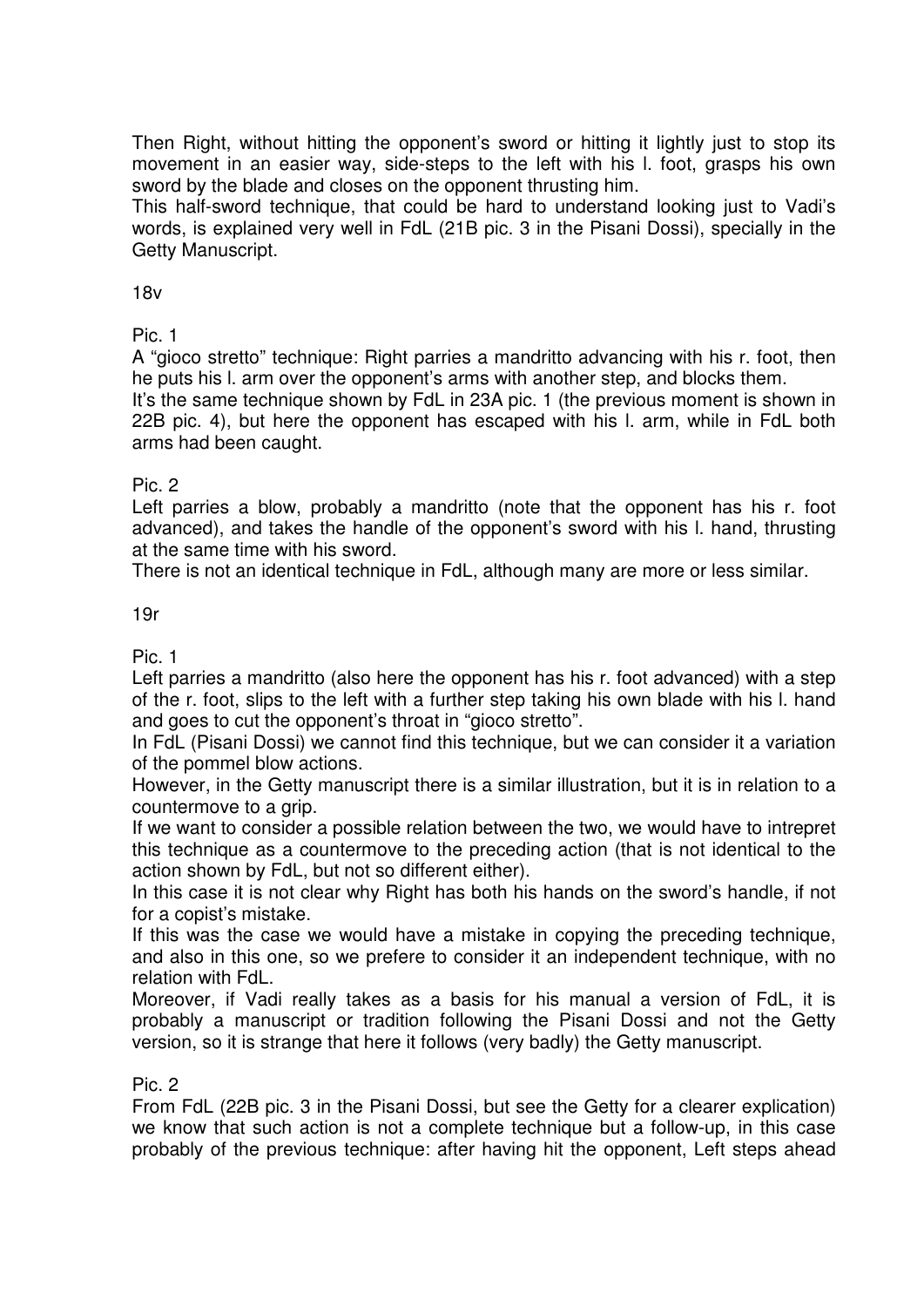surrounding the opponent's neck with his r. arm, grasps his arm or hilt with his l. hand, loads the opponent on his flank and throws him to the ground.

19v

Pic. 1

Usually this action too is a follow-up: here for some reason Left leaves his sword and makes use of the opponent's one to throw him to the ground, grasping first the hilt and then, once made a step ahead, the blade.

Maybe this is a choice, maybe the opponent had a grip on Left's sword and he couldn't use it like he wanted (FdL 22B pic. 2).

In Marozzo, in the two habd sword grips (Book III of the Opera Nova), we find both possibilities: in some actions (for example Grip III of the true edge on true edge grips) he voluntarily leaves his sword, in others he does so because his opponents grasps his sword (for example Grip II of the false edge on false edge grips, where the opponent blocks a pommel blow and takes the pommel of the fencer's sword with his l. hand).

Pic. 2

The articular key that we find here presents no difficulty at all, but it is not clear how Right has come to it, and there is no correspondence with FdL.

If we have to try an interpretation, we'd say that Right parries a mandritto and enters into the "gioco stretto", where he grasps the l. wrist of the opponent with his l. hand, making him turn. Then he uses the hilt of the sword over his elbow, stepping ahead with his r. foot, to put him into the key.

20r.

Pic. 1

The same thing that we said for the previous technique is valid for this one.

We presume that Right parries a mandritto stepping ahead and, taking the opponent's blade with his l. hand, he makes a pommel blow to the face. Then he leaves his sword, grasps the opponent's shoulder with his r. hand and side-steps to the r. bringing his r. leg behind the r. leg of the opponent.

From this position he can put the opponent out of balance and throw him to the ground.

Pic. 2

Also here we have no help from FdL.

There are two possible interpretations:

a) Left parres a mandritto and enters into the "gioco stretto" trying to hit with a pommel blow, but Right blocks his r. arm using his forearm and his sword's handle, then he brings his l. hand on the opponent's arm and twists it towards his l. side, breaking it and making the opponent fall with a trip.

b) Right parries a mandritto, steps ahead with his l. foot and takes the arm of the opponent between his sword handle and his l. arm, then he steps ahead with his r. leg bringing it behind the r. leg of the opponent.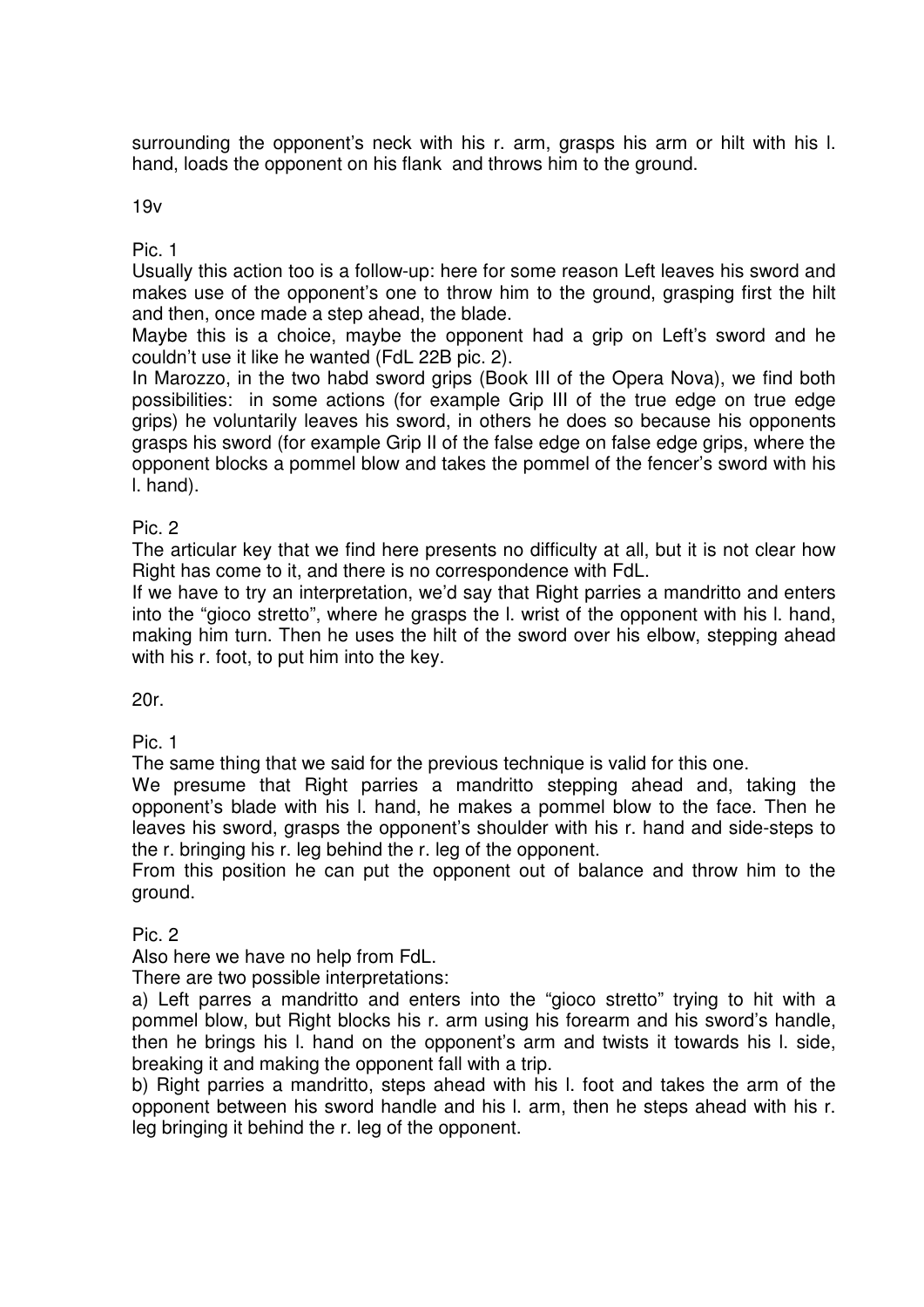Finally, he pushes the opponent's arm to the left using his r. forearm, making also a trip to him and throwing him to the ground.

In any case it is a strange technique, because the fencer that suffers the throw keeps his sword in the wrong way, like if he was a left-hander, and with a normal fencer the whole action would be possible but quite different.

#### 20v

Pic. 1

Left parries a mandritto with a r. step ahead and with a further step executes a rotation of the sword, taking it with his l. hand and always checking the opponent's blade with his handle and pommel.

Then, making use of his blade on the opponent's neck, he throws him to the ground and/or cuts him.

Alternatively, the same action may come from the feint at Pag. 18r pic. 2.

There is no correspondence with FdL, and from here begins a set of original techniques.

#### Pic. 2

A countermove of the preceding action: Right closes on his opponent passing outside with his I. leg, and puts his pommel inside Left's I. arm, blocking Left's blade with his hilt. From this position he can twist and break the opponent's arm.

This action can be a countermove also for the technique at Pag. 18r pic. 2.

## 21r

Pic. 1

As it is not clear which fencer executes the technique, and the accompanying verses could refer equally well to one or the other, this is a technique that cannot have just one interpretation.

We think that there are two main possibilities:

a) A countermove of the preceding technique in 20v pic. 2: Left leaves his sword's blade with his l. hand, and takes it again out of the block made by Right with his hilt, blocking the opponent's sword between his own sword and his breast, and cutting the opponent to the head or arms using the sword's point.

b) A countermove of 20v Pic. 1 or 18r pic. 2: Right puts his sword (upwards from below) between the opponent's blade and his l. arm, blocking the opponent's l. arm and consequently his action. Then Right withdraws his sword cutting the head or arms of the opponent.

# Pic. 2

Left parries a mandritto blow with a r. step ahead, then with a further step he closes on the opponent, takes his l. arm and prepares to use his pommel to disarm him.

This is the "tor di spada soprano" of FdL (Page 24A pic. 2).

FdL shows the action of the pommel on the opponent's blade while Vadi shows the preceding moment.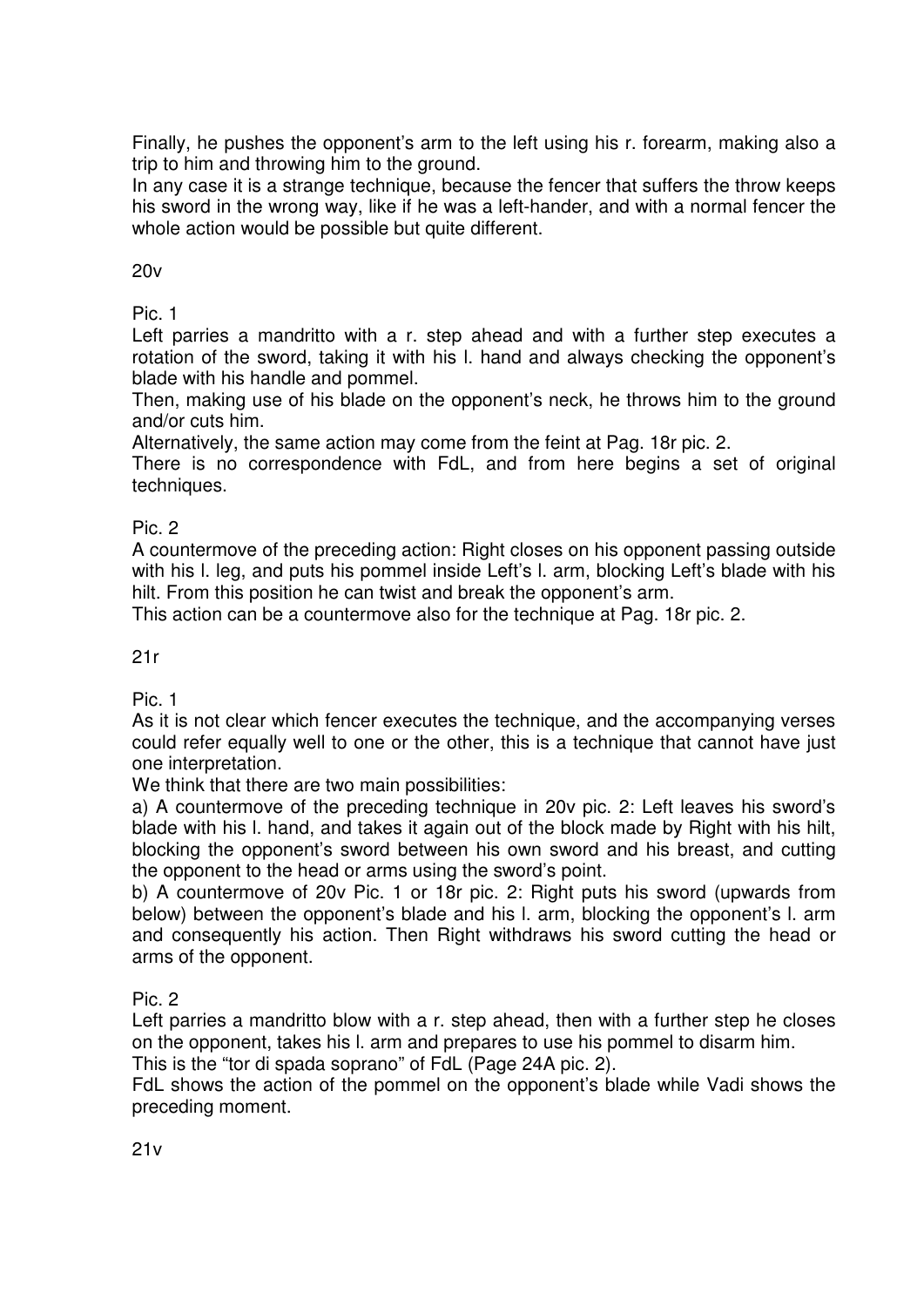# Pic. 1

See technique n. 12 from the textual part of the treatise.

Pic. 2

Right feints a roverso with a r. step, Left goes to a parrying position, Right steps ahead closing on him, shifting the opponent's blade and keeping control on it with his elbow.

# 22r

Pic. 1

The beginning of this technique is the same of 20v pic. 1, but instead of taking his own blade, Left, always checking the opponent's blade with his pommel and handle, takes a hold on his opponent's neck, putting him out of balance.

The same trip and grip on the neck we find in Marozzo, in the V Grip of the true edge against true edge grips (Book III).

# Pic. 2

Having arrived to "gioco stretto", Right puts his pommel outside Left's r. hand and takes the opponent's blade with his l. hand. Then with a swift rotation of the opponent's blade to the left, he obtains a disarm.

# 22v

Pic. 1

Right feints a fendente mandritto and, while Left goes to the parry, Right instead of throwing the fendente closes on the opponent (so avoiding the possibility of being hit by a reaction of Left under form of a roverso blow). Then he hits the opponent with a blow to the face with the "forte" of the blade or even with the hilt.

Again here we find a use of the feint to open the way for a close-combat action.

Pic. 2

Left throws a roverso with a step of his l. foot, then, as Right parries, he immediately side-steps ahead with his r. foot, executing a pommel blow with two hands.

This is a pommel blow similar to the one made with one hand at page 18r pic. 1, or by FdL with two hands at page 21A, but executed to the other side, on a roverso.

23r

Pic. 1

After a parry with a r. step ahead, Left makes another step bringing his l. leg behind the advanced leg of the opponent, takes the opponent's arm inside and pulls him back making a trip to him.The grip is similar to 23A pic. 3 of FdL, but here the aim seems to be not to get rid of the opponent's sword and hit him like in FdL, but to throw of the opponent to the ground.

Pic. 2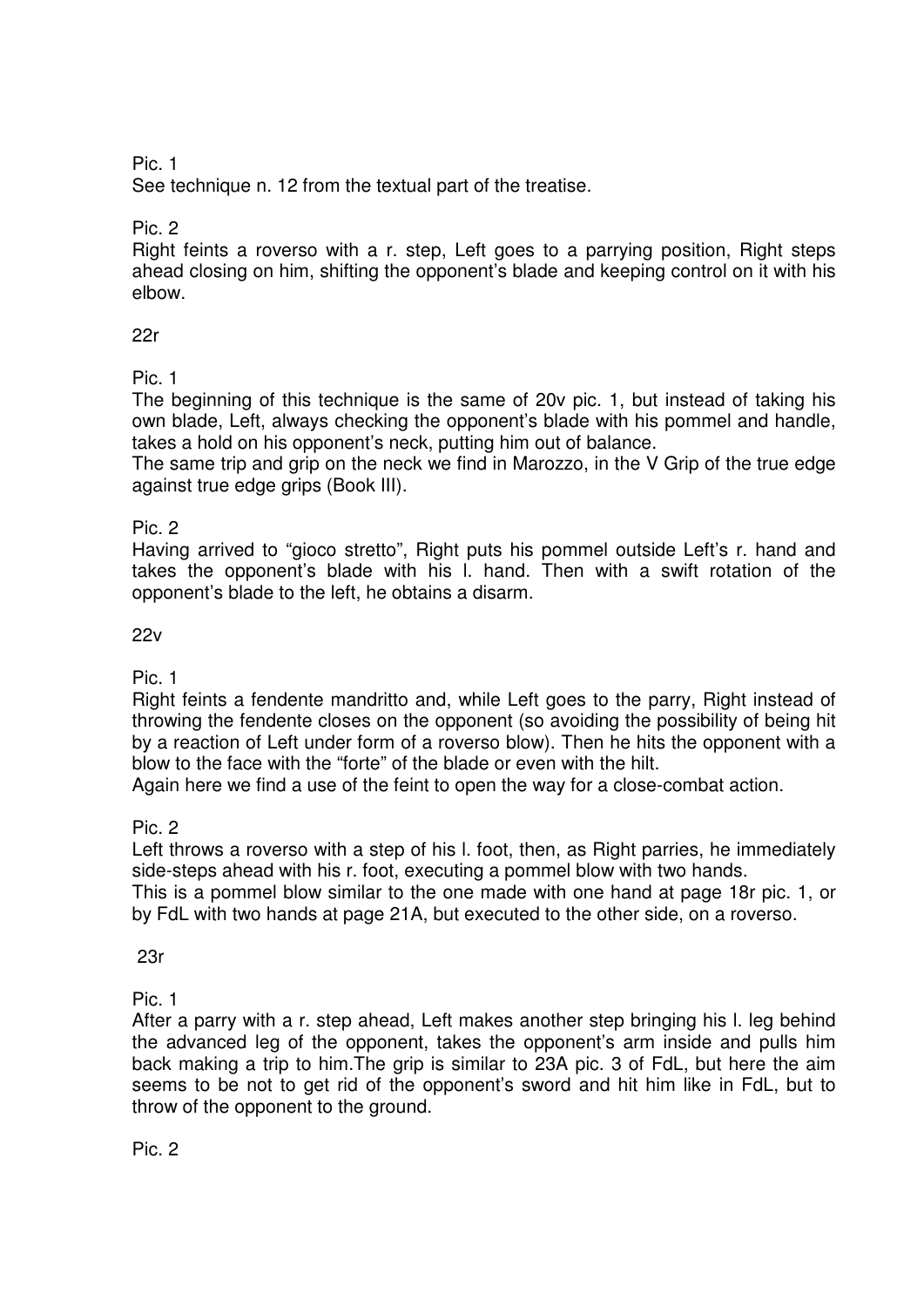We have here a technique similar to the one that we find in FdL 24B pic. 1.

The technique is explained in the Getty manuscript: in "gioco stretto", from the crossing Right takes with his r. hand the blade of the opponent, then he leaves his sword also with his l. hand and takes the opponent's pommel.

Finally, turning the sword he disarms the opponent.

The difference is that Vadi preferes to take the opponent's blade with the left hand, maybe from a crossing derived by a roverso attack, and the pommel with the r. hand.

In this way, during the critical moment in which the fencer must resist in the crossing with just one hand, at least he keeps his sword with the strong hand.

Vadi's version is much safer.

Marozzo executes the same grip and disarm that we have here, from the half-sword crossing (right edge on right edge, Grip XI), but with the left foot advanced, and he does not leave his sword but he puts it under his armpit.

The position of the hands of the Bolognese Master is exactely the same the we see here illustrated.

In the preceding action Marozzo leaves his sword fall like here and disarms the opponent grasping and turning his sword, but the grip is different.

23 v

Pic. 1

Another pommel blow to the right side, forcing the opponent's sword with the blade, this time from a half-sword parry.

The technique may be executed against a mandritto (r. step parrying, lunge hitting) or from a roverso (l. step parrying, r. step hitting)

Pic. 2

Left throws a roverso with a r. step ahead, Right parries, not too well, so Left, stepping ahead brings his l. leg behind the opponent's leg.

At the same time he takes his own blade and forces the opponent's parry, bringing his false edge to Right's throat.

# THE ART OF THE POLE AXE IN ARMOUR

24r

Pic. 1

The painting shows the first two guards, one against the other: Posta di Donna (Lady's Guard) and Posta di Cingiaro (Boar's Guard).

The same two guards can be found in FdL (27A, pic. 3 and 4).

We have already met these quards also in Vadi's treatise, in the two-hand sword. In the two hand sword without armour, however, Posta di donna was much more frontal, while here it is similar to the one illustrated by FdL (17B pic. 5, 18A pic. 2, 18B pic. 3), with a big chargement of the blow.

This painting permits us to presume that also in the two-hand sword guard the sword is not vertically held, but its point is inclined towards the left side of the fencer.

Pic. 2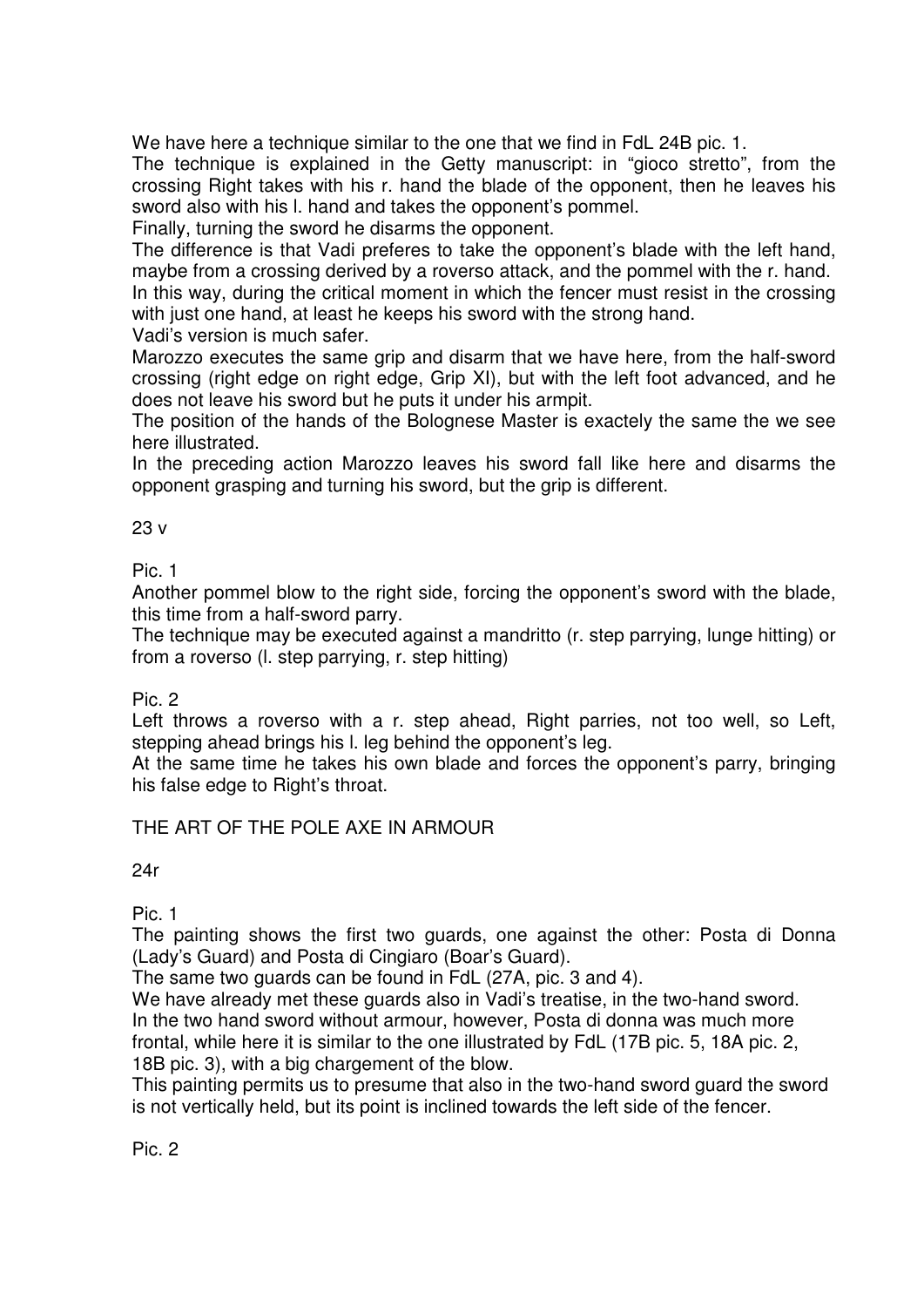Here we have two more guards: Posta sagittaria (Archer's Guard) and Posta di croce (Cross Guard).

The same Posta di Croce (with a different position of the l. hand, and the point slightly higher, but basically the same) is in FdL (27A Pic. 2).

Posta di Croce can be found only here with this name in Vadi's treatise, but see the Posta di Leopardo Sereno (Serene Leopard's Guard) in the sword in armour. Both the guard position itself and the verses tell us that this guard is used mainly to parry with great effectiveness the opponent's blows.

The name Posta Sagittaria can be found in the two-hand sword, where a quite different position takes this name. A Posta sagittaria similar to this one, instead, is in the sword in armour of FdL (25A pic. 1). Both forms of this guard in Vadi have the point of the sword directly facing the opponent, and the main offensive actions that can be madeare the same, while the position of the body and the way in which the fencer holds the sword are different (the hands are at a distance one from the other in the pole-axe, they are close one to the other and both on the handle in the two hand sword).

Instead of Posta Sagittaria in FdL there is Posta Breve Serpentina, different but always a guard with the point facing the opponent, that can have a similar function against Posta di croce.

#### $24v$

Pic. 1

Right, starting from Denti Cinghiale (Boar Tooth Guard), has stroken upwards from below, presumably side-stepping out to avoid the opponent's blow, or as a risposte after a low crossing.

Note, then, that also Denti Cinghiale is a guard that can be used for pole-axe combat, as one could have imagined.

The technique is identical to FdL 27B pic. 2, and also the accompanying verses are almost the same.

In the Getty manuscript a similar illustration shows that Right start from a low crossing, puts his foot on the opponent's pole-ake, and hits like here from below.

# Pic. 2

Here Right makes use of a different technique: with the r. hand he lifts the visor of the opponent (not illustrated in the painting), and he hits with a thrust, after avoiding a thrust of the opponent.

The technique is very similar to FdL 27B pic 3, where, however, the opponent's thrust is avoided going to the right and not to the left like here.

Moreover, Vadi's technique is more complicated and acrobatic (note the passage of the pole-axe behind his back,), where FdL is more concise and concrete.

In the Getty manuscript this technique is described as a follow up of the previous one.

25r

Pic 1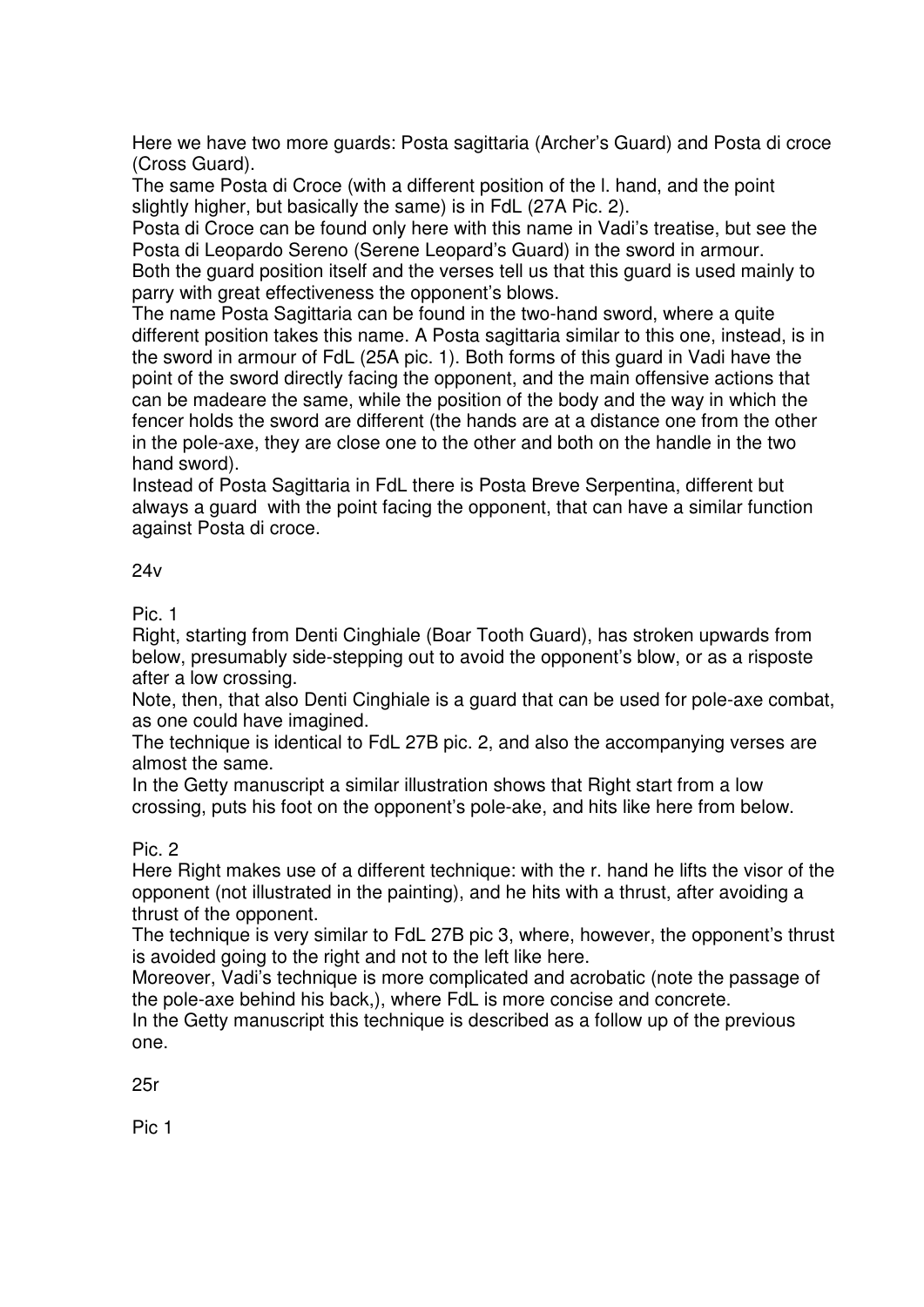Right blocks the opponent's pole-axe with his own weapon, going to the grips, and he grasps the r. arm of the opponent with his l. hand, putting him into an articular key. This technique cannot be found in FdL, that at this point shows a completely different grip.

Pic. 2

In this action Right, starting from a close combat situation, leaves his own weapon taking the opponent's one and disarming him with a rotation. It corresponds to FdL 28A pic. 1, even the verses are quite similar.

# THE ART OF THE TWO HAND SWORD IN ARMOUR

#### 26r

Pic. 1

We can see here the first two guards that can be used with the two hand sword in armour: Sotana posta serpentina (Low Snake Guard) and Leopardo sereno (Serene Leopard Guard).

The first belongs to the Snake Guards family, that we find also in FdL, and is the lowest of these guards.

In FdL only the high and middle Snake Guards are represented: Posta breve la serpentina (Short Snake Guard, in 25A pic. 1, not used by Vadi), and Serpentino lo Soprano (High Snake Guard, 25A pic. 3).

Curiously enough, each of the two authors introduces two guards of this family, but to obtain the complete set we have to look at both of them.

As for Posta di Leopardo Sereno, we can say that this guard is very similar to the Posta di Croce (Cross Guard) in the sword in armour of FdL.

It seems that Vadi wanted to substitute the Cross Guards family of FdL with the Leopard Guards family.

In the pole-axe, instead, the same guard is called like in FdL, Cross Guard, like if the Tuscan Master had forgotten to apply his innovation to a different weapon, and had still given to the guard its traditional name.

# Pic. 2

The other guards of the sword in armour are Serpentino lo Soprano (High Snake Guard), identical to the same guard of FdL (25A pic. 3), and Coda di Leopardo (Leopard's Tail Guard), also similar to the True Cross Guard of FdL (25A pic. 2, only the position of the l. hand is slightly different, not a significant difference in any case).

# 26v

Pic. 1

Right attacks and Left parries crossing.

The action is similar to the one illustrated by FdL (25B, pic. 3), with the difference that in FdL Left, the defending part, advances with the l. leg instead than with the r. one like in Vadi (and this influences the following actions).

Pic. 2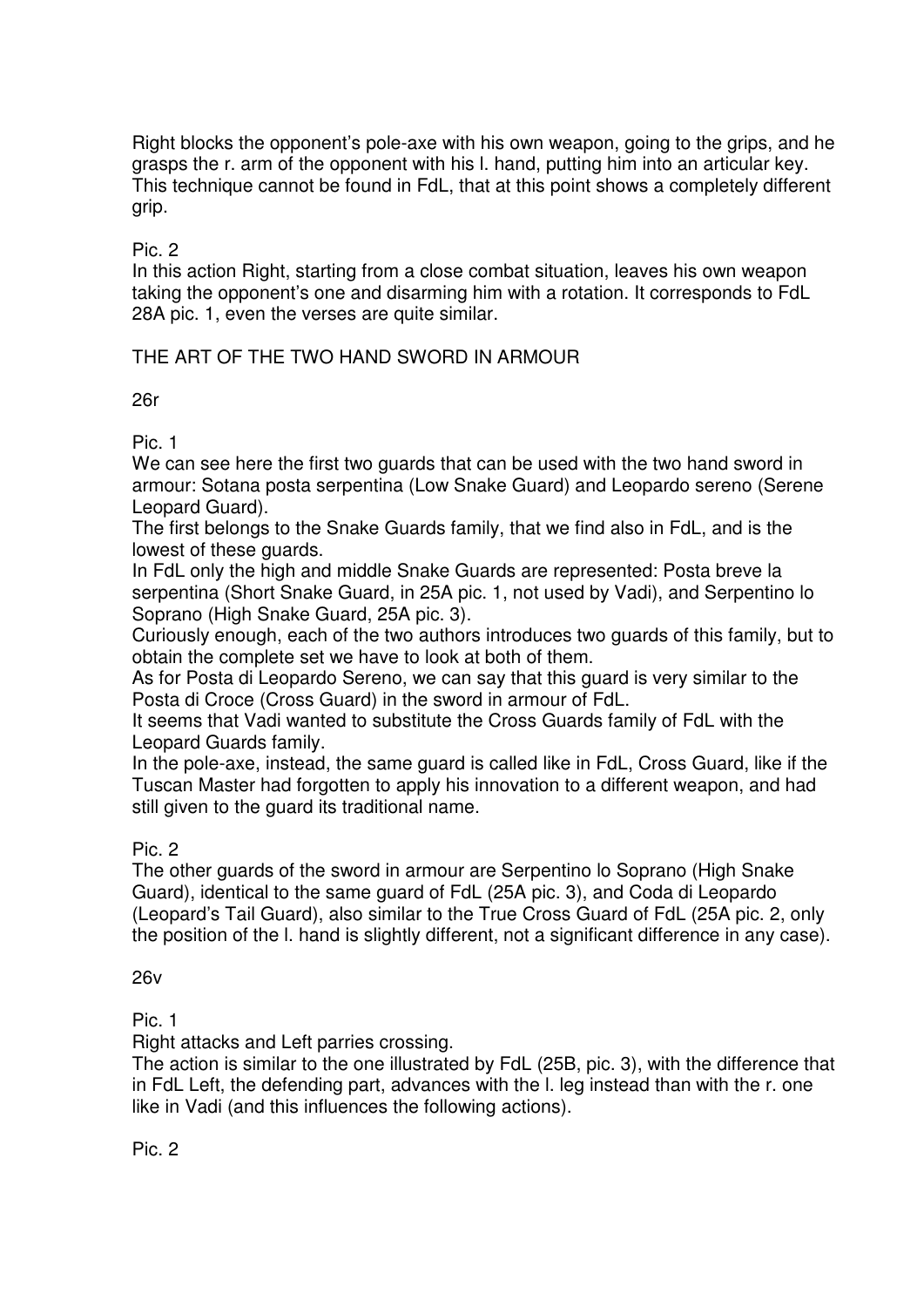A follow-up of the preceding action: Left advances one step displacing the opponent's sword and hits with a thrust to the face.

Similar to FdL, 25B pic. 4, with the only difference that in FdL, Left, having advanced before with the l. foot, does not make now a full step ahead but a half-step (i.e. a modern fencing step, lunging and following with the other foot).

# 27r

# Pic. 1

We have here a coutermove: Right advances closing on the opponent and grasping with his I. hand his own sword in the middle of the blade, and, most important, grasping also the opponent's weapon, trying to disarm him. At a first look it may seem similar to the technique in FdL (26A pic. 3), but the sense of the technique is completely different: in fact in FdL Right has put the point of his sword between the body and the r. arm of the opponent, turning on himself towards his l. side he will disarm him and putting his l. arm under the opponent's r. arm he will be able to put him into the Lower Key. So the action in reality hasn't anything in common with the one illustrated by Vadi.

# Pic. 2

Another countermove: here Right closes on the opponent with a step ahead grasping the blade of his own weapon and moving aside to the right, hitting the face of the opponent with his pommel.

The same thing does FdL in 26B, pic. 3, but with a different outcome: in fact the Master from Friuli does not hit with the pommel, but tries to trip him with his r. leg and uses the pommel of the sword to pull the opponent back and to throw him to the ground, or at least to force him to leave the blade with the l. hand with the purpose to make use of other techniques from a position of advantage.

In the Getty manuscript we find also a pommel blow like Vadi's, although in such illustration the opponent is in a different position.

# 27v

# Pic. 1

Instead of hitting the face like in the preceding technique, Vadi here uses the pommel and handle of the sword to push the opponent back and to throw him to the ground with the help of a trip, exactely like FdL in 26B pic. 2 (but there FdL has a strnger position, with the sword's handle on the opponent's neck).

# Pic. 2

Here we find a drawing showing the sword in armour, and its form and measures are described.

This is a very important information provided by the treatise, as it hands down to us the right measures of the sword.

Naturally, they are not absolute metrical measures, but they are in relation to the body of each fighter.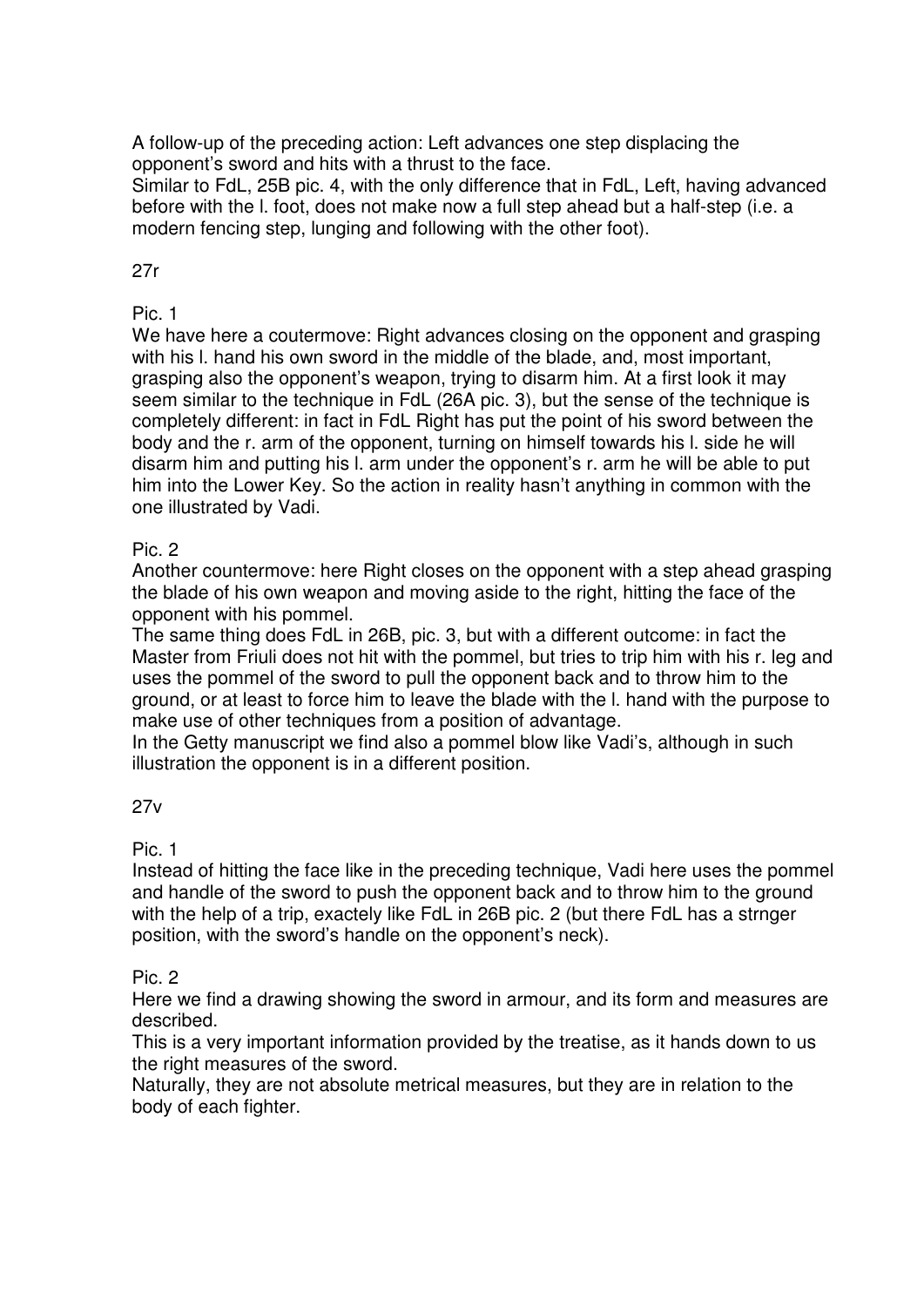# THE ART OF THE PIKE

28r

Pic. 1-2

The illustration of the techniques has the same structure that we find in FdL: from several starting guard positions we come to the only final position.

Pic. 1 presents a problem, as the hold on the pike does not permit to arrive to the final position without exchanging the position of the hands.

However, we know from Marozzo and Manciolino that such action was not unusual in this kind of play.

This position could also seem similar to the one in FdL 15B pic. 1, and in this case, presuming a mistake of the painter (the point of the pike should be at the upper end), Vadi would repropose exactely the first page of the pike play of FdL.

This guard is called "Full Iron Door", as the Getty manuscript indicates.

Exactely the same problem, the point of the pike low instead than high, is found in the Getty

Pic 2, instead, is identical to FdL 15B pic. 2, and there is no interpretation problem in relation to it.

His name, as by the Getty manuscript, is Middle Iron Door.

#### 28v

Pic. 1

We have here the third quard of the pike, whose name we know from the Getty manuscript: Right (High) Window Guard. Like the preceding ones, is similar to FdL 15B pic. 3 (but with pike a bit lower, like in FdL 16A pic. 3). Note that the position of the right hand is probably wrong.

Pic. 2

We have here the final position: a thrust to the body, made after having hitten and displaced to the left the opponent's thrust.

# THE ART OF THE DAGGER AND OF THE UNARMED DEFENCE AGAINST THE DAGGER

29r

Pic. 1

Unarmed defence against the dagger. Right has made a sottomano attack, Left has parried with his arms crossed, Right executes the countermove.

This parry is the same that we find at Pag. 34v, pic. 1, and in FdL 7b, pic. 3, but here it is made against a sottomano attack, instead of a sopramano one.

In the Getty manuscript this parry appears also against a sottomano attack, like here. From this parry many grips can be made.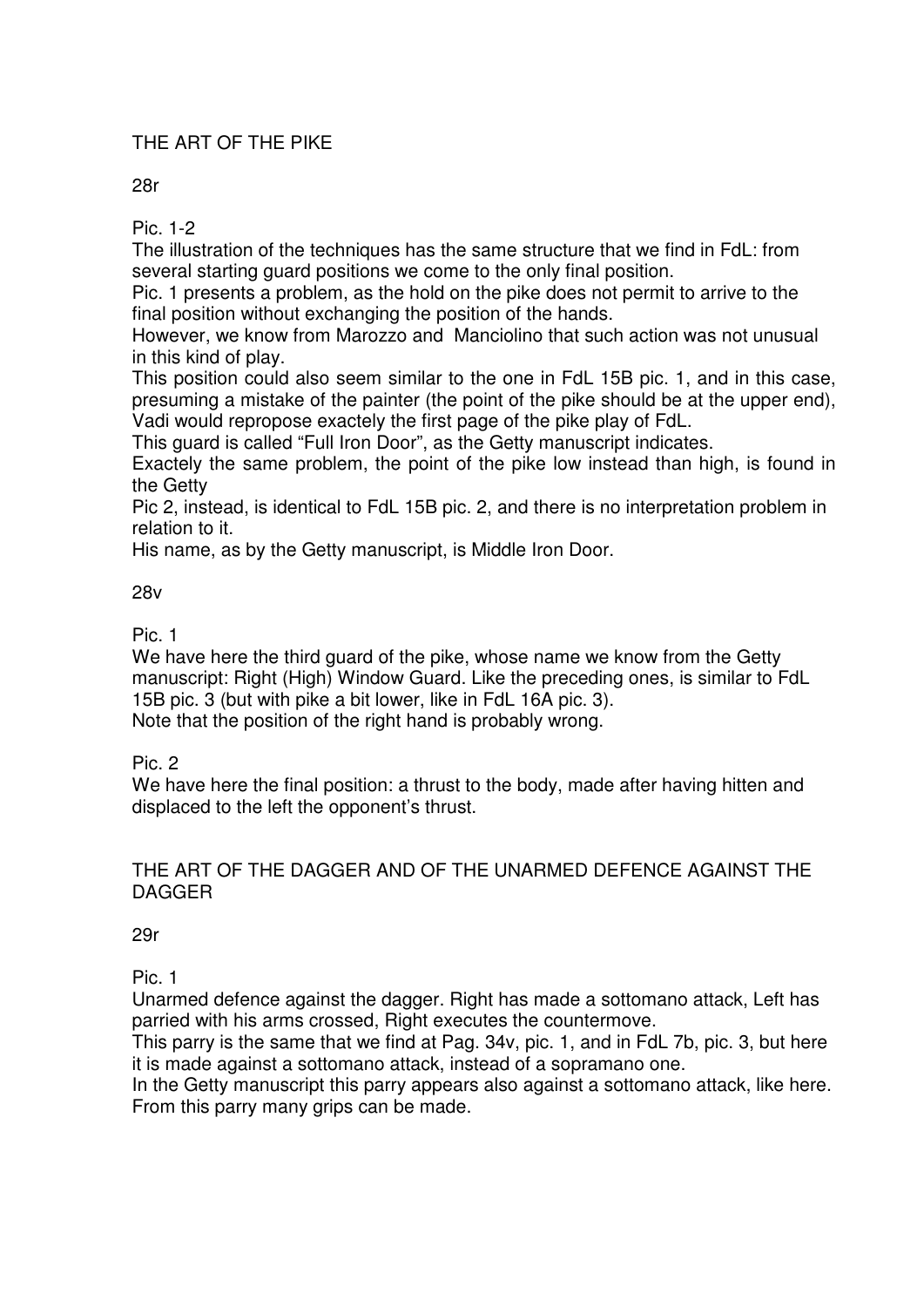The countermove to this parry made against a sopramano attack is shown by FdL in 7b, pic. 4: the fencer with the dagger has to push strongly with his l. hand the r. elbow of the opponent towards his own (Right's) r. side.

Vadi, instead, shows us the countermove to this parry used against a sottomano attack: with his l. hand Right takes the l. elbow of the opponent, inside, and pulls him towards his own (Right's) l. side, shifting his arms and freeing the way for the dagger.

#### Pic. 2

This is a wrestling technique. Left has put his l. hand on Right's shoulder, Right makes the illustrated technique putting Left into a key. The complete action, almost identical, is shown by FdL in 4b, Pic. 1 e 2.

Vadi's action is valid if one makes the technique having advanced, putting well into the key the opponent's elbow and leaving his hand well behind, while FdL technique succeeds even if it is executed in a more backward position (note in FdL the rotation of the body and maybe, if needed, the use of the head to block the hand). It is not clear why Vadi has put here a wrestling action, maybe we have to presume that it comes from a dagger defence, where the dagger has been lost in some way.

# 29v

Pic. 1

If examinated by itself, this action may be seen as follows: Right attacks sopramano, Left blocks with his l. hand (with his thumb below) and counterattacks with a thrust. This parry with one hand, even if it is much less safe than the one with the crossed arms, is used in other techniques both by Vadi and FdL (for example in FdL 6a pic. 5), and by many German medieval authors.

Such interpretation, so, is perfectly admissible.

However, if we look to FdL, 11a pic 5 and the following illustrations, another possibility may be considered. In fact we can see a clear correspondence between Vadi's and FdL's techniques, with the only exception that in Vadi pic. 1 of Pag. 29v should following, and not preceding, Pic. 2.

So pic. 1 would correspond to FdL 11a pic. 6, identical apart from the position of the l. hand, not important for our purpose, and the interpretation could be the following: from the parry in pic. 2, Left takes his opponent's r. hand with his own l. hand, and attacks with a thrust. In this way the technique is much safer.

Also the Getty manuscript describes the action in the same terms.

Please note the possibility, indicated by Vadi, to subtract the dagger to Right, probably turning the opponent's dagger with one's blade. Moreover, it is possible that Left wrings with his l. hand the r. arm of the opponent, as also Master Marozzo shows (Grip X).

# Pic. 2

Right attacks sopramano, left parries keeping the blade of his own dagger with l. hand. This action corresponds to FdL, 11a pic. 5, but with the right foot advanced (probably FdL executes the parry without any step, Vada with a step ahead). From this parry the following actions may begin (and also the preceding one in pic. 1 of the same page).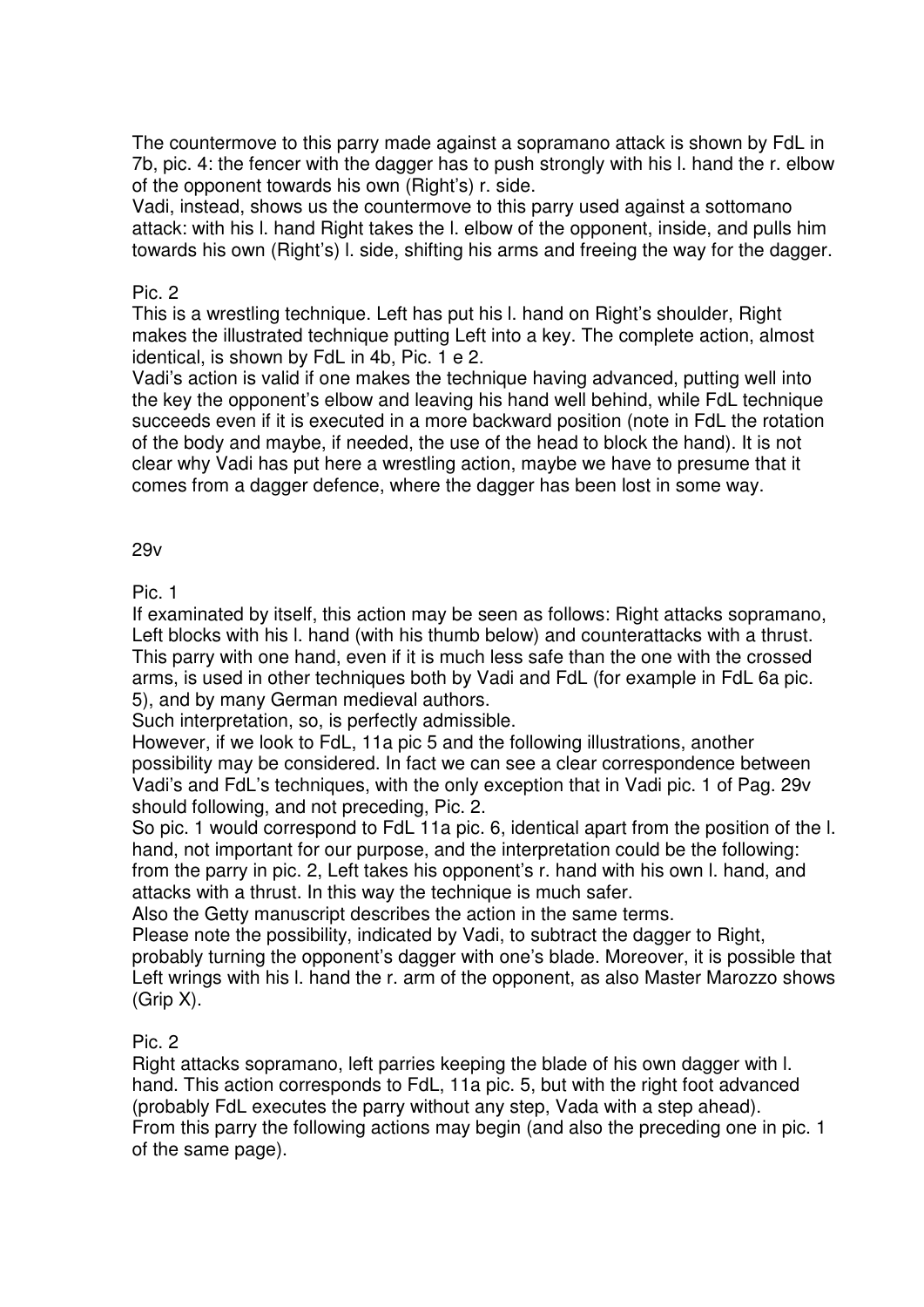Pic. 1

From the parry in pic. 2 of Pag. 29v, Left shifts the opponent's dagger towards his r. side and downwards, then pushes ahead and hits with a thrust. This action is identical to FdL, 11b pic. 1.

The same technique can be found also in Marozzo (Grip II) where, however, being the technique executed with the sharper and shorter Bolognese Knife, the emphasis is put more on the cut to the hand to which it can give origin, than on the possibility to make a thrust to the opponent's body.

Pic. 2

The illustration is identical to the one in FdL 12a pic 1.

The thrust to the hand can be executed after the parry in pic. 2 pag. 29v, as a risposte: Left parries, displaces the opponent's dagger and thrusts to Right's hand from below.

This action is explained well in the Getty manuscript of FdL.

Note that while executing the thrust, Left's arms form a protective polygon between his body and the opponent's dagger, controlling it.

#### 30v

Pic. 1

Here Vadi illustrates a parry that at first sight could seem weird, but in reality is a solid and firm parry, and it permits to come immediately to the grips and to put the opponent in an articular key, as also the accompanying verses affirm. The same parry is illustrated also in FdL in 11B pic. 5, together with its countermove. The easiest key from this parry is the Middle Key, according to FdL (12A fig. 3).

Pic. 2

This is the same parry that we found in Pag. 29v pic. 2, but here it is executed against a sottomano attack, displacing the opponent's dagger to the right and so opening the way to a counterattack that can be a thrust or a grip.

31r

Pic. 1

Right has attacked with a sottomano thrust. Left has parried displacing Right's dagger with his l. arm. At this point Right can insert his dagger arm under the l. arm of his opponent, always controlling the r. hand of the opponent with his l. hand, and he puts him quickly into the Lower Key (illustrated by FdL 9A pic. 4).

An action similar to this one, with the same outcome, is illustrated in the Getty manuscript, where the forearm is used, and the right hand of the defender grasps his left wrist limke here in 34r pic. 2.

Obviously, in the Getty manuscript the defender is unarmed.

30r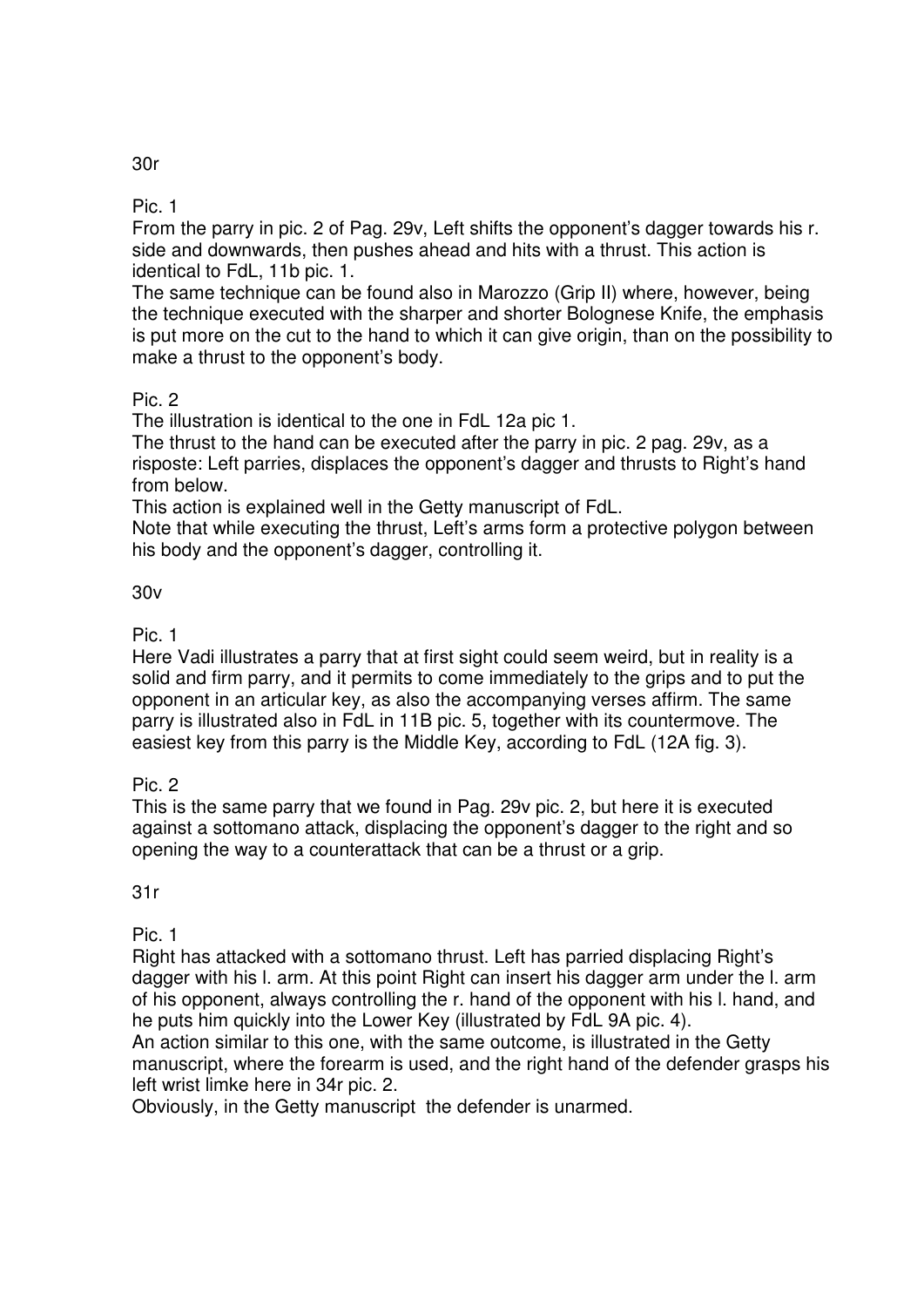As an alternative, given the position of this technique, we could think that after the parry shown at 30v pic. 2 Left closes on his opponent displacing his dagger with his left arm.

#### Pic. 2

After the parry in 30v pic. 2, or after a simple parry or displacement with one-hand, Left takes Right's hand when Right is making a thrust (also after a parry like in pic. 2). Now Left can hit with his dagger, or disarm his opponent like in the following technique, but using his dagger and not his hand to turn the opponent's weapon. We have already said that the Getty manuscript shows the same action that Vadi illustrates in 29v pic. 2, on a sopramano attack, so we can presume that here it is made after the parry executed against a sottomano attack, i.e. the parry in 30v pic. 2.

#### 31v

Pic. 1

From the same one-hand parry that we saw in the preceding technique of from a two hand parry, Left, now unarmed, pushes the opponent's dagger downwards and towards the opponent, obtaining a disarm.

FdL (12A pic. 4 and 5) shows the same disarm after a two-hand block on a sottomano thrust.

Also FdL (11A pic. 3 and 4) shows a similar action, against a sottomano attack, with the only difference that there the attacker had grasped the defender by the breast with the left hand, then the defender blocks the thrust, always grasping his arm with two hands like above, and disarms him with this action on the dagger.

In the Getty manuscript the two last dagger techinques are the same that we find here, executed one after the other: Left, after having parried with two hands like above, hits with a thrust, then leaves his dagger and takes his opponent's one. An action similar to the one illustrated here is shown also by Marozzo (Grip XIII), where the dagger is taken from the opponent's hand with an anti-clockwise rotation, instead than directly downwards, having taken the dagger with the r. hand with the thumb towards the point, not towards the hilt like here.

#### Pic. 2

Again a thrust to the attacker's hand, this time against a sottomano thrust. The same system that we found at Pag. 30r pic. 2 is used: a thrust delivered immediately after the parry in 310v pic. 2, keeping to check the opponent's dagger with the polygon formed by the arms.

The action can be concluded by a grip and an articular key.

#### 32r

Pic. 1

The same parry that we have found at Pag 29v pic. 1, but executed on a sottomano attack, like in FdL 12A pic. 3. The articular key that can be obtained in the easiest way from this parry according to FdL (and tested by us) is the Lower Key.

Pic. 2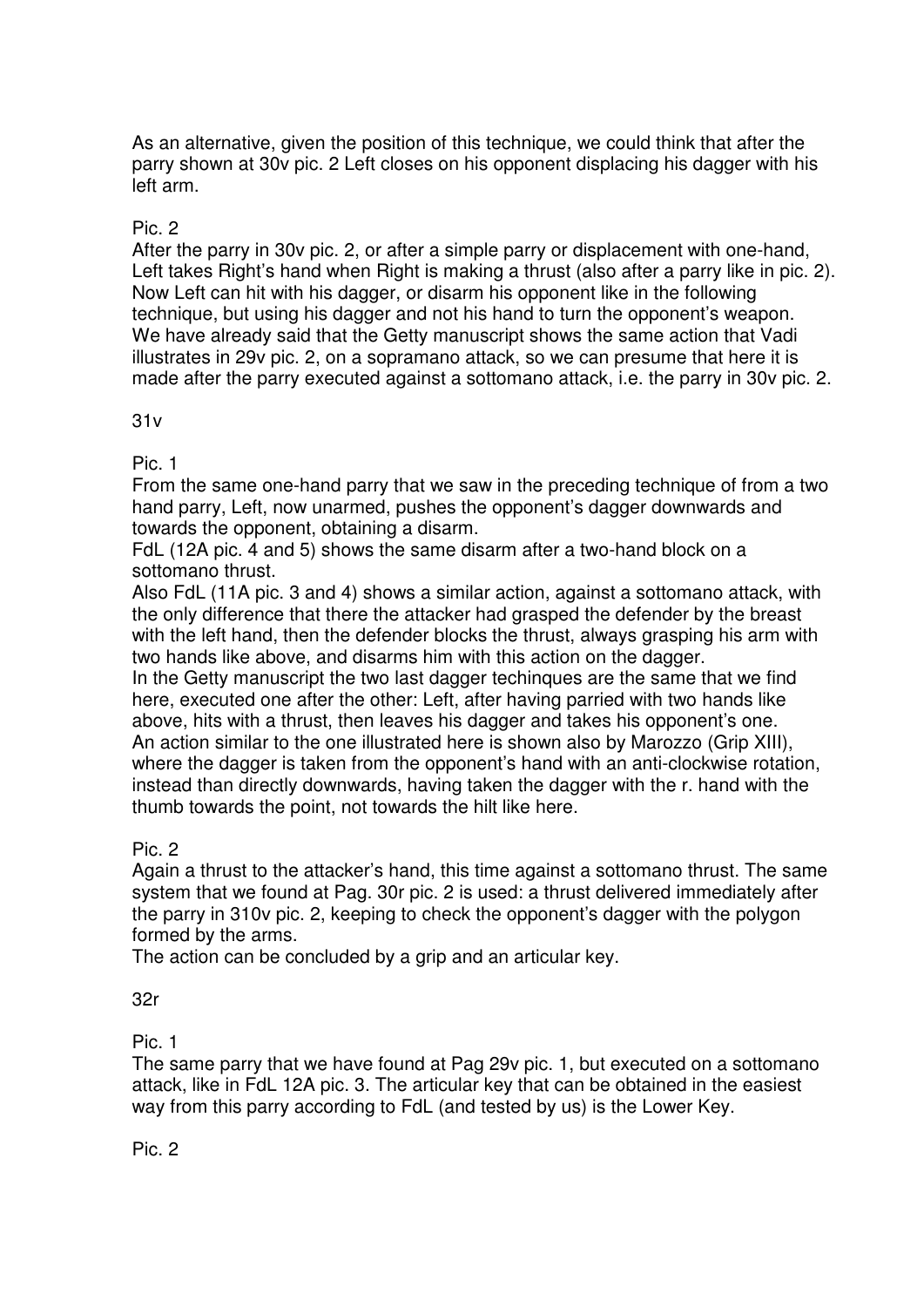Left hits with a fist the arm of Right, displacing or stopping his attack. From here several actions can have their origin: further boxing actions, disarms, articular keys etc., in particular Vadi mentions a technique in which the opponent's dagger is used against him, maybe doing a thrust to the thigh similar to the one at Pag. 36r pic. 2, or FdL 10A pic. 4, or a thrust to the belly, as also the Getty manuscript indicates.

## 32v

# Pic. 1

Left executes the parry with one hand, the l. one. The same technique is taught by FdL in 6A pic. 5.

From here Left could do several actions, but Vadi speaks just of a disarm (maybe the classical one that can be found in FdL 7A pic. 5).

#### Pic. 2

A technique deriving from the the preceding "coverta", from which, without any hesitation, Left executes a blow/grip to the throat, with a trip. The trip works well because Left uses the grip to the throat to push the opponent back, to his (Left's) left side, making him lose his balance.

Not very different from this technique is Grip I from Marozzo, with the difference that for Marozzo the grip has clearly only the aim to throw the opponent to the ground, being made to the side of the neck and not to the throat, while for Vadi it can be well considered an independent offensive action in its own right, and not a pleasant one to suffer!

In the Getty manuscript we find a similar grip and trip, but in that case the defender surrounds the opponent's neck with his arms, and the sense is more similar to Marozzo's technique, meant just to throw the opponent.

#### 33r

Pic. 1

We find here the classic Middle Key, that also FdL shows, deriving from the same "coverta" (6A pic. 5, 6B pic. 3).

Note, however, that Vadi suggests not to use the key to immobilize and control the opponent, but to break his arm with a swift and sharp movement.

The same technique that leads to the Middle Key can be found in Marozzo (Grip XXII), and also the Bolognese Master advices to break immediately the arm, not to try to immobilize the opponent.

# Pic. 2

A technique always coming from the parry in pic. 1, with a key similar to the one in in FdL at page 6B pic. 1.

In Vadi, however, the key is executed in a lower position on the opponent's arm, and the result is slightly different. In fact, we must presume that FdL has previously disarmed his opponent, who is shown already without his dagger (but this is not true in the Getty manuscript), because the key made by the Master from Cividale would permit a certain freedom of movement to the r. hand of the attacker, while the key used by Vadi is more effective in avoiding any offensive action of the dagger's hand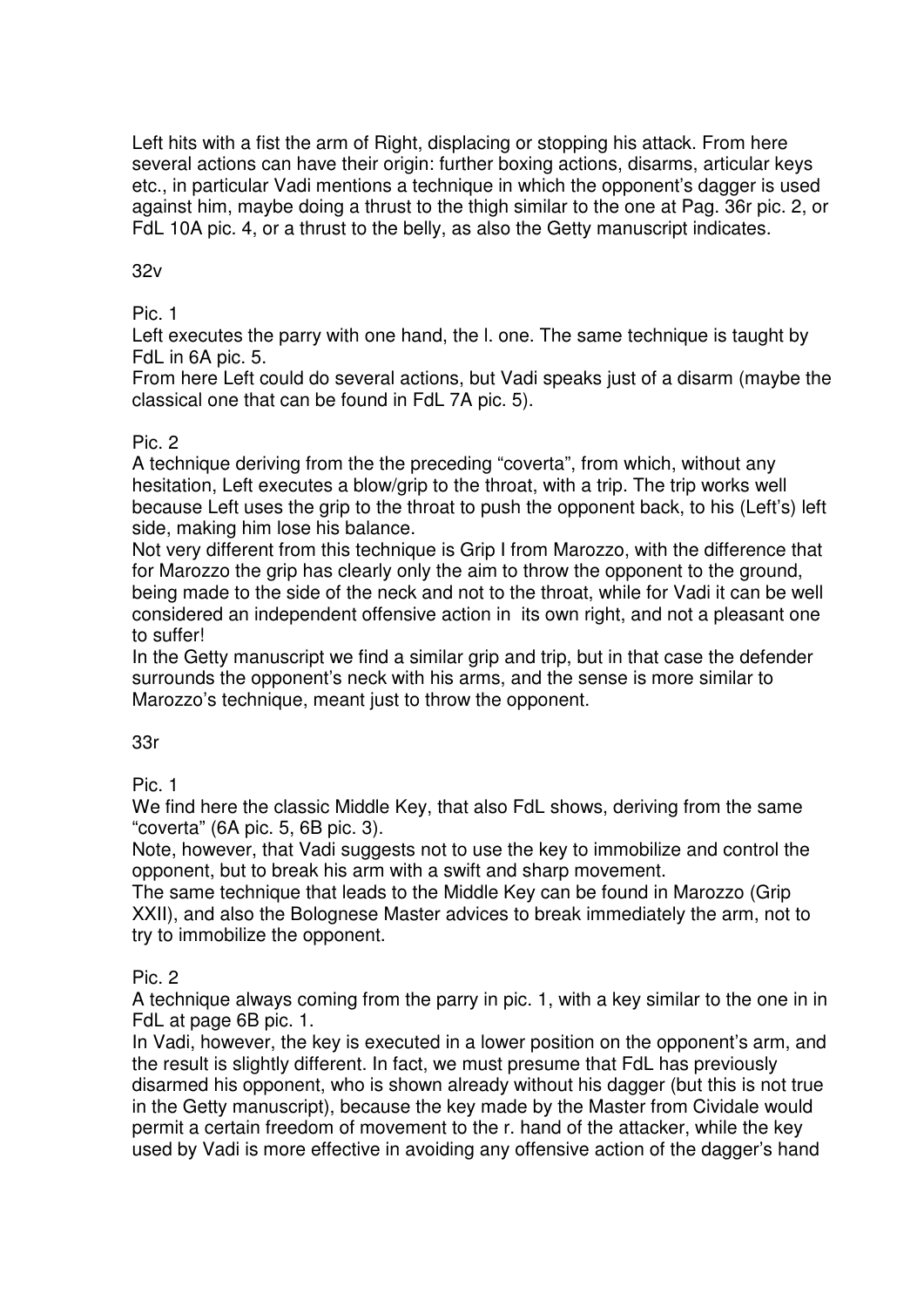of the opponent (a disarm could be made after the opponent is put into the key). Anyhow, it is advisable to execute this technique after a disarm, like FdL does. It is also possible to make the hypotesis that Vadi illustrates the technique with the opponent still with his dagger because the action originates from a situation in which the defending part couldn't make correctly the parry because the armed hand of the opponent slips away and ends outside to the left. This possibility is not unlikely at all if one tries to parry with only one hand, as we found out in free sparring. However, the defending part can obtain again a postion of advantage and avoid to be hurt going ahead and putting his opponent into this key. On field testing has confirmed the practical utility of such interpretation of this technique.

#### 33v

# Pic. 1

Presumably always from the same "cover", Left rotates and breaks his opponent's arm. The technique is very similar to the one in FdL 7A pic. 3 (where, however, the parry is the same shown by Vadi in 34r pic. 2), with almost identical verses of comment, but it can be found in FdL also from other starting positions: in 10B pic. 4 the defender, who have been grasped by the attacker by the breast, takes his opponent's hand wityh two hands and rotates, in 12A pic. 6 the action follows a parry with two hands.

Note that here the opponent is not thrown to the ground, but instead his arm gets broken. The same action is shown also by Achille Marozzo (Grip XII), and also the Bolognese Master affirms that its conclusion is the breaking of the arm, not a throw.

# Pic. 2

Here the opponent's arm is taken with two hands and wringed, obtaining a key and the disarm. There is no correspondence with FdL or Marozzo.

# 34r

Pic. 1

Again a grip with a key, that can start from Pag. 32v pic. 1 (but also from different "covers"): it can lead to arm breaking and by consequence to a disarm, or to the grounding of the opponent. It is the same technique taught by FdL in 7B pic. 5 (but there we start from a block of the opponent's thrust executed crossing both arms like in Vadi Pag. 34v pic. 1).

FdL always shows its countermove, at the following picture.

Note that this is not the same technique illustrated in FdL 6B pic. 5 and 9B pic.3.

# Pic. 2

We find here a different parry in which both arms are used, with the r. hand that takes the l. wrist. It is a "cover" much safer and firmer than any one hand parry, and from it many techniques may start.

Comparing it with the crossed arms parry, we can note that here we'll stop the opponent's dagger at a longer distance: that's why FdL in the Getty manuscript tells us that this parry is good in any case, while the other is better in armour (the point of a long dagger could arrive to touch the defender).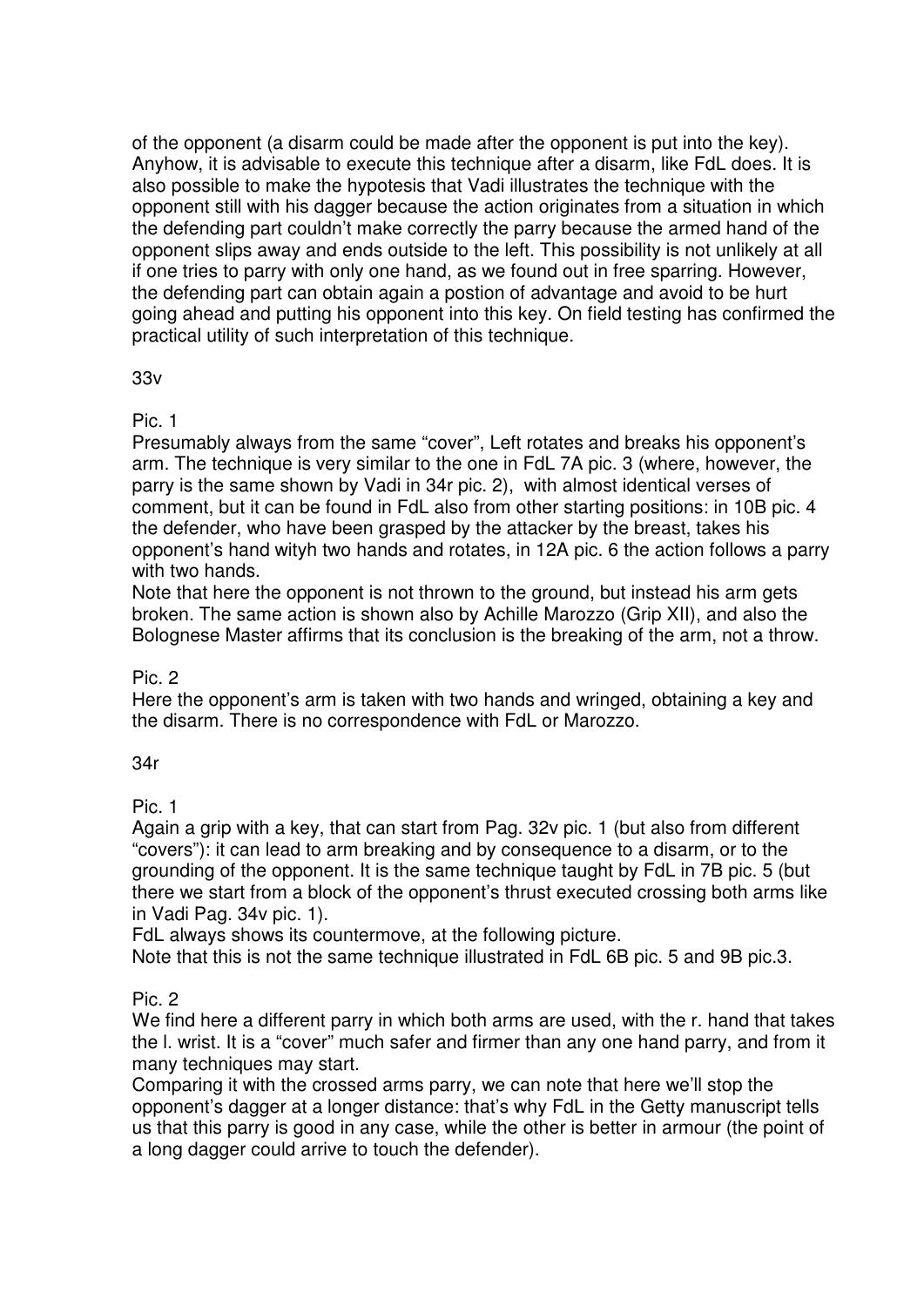# 34v

Pic. 1

We find here the good "coverta" with the crossed arms, that we have already seen used against a sottomano attack, with its countermove, at Pag. 29r pic. 1. Here it is made against a sopramano attack, as FdL had already shown in 7B pic. 3. From it, as Vadi says, one can make all the techniques that we have seen until now, and also the following ones. The particular advantage of this parry, besides its effectiveness and solidity, is to make easy any kind of grip, as the opponent's wrist is taken between both hands of the defender.

# Pic. 2

In FdL this is the first of the "giochi de parte riversa", techniques executed after a parry with the right hand.

From such parry with the right hand (but also after the parry in pic. 1 or the one at Pag. 34r pic. 2), Left takes with his r. hand the r. wrist of the opponent, probably quickly disarming him with his l. hand.

At this point Left advances one step, putting his leg behind the r. leg of the opponent (never leaving the opponent's wrist with his r. hand), and with his l. arm he pushes him back, throwing him to the ground. The same technique can be found in FdL (8B pic. 3) and Marozzo (Grip IV), where there is no previous disarm, it is made against a sottomano attack, and it follows a parry executed with the right hand, together with a side-step to the left that help to avoid the opponent's thrust and at the same time closes on him.

# 35r

Pic. 1

Here Left, after the same "cover", displaces the dagger arm of the opponent and going ahead, closing on him, surrounds his neck with his r. arm. Finally, he throws the opponent to the ground with the help of a trip.

From FdL (8B pic. 4) we know that this is a technique more indicated if we are wearing armour.

# Pic. 2

We know from FdL (9B pic. 1) that this is a different kind of parry. From here Left will execute one of the grips shown in the following pages.

#### 35v

Pic. 1

A typical articular key to the elbow, that can be executed from the grip at Pag. 34v pic. 1, but also from one of the parries previously shown, twisting the arm and forcing the opponent to rotate. Here the key is used, like usually, not to immobilize the opponent, but to break his arm.

Similar articular keys FdL illustrates in 8B pic. 5 and 9A pic. 1, strating from a parry with the right hand.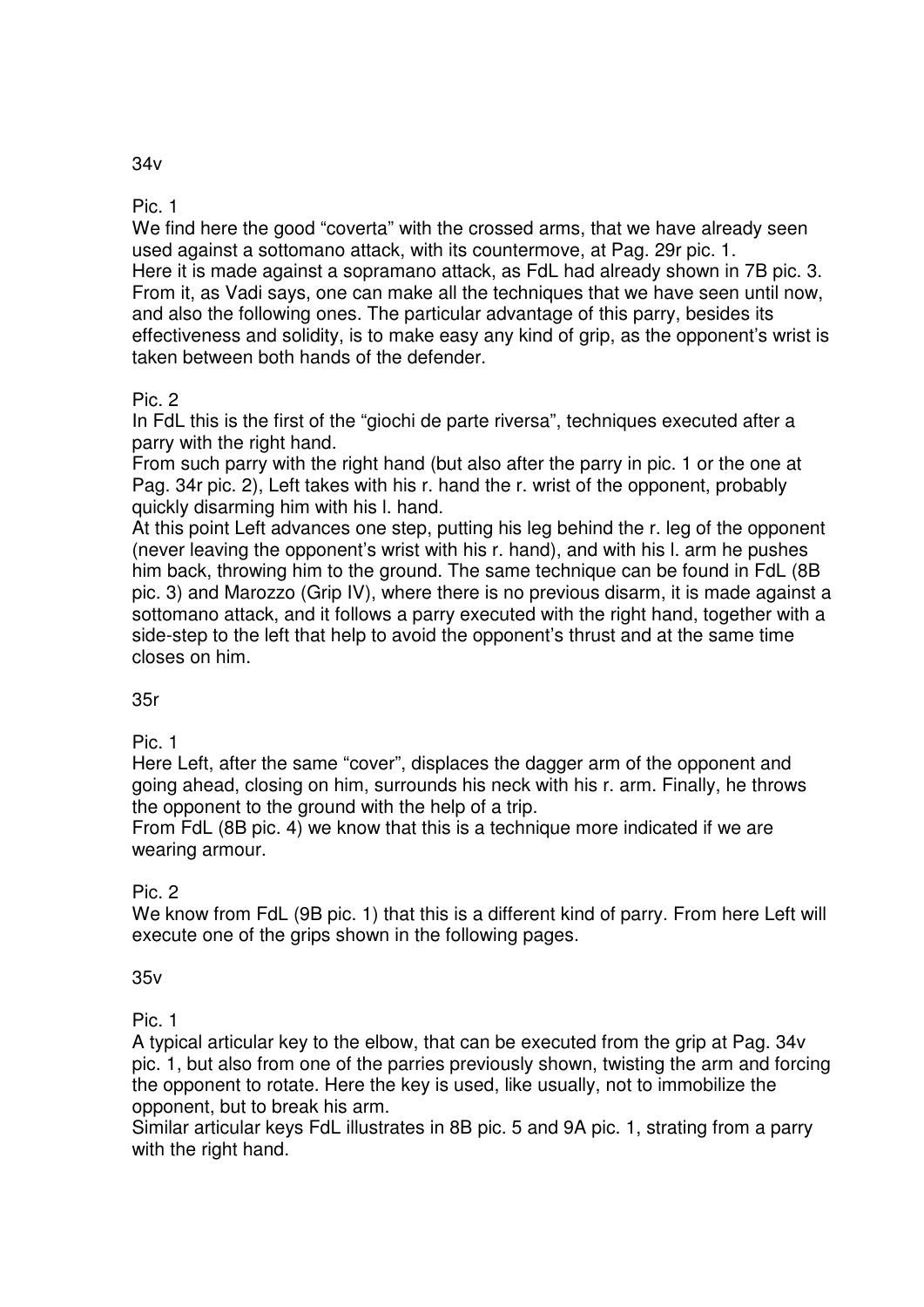The same action is described also by Marozzo (Grip IX). Note that Marozzo shows in his illustration the moment between Vadi's grip at Pag. 35r pic. 2 and the following technique here illustrated.

Pic. 2

The principle is the same of the preceding action, but here the key is executed on the wrist.

36r

Pic. 1

We find here the Lower key (the name is indicated by FdL, that shows it at page 9A pic. 4, after a parry with the right hand), in which it is possible to keep under control the opponent with just one hand. Left arrives here like in the preceding techniques, and note that he gets advantage from the key hitting immediately the opponent with a fist.

#### Pic. 2

After having blocked Right's thrust with a parry, and continuing to check his armed hand with his l. hand, Left puts his r. hand on the pommel of the opponent's dagger and pushes it downwards, thrusting it into the opponent's thigh (the same action can be found in FdL, 10A pic. 4).

#### 36v

Pic. 1

The same key illustrated at Pag. 34r pic. 1, with the only difference that here the dagger is kept in another way.

Pic. 2

From any "cover", Left takes the dagger hand of the opponent with both his hands, throwing him to the ground with a torsion of his forearm to his r. side. FdL shows it from the cover at page 35r pic. 2 (Getty manuscript).

37r

Pic. 1

After a parry, Left makes his opponent lose balance pushing him back by the elbow. So the advanced leg of the opponent, in this case the r. one, is freed from the body's weight and it can be easily lifted, so Left can throw Right to the ground. A technique showing a similar grip to the thigh can be found in Marozzo (Grip II) where, however, the action is substantially different: it follows a sottomano attack, the l. hand takes not the elbow but the hand of the opponent, and the throwing is made after having loaded the opponent on the defender's shoulders. More similar to the technique under examination in a substantial technical way is Marozzo's Grip III, in which the opponent is pushed back and loses his balance. Also here Marozzo preferes to take the opponent's wrist than his elbow, and to take his leg under the knee than under the thigh, that is more at hand but more difficult to lift. Moreover, the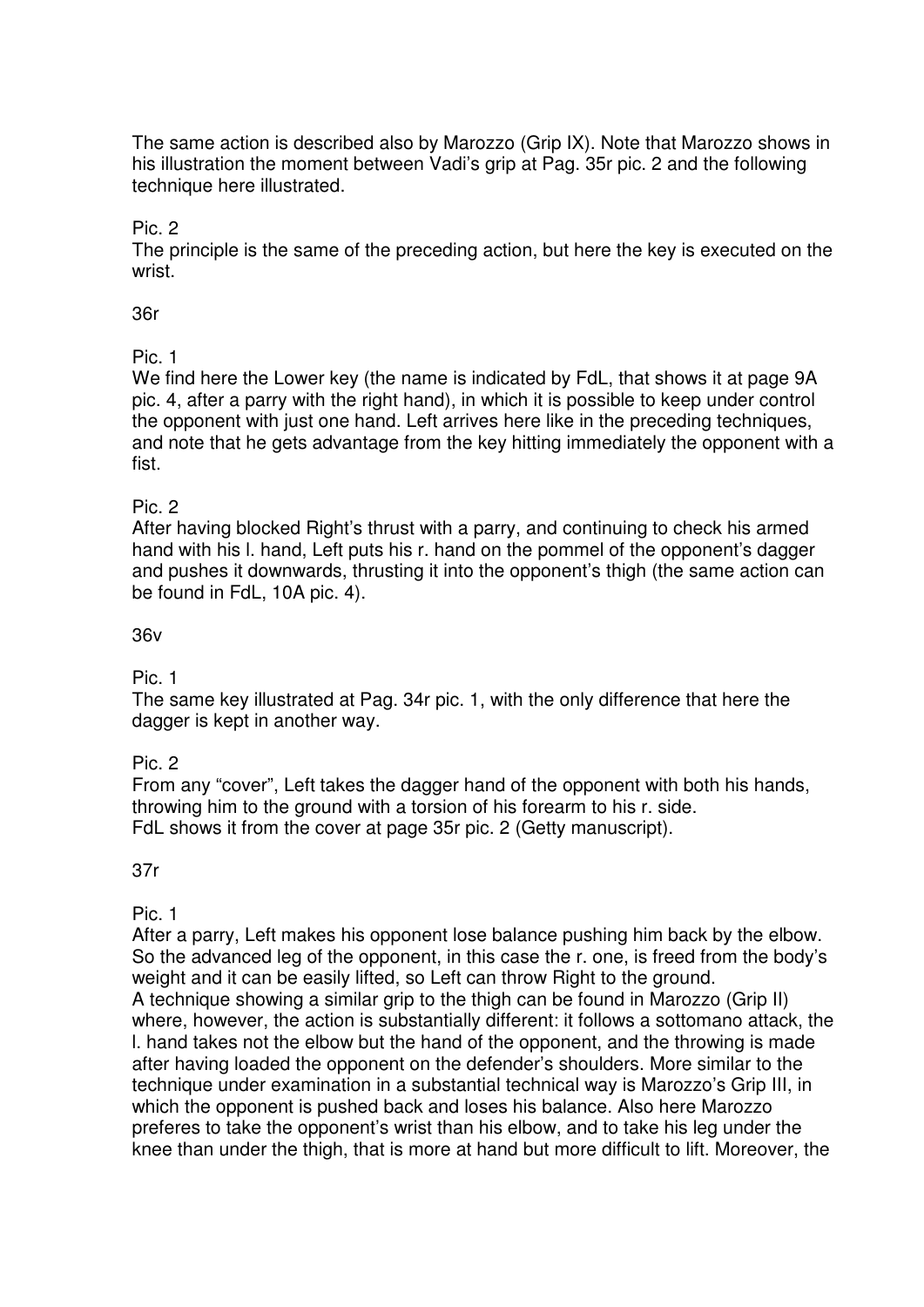fighter that executes the technique in Marozzo stays frontal instead of rushing ahead like in Vadi (an action that could help to unbalance the opponent). Even with the said differences, the technique is basically the same.

FdL does the same action from the parry at 34r pic. 2 taking the opponent at the wrist (7B pic. 1), and from the parry at 35r pic. 2 taking him at the elbow like here (9B pic. 6), always against sopramano attacks.

#### Pic. 2

A technique similar to the preceding one, in which Right obtains to take his opponent out of his balance closing on him and lifting him instead of pushing him, by means of a grip on his r. wrist.

It can be found in FdL, 10B pic. 5, always from the parry at 35r pic. 2.

#### 37v

Pic. 1

We see here a countermove to the technique shown by Vadi at Pag. 33v pic. 1: Right, that could suffer the said technique, rotates his r. arm, flexing his elbow, then goes down and takes with his l. hand the leg of his opponent: once he has a grip on the leg he will be able to throw him to the ground. FdL does the same at page 7A pic. 4.

Pic. 2

Finally, to conclude the first part dedicated to the dagger, Vadi offers us the form and measure of the dagger itself.

TWO STICKS AGAINST THE PIKE

38r

Pic. 1

With two sticks Left defends himself from Right that is armed with a pike. Right will attack, naturally, with a thrust. The technique is similar to the one in FdL 15A, pic. 3 and 4, in which it is possible to see the final position of the technique.

In both Vadi and FdL the defender parries with the stick that he keeps in his l. hand in the typical "invitation" position of FdL.

The difference is that FdL advices the defending part to throw the stick of the r. hand to the face of the opponent and to hit with the dagger that he keeps into his belt (pic.4), while we must presume that Vadi, that paints the defender without any dagger, suggests him to hit the opponent with the stick in his r. hand.

# SWORD DEFENCE AGAINST JAVELIN THROW

#### 38r pic. 2 and 38v pic. 1 e 2

Here the author shows us two defences with the sword against the throw of a javelin or short pike. The defences foresee a "cover" blow (the first a roverso and the second a mandritto), and probably a side-step (the first to the left and the second to the right).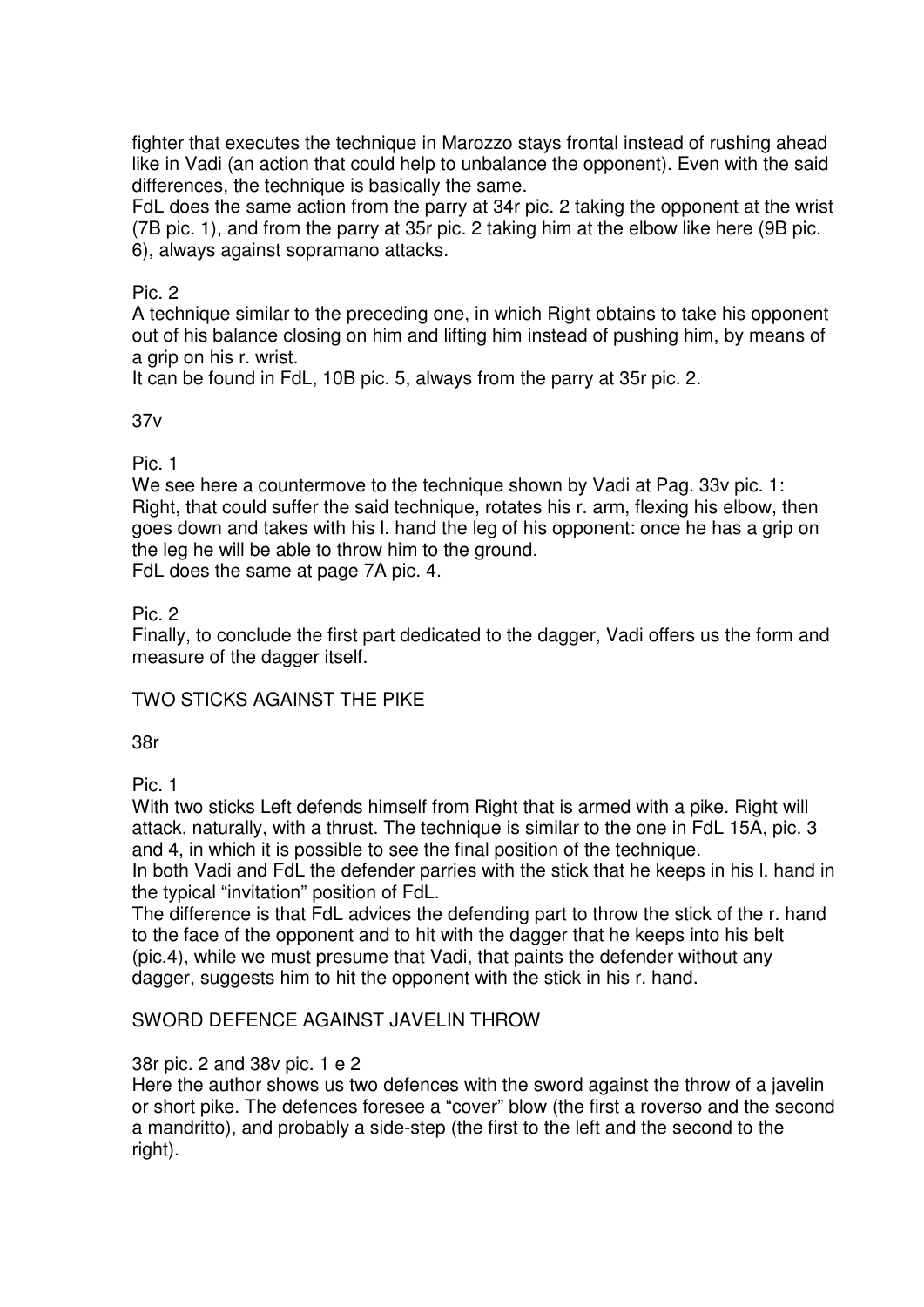Note that the starting position correponds more to guards typical of FdL than to the two-hand sword guards of Vadi himself (the second, for example, is a Posta reale di vera finestra of FdL), as we have to make a wide-open invitation to throw to one side. FdL introduces similar actions in 16B, pic 1 and 2: the first cover blow is very similar to Vadi's one, while the mandritto goes upwards from below in FdL and downwards from above in Vadi.

Finally, Vadi tells us that from this point the so-called "partiti di daga" begin, techniques illustrated by means of two paintings each, that show the starting and the final position of the action.

THE ART OF THE DAGGER: "PARTITI DI DAGA"

39r

Pic. 1-2

All the following techniques are original, they can be found only in Vadi's treatise, and not in FdL or Marozzo.

Here Left takes Right to the neck pushing him downwards to hit him with a stab (pic. 1), but Right reacts (pic. 2) blocking Left's r. arm from under the armpit with his r. arm.

At this point Right stands up throwing his opponent back, also by means of a trip.

39v

Pic. 1-2

Left takes Right by the shoulders and prepares to thrust him (pic. 1). Right turns on himself (pic. 2), passing his l. arm under the opponent's arm and putting his l. leg behind the opponent's leg. At this point Left is unbalanced and cannot avoid to suffer the trip.

40r

# SWORD AGAINST DAGGER

Pic. 1-2

Left attacks his opponent, that is armed with a sword, taking him by the breast and preparing to stab (pic. 1), but Right unsheathes the sword in time (pic. 2) and with it he blocks and/or cuts the dagger arm of the attacker.

 $40v$ 

Pic. 1-2

Left has taken the dagger arm of Right, Right trying to free his hand rotates on himself, arriving to the illustrated position (pic. 1), where Left prepares to thrust sottomano.

At this point, Right takes the l. wrist of Left with his l. hand, twisting his arm (and so freeing his own r. hand) and rotating again on himself, this time towards his r. side. So Left is put into an articular key.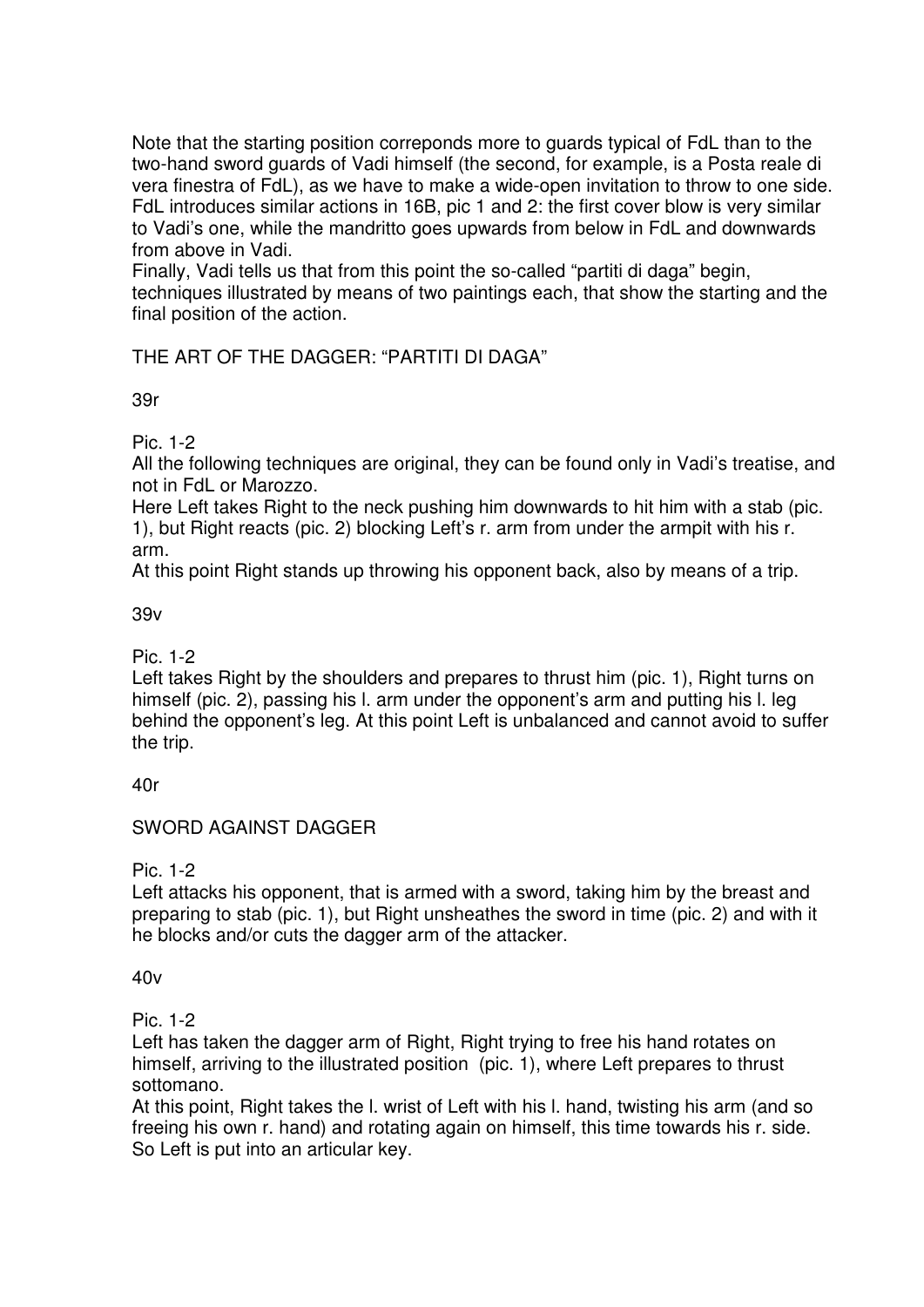# 41r

#### Pic. 1-2

Right takes hold on Left and prepares to hit him (pic. 1), Left precedes him, sharply displacing the opponent's l. arm with his r. hand (pic. 2), towards his l. side, and closes on him going down and to the l. side of the opponent, far from his weapon. Left ends the action grasping his opponent to the waist as shown in the painting, lifting his leg with the r. hand: so Right is completely out of balance and can be thrown back to ground.

This action must be very quick, otherwise the dagger of Right becomes too dangerous.

#### 41v

Pic. 1-2

Against a thrust by Right, Left grasps his armed hand, then runs ahead on him and loades him on his shoulders, always keeping the grip on his r. hand.

#### 42r

# Pic. 1-2

One of the two fighers has blocked the other from his back. The defender, keeping his arms very close to his body and ahead, frees himself going down, grasps with his r. hand the r. thigh of the opponent and rises up, throwing him to a side.

#### 42v

# Pic. 1-2

Left has grasped Right and prepares to hit with a sottomano thrust. Right side-steps to his r. side, blocks the armed hand of the opponent with his l. hand and hits sopramano, passing over the l. arm of the opponent.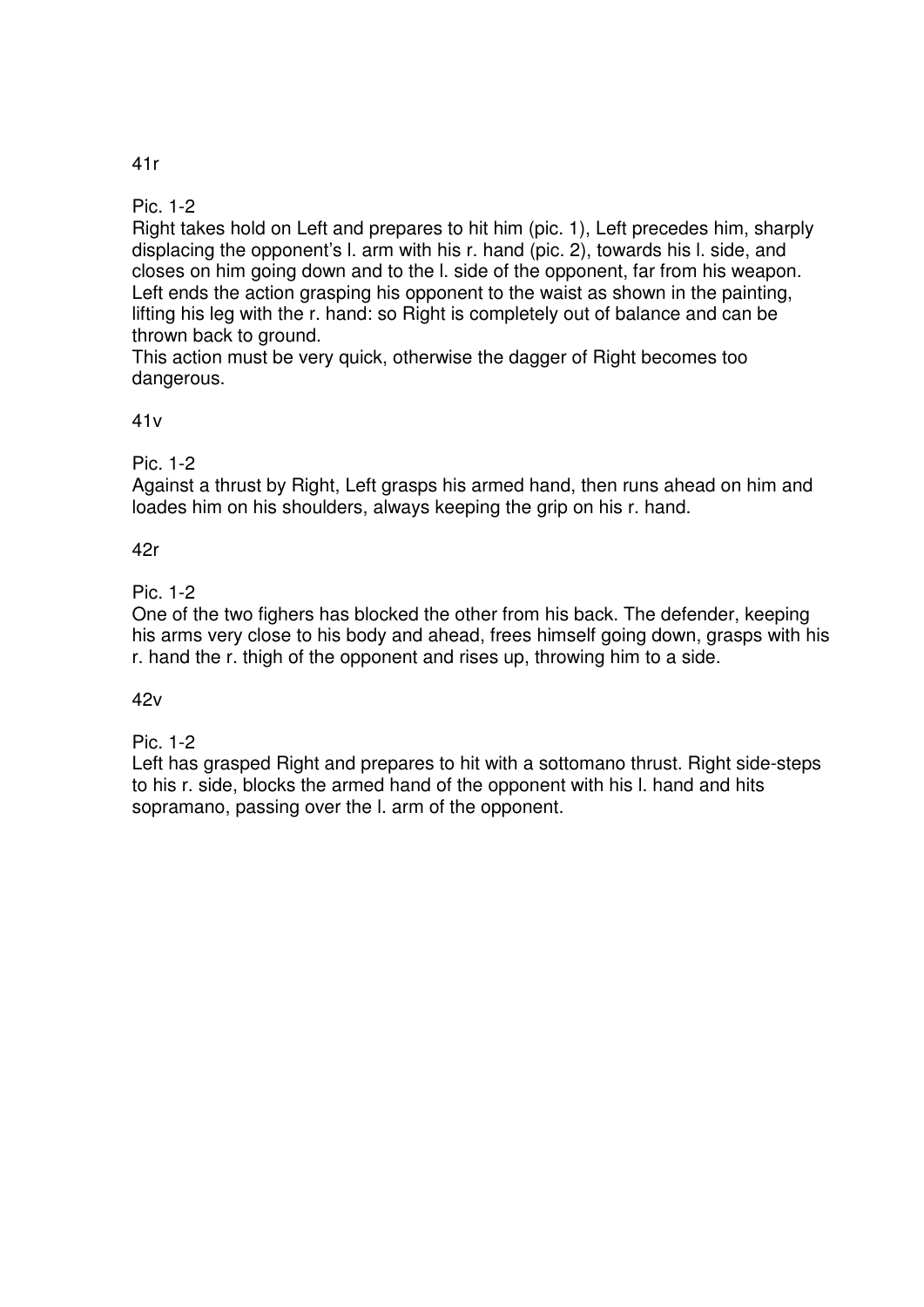#### **BIBLIOGRAPHY**

This Biblioraphy has not any ambition to be a completeone, but, instead, it has only the meaning to inform the reader of the most important texts consulted by the authors.

It could be used as a possible starting point for further research, but it is important to keep in mind that, due to the above said reason, it contains many books available only in Italian.

Fencing treatises of the Middle Ages and the XVI Century (in chronological order):

- Anonimous: Tower of London MSS I.33, Royal Library Museum, British Museum 14 E iii, number 20 D vi, around year 1300

- Lichtenauer H. – Doebringer H. "Fechtbuch" , 1389, Biblioteca dei Lincei

- F. dei Liberi "Flos Duellatorum" Ferrara, 1410, edition by F. Novati, Bergamo, 1902, under the title "Il Fior di Battaglia di Maestro Fiore dei Liberi da Premariacco", published again in Pisa, 1982, by FIS (Italian Fencing Federation). A more recent and different edition, that tries a technical interpretation (in our opinion not always acceptable) is: "Flos Duellatorum" edited by G. Rapisardi, Gladiatoria, 1998. The other manuscripts of the Flos Duellatorum to which we refer are:

J. Paul Getty Museum – "Fior di battaglia" Ms. Ludwig XV 13, 83.MRF 183 (Getty manuscript)

Pierpoint Morgan Library – Ms. 383 (Morgan manuscript)

- Talhofer "Fechtbuch", Prague, 1467, also in the new edition by M. Rector, under the title "Medieval Combat",

- Anonimous "Codex Wallenstein" Sec. XV

- Anonimous "Le jeu de la hache" Sec. XV

- Anonimous Harleian Manuscript 3542 Sec. XV

- Filippo Vadi "De arte gladiatoria dimicandi" Urbino between 1482 and 1487, manuscript of the National Library (Biblioteca Nazionale) of Rome, Fondo Vittorio Emanuele, Codice 1324.

Partially edited in Bascetta, Carlo "Sport e giuochi : trattati e scritti dal XV al XVIII secolo"; Milan, Il Polifilo, 1978; it is a book important for the good lexical and terminological notes.

- Pietro Monte "Petri Monti exercitiorum atque artis militaris collectanea" Milan, 1509

- A. Durer "Fechtbuch" Breslau, 1512

- A. Manciolino "Opera nova" Venice, 1531

- A. Marozzo "Opera Nova" Modena, 1536, identical edition in 1550, an edition partially different is the one of 1568 (illustrations, some details in the text). The only modern Italian edition is A. Marozzo "Opera Nova" edited by G. Rapisardi,

Gladiatoria, 1999

- Lebkommer, H. "Egenolph' sches Fechtbuch" Franckfurt, 1529, another edition in 1558

- C. Agrippa "Trattato di scientia d'arme", Rome, 1553

- Pagano, M. "Disciplina dell'Arme" Naples, 1553

- J. Sanchez de Carranza "De la filosofia de las armas" Luciferi Fano, 1569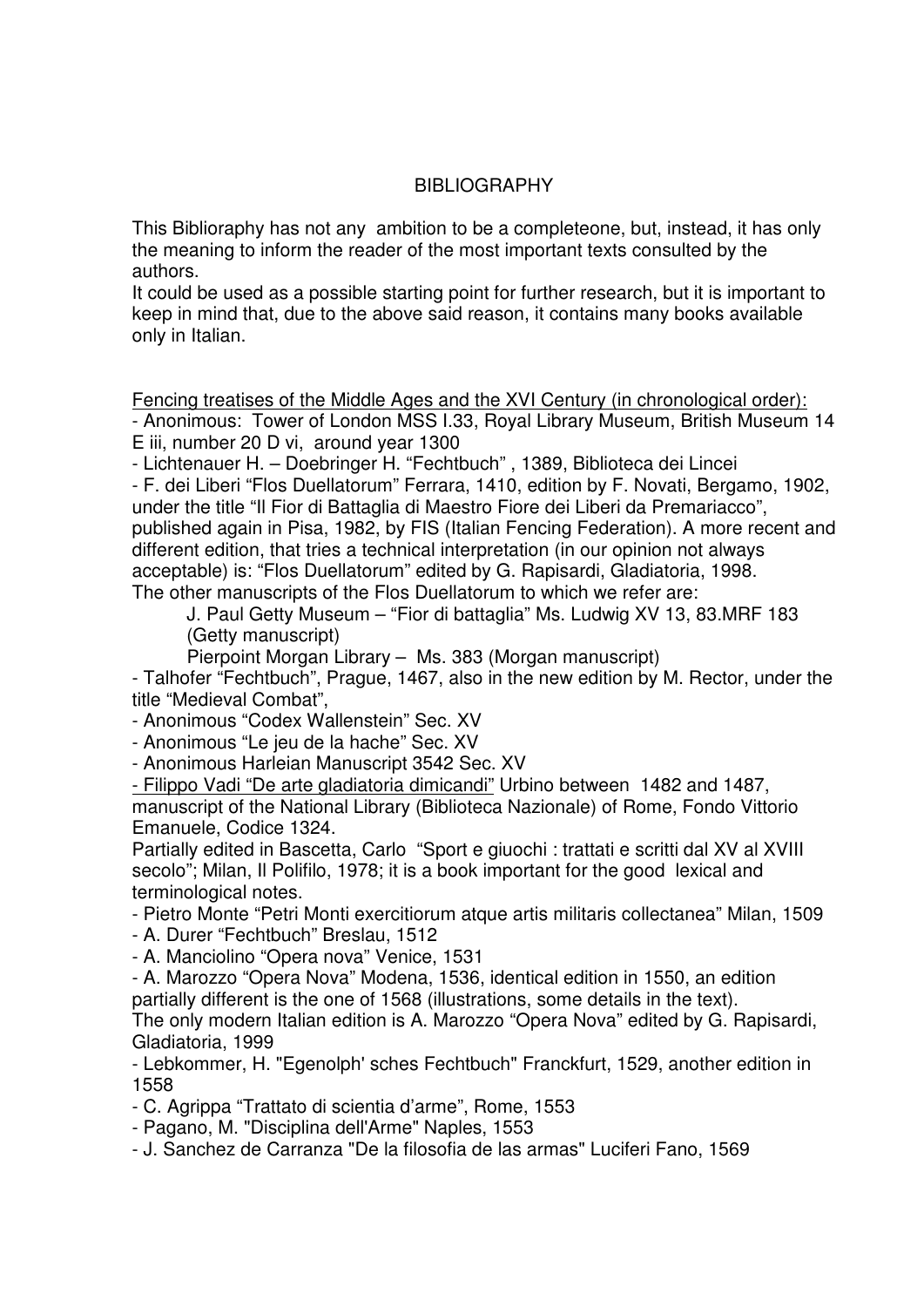- G. Di Grassi "Ragione di adoprar sicuramente l'arme" Venezia, 1570, also in the English translation of London, 1594, called "His true art of defence..", contained in "Three Elizabethan Fencing Manuals", New York, 1972

- J. Meyer "Kunst der fechtens" Weynmarkt zum Troubel, 1570

- M.G. Dalle Agocchie "Del arte di scrimia libri tre" Venice, 1572

- H. de St. Didier "Traicté.. sur l'espée seule Paris, 1573

- A. Viggiani (o Vizani) "Lo schermo" Venice, 1575

- G.A. Lovino "Traité d'escrime" around 1580, Manuscript of the Bibliothèque National of Paris.

- Falloppia, Alfonso "Nuovo et bene modo..." Bergamo, 1584

- Ghisliero Federico "Regole di molti cavagliereschi essercitii" Parma, 1587

- V. Saviolo "His practise…" London, 1595, contained in "Three Elizabethan Fencing Manuals", New York, 1972

- G. Silver "Paradoxes of defence" London, 1599, contained in "Three Elizabethan Fencing Manuals", New York, 1972

- G. Silver "Brief instructions...", British Museum Sloan Manuscript n. 376, after 1599, contained in "Three Elizabethan Fencing Manuals", New York, 1972

Fencing history and bibliographies of fencing, modern books on historical fencing: Amberger, J. C. "The Secret History of the Sword" Multi-Media books, 1999

Anglo, S. **"**The Martial Arts of Renaissance Europe" Yale University Press, 2000 R. Burton "The sentiment of the sword" London, 1911

Castle, Egerton "L'escrime et les escrimeurs" Paris, 1888. Trad. par A. Fierlants.

Castle, E."Bibliotheca artis dimicatoriae" London, 1889

Castle , E. "Schools and masters of fence" London, 1892

Castle, E. "The duel: its history and its practise" London, 1895

Clements, J. "Renaissance Swordmanship", Paladin Press, 1997

Clements, J. "Medieval Swordmanship", Paladin Press, 1998

Gelli, J. "Bibliografia generale della scherma" Florence, 1889

Gelli, J. "L'arte dell'armi in Italia" Bergamo, 1906

Henry "Sur l'art de l'escrime en Espagne au moyen age" in Revue Archéolog., v.VI, 1849

Hutton, A. "Old sword-play" London, 1892

Leguina, Enrique de "Libros de esgrima españoles y portugueses" Madrid, 1891 Rector, M. « Medieval Combat » (a modern edition of Talhofer's fechtbuch of 1467), Greenhill Books, 2000

C.A. Thimm "A complete bibliography of fencing" London, 1896

Western arms and armour

- Various "Swords and hilt weapons", Londra, MMB, 1989

- L.G. Boccia "Armi bianche italiane", Milan, 1975
- L. G. Boccia "L'oploteca di Ravenna" Ravenna, 1989

- L. G. Boccia "Catalogo dell'armeria del Museo medievale di Bologna" Busto Arsizio, 1991

- L. G. Boccia "Dizionario terminologico delle armi bianche" Min. Beni Culturali, Florence, 1982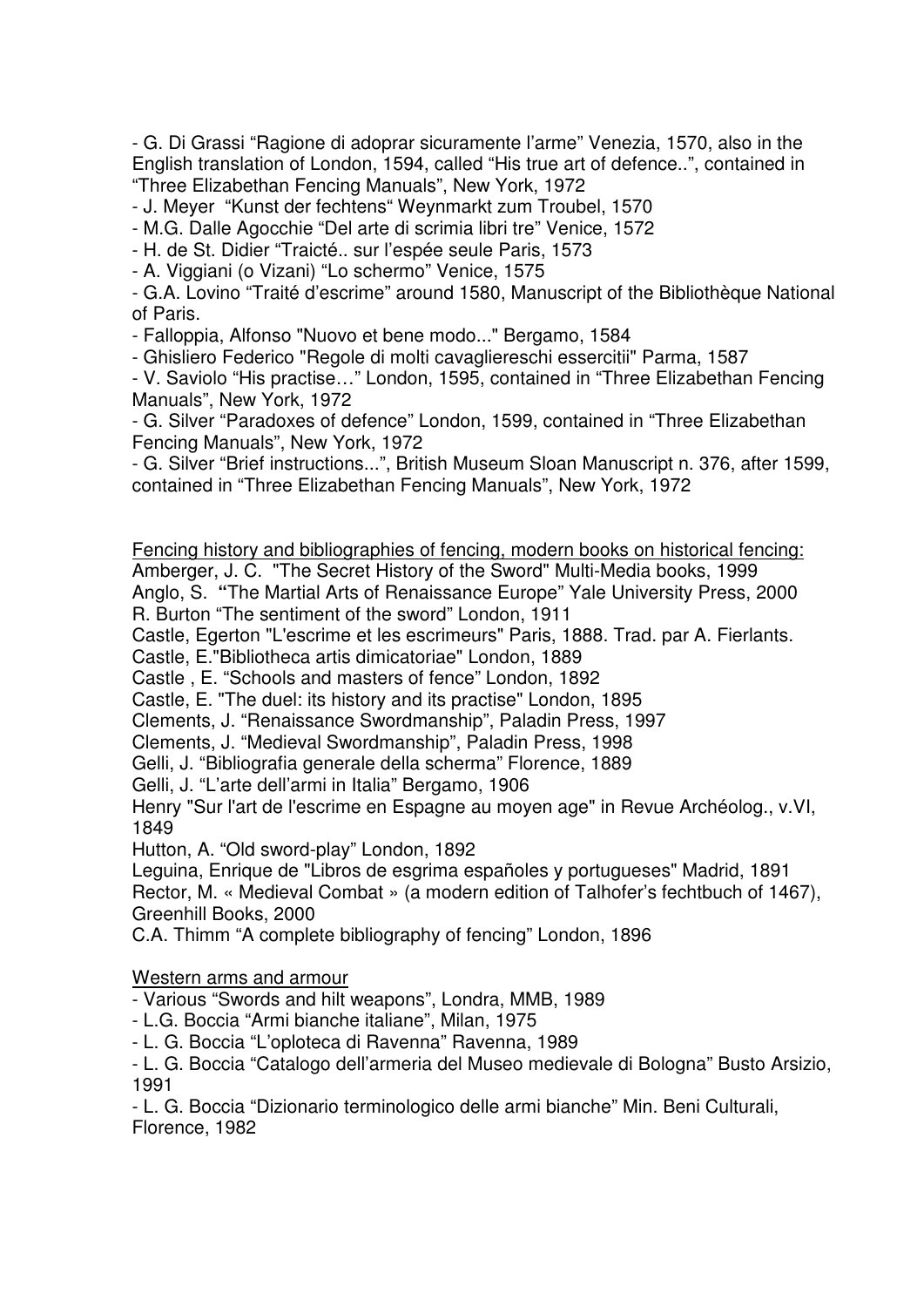- L. G. Boccia "Dizionario terminologico delle armature" Min. Beni Culturali, Florence, 1982

- R. Burton "The book of the sword", London, 1884

- F. Grose "A treatise on ancient armour and weapons" London, 1785

- J. Hewitt "Ancient armour and weapons", Oxford, 1885

- J. Gelli "Guida del raccoglitore e dell'amatore di armi antiche" Hoepli, Milan, 1900

- A. G. Llansò "Armas y armaduras", Barcelona, 1895

- J.G. Mann « Wallace collection catalogues. European arms and armour" London, 1962

- R. Ocete Rubio « Armas blancas en España », Grupo Editorial Tucan, 1988

- V. Poso "Le armature delle grazie", Modena, 1991

- G. Quintana Lacaci "Armeria del Palacio Real de Madrid", Madrid, 1987

- Troso "Le armi in asta", Novara, 1988

# On the art of war and phisical education:

- T. Amado "A guerra até 1400" Quimera ed., Lisbon, 1994

- R. A. Bernabeo and B. R. D'Este "Attualità dell'opera di Gerolamo Mercuriale", in Nuova Civiltà delle Macchine, n. 2/3 1994

- Buttin F. "Du costume militaire au moyen age et pendant la Renassaince" Barcelona 1971

- G. A. Campano "De vita et gestiis Andreae Brachii Perusini", Venice, 1572

- B. Castiglione "Il libro del cortegiano", 1516, edition by G. Carnazzi, BUR, 1987

- M. Ficino "Sulla vita", 1489, edition by A. Tarabochia Canavero, Rusconi ed., 1995

- Claudio Finzi "Pace e guerra tra Umanesimo e Rinascimento", in Quaderni di Avallon, n. 35 "Guerra", Il Cerchio, 1995

- M. Marcelli "Educazione fisica e sport nel Rinascimento italiano", Patron ed., Bologna

- G. Mercuriale "De arte gimnastica", 1573

- D. Niccole, G. A. Embleton "Italian medieval armies 1330-1500" Osprey Military, London

- Jayr Jordao Ramos "Os exercicios fisicos na historia e na arte do homem primitivo aos nossos dias", S. Paulo do Brazil, 1982

- Flavius Vegetius Renatus, et al "Military Institutions of the Romans (Military Classics)", edited by T. Phillips

# About knights, tournaments and duels:

- "La civiltà del torneo" Centro Studi Storici di Narni, 1990

- "Giostre e tornei nelle contrade d'Europa" EBE ed., Rome, 1989

- P. de Puteo "Duello", Naples, 1521

- Girolamo Muzio "Il Duello", Venice, 1550

- Bertrand de Longue "Discourses of Warre and Single Combat", London, 1591

- F. Cardini "Guerre di primavera", Le Lettere, Florence, 1992

- F. Cardini "Quell'antica festa crudele", Mondadori, Milan, 1997

- P. Coss "The knight in Medieval England 1000-14000", Alan Sutton Pub. Ltd., 1993

- F. Cuomo "Nel nome di Dio", Newton Compton, Rome, 1994

- V. G. Kiernan "Il duello", Saggi Marsilio, Venice, 1991 (Original title: "The duel in European History", 1986)

- E. Musacchio and G. Monorchio "Il duello" Cappelli, Bologna, 1985